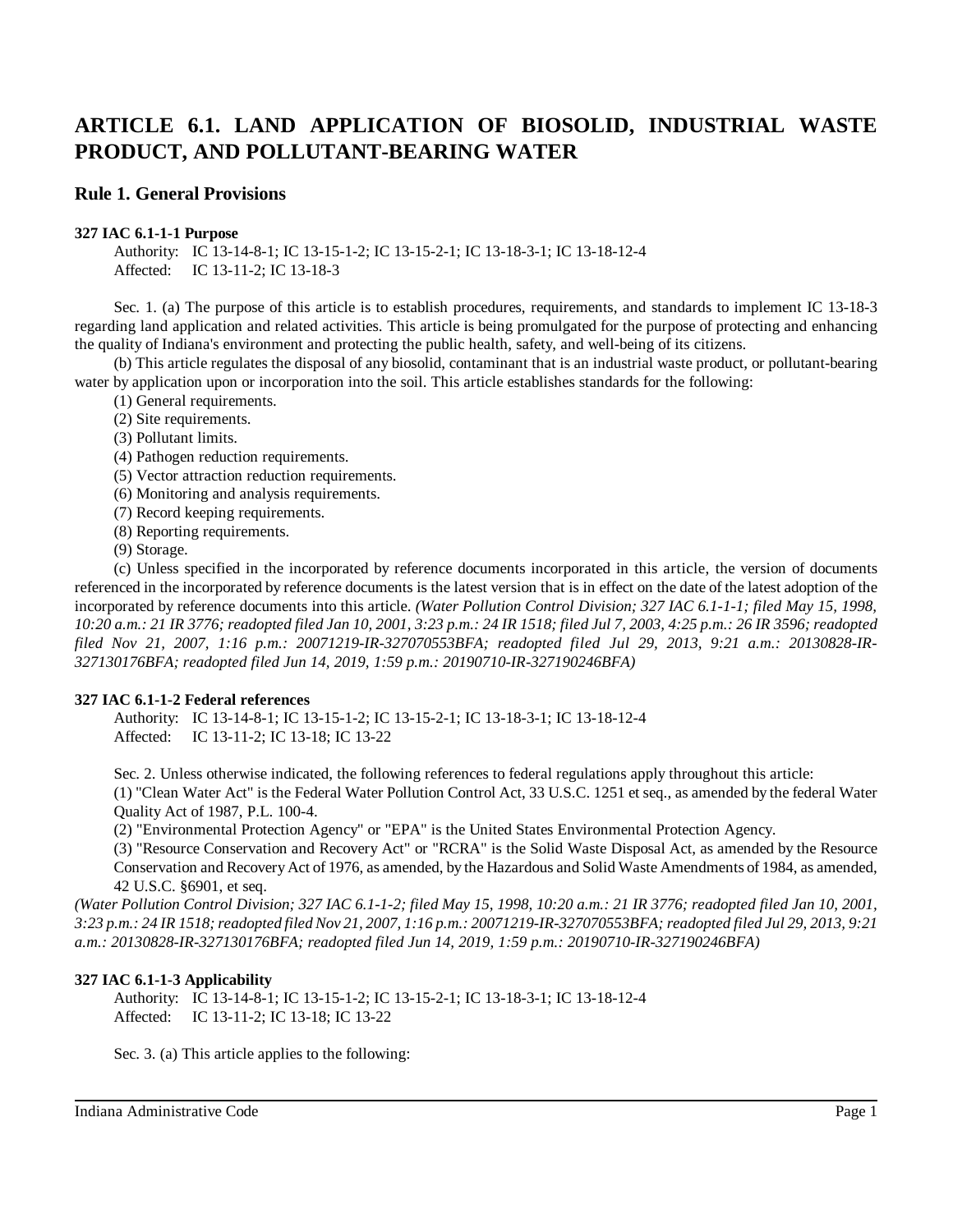(1) Any person who prepares biosolid, industrial waste product, or pollutant-bearing water for land application or marketing and distribution in Indiana.

(2) Any person who applies biosolid, industrial waste product, or pollutant-bearing water to the land in Indiana.

(3) Biosolid, industrial waste product, or pollutant-bearing water applied to the land in Indiana.

(4) Biosolid or industrial waste product that is marketed or distributed for use as soil or soil amendment.

(5) Land in Indiana where biosolid, industrial waste product, or pollutant-bearing water is land applied.

(6) Storage structures for any biosolid, industrial waste product, or pollutant-bearing water regulated under this article.

(b) A land application permit is required for the disposal in Indiana of any biosolid, industrial waste product, or pollutantbearing water by application upon or incorporation into the soil except for the exclusions listed under subsection (c).

(c) This article does not apply to the following:

(1) Materials that are:

- (A) Animal manures.
- (B) Not a solid waste as defined under 329 IAC 10-2-174.
- (C) Disposed of under 327 IAC 7.1, 329 IAC 10-3-1(1), or 329 IAC 10-3-1(3) through 329 IAC 10-3-1(15).
- (D) Determined to be hazardous waste in accordance with 329 IAC 3.1.

(E) Grit, including sand, gravel, cinders, or other materials with a high specific gravity.

(F) Screenings, including relatively large materials such as rags, generated during preliminary treatment of domestic sewage in a treatment works.

(2) Persons who apply biosolid or industrial waste product that is prepared or generated byanother person in accordance with the terms of a marketing and distribution program permitted under 327 IAC 6.1-5.

(3) Land that receives only biosolid or industrial waste product prepared or generated in accordance with the terms of a marketing and distribution program permitted under 327 IAC 6.1-5.

(4) The selection of biosolid, industrial waste product, or pollutant-bearing water use or disposal practice. The determination of the manner in which biosolid, industrial waste product, or pollutant-bearing water is used or disposed is a local determination.

(5) Industrial storm water that:

(A) does not exceed the pollutant limits in Table 10 in 327 IAC 6.1-7-1(d); or

(B) is regulated by:

- (i) a storm water pollution prevention plan under 327 IAC 15-6; or
- (ii) an NPDES permit under 327 IAC 5-4-6.

(6) Lawn irrigation at wastewater treatment facilities that:

- (A) have a valid NPDES permit under 327 IAC 5;
- (B) are not in violation of any discharge limits;
- (C) have restricted public access to the area to be irrigated; and

(D) disinfect the domestic wastewater prior to application to the facility grounds.

(Water Pollution Control Division; 327 IAC 6.1-1-3; filed May 15, 1998, 10:20 a.m.: 21 IR 3776; readopted filed Jan 10, 2001, 3:23 p.m.: 24 IR 1518; filed Jul 7, 2003, 4:25 p.m.: 26 IR 3596; readopted filed Nov 21, 2007, 1:16 p.m.: 20071219-IR-327070553BFA; readopted filed Jul 29, 2013, 9:21 a.m.: 20130828-IR-327130176BFA; readopted filed Jun 14, 2019, 1:59 p.m.: *20190710-IR-327190246BFA)*

## **327 IAC 6.1-1-4 Enforcement**

Authority: IC 13-14-8-1; IC 13-15-1-2; IC 13-15-2-1; IC 13-18-3-1; IC 13-18-12-4 Affected: IC 13-14-2-6; IC 13-18; IC 13-30-3

Sec. 4. No person shall conduct activities for which requirements are established in this article except in accordance with such requirements. The enforcement of this article shall be in accordance with IC 13-30-3 or IC 13-14-2-6. *(Water Pollution* Control Division; 327 IAC 6.1-1-4; filed May 15, 1998, 10:20 a.m.: 21 IR 3777; readopted filed Jan 10, 2001, 3:23 p.m.: 24 IR 1518; filed Jul 7, 2003, 4:25 p.m.: 26 IR 3597; readopted filed Nov 21, 2007, 1:16 p.m.: 20071219-IR-327070553BFA; readopted *filed Jul 29, 2013, 9:21 a.m.: 20130828-IR-327130176BFA; readopted filed Jun 14, 2019, 1:59 p.m.: 20190710-IR-*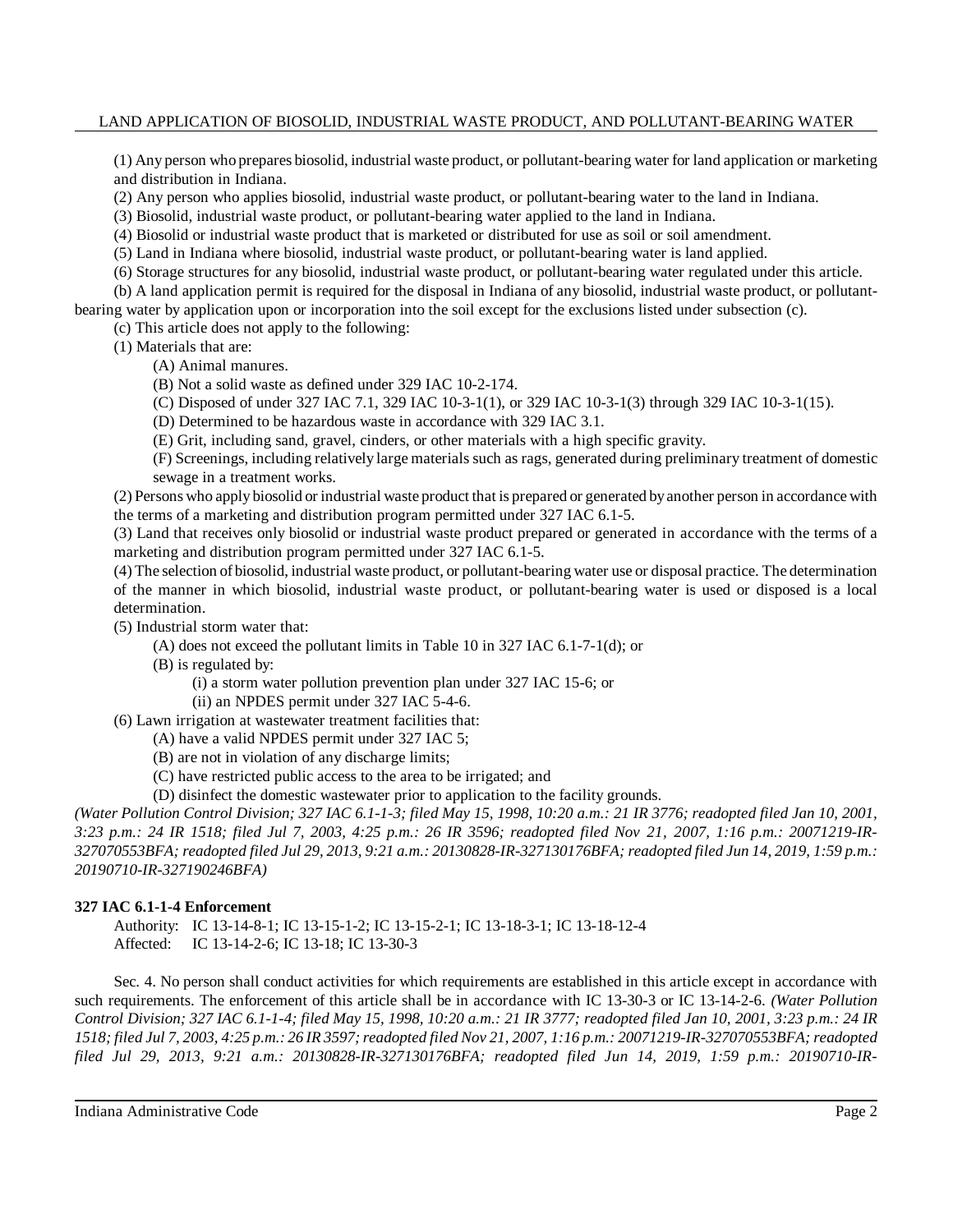*327190246BFA)*

## **327 IAC 6.1-1-5 Penalties**

Authority: IC 13-14-8-1; IC 13-15-1-2; IC 13-15-2-1; IC 13-18-3-1; IC 13-18-12-4 Affected: IC 13-11-2; IC 13-14-12; IC 13-18; IC 13-30-4; IC 13-30-5; IC 13-30-10

Sec. 5. Penalties for violations of this article are provided for at:

(1) IC 13-30-4;

(2) IC 13-30-5; and

(3) IC 13-30-10.

(Water Pollution Control Division; 327 IAC 6.1-1-5; filed May 15, 1998, 10:20 a.m.: 21 IR 3777; readopted filed Jan 10, 2001, *3:23 p.m.: 24 IR 1518; filed Jul 7, 2003, 4:25 p.m.: 26 IR 3597; readopted filed Nov 21, 2007, 1:16 p.m.: 20071219-IR-327070553BFA; readopted filed Jul 29, 2013, 9:21 a.m.: 20130828-IR-327130176BFA; errata filed Jul 31, 2017, 11:06 a.m.: 20170809-IR-327170349ACA; readopted filed Jun 14, 2019, 1:59 p.m.: 20190710-IR-327190246BFA)*

## **327 IAC 6.1-1-6 Access to information**

Authority: IC 13-14-4-3; IC 13-14-8-7; IC 13-15-1-2; IC 13-15-2-1; IC 13-18-3-1; IC 13-18-12-4 Affected: IC 13-14

Sec. 6. (a) In accordance with this article, any person who is required to comply with such regulatory provisions shall: (1) establish and maintain records;

(2) make reports;

(3) install, use, and maintain monitoring equipment or methods;

(4) sample effluents or other material; and

(5) provide other information applicable to this article.

(b) The commissioner, or the commissioner's authorized representative, upon presentation of proper credentials:

(1) shall have a right of entry to, upon, or through any premises, public or private, in which records, reports, monitoring or treatment equipment or methods, samples, or other information required to be maintained or provided under subsection (a) are located; and

(2) shall, during normal business hours inspect for purposes of assessing compliance with this article, have access to:

(A) view or copy any records;

(B) inspect any equipment or method; and

(C) sample any effluent or other material required under subsection (a).

(Water Pollution Control Division; 327 IAC 6.1-1-6; filed May 15, 1998, 10:20 a.m.: 21 IR 3777; readopted filed Jan 10, 2001, 3:23 p.m.: 24 IR 1518; readopted filed Nov 21, 2007, 1:16 p.m.: 20071219-IR-327070553BFA; readopted filed Jul 29, 2013, 9:21 *a.m.: 20130828-IR-327130176BFA; readopted filed Jun 14, 2019, 1:59 p.m.: 20190710-IR-327190246BFA)*

## **327 IAC 6.1-1-7 Relationship to other rules**

Authority: IC 13-14-8-7; IC 13-15-1-2; IC 13-15-2-1; IC 13-18-3-1; IC 13-18-12-4 Affected: IC 13-11-2; IC 13-14; IC 13-15; IC 13-18; IC 13-30

Sec. 7. (a) Disposal of a biosolid or industrial waste product in a municipal solid waste landfill unit, as defined in 329 IAC 10-2-117, that complies with the requirementsin 329 IAC 10 and themunicipalsolid waste landfill permit, constitutes compliance with Section 405(d) of the Clean Water Act.

(b) Any person who prepares or applies a biosolid, industrial waste product, or pollutant-bearing water that is applied to land in a delineated wellhead protection area shall comply with any applicable requirements under 327 IAC 8-4.1. *(Water Pollution* Control Division; 327 IAC 6.1-1-7; filed May 15, 1998, 10:20 a.m.: 21 IR 3777; readopted filed Jan 10, 2001, 3:23 p.m.: 24 IR 1518; filed Jul 7, 2003, 4:25 p.m.: 26 IR 3597; readopted filed Nov 21, 2007, 1:16 p.m.: 20071219-IR-327070553BFA; readopted *filed Jul 29, 2013, 9:21 a.m.: 20130828-IR-327130176BFA; readopted filed Jun 14, 2019, 1:59 p.m.: 20190710-IR-*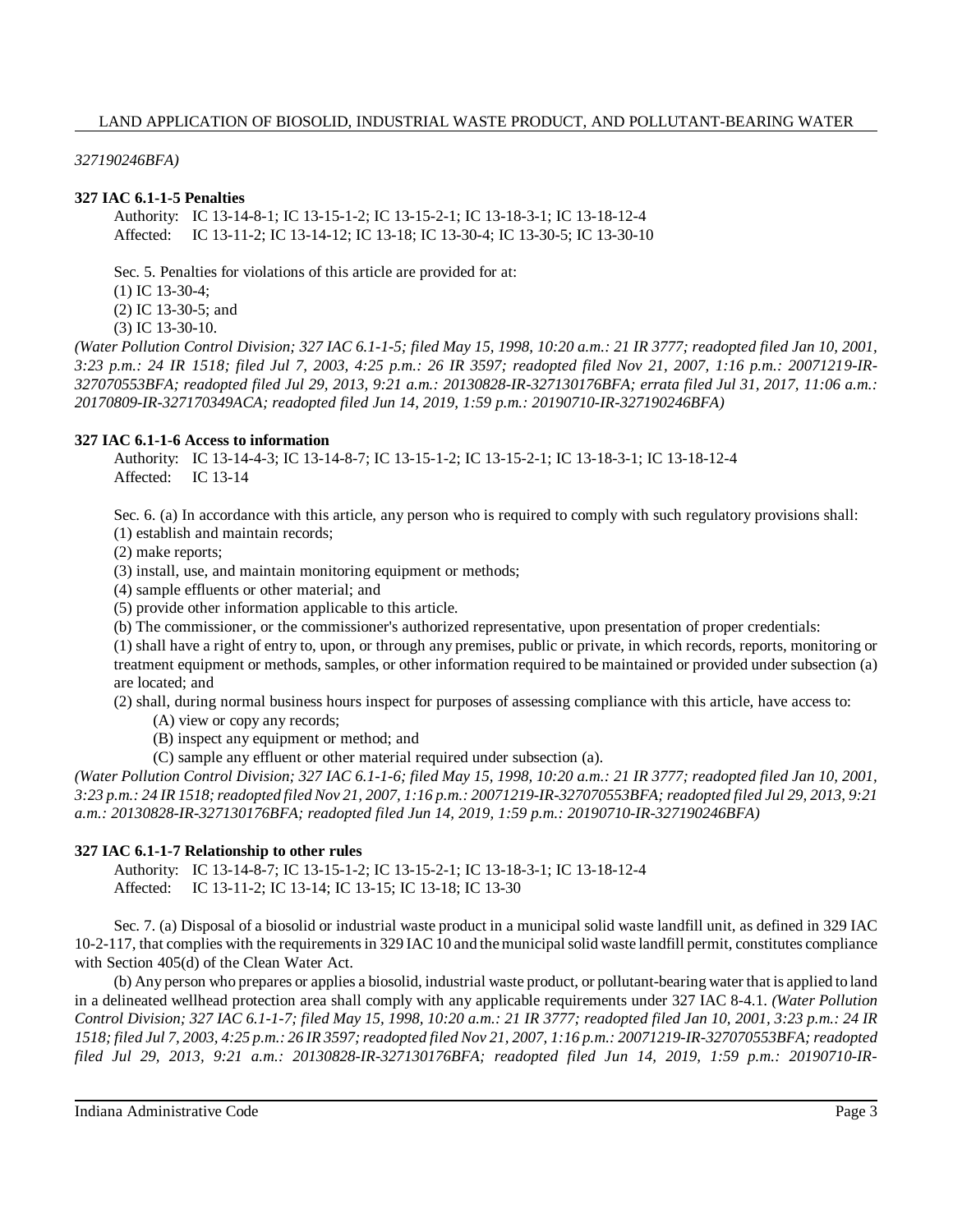*327190246BFA)*

## **Rule 2. Definitions**

## **327 IAC 6.1-2-1 Applicability**

Authority: IC 13-14-8-7; IC 13-15-1-2; IC 13-15-2-1; IC 13-18-3-1; IC 13-18-12-4 Affected: IC 13-11-2; IC 13-12-3-1; IC 13-18

Sec. 1. In addition to the definitions contained in IC 13-11-2 and 327 IAC 1, the definitions in this rule apply throughout this article. (Water Pollution Control Division; 327 IAC 6.1-2-1; filed May 15, 1998, 10:20 a.m.: 21 IR 3777; readopted filed Jan 10, 2001, 3:23 p.m.: 24 IR 1518; readopted filed Nov 21, 2007, 1:16 p.m.: 20071219-IR-327070553BFA; readopted filed Jul 29, *2013, 9:21 a.m.: 20130828-IR-327130176BFA; readopted filed Jun 14, 2019, 1:59 p.m.: 20190710-IR-327190246BFA)*

## **327 IAC 6.1-2-2 "Aerobic digestion" or "aerobic process" defined**

Authority: IC 13-14-8-7; IC 13-15-1-2; IC 13-15-2-1; IC 13-18-3-1; IC 13-18-12-4 Affected: IC 13-11-2; IC 13-12-3-1; IC 13-18; IC 13-30-2-1

Sec. 2. "Aerobic digestion" or "aerobic process" meansthe biochemical decomposition of organic matter into carbon dioxide and water bymicro-organismsin the presence of oxygen. *(Water Pollution Control Division; 327 IAC 6.1-2-2; filed May 15, 1998,* 10:20 a.m.: 21 IR 3778; readopted filed Jan 10, 2001, 3:23 p.m.: 24 IR 1518; readopted filed Nov 21, 2007, 1:16 p.m.: 20071219-*IR-327070553BFA; readopted filed Jul 29, 2013, 9:21 a.m.: 20130828-IR-327130176BFA; readopted filed Jun 14, 2019, 1:59 p.m.: 20190710-IR-327190246BFA)*

## **327 IAC 6.1-2-3 "Agricultural land" defined**

Authority: IC 13-14-8-7; IC 13-15-1-2; IC 13-15-2-1; IC 13-18-3-1; IC 13-18-12-4 Affected: IC 13-11-2; IC 13-12-3-1; IC 13-18; IC 13-30-2-1

Sec. 3. "Agricultural land" means land used for:

(1) production of a food crop;

(2) production of a feed crop;

(3) production of a fiber crop;

(4) production of trees for harvest; or

(5) pasture for animals.

(Water Pollution Control Division; 327 IAC 6.1-2-3; filed May 15, 1998, 10:20 a.m.: 21 IR 3778; readopted filed Jan 10, 2001, 3:23 p.m.: 24 IR 1518; filed Jul 7, 2003, 4:25 p.m.: 26 IR 3597; readopted filed Nov 21, 2007, 1:16 p.m.: 20071219-IR-327070553BFA; readopted filed Jul 29, 2013, 9:21 a.m.: 20130828-IR-327130176BFA; readopted filed Jun 14, 2019, 1:59 p.m.: *20190710-IR-327190246BFA)*

## **327 IAC 6.1-2-4 "Anaerobic digestion" or "anaerobic process" defined**

Authority: IC 13-14-8-7; IC 13-15-1-2; IC 13-15-2-1; IC 13-18-3-1; IC 13-18-12-4 Affected: IC 13-11-2; IC 13-12-3-1; IC 13-18; IC 13-30-2-1

Sec. 4. "Anaerobic digestion" or "anaerobic process" means the biochemical decomposition of organic matter into methane gas and carbon dioxide by micro-organisms in the absence of oxygen. *(Water Pollution Control Division; 327 IAC 6.1-2-4; filed* May 15, 1998, 10:20 a.m.: 21 IR 3778; readopted filed Jan 10, 2001, 3:23 p.m.: 24 IR 1518; readopted filed Nov 21, 2007, 1:16 *p.m.: 20071219-IR-327070553BFA; readopted filed Jul 29, 2013, 9:21 a.m.: 20130828-IR-327130176BFA; readopted filed Jun 14, 2019, 1:59 p.m.: 20190710-IR-327190246BFA)*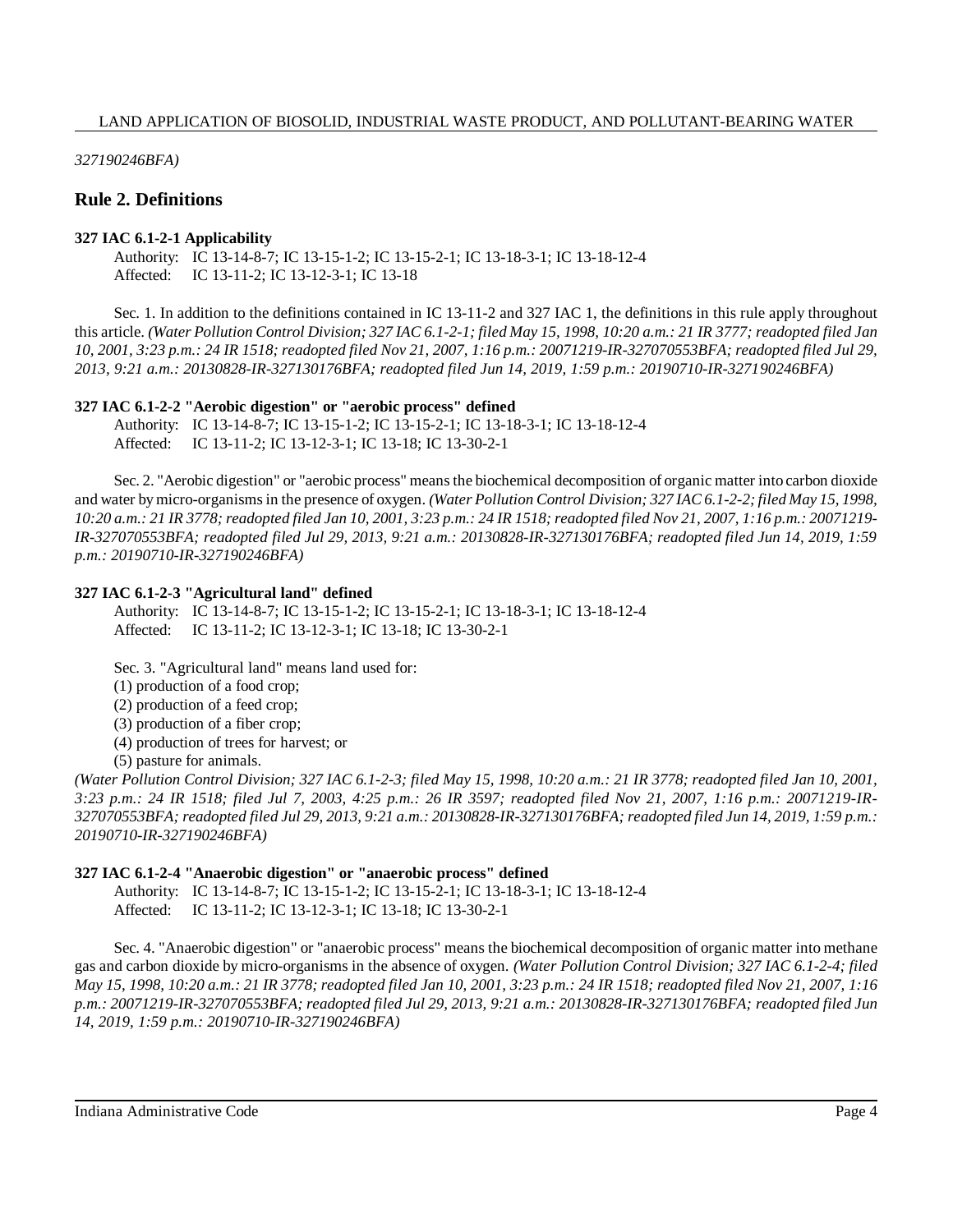#### **327 IAC 6.1-2-5 "Annual pollutant loading rate" defined**

Authority: IC 13-14-8-7; IC 13-15-1-2; IC 13-15-2-1; IC 13-18-3-1; IC 13-18-12-4 Affected: IC 13-11-2; IC 13-12-3-1; IC 13-18; IC 13-30-2-1

Sec. 5. "Annual pollutant loading rate" means the maximum amount of an inorganic pollutant that can be applied to any land during a three hundred sixty-five (365) day period. *(Water Pollution Control Division; 327 IAC 6.1-2-5; filed May 15, 1998,* 10:20 a.m.: 21 IR 3778; readopted filed Jan 10, 2001, 3:23 p.m.: 24 IR 1518; readopted filed Nov 21, 2007, 1:16 p.m.: 20071219-*IR-327070553BFA; readopted filed Jul 29, 2013, 9:21 a.m.: 20130828-IR-327130176BFA; readopted filed Jun 14, 2019, 1:59 p.m.: 20190710-IR-327190246BFA)*

#### **327 IAC 6.1-2-6 "Beneficial use" defined**

Authority: IC 13-14-8-7; IC 13-15-1-2; IC 13-15-2-1; IC 13-18-3-1; IC 13-18-12-4 Affected: IC 13-11-2; IC 13-12-3-1; IC 13-18; IC 13-30-2-1

Sec. 6. "Beneficial use" means the use of a solid waste for fertilizing or soil conditioning properties to:

(1) provide nutrients for growing plants or crops;

(2) increase organic matter;

(3) provide pH adjustment capabilities; or

(4) provide other benefitsto the soil or crops asshown to the satisfaction of the commissioner through an approved research or demonstration project under 327 IAC 6.1-4-19.

(Water Pollution Control Division; 327 IAC 6.1-2-6; filed May 15, 1998, 10:20 a.m.: 21 IR 3778; readopted filed Jan 10, 2001, *3:23 p.m.: 24 IR 1518; filed Jul 7, 2003, 4:25 p.m.: 26 IR 3597; readopted filed Nov 21, 2007, 1:16 p.m.: 20071219-IR-*327070553BFA; readopted filed Jul 29, 2013, 9:21 a.m.: 20130828-IR-327130176BFA; readopted filed Jun 14, 2019, 1:59 p.m.: *20190710-IR-327190246BFA)*

## **327 IAC 6.1-2-6.5 "BOD" defined**

Authority: IC 13-14-8-7; IC 13-15-1-2; IC 13-15-2-1; IC 13-18-3-1; IC 13-18-12-4 Affected: IC 13-11-2; IC 13-12-3-1; IC 13-18; IC 13-30-2-1

Sec. 6.5. "BOD" means the quantity of oxygen used in the biochemical oxidation of organic matter in a specified time under specified conditions and is a standard test used in assessing wastewaterstrength. *(Water Pollution Control Division; 327 IAC 6.1-2-* 6.5; filed Jul 7, 2003, 4:25 p.m.: 26 IR 3598; readopted filed Nov 21, 2007, 1:16 p.m.: 20071219-IR-327070553BFA; readopted *filed Jul 29, 2013, 9:21 a.m.: 20130828-IR-327130176BFA; readopted filed Jun 14, 2019, 1:59 p.m.: 20190710-IR-327190246BFA)*

## **327 IAC 6.1-2-7 "Biosolid" defined**

Authority: IC 13-14-8-7; IC 13-15-1-2; IC 13-15-2-1; IC 13-18-3-1; IC 13-18-12-4 Affected: IC 13-11-2; IC 13-12-3-1; IC 13-18; IC 13-30-2-1

Sec. 7. (a) "Biosolid" means solid, semisolid, or liquid residue generated during the treatment of domestic sewage in a treatment works. Examples of biosolid include, but are not limited to, the following:

(1) Scum or solids removed in primary, secondary, or advanced wastewater treatment processes.

(2) A material derived from biosolid.

(3) An industrial waste product that contains domestic sewage or material under subdivision (1) or (2).

(b) Biosolid does not include ash generated during the firing of biosolid in a biosolid incinerator or grit and screenings generated during preliminary treatment of domestic sewage in a treatment works. *(Water Pollution Control Division; 327 IAC 6.1-* 2-7; filed May 15, 1998, 10:20 a.m.: 21 IR 3778; readopted filed Jan 10, 2001, 3:23 p.m.: 24 IR 1518; filed Jul 7, 2003, 4:25 p.m.: *26 IR 3598; readopted filed Nov 21, 2007, 1:16 p.m.: 20071219-IR-327070553BFA; readopted filed Jul 29, 2013, 9:21 a.m.: 20130828-IR-327130176BFA; readopted filed Jun 14, 2019, 1:59 p.m.: 20190710-IR-327190246BFA)*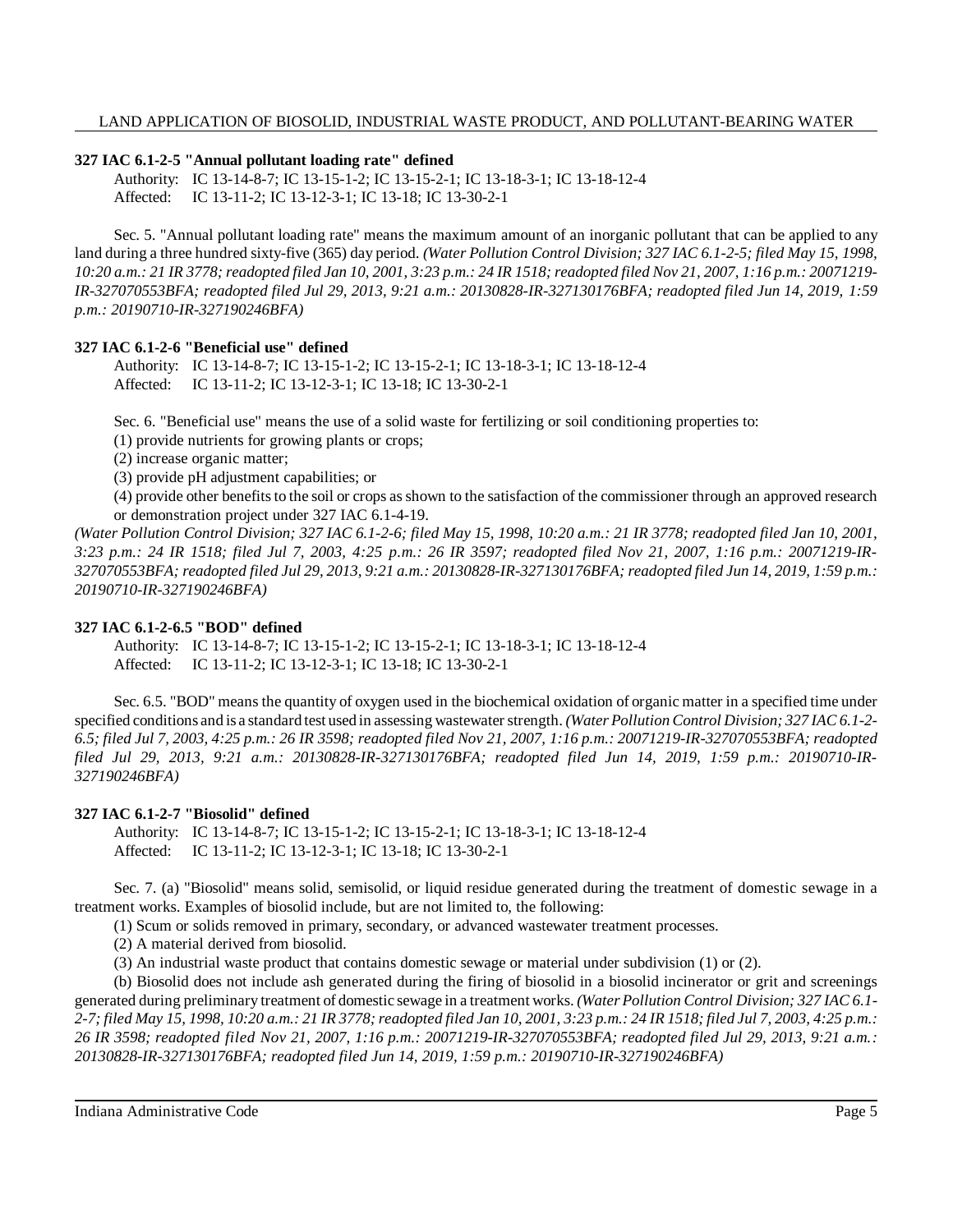## **327 IAC 6.1-2-7.5 "Biosolid containing an industrial waste product" defined**

Authority: IC 13-14-8-7; IC 13-15-1-2; IC 13-15-2-1; IC 13-18-3-1; IC 13-18-12-4 Affected: IC 13-11-2; IC 13-12-3-1; IC 13-18; IC 13-30-2-1

Sec. 7.5. "Biosolid containing an industrial waste product" means a biosolid where one (1) of the following conditions apply: (1) The industrial waste product contains domestic sewage or material described under section 7(a)(1) or 7(a)(2) of this rule and is generated from one (1) source or generator.

(2) The industrial waste product contains blends of industrial waste products and biosolids from different sources or generators.

*(Water Pollution Control Division; 327 IAC 6.1-2-7.5; filed Jul 7, 2003, 4:25 p.m.: 26 IR 3598; readopted filed Nov 21, 2007, 1:16 p.m.: 20071219-IR-327070553BFA; readopted filed Jul 29, 2013, 9:21 a.m.: 20130828-IR-327130176BFA; readopted filed Jun 14, 2019, 1:59 p.m.: 20190710-IR-327190246BFA)*

## **327 IAC 6.1-2-8 "Cation exchange capacity" defined**

Authority: IC 13-14-8-7; IC 13-15-1-2; IC 13-15-2-1; IC 13-18-3-1; IC 13-18-12-4 Affected: IC 13-11-2; IC 13-12-3-1; IC 13-18; IC 13-30-2-1

Sec. 8. "Cation exchange capacity" means the sum of exchangeable cations a soil can absorb expressed in milliequivalents per one hundred (100) grams ofsoil as determined by sampling the soil to the depth of cultivation, sludge waste product placement, or wastewater placement, whichever is greater, and analyzing by the summation method for distinctly acid soils\* or the sodium acetate method for neutral, calcareous, or saline soils\*.

\*The summation method for distinctly acid soils and the sodium acetate method for neutral, calcareous, or saline soils can be found in "Methods of Soil Analysis, Agronomy Monograph No. 9.", C.A. Black, ed., pp. 149-157, 1982, available from American Society of Agronomy, Soil Science of America, Inc., 677 South Segoe Road, Madison, Wisconsin 53711. This method is also available for copying at the Indiana Department of Environmental Management, Office of Land Quality, 100 North Senate Avenue, Room N1154, Indianapolis, Indiana 46204. *(Water Pollution Control Division; 327 IAC 6.1-2-8; filed May 15, 1998,* 10:20 a.m.: 21 IR 3778; readopted filed Jan 10, 2001, 3:23 p.m.: 24 IR 1518; filed Jul 7, 2003, 4:25 p.m.: 26 IR 3598; errata filed Feb 6, 2006, 11:15 a.m.: 29 IR 1937; readopted filed Nov 21, 2007, 1:16 p.m.: 20071219-IR-327070553BFA; readopted filed Jul *29, 2013, 9:21 a.m.: 20130828-IR-327130176BFA; readopted filed Jun 14, 2019, 1:59 p.m.: 20190710-IR-327190246BFA)*

## **327 IAC 6.1-2-9 "Cereal grain" defined**

Authority: IC 13-14-8-7; IC 13-15-1-2; IC 13-15-2-1; IC 13-18-3-1; IC 13-18-12-4 Affected: IC 13-11-2; IC 13-12-3-1; IC 13-18; IC 13-30-2-1

Sec. 9. "Cereal grain" means food crops such as wheat, oats, rye, and barley. *(Water Pollution Control Division; 327 IAC 6.1-2-9; filed May 15, 1998, 10:20 a.m.: 21 IR 3779; readopted filed Jan 10, 2001, 3:23 p.m.: 24 IR 1518; readopted filed Nov 21, 2007, 1:16 p.m.: 20071219-IR-327070553BFA; readopted filed Jul 29, 2013, 9:21 a.m.: 20130828-IR-327130176BFA; readopted filed Jun 14, 2019, 1:59 p.m.: 20190710-IR-327190246BFA)*

## **327 IAC 6.1-2-10 "Commissioner" defined (Repealed)**

Sec. 10. *(Repealed by Water Pollution Control Division; filed Jul 7, 2003, 4:25 p.m.: 26 IR 3632)*

## **327 IAC 6.1-2-10.1 "Contaminant" defined**

Authority: IC 13-15-1-2; IC 13-15-2-1; IC 13-18-3-1; IC 13-18-12-4 Affected: IC 13-11-2-42; IC 13-12-3-1; IC 13-13-1-1; IC 13-15; IC 13-18; IC 13-30-2-1

Sec. 10.1. "Contaminant" means a contaminant as defined in IC 13-11-2-42. *(Water Pollution Control Division; 327 IAC*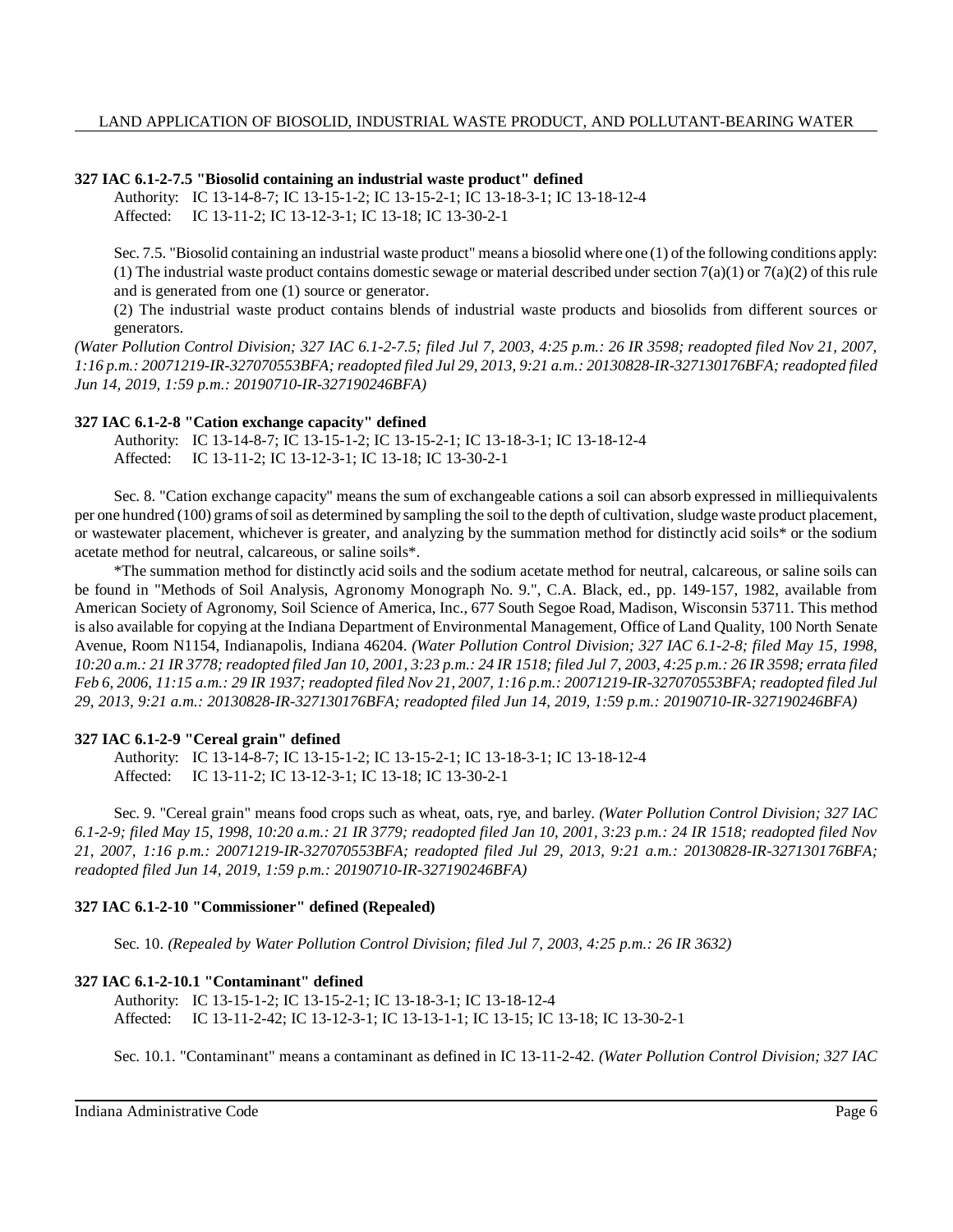6.1-2-10.1; filed May 15, 1998, 10:20 a.m.: 21 IR 3779; readopted filed Jan 10, 2001, 3:23 p.m.: 24 IR 1518; readopted filed Nov *21, 2007, 1:16 p.m.: 20071219-IR-327070553BFA; readopted filed Jul 29, 2013, 9:21 a.m.: 20130828-IR-327130176BFA; readopted filed Jun 14, 2019, 1:59 p.m.: 20190710-IR-327190246BFA)*

#### **327 IAC 6.1-2-11 "Cumulative pollutant loading rate" defined**

Authority: IC 13-14-8-7; IC 13-15-1-2; IC 13-15-2-1; IC 13-18-3-1; IC 13-18-12-4 Affected: IC 13-11-2; IC 13-12-3-1; IC 13-18; IC 13-30-2-1

Sec. 11. "Cumulative pollutant loading rate" means the maximum amount of an inorganic pollutant that can be applied to any land. (Water Pollution Control Division; 327 IAC 6.1-2-11; filed May 15, 1998, 10:20 a.m.: 21 IR 3779; readopted filed Jan 10, 2001, 3:23 p.m.: 24 IR 1518; readopted filed Nov 21, 2007, 1:16 p.m.: 20071219-IR-327070553BFA; readopted filed Jul 29, *2013, 9:21 a.m.: 20130828-IR-327130176BFA; readopted filed Jun 14, 2019, 1:59 p.m.: 20190710-IR-327190246BFA)*

## **327 IAC 6.1-2-12 "Department" defined (Repealed)**

Sec. 12. *(Repealed by Water Pollution Control Division; filed Jul 7, 2003, 4:25 p.m.: 26 IR 3632)*

#### **327 IAC 6.1-2-13 "Dewatered" defined**

Authority: IC 13-14-8-7; IC 13-15-1-2; IC 13-15-2-1; IC 13-18-3-1; IC 13-18-12-4 Affected: IC 13-11-2; IC 13-12-3-1; IC 13-18; IC 13-30-2-1

Sec. 13. "Dewatered" meansthe removal offree liquid from the biosolid or industrial waste product as determined byMethod 9095\* (Paint Filter Liquids Test).

\*Method 9095 may be found in "Test Methods for Evaluating Solid Waste, Physical/Chemical Methods", EPA Publication SW-846 [Third Edition, November 1986, as amended by Updates 1 (July 1992), 2 (September 1994), 2A (August 1993), and 2B (January 1995)], available from U.S. EPA. This method is also available for copying at the Indiana Department of Environmental Management, Office of Land Quality, 100 North Senate Avenue, Room N1154, Indianapolis, Indiana 46204. *(Water Pollution* Control Division; 327 IAC 6.1-2-13; filed May 15, 1998, 10:20 a.m.: 21 IR 3779; readopted filed Jan 10, 2001, 3:23 p.m.: 24 IR *1518; filed Jul 7, 2003, 4:25 p.m.: 26 IR 3598; errata filed Feb 6, 2006, 11:15 a.m.: 29 IR 1937; readopted filed Nov 21, 2007, 1:16 p.m.: 20071219-IR-327070553BFA; readopted filed Jul 29, 2013, 9:21 a.m.: 20130828-IR-327130176BFA; readopted filed Jun 14, 2019, 1:59 p.m.: 20190710-IR-327190246BFA)*

## **327 IAC 6.1-2-14 "Discharge" defined**

Authority: IC 13-14-8-7; IC 13-15-1-2; IC 13-15-2-1; IC 13-18-3-1; IC 13-18-12-4 Affected: IC 13-11-2; IC 13-12-3-1; IC 13-18; IC 13-30-2-1

Sec. 14. "Discharge" means any addition of any pollutant, or combination of pollutants, into any surface waters or ground water from a point source such as any discernible, confined, and discrete conveyance, including the following:

- (1) Pipe.
- (2) Channel.
- (3) Tunnel.
- (4) Conduit.
- (5) Well.
- (6) Discrete fissure.
- (7) Container.
- (8) Rolling stock.
- (9) Vessel.

(10) Other floating craft from which pollutants are or may be discharged.

The term does not include return flow from irrigated agriculture or agricultural storm water. *(Water Pollution Control Division;*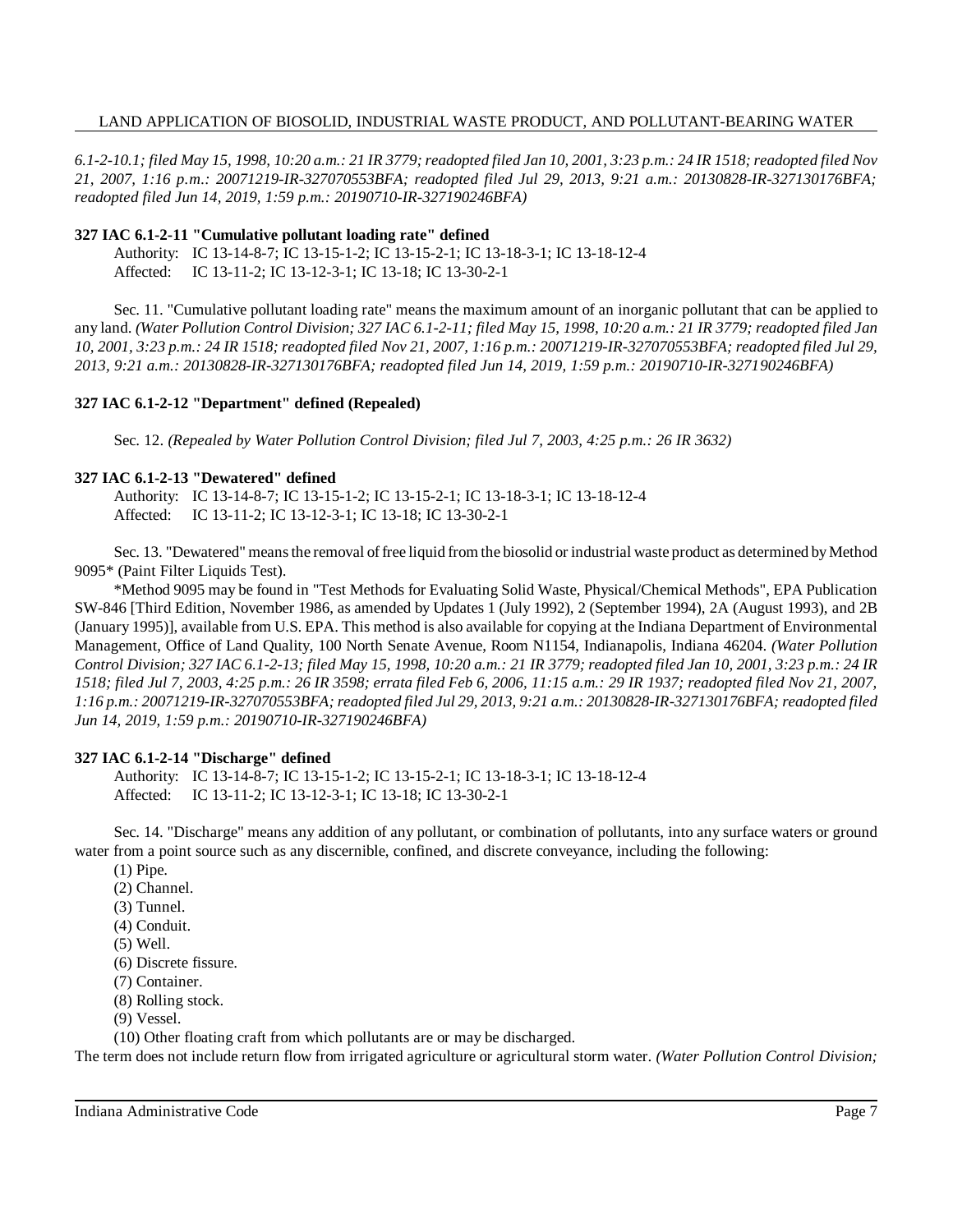327 IAC 6.1-2-14; filed May 15, 1998, 10:20 a.m.: 21 IR 3779; readopted filed Jan 10, 2001, 3:23 p.m.: 24 IR 1518; filed Jul 7, 2003, 4:25 p.m.: 26 IR 3599; readopted filed Nov 21, 2007, 1:16 p.m.: 20071219-IR-327070553BFA; readopted filed Jul 29, 2013, *9:21 a.m.: 20130828-IR-327130176BFA; readopted filed Jun 14, 2019, 1:59 p.m.: 20190710-IR-327190246BFA)*

#### **327 IAC 6.1-2-15 "Disinfection" defined**

Authority: IC 13-14-8-7; IC 13-15-1-2; IC 13-15-2-1; IC 13-18-3-1; IC 13-18-12-4 Affected: IC 13-11-2; IC 13-12-3-1; IC 13-18; IC 13-30-2-1

Sec. 15. "Disinfection" means the:

(1) destruction;

(2) neutralization;

(3) inhibition;

(4) inactivation; or

(5) removal;

of pathogenic micro-organisms by chemical, physical, or biological means. *(Water Pollution Control Division; 327 IAC 6.1-2-15;* filed May 15, 1998, 10:20 a.m.: 21 IR 3779; readopted filed Jan 10, 2001, 3:23 p.m.: 24 IR 1518; readopted filed Nov 21, 2007, *1:16 p.m.: 20071219-IR-327070553BFA; readopted filed Jul 29, 2013, 9:21 a.m.: 20130828-IR-327130176BFA; readopted filed Jun 14, 2019, 1:59 p.m.: 20190710-IR-327190246BFA)*

## **327 IAC 6.1-2-16 "Domestic sewage" defined**

Authority: IC 13-14-8-7; IC 13-15-1-2; IC 13-15-2-1; IC 13-18-3-1; IC 13-18-12-4 Affected: IC 13-11-2; IC 13-12-3-1; IC 13-18; IC 13-30-2-1

Sec. 16. "Domestic sewage" means waste and wastewater from humans or household operations that is discharged to or otherwise enters a treatment works. (Water Pollution Control Division; 327 IAC 6.1-2-16; filed May 15, 1998, 10:20 a.m.: 21 IR 3779; readopted filed Jan 10, 2001, 3:23 p.m.: 24 IR 1518; readopted filed Nov 21, 2007, 1:16 p.m.: 20071219-IR-327070553BFA; readopted filed Jul 29, 2013, 9:21 a.m.: 20130828-IR-327130176BFA; readopted filed Jun 14, 2019, 1:59 p.m.: *20190710-IR-327190246BFA)*

## **327 IAC 6.1-2-17 "Domestic wastewater" defined**

Authority: IC 13-14-8-7; IC 13-15-1-2; IC 13-15-2-1; IC 13-18-3-1; IC 13-18-12-4 Affected: IC 13-11-2; IC 13-12-3-1; IC 13-18; IC 13-30-2-1

Sec. 17. "Domestic wastewater" means the treated effluent from a treatment works that treats domestic sewage. *(Water Pollution Control Division; 327 IAC 6.1-2-17; filed May 15, 1998, 10:20 a.m.: 21 IR 3780; readopted filed Jan 10, 2001, 3:23* p.m.: 24 IR 1518; readopted filed Nov 21, 2007, 1:16 p.m.: 20071219-IR-327070553BFA; readopted filed Jul 29, 2013, 9:21 a.m.: *20130828-IR-327130176BFA; readopted filed Jun 14, 2019, 1:59 p.m.: 20190710-IR-327190246BFA)*

## **327 IAC 6.1-2-18 "Dry weight basis" defined**

Authority: IC 13-14-8-7; IC 13-15-1-2; IC 13-15-2-1; IC 13-18-3-1; IC 13-18-12-4 Affected: IC 13-11-2; IC 13-12-3-1; IC 13-18; IC 13-30-2-1

Sec. 18. "Dry weight basis" means the calculation of weight based on having been dried at one hundred three degrees Celsius (103C) to one hundred five degrees Celsius (105C) until reaching a constant weight. *(Water Pollution Control Division; 327* IAC 6.1-2-18; filed May 15, 1998, 10:20 a.m.: 21 IR 3780; readopted filed Jan 10, 2001, 3:23 p.m.: 24 IR 1518; readopted filed *Nov 21, 2007, 1:16 p.m.: 20071219-IR-327070553BFA; readopted filed Jul 29, 2013, 9:21 a.m.: 20130828-IR-327130176BFA; readopted filed Jun 14, 2019, 1:59 p.m.: 20190710-IR-327190246BFA)*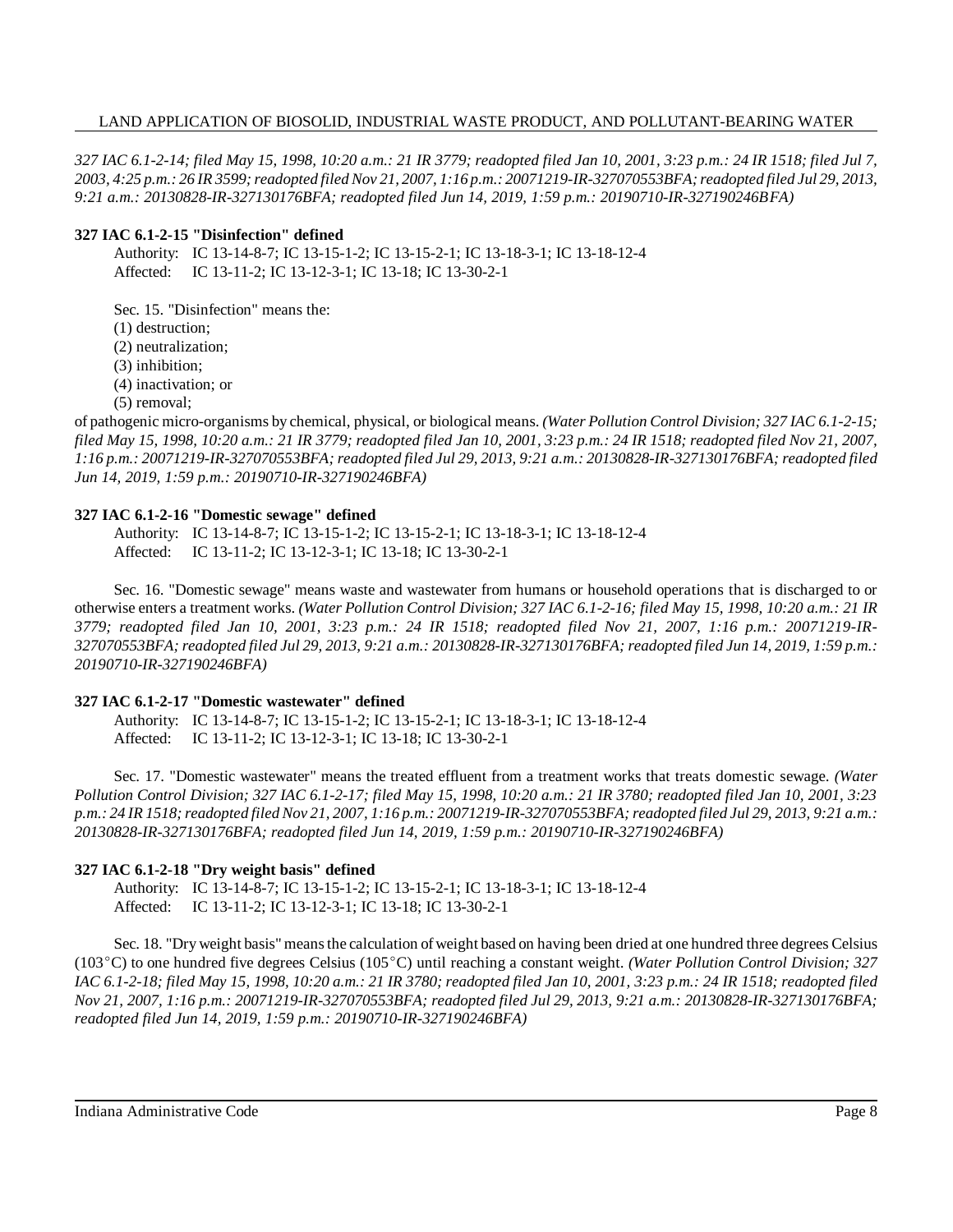## **327 IAC 6.1-2-19 "Feed crops" defined**

Authority: IC 13-14-8-7; IC 13-15-1-2; IC 13-15-2-1; IC 13-18-3-1; IC 13-18-12-4 Affected: IC 13-11-2; IC 13-12-3-1; IC 13-18; IC 13-30-2-1

Sec. 19. "Feed crops" means crops produced primarily for consumption by animals. *(Water Pollution Control Division; 327* IAC 6.1-2-19; filed May 15, 1998, 10:20 a.m.: 21 IR 3780; readopted filed Jan 10, 2001, 3:23 p.m.: 24 IR 1518; readopted filed *Nov 21, 2007, 1:16 p.m.: 20071219-IR-327070553BFA; readopted filed Jul 29, 2013, 9:21 a.m.: 20130828-IR-327130176BFA; readopted filed Jun 14, 2019, 1:59 p.m.: 20190710-IR-327190246BFA)*

## **327 IAC 6.1-2-20 "Fiber crops" defined**

Authority: IC 13-14-8-7; IC 13-15-1-2; IC 13-15-2-1; IC 13-18-3-1; IC 13-18-12-4 Affected: IC 13-11-2; IC 13-12-3-1; IC 13-18; IC 13-30-2-1

Sec. 20. "Fiber crops" means crops produced primarily for fiber, such as flax and cotton. *(Water Pollution Control Division;* 327 IAC 6.1-2-20; filed May 15, 1998, 10:20 a.m.: 21 IR 3780; readopted filed Jan 10, 2001, 3:23 p.m.: 24 IR 1518; readopted *filed Nov 21, 2007, 1:16 p.m.: 20071219-IR-327070553BFA; readopted filed Jul 29, 2013, 9:21 a.m.: 20130828-IR-327130176BFA; readopted filed Jun 14, 2019, 1:59 p.m.: 20190710-IR-327190246BFA)*

## **327 IAC 6.1-2-20.5 "Fixed volume" defined**

Authority: IC 13-14-8-7; IC 13-15-1-2; IC 13-15-2-1; IC 13-18-3-1; IC 13-18-12-4 Affected: IC 13-11-2; IC 13-12-3-1; IC 13-18; IC 13-30-2-1

Sec. 20.5. "Fixed volume" meansthe amount of biosolid or industrial waste product prepared for land application where the volume does not change by either adding to or removing any of the biosolid or industrial waste product between sampling and land application. Examples of fixed volume include, but are not limited to, the following:

(1) Dewatered biosolid or industrial waste product stockpiled.

(2) Liquid biosolid or industrial waste product contained in a storage structure.

*(Water Pollution Control Division; 327 IAC 6.1-2-20.5; filed Jul 7, 2003, 4:25 p.m.: 26 IR 3599; readopted filed Nov 21, 2007, 1:16 p.m.: 20071219-IR-327070553BFA; readopted filed Jul 29, 2013, 9:21 a.m.: 20130828-IR-327130176BFA; readopted filed Jun 14, 2019, 1:59 p.m.: 20190710-IR-327190246BFA)*

## **327 IAC 6.1-2-21 "Flood plain" defined**

Authority: IC 13-14-8-7; IC 13-15-1-2; IC 13-15-2-1; IC 13-18-3-1; IC 13-18-12-4 Affected: IC 13-11-2; IC 13-12-3-1; IC 13-18; IC 13-30-2-1

Sec. 21. "Flood plain" means land that is subject to flooding as determined by the United States Department of Agriculture (USDA) Natural ResourcesConservation Service. *(Water Pollution Control Division; 327 IAC 6.1-2-21;filed May 15, 1998, 10:20 a.m.: 21 IR 3780; readopted filed Jan 10, 2001, 3:23 p.m.: 24 IR 1518; readopted filed Nov 21, 2007, 1:16 p.m.: 20071219-IR-*327070553BFA; readopted filed Jul 29, 2013, 9:21 a.m.: 20130828-IR-327130176BFA; readopted filed Jun 14, 2019, 1:59 p.m.: *20190710-IR-327190246BFA)*

## **327 IAC 6.1-2-22 "Food crops" defined**

Authority: IC 13-14-8-7; IC 13-15-1-2; IC 13-15-2-1; IC 13-18-3-1; IC 13-18-12-4 Affected: IC 13-11-2; IC 13-12-3-1; IC 13-18; IC 13-30-2-1

Sec. 22. "Food crops" means crops grown for:

(1) human consumption; or

(2) feed crops for animals whose products are consumed by humans.

These crops include fruits, vegetables, grains, and tobacco. *(Water Pollution Control Division; 327 IAC 6.1-2-22; filed May 15,*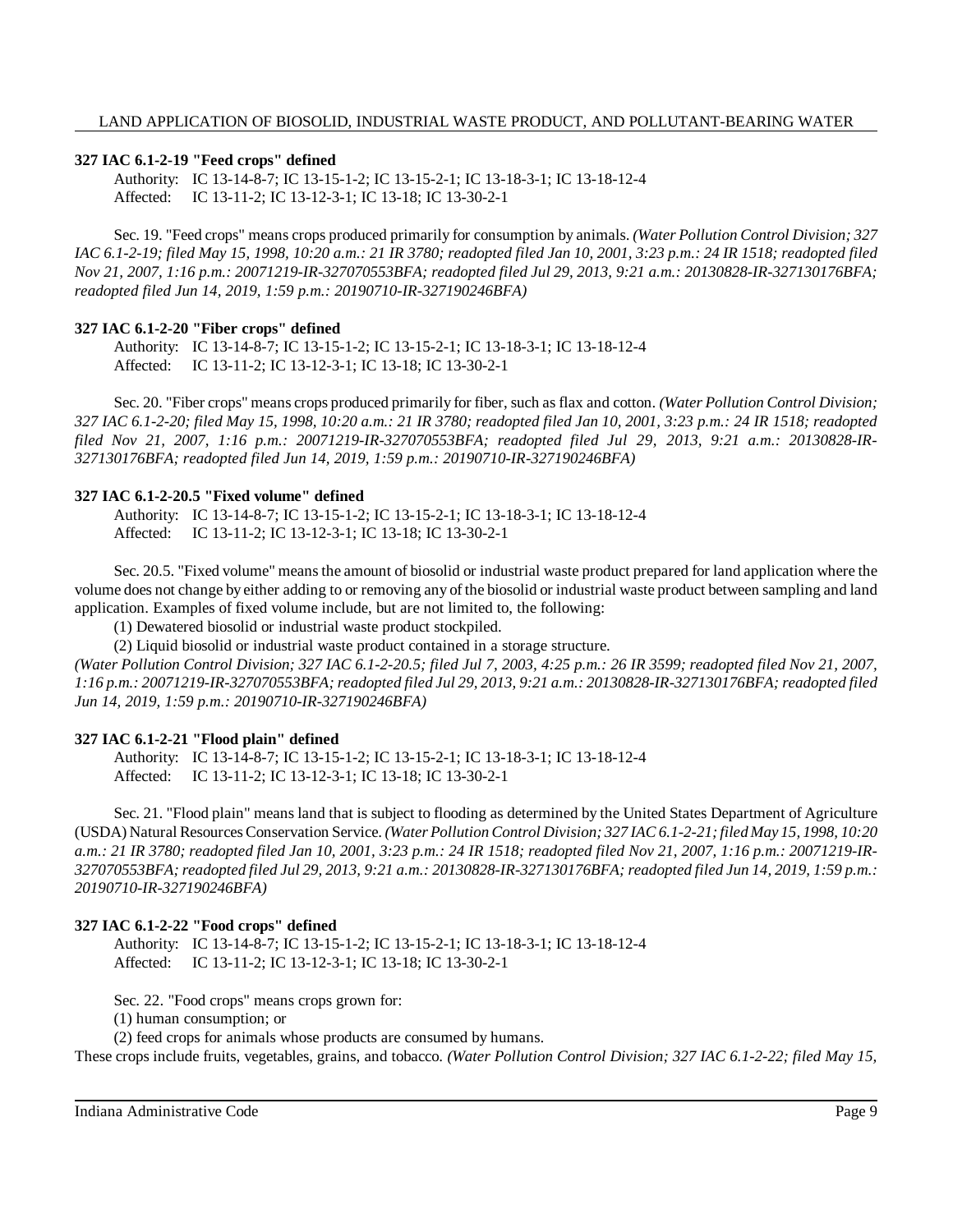1998, 10:20 a.m.: 21 IR 3780; readopted filed Jan 10, 2001, 3:23 p.m.: 24 IR 1518; readopted filed Nov 21, 2007, 1:16 p.m.: *20071219-IR-327070553BFA; readopted filed Jul 29, 2013, 9:21 a.m.: 20130828-IR-327130176BFA; readopted filed Jun 14, 2019, 1:59 p.m.: 20190710-IR-327190246BFA)*

#### **327 IAC 6.1-2-23 "Forest" defined**

Authority: IC 13-14-8-7; IC 13-15-1-2; IC 13-15-2-1; IC 13-18-3-1; IC 13-18-12-4 Affected: IC 13-11-2; IC 13-12-3-1; IC 13-18; IC 13-30-2-1

Sec. 23. "Forest" means a tract of land with a dense growth of trees, plants, and underbrush. *(Water Pollution Control Division; 327 IAC 6.1-2-23; filed May 15, 1998, 10:20 a.m.: 21 IR 3780; readopted filed Jan 10, 2001, 3:23 p.m.: 24 IR 1518; readopted filed Nov 21, 2007, 1:16 p.m.: 20071219-IR-327070553BFA; readopted filed Jul 29, 2013, 9:21 a.m.: 20130828-IR-327130176BFA; readopted filed Jun 14, 2019, 1:59 p.m.: 20190710-IR-327190246BFA)*

#### **327 IAC 6.1-2-24 "Freeboard" defined**

Authority: IC 13-14-8-7; IC 13-15-1-2; IC 13-15-2-1; IC 13-18-3-1; IC 13-18-12-4 Affected: IC 13-11-2; IC 13-12-3-1; IC 13-18; IC 13-30-2-1

Sec. 24. "Freeboard" meansthe distance between the top of the stored biosolid, industrial waste product, or pollutant-bearing water and the overflow level of the storage structure. *(Water Pollution Control Division; 327 IAC 6.1-2-24; filed May 15, 1998,* 10:20 a.m.: 21 IR 3780; readopted filed Jan 10, 2001, 3:23 p.m.: 24 IR 1518; readopted filed Nov 21, 2007, 1:16 p.m.: 20071219-*IR-327070553BFA; readopted filed Jul 29, 2013, 9:21 a.m.: 20130828-IR-327130176BFA; readopted filed Jun 14, 2019, 1:59 p.m.: 20190710-IR-327190246BFA)*

#### **327 IAC 6.1-2-25 "Ground water" defined**

Authority: IC 13-14-8-7; IC 13-15-1-2; IC 13-15-2-1; IC 13-18-3-1; IC 13-18-12-4 Affected: IC 13-11-2; IC 13-12-3-1; IC 13-18; IC 13-30-2-1

Sec. 25. "Ground water" means water below the land surface in the saturated zone. *(Water Pollution Control Division; 327* IAC 6.1-2-25; filed May 15, 1998, 10:20 a.m.: 21 IR 3780; readopted filed Jan 10, 2001, 3:23 p.m.: 24 IR 1518; readopted filed *Nov 21, 2007, 1:16 p.m.: 20071219-IR-327070553BFA; readopted filed Jul 29, 2013, 9:21 a.m.: 20130828-IR-327130176BFA; readopted filed Jun 14, 2019, 1:59 p.m.: 20190710-IR-327190246BFA)*

## **327 IAC 6.1-2-26 "Hazardous waste" defined**

Authority: IC 13-14-8-7; IC 13-15-1-2; IC 13-15-2-1; IC 13-18-3-1; IC 13-18-12-4 Affected: IC 13-11-2; IC 13-12-3-1; IC 13-18; IC 13-30-2-1

Sec. 26. "Hazardouswaste" means waste regulated under 329 IAC 3.1. *(Water PollutionControl Division; 327 IAC6.1-2-26;* filed May 15, 1998, 10:20 a.m.: 21 IR 3780; readopted filed Jan 10, 2001, 3:23 p.m.: 24 IR 1518; readopted filed Nov 21, 2007, *1:16 p.m.: 20071219-IR-327070553BFA; readopted filed Jul 29, 2013, 9:21 a.m.: 20130828-IR-327130176BFA; readopted filed Jun 14, 2019, 1:59 p.m.: 20190710-IR-327190246BFA)*

## **327 IAC 6.1-2-27 "Incorporated into the soil" defined**

Authority: IC 13-14-8-7; IC 13-15-1-2; IC 13-15-2-1; IC 13-18-3-1; IC 13-18-12-4 Affected: IC 13-11-2; IC 13-12-3-1; IC 13-18; IC 13-30-2-1

Sec. 27. "Incorporated into the soil" means the mixing of the biosolid or industrial waste product with the surface soil using standard agricultural practices such as tillage. *(Water Pollution Control Division; 327 IAC 6.1-2-27; filed May 15, 1998, 10:20 a.m.: 21 IR 3780; readopted filed Jan 10, 2001, 3:23 p.m.: 24 IR 1518; readopted filed Nov 21, 2007, 1:16 p.m.: 20071219-IR-*327070553BFA; readopted filed Jul 29, 2013, 9:21 a.m.: 20130828-IR-327130176BFA; readopted filed Jun 14, 2019, 1:59 p.m.: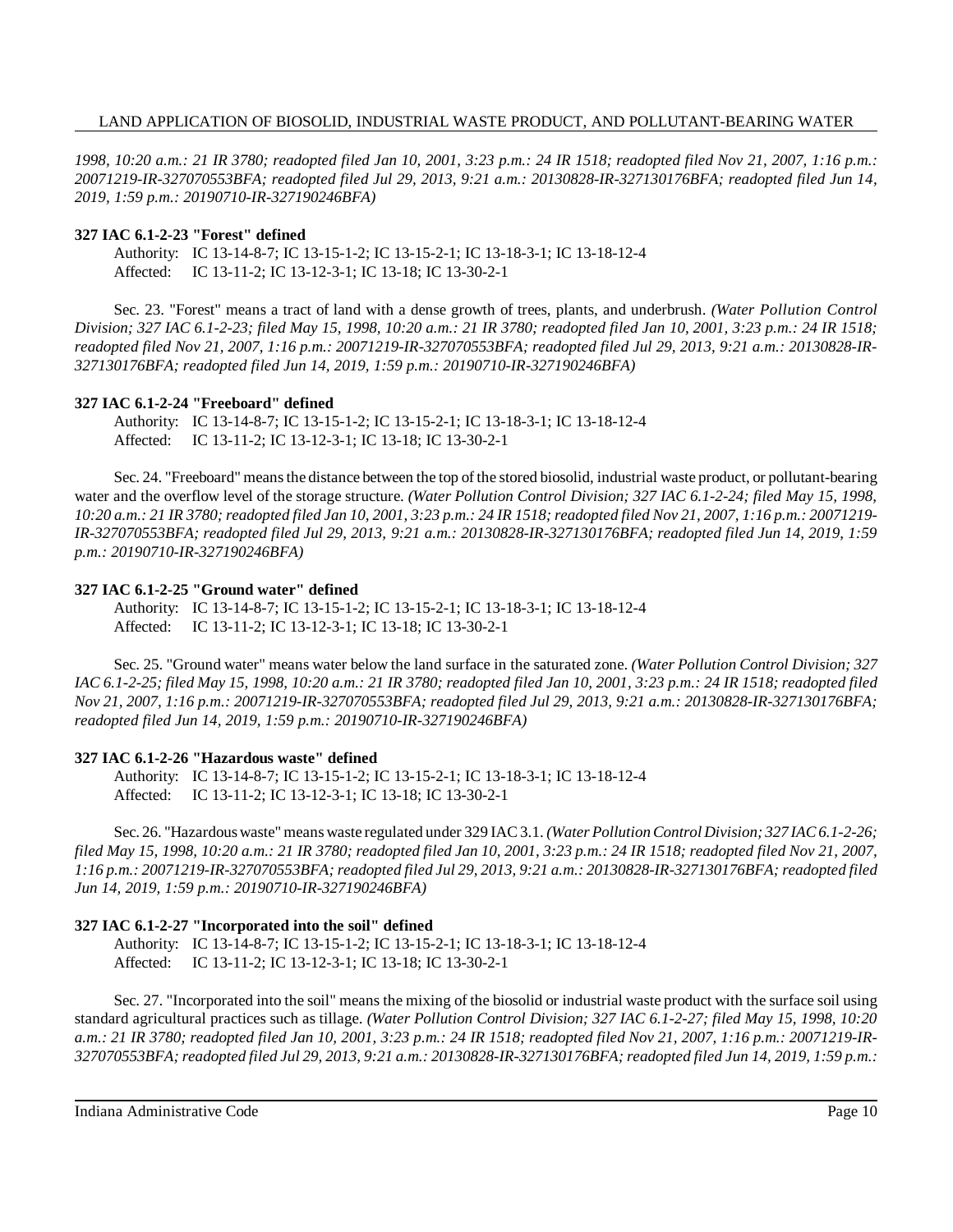*20190710-IR-327190246BFA)*

## **327 IAC 6.1-2-28 "Industrial process wastewater" defined**

Authority: IC 13-14-8-7; IC 13-15-1-2; IC 13-15-2-1; IC 13-18-3-1; IC 13-18-12-4 Affected: IC 13-11-2; IC 13-12-3-1; IC 13-18; IC 13-30-2-1

Sec. 28. "Industrial process wastewater" means liquid waste that is:

(1) generated by industrial or commercial facilities;

(2) does not contain domestic sewage; and

(3) contains less than one percent (1%) total solids.

(Water Pollution Control Division; 327 IAC 6.1-2-28; filed May 15, 1998, 10:20 a.m.: 21 IR 3781; readopted filed Jan 10, 2001, *3:23 p.m.: 24 IR 1518; filed Jul 7, 2003, 4:25 p.m.: 26 IR 3599; readopted filed Nov 21, 2007, 1:16 p.m.: 20071219-IR-*327070553BFA; readopted filed Jul 29, 2013, 9:21 a.m.: 20130828-IR-327130176BFA; readopted filed Jun 14, 2019, 1:59 p.m.: *20190710-IR-327190246BFA)*

#### **327 IAC 6.1-2-29 "Industrial storm water" defined**

Authority: IC 13-14-8-7; IC 13-15-1-2; IC 13-15-2-1; IC 13-18-3-1; IC 13-18-12-4 Affected: IC 13-11-2; IC 13-12-3-1; IC 13-18; IC 13-30-2-1

Sec. 29. "Industrial storm water" means storm water that is regulated under 327 IAC 15-6. *(Water Pollution Control Division; 327 IAC 6.1-2-29; filed May 15, 1998, 10:20 a.m.: 21 IR 3781; readopted filed Jan 10, 2001, 3:23 p.m.: 24 IR 1518; readopted filed Nov 21, 2007, 1:16 p.m.: 20071219-IR-327070553BFA; readopted filed Jul 29, 2013, 9:21 a.m.: 20130828-IR-327130176BFA; readopted filed Jun 14, 2019, 1:59 p.m.: 20190710-IR-327190246BFA)*

#### **327 IAC 6.1-2-30 "Industrial waste product" defined**

Authority: IC 13-14-8-7; IC 13-15-1-2; IC 13-15-2-1; IC 13-18-3-1; IC 13-18-12-4 Affected: IC 13-11-2; IC 13-12-3-1; IC 13-18; IC 13-30-2-1

Sec. 30. "Industrial waste product" means the following:

(1) Material that meets the following criteria:

- (A) Is a solid waste as defined under 329 IAC 10-2-174.
- (B) Does not include material from any processes listed in 329 IAC 10-3-1.
- (C) Is used for a beneficial use as defined under section 6 of this rule.
- (D) Contains one percent (1%) or greater total solids.

(2) Solid waste that is not considered biosolid or pollutant-bearing water under this article.

(Water Pollution Control Division; 327 IAC 6.1-2-30; filed May 15, 1998, 10:20 a.m.: 21 IR 3781; readopted filed Jan 10, 2001, 3:23 p.m.: 24 IR 1518; filed Jul 7, 2003, 4:25 p.m.: 26 IR 3599; readopted filed Nov 21, 2007, 1:16 p.m.: 20071219-IR-327070553BFA; readopted filed Jul 29, 2013, 9:21 a.m.: 20130828-IR-327130176BFA; readopted filed Jun 14, 2019, 1:59 p.m.: *20190710-IR-327190246BFA)*

## **327 IAC 6.1-2-31 "Injection" defined**

Authority: IC 13-14-8-7; IC 13-15-1-2; IC 13-15-2-1; IC 13-18-3-1; IC 13-18-12-4 Affected: IC 13-11-2; IC 13-12-3-1; IC 13-18; IC 13-30-2-1

Sec. 31. "Injection" means the direct, uniform placement of biosolid, industrial waste product, or pollutant-bearing water beneath the surface of the soil using equipment specifically for this purpose. *(Water Pollution Control Division; 327 IAC 6.1-2-31;* filed May 15, 1998, 10:20 a.m.: 21 IR 3781; readopted filed Jan 10, 2001, 3:23 p.m.: 24 IR 1518; readopted filed Nov 21, 2007, *1:16 p.m.: 20071219-IR-327070553BFA; readopted filed Jul 29, 2013, 9:21 a.m.: 20130828-IR-327130176BFA; readopted filed Jun 14, 2019, 1:59 p.m.: 20190710-IR-327190246BFA)*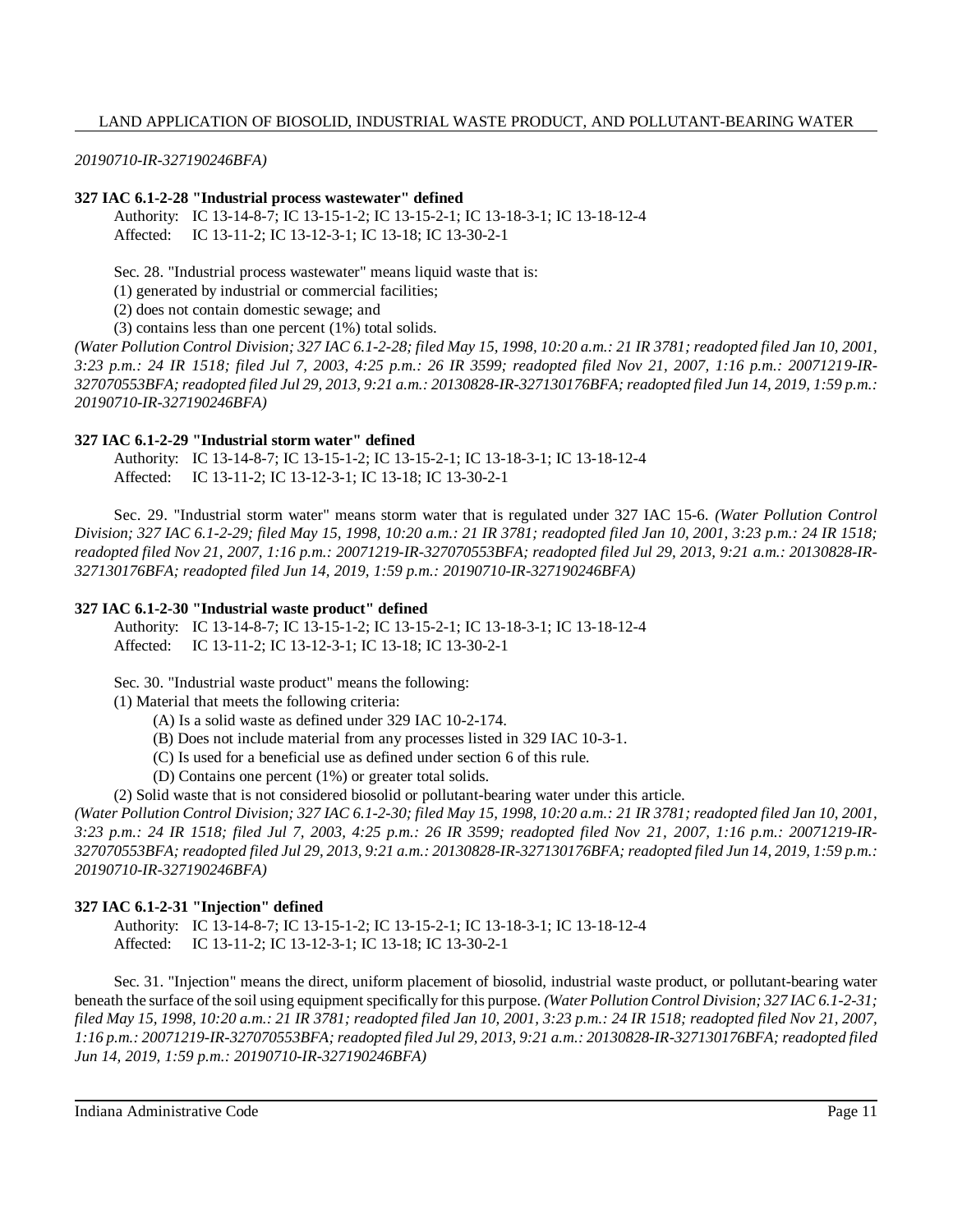## **327 IAC 6.1-2-31.5 "Lagoon" defined**

Authority: IC 13-14-8-7; IC 13-15-1-2; IC 13-15-2-1; IC 13-18-3-1; IC 13-18-12-4 Affected: IC 13-11-2; IC 13-12-3-1; IC 13-18; IC 13-30-2-1

Sec. 31.5. "Lagoon" means a type of storage structure that is constructed wholly or partially below the original grade of the earth surface. A steel tank that is installed partially below ground is not a lagoon but a storage structure under 327 IAC 6.1-8. *(Water Pollution Control Division; 327 IAC 6.1-2-31.5; filed Jul 7, 2003, 4:25 p.m.: 26 IR 3599; readopted filed Nov 21, 2007, 1:16 p.m.: 20071219-IR-327070553BFA; readopted filed Jul 29, 2013, 9:21 a.m.: 20130828-IR-327130176BFA; readopted filed Jun 14, 2019, 1:59 p.m.: 20190710-IR-327190246BFA)*

## **327 IAC 6.1-2-32 "Land application" defined**

Authority: IC 13-14-8-7; IC 13-15-1-2; IC 13-15-2-1; IC 13-18-3-1; IC 13-18-12-4 Affected: IC 13-11-2; IC 13-12-3-1; IC 13-18; IC 13-30-2-1

Sec. 32. "Land application" means the beneficial use of a biosolid, industrial waste product, or pollutant-bearing water by: (1) spraying or spreading onto the land surface;

(2) injection below the land surface; or

(3) incorporation into the soil.

(Water Pollution Control Division; 327 IAC 6.1-2-32; filed May 15, 1998, 10:20 a.m.: 21 IR 3781; readopted filed Jan 10, 2001, 3:23 p.m.: 24 IR 1518; readopted filed Nov 21, 2007, 1:16 p.m.: 20071219-IR-327070553BFA; readopted filed Jul 29, 2013, 9:21 *a.m.: 20130828-IR-327130176BFA; readopted filed Jun 14, 2019, 1:59 p.m.: 20190710-IR-327190246BFA)*

## **327 IAC 6.1-2-33 "Land application operation" defined**

Authority: IC 13-14-8-7; IC 13-15-1-2; IC 13-15-2-1; IC 13-18-3-1; IC 13-18-12-4 Affected: IC 13-11-2; IC 13-12-3-1; IC 13-18; IC 13-30-2-1

Sec. 33. "Land application operation" means an operation in which biosolid, industrial waste product, or pollutant-bearing water prepared or generated by a person is disposed of by land application. *(Water Pollution Control Division; 327 IAC 6.1-2-33;* filed May 15, 1998, 10:20 a.m.: 21 IR 3781; readopted filed Jan 10, 2001, 3:23 p.m.: 24 IR 1518; readopted filed Nov 21, 2007, *1:16 p.m.: 20071219-IR-327070553BFA; readopted filed Jul 29, 2013, 9:21 a.m.: 20130828-IR-327130176BFA; readopted filed Jun 14, 2019, 1:59 p.m.: 20190710-IR-327190246BFA)*

## **327 IAC 6.1-2-34 "Land with a high potential for public exposure" defined**

Authority: IC 13-14-8-7; IC 13-15-1-2; IC 13-15-2-1; IC 13-18-3-1; IC 13-18-12-4 Affected: IC 13-11-2; IC 13-12-3-1; IC 13-18; IC 13-30-2-1

Sec. 34. (a) "Land with a high potential for public exposure" means land that:

(1) does not have restricted access;

(2) is easily accessible to the public; or

(3) is used by the public during normal work or recreational activities.

(b) Examples include, but are not limited to, the following:

(1) Public parks and forests.

(2) Athletic fields.

(3) Cemeteries.

(4) Agricultural land that is:

(A) used for growing food crops; and

(B) open to the public for any period of time.

(5) Plant nurseries.

(6) Turf farms.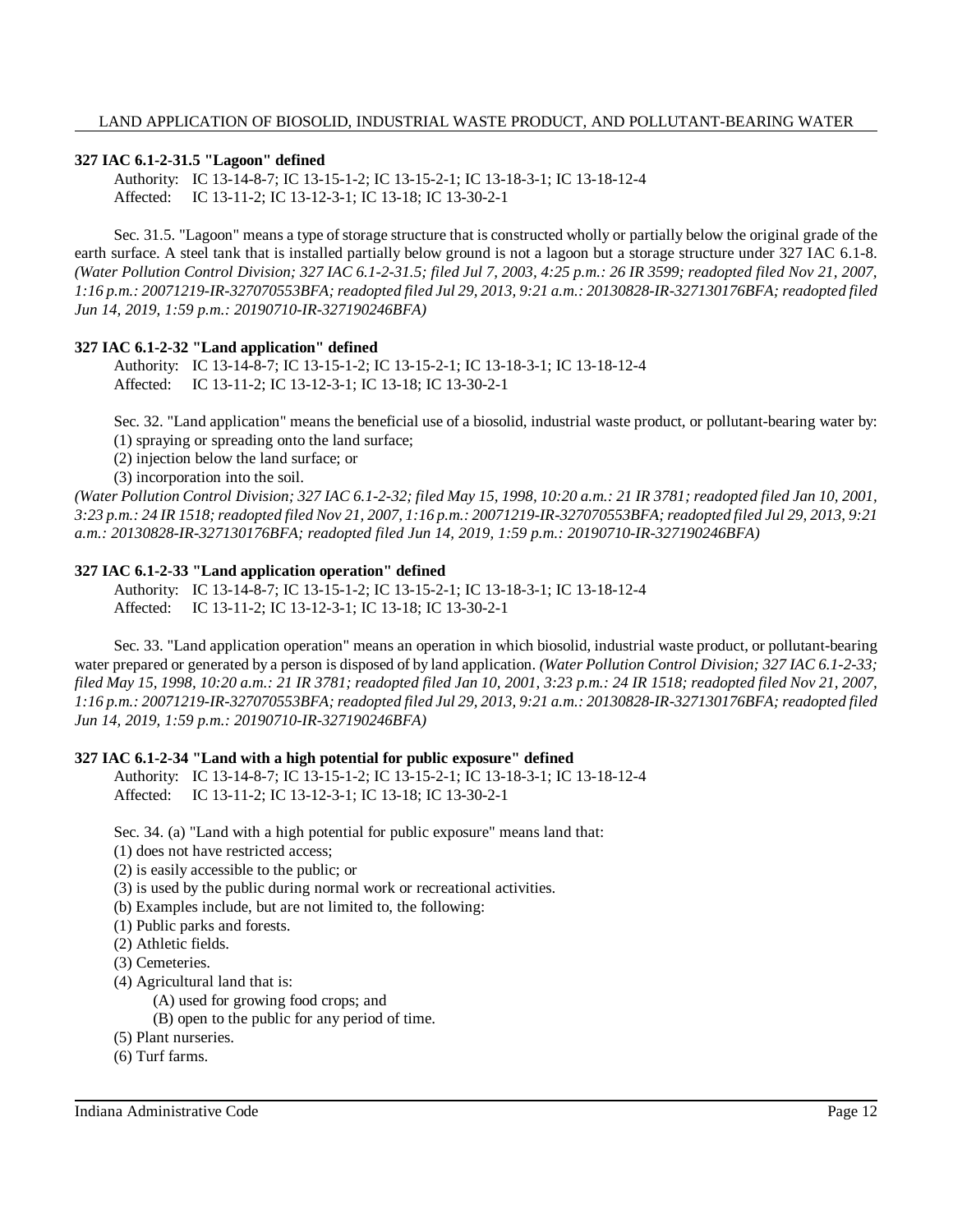(7) Golf courses.

(8) Strip mine reclamation areas located in a populated area or accessible to the public.

(9) Industrial sites located in a populated area or accessible to the public.

(10) Construction sites located in a populated area or accessible to the public.

(11) Other sites that the commissioner may consider to have a high potential for public exposure based on any of the following:

(A) Existing public roads.

(B) Population density.

(C) Recreational opportunity.

(D) Infrastructure development.

(E) Level of management of property.

(Water Pollution Control Division; 327 IAC 6.1-2-34; filed May 15, 1998, 10:20 a.m.: 21 IR 3781; readopted filed Jan 10, 2001, 3:23 p.m.: 24 IR 1518; readopted filed Nov 21, 2007, 1:16 p.m.: 20071219-IR-327070553BFA; readopted filed Jul 29, 2013, 9:21 *a.m.: 20130828-IR-327130176BFA; readopted filed Jun 14, 2019, 1:59 p.m.: 20190710-IR-327190246BFA)*

## **327 IAC 6.1-2-35 "Land with a low potential for public exposure" defined**

Authority: IC 13-14-8-7; IC 13-15-1-2; IC 13-15-2-1; IC 13-18-3-1; IC 13-18-12-4 Affected: IC 13-11-2; IC 13-12-3-1; IC 13-18; IC 13-30-2-1

Sec. 35. (a) "Land with a low potential for public exposure" means land that:

(1) has restricted access;

(2) is inaccessible to the public; or

(3) is not used by the public during normal work or recreational activities.

(b) Examples include, but are not limited to, the following:

(1) Agricultural land, except land in section 34(b)(4) of this rule.

(2) Forest not included in section 34(b)(1) of this rule.

(3) Solid waste land disposal facilities as defined in 329 IAC 10-2-176.

(4) Strip mines not located in a populated area or accessible to the public.

(5) Industrial sites not located in a populated area or accessible to the public.

(6) Construction sites not located in a populated area or accessible to the public.

(7) Other sites that the commissioner may consider to have a low potential for public exposure based on any of the following:

- (A) Existing public roads.
- (B) Population density.
- (C) Recreational opportunity.
- (D) Infrastructure development.

(E) Level of management of property.

(Water Pollution Control Division; 327 IAC 6.1-2-35; filed May 15, 1998, 10:20 a.m.: 21 IR 3782; readopted filed Jan 10, 2001, *3:23 p.m.: 24 IR 1518; filed Jul 7, 2003, 4:25 p.m.: 26 IR 3600; readopted filed Nov 21, 2007, 1:16 p.m.: 20071219-IR-*327070553BFA; readopted filed Jul 29, 2013, 9:21 a.m.: 20130828-IR-327130176BFA; readopted filed Jun 14, 2019, 1:59 p.m.: *20190710-IR-327190246BFA)*

## **327 IAC 6.1-2-36 "Mean cell residence time" defined**

Authority: IC 13-14-8-7; IC 13-15-1-2; IC 13-15-2-1; IC 13-18-3-1; IC 13-18-12-4 Affected: IC 13-11-2; IC 13-12-3-1; IC 13-18; IC 13-30-2-1

Sec. 36. "Mean cell residence time" means solids retention time as determined in Chapter 9 of "Control of Pathogens and Vector Attraction in Sewage Sludge", EPA/625/R-92/013, December 1992. *(Water Pollution Control Division; 327 IAC 6.1-2-36;* filed May 15, 1998, 10:20 a.m.: 21 IR 3782; readopted filed Jan 10, 2001, 3:23 p.m.: 24 IR 1518; readopted filed Nov 21, 2007, *1:16 p.m.: 20071219-IR-327070553BFA; readopted filed Jul 29, 2013, 9:21 a.m.: 20130828-IR-327130176BFA; readopted filed*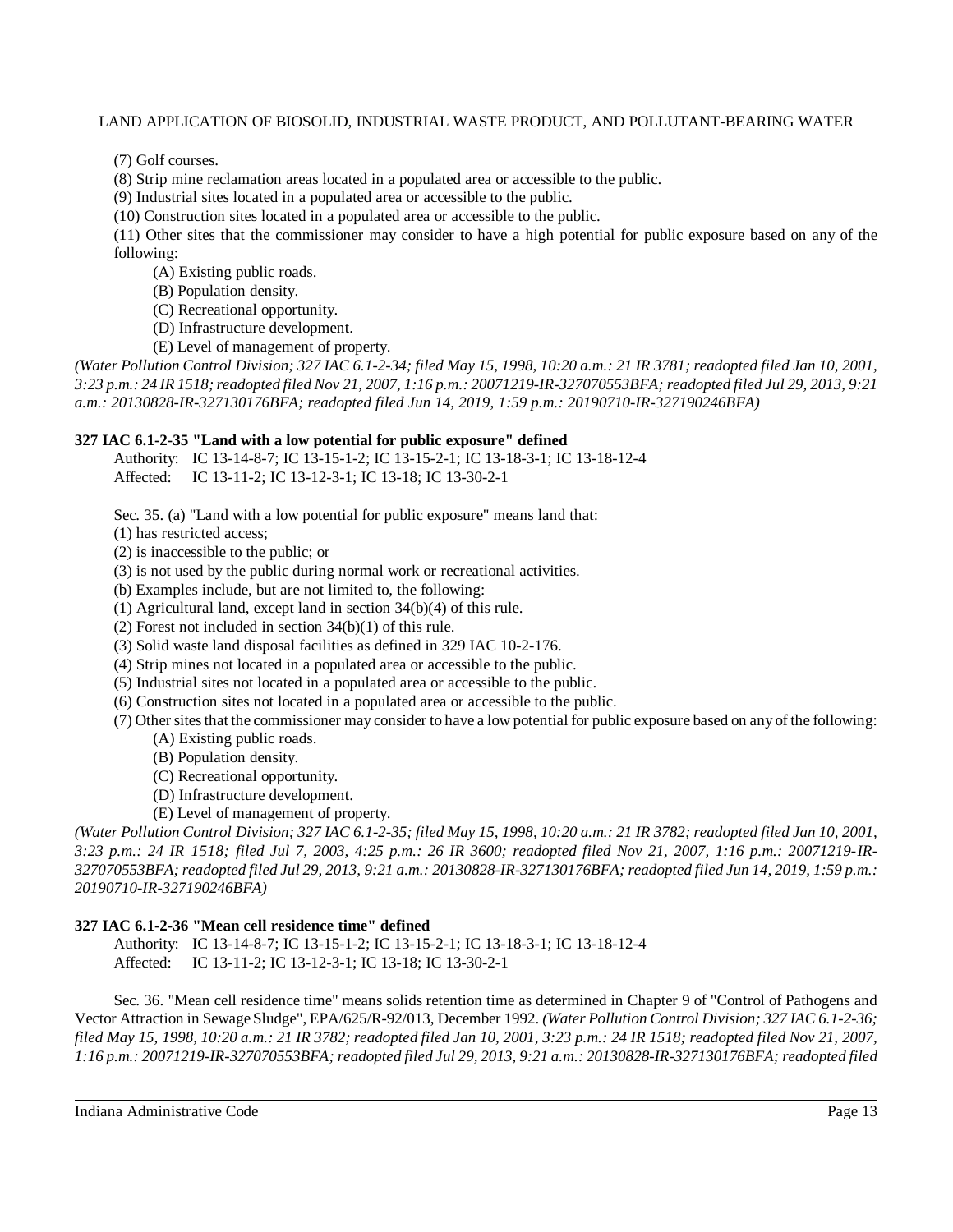*Jun 14, 2019, 1:59 p.m.: 20190710-IR-327190246BFA)*

#### **327 IAC 6.1-2-37 "Municipal" defined**

Authority: IC 13-14-8-7; IC 13-15-1-2; IC 13-15-2-1; IC 13-18-3-1; IC 13-18-12-4 Affected: IC 13-11-2; IC 13-12-3-1; IC 13-18; IC 13-30-2-1

Sec. 37. "Municipal" means a reference to the following:

(1) A city.

(2) A town.

(3) A county.

(4) A district.

(5) An association.

(6) An intermunicipal agency of two (2) or more of the entitiesin subdivisions(1) through (5) created by or under state law. (7) An Indian tribe.

(8) An authorized Indian tribal organization having jurisdiction over biosolid, industrial waste product, or pollutant-bearing water management.

(9) A designated and approved management agency under Section 208 of the Clean Water Act, as amended.

(10) A special district created under state law, such as:

- (A) a water district;
- (B) a sewer district;

(C) a solid waste management district;

(D) an utility district;

(E) a drainage district or similar entity; or

(F) an integrated waste management facility as defined in Section 201(e) of the Clean Water Act, as amended, that has as one (1) of its principal responsibilities the treatment, transport, use, or disposal of biosolid, industrial waste product, or pollutant-bearing water.

(Water Pollution Control Division; 327 IAC 6.1-2-37; filed May 15, 1998, 10:20 a.m.: 21 IR 3782; readopted filed Jan 10, 2001, 3:23 p.m.: 24 IR 1518; readopted filed Nov 21, 2007, 1:16 p.m.: 20071219-IR-327070553BFA; readopted filed Jul 29, 2013, 9:21 *a.m.: 20130828-IR-327130176BFA; readopted filed Jun 14, 2019, 1:59 p.m.: 20190710-IR-327190246BFA)*

## **327 IAC 6.1-2-38 "Pasture" defined**

Authority: IC 13-14-8-7; IC 13-15-1-2; IC 13-15-2-1; IC 13-18-3-1; IC 13-18-12-4 Affected: IC 13-11-2; IC 13-12-3-1; IC 13-18; IC 13-30-2-1

Sec. 38. "Pasture" means land on which animals feed directly on vegetation, such as legumes, grasses, grain stubble, or stover. *(Water Pollution Control Division; 327 IAC 6.1-2-38; filed May 15, 1998, 10:20 a.m.: 21 IR 3782; readopted filed Jan* 10, 2001, 3:23 p.m.: 24 IR 1518; readopted filed Nov 21, 2007, 1:16 p.m.: 20071219-IR-327070553BFA; readopted filed Jul 29, *2013, 9:21 a.m.: 20130828-IR-327130176BFA; readopted filed Jun 14, 2019, 1:59 p.m.: 20190710-IR-327190246BFA)*

#### **327 IAC 6.1-2-39 "Pathogenic organisms" defined**

Authority: IC 13-14-8-7; IC 13-15-1-2; IC 13-15-2-1; IC 13-18-3-1; IC 13-18-12-4 Affected: IC 13-11-2; IC 13-12-3-1; IC 13-18; IC 13-30-2-1

Sec. 39. "Pathogenic organisms" means disease-causing organisms, including the following:

(1) Certain bacteria.

(2) Protozoa.

(3) Viruses.

(4) Viable helminth ova.

(5) Fungi.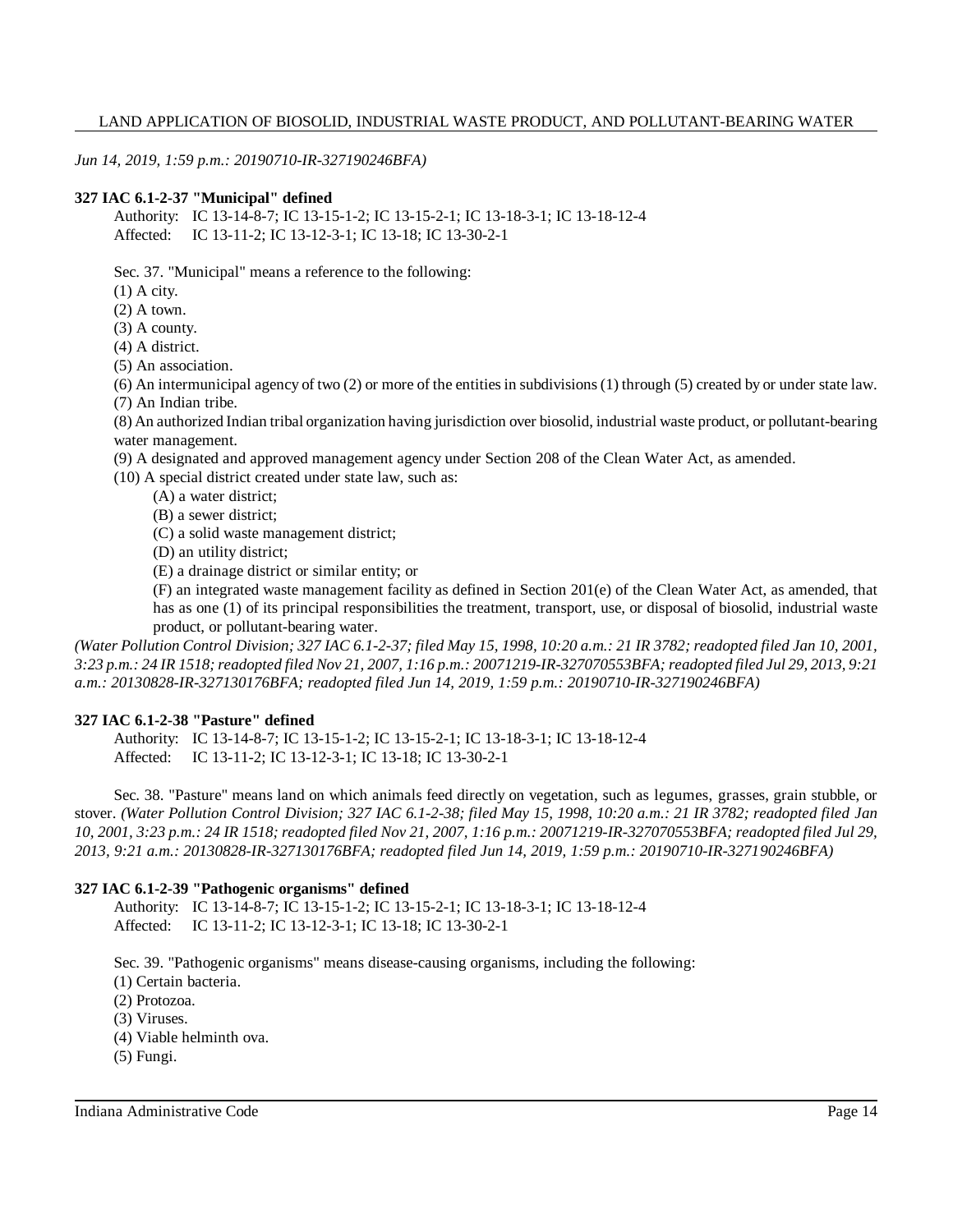(6) Other disease-causing organisms.

(Water Pollution Control Division; 327 IAC 6.1-2-39; filed May 15, 1998, 10:20 a.m.: 21 IR 3782; readopted filed Jan 10, 2001, 3:23 p.m.: 24 IR 1518; readopted filed Nov 21, 2007, 1:16 p.m.: 20071219-IR-327070553BFA; readopted filed Jul 29, 2013, 9:21 *a.m.: 20130828-IR-327130176BFA; readopted filed Jun 14, 2019, 1:59 p.m.: 20190710-IR-327190246BFA)*

#### **327 IAC 6.1-2-40 "Permit" defined**

Authority: IC 13-14-8-7; IC 13-15-1-2; IC 13-15-2-1; IC 13-18-3-1; IC 13-18-12-4 Affected: IC 13-11-2; IC 13-12-3-1; IC 13-15; IC 13-18; IC 13-19; IC 13-30-2-1

Sec. 40. "Permit" means the following:

(1) A permit.

(2) A determination related to a:

(A) permit;

(B) license;

(C) registration; or

(D) certificate.

(3) Any other type of authorization required before construction or operation that may be issued by the commissioner under IC 13-15, IC 13-18, or IC 13-19.

(Water Pollution Control Division; 327 IAC 6.1-2-40; filed May 15, 1998, 10:20 a.m.: 21 IR 3782; readopted filed Jan 10, 2001, 3:23 p.m.: 24 IR 1518; readopted filed Nov 21, 2007, 1:16 p.m.: 20071219-IR-327070553BFA; readopted filed Jul 29, 2013, 9:21 *a.m.: 20130828-IR-327130176BFA; readopted filed Jun 14, 2019, 1:59 p.m.: 20190710-IR-327190246BFA)*

### **327 IAC 6.1-2-41 "Person" defined**

Authority: IC 13-14-8-7; IC 13-15-1-2; IC 13-15-2-1; IC 13-18-3-1; IC 13-18-12-4 Affected: IC 13-11-2-158; IC 13-12-3-1; IC 13-18; IC 13-30-2-1

Sec. 41. "Person" means a person as defined in IC 13-11-2-158(a). *(Water Pollution Control Division; 327 IAC 6.1-2-41;* filed May 15, 1998, 10:20 a.m.: 21 IR 3783; readopted filed Jan 10, 2001, 3:23 p.m.: 24 IR 1518; readopted filed Nov 21, 2007, *1:16 p.m.: 20071219-IR-327070553BFA; readopted filed Jul 29, 2013, 9:21 a.m.: 20130828-IR-327130176BFA; readopted filed Jun 14, 2019, 1:59 p.m.: 20190710-IR-327190246BFA)*

## **327 IAC 6.1-2-42 "Person who applies" defined**

Authority: IC 13-14-8-7; IC 13-15-1-2; IC 13-15-2-1; IC 13-18-3-1; IC 13-18-12-4 Affected: IC 13-11-2; IC 13-12-3-1; IC 13-18; IC 13-30-2-1

Sec. 42. "Person who applies" means any person who land applies a biosolid, industrial waste product, or pollutant-bearing water under this article. (Water Pollution Control Division; 327 IAC 6.1-2-42; filed May 15, 1998, 10:20 a.m.: 21 IR 3783; readopted filed Jan 10, 2001, 3:23 p.m.: 24 IR 1518; filed Jul 7, 2003, 4:25 p.m.: 26 IR 3600; readopted filed Nov 21, 2007, 1:16 *p.m.: 20071219-IR-327070553BFA; readopted filed Jul 29, 2013, 9:21 a.m.: 20130828-IR-327130176BFA; readopted filed Jun 14, 2019, 1:59 p.m.: 20190710-IR-327190246BFA)*

## **327 IAC 6.1-2-43 "Person who prepares" defined**

Authority: IC 13-14-8-7; IC 13-15-1-2; IC 13-15-2-1; IC 13-18-3-1; IC 13-18-12-4 Affected: IC 13-11-2; IC 13-12-3-1; IC 13-18; IC 13-30-2-1

Sec. 43. (a) "Person who prepares" means:

(1) the person who generates any biosolid, industrial waste product, or pollutant-bearing water for application to the land or for marketing and distribution and which is regulated under this article; or

(2) the person who derives a biosolid, industrial waste product, or pollutant-bearing water for application to the land or for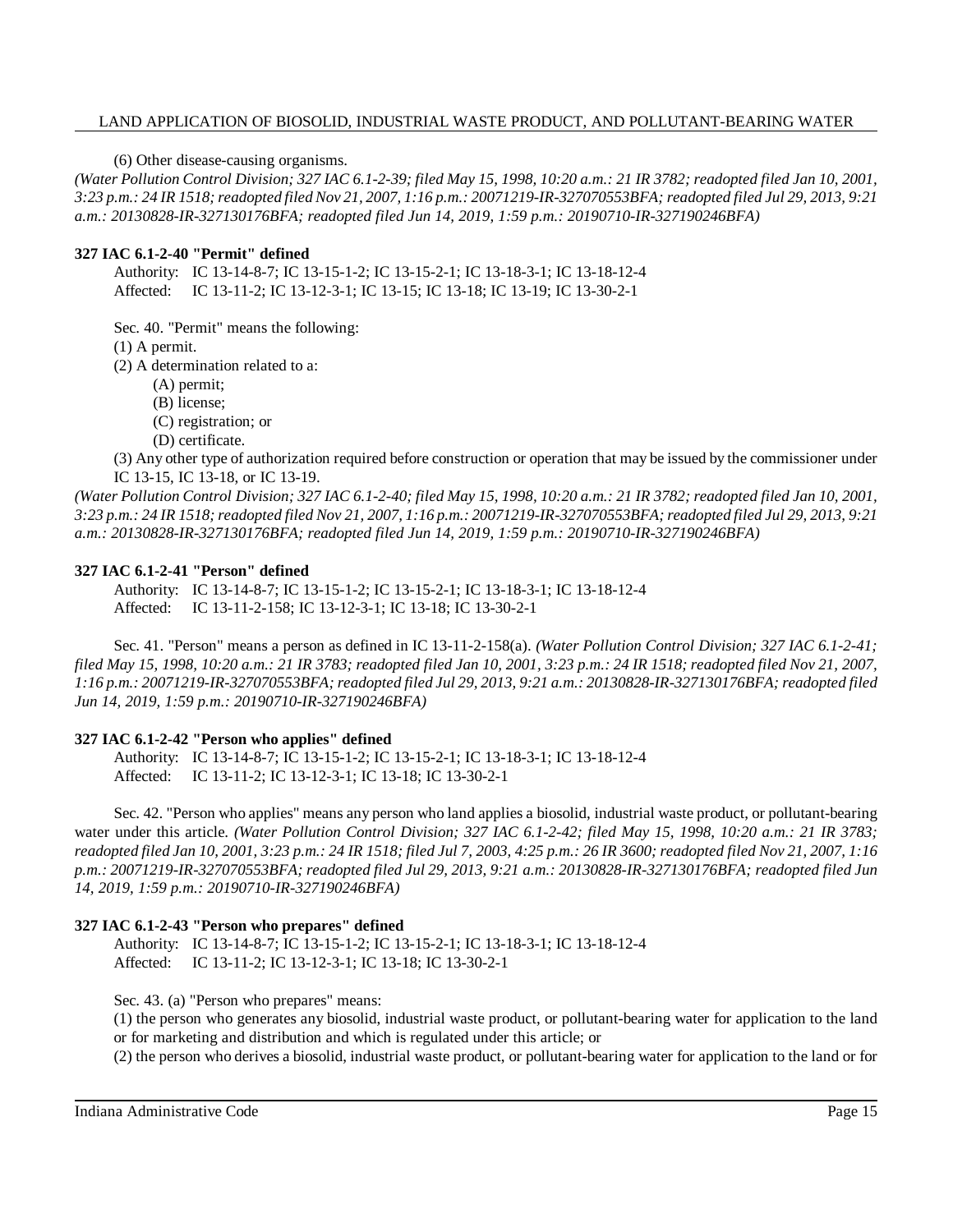marketing and distribution from other biosolid, industrial waste product, or pollutant-bearing water regulated under this article.

(b) The term includes any person that mixestwo (2) or more biosolids, industrial waste products, or pollutant-bearing waters. (c) The term does not include a hazardous waste generator as regulated by 329 IAC 3.1 or a solid waste generator as defined under 329 IAC 10-2-78. (Water Pollution Control Division; 327 IAC 6.1-2-43; filed May 15, 1998, 10:20 a.m.: 21 IR 3783; readopted filed Jan 10, 2001, 3:23 p.m.: 24 IR 1518; filed Jul 7, 2003, 4:25 p.m.: 26 IR 3600; readopted filed Nov 21, 2007, 1:16 *p.m.: 20071219-IR-327070553BFA; readopted filed Jul 29, 2013, 9:21 a.m.: 20130828-IR-327130176BFA; readopted filed Jun 14, 2019, 1:59 p.m.: 20190710-IR-327190246BFA)*

#### **327 IAC 6.1-2-44 "pH" defined**

Authority: IC 13-14-8-7; IC 13-15-1-2; IC 13-15-2-1; IC 13-18-3-1; IC 13-18-12-4 Affected: IC 13-11-2; IC 13-12-3-1; IC 13-18; IC 13-30-2-1

Sec. 44. "pH" means the logarithm of the reciprocal of the hydrogen ion concentration. *(Water Pollution Control Division;* 327 IAC 6.1-2-44; filed May 15, 1998, 10:20 a.m.: 21 IR 3783; readopted filed Jan 10, 2001, 3:23 p.m.: 24 IR 1518; readopted *filed Nov 21, 2007, 1:16 p.m.: 20071219-IR-327070553BFA; readopted filed Jul 29, 2013, 9:21 a.m.: 20130828-IR-327130176BFA; readopted filed Jun 14, 2019, 1:59 p.m.: 20190710-IR-327190246BFA)*

## **327 IAC 6.1-2-45 "Pollutant" defined**

Authority: IC 13-14-8-7; IC 13-15-1-2; IC 13-15-2-1; IC 13-18-3-1; IC 13-18-12-4 Affected: IC 13-11-2; IC 13-12-3-1; IC 13-18; IC 13-30-2-1

Sec. 45. "Pollutant" means an organic substance, an inorganic substance, a combination of organic and inorganic substances, or a pathogenic organism that, after discharge and upon exposure, ingestion, inhalation, or assimilation into an organism either directly from the environment or indirectly by ingestion through the food chain, could, on the basis of information available to the commissioner, cause:

- (1) death;
- (2) disease;
- (3) behavioral abnormalities;
- (4) cancer;
- (5) genetic mutations;
- (6) physiological malfunctions, including malfunction in:
	- (A) reproduction; or

(B) physical deformations in either organisms or offspring of the organisms.

(Water Pollution Control Division; 327 IAC 6.1-2-45; filed May 15, 1998, 10:20 a.m.: 21 IR 3783; readopted filed Jan 10, 2001, 3:23 p.m.: 24 IR 1518; readopted filed Nov 21, 2007, 1:16 p.m.: 20071219-IR-327070553BFA; readopted filed Jul 29, 2013, 9:21 *a.m.: 20130828-IR-327130176BFA; readopted filed Jun 14, 2019, 1:59 p.m.: 20190710-IR-327190246BFA)*

#### **327 IAC 6.1-2-46 "Pollutant-bearing water" defined**

Authority: IC 13-14-8-7; IC 13-15-1-2; IC 13-15-2-1; IC 13-18-3-1; IC 13-18-12-4 Affected: IC 13-11-2; IC 13-12-3-1; IC 13-18; IC 13-30-2-1

Sec. 46. "Pollutant-bearing water" means domestic wastewater, industrial process wastewater, or industrial storm water. (Water Pollution Control Division; 327 IAC 6.1-2-46; filed May 15, 1998, 10:20 a.m.: 21 IR 3783; readopted filed Jan 10, 2001, 3:23 p.m.: 24 IR 1518; readopted filed Nov 21, 2007, 1:16 p.m.: 20071219-IR-327070553BFA; readopted filed Jul 29, 2013, 9:21 *a.m.: 20130828-IR-327130176BFA; readopted filed Jun 14, 2019, 1:59 p.m.: 20190710-IR-327190246BFA)*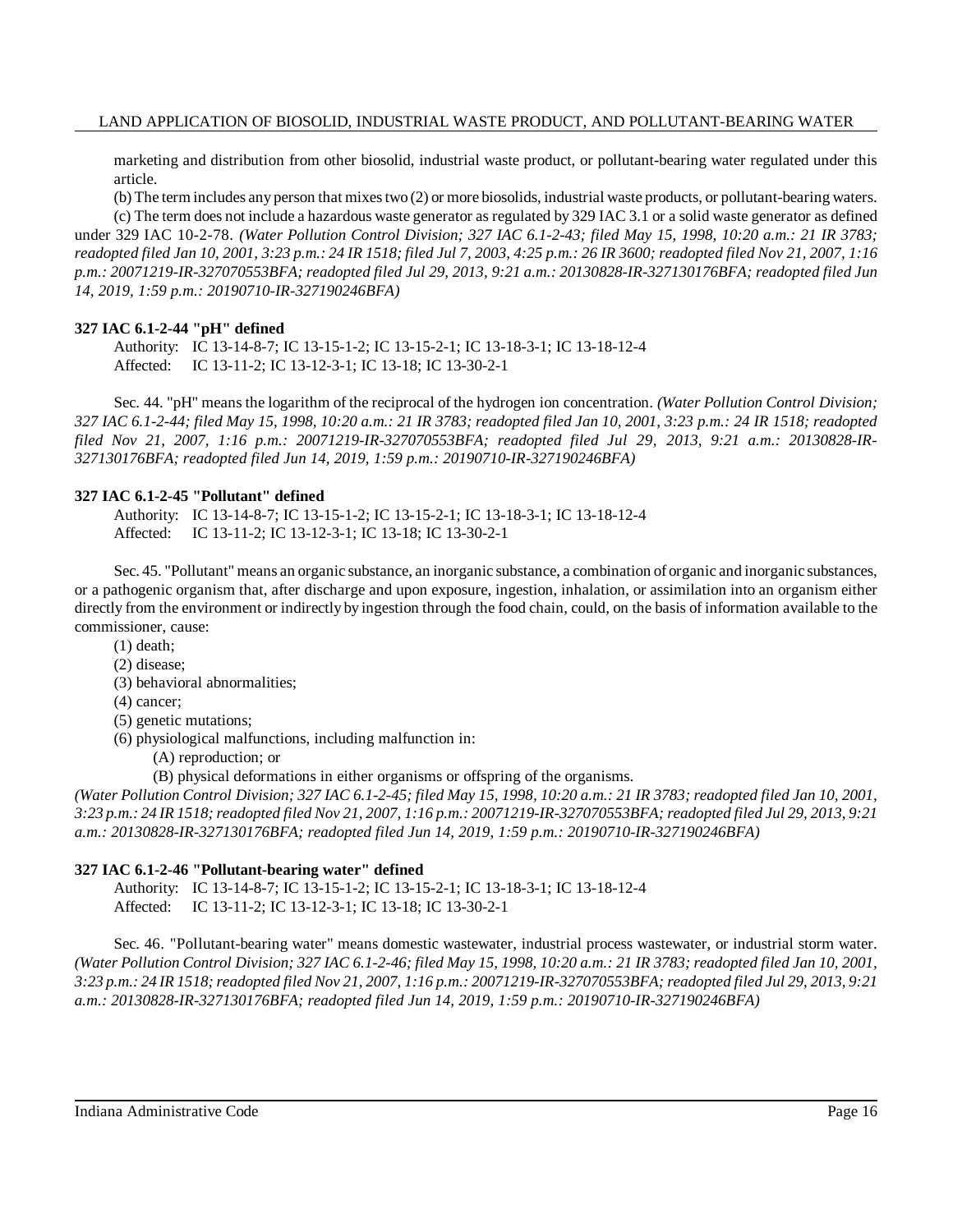## **327 IAC 6.1-2-47 "Pollutant limit" defined**

Authority: IC 13-14-8-7; IC 13-15-1-2; IC 13-15-2-1; IC 13-18-3-1; IC 13-18-12-4 Affected: IC 13-11-2; IC 13-12-3-1; IC 13-15; IC 13-18; IC 13-30-2-1

Sec. 47. "Pollutant limit" means any of the following:

(1) A numerical value that describesthe amount of a pollutant allowed per unit amount of biosolid, industrial waste product, or pollutant-bearing water.

(2) A numerical value that describes the amount of a pollutant that can be applied to a unit area of land.

(3) A numerical value that describes the volume of a biosolid, industrial waste product, or pollutant-bearing water that can be applied to a unit area of land.

(Water Pollution Control Division; 327 IAC 6.1-2-47; filed May 15, 1998, 10:20 a.m.: 21 IR 3783; readopted filed Jan 10, 2001, 3:23 p.m.: 24 IR 1518; readopted filed Nov 21, 2007, 1:16 p.m.: 20071219-IR-327070553BFA; readopted filed Jul 29, 2013, 9:21 *a.m.: 20130828-IR-327130176BFA; readopted filed Jun 14, 2019, 1:59 p.m.: 20190710-IR-327190246BFA)*

## **327 IAC 6.1-2-48 "Public building" defined**

Authority: IC 13-14-8-7; IC 13-15-1-2; IC 13-15-2-1; IC 13-18-3-1; IC 13-18-12-4 Affected: IC 13-11-2; IC 13-12-3-1; IC 13-18; IC 13-30-2-1

Sec. 48. "Public building" means any publicly or privately owned church, nursing home, hospital, school, or commercial or industrial building. (Water Pollution Control Division; 327 IAC 6.1-2-48; filed May 15, 1998, 10:20 a.m.: 21 IR 3783; readopted filed Jan 10, 2001, 3:23 p.m.: 24 IR 1518; readopted filed Nov 21, 2007, 1:16 p.m.: 20071219-IR-327070553BFA; readopted filed *Jul 29, 2013, 9:21 a.m.: 20130828-IR-327130176BFA; readopted filed Jun 14, 2019, 1:59 p.m.: 20190710-IR-327190246BFA)*

## **327 IAC 6.1-2-49 "Set aside" or "idle" defined**

Authority: IC 13-14-8-7; IC 13-15-1-2; IC 13-15-2-1; IC 13-18-3-1; IC 13-18-12-4 Affected: IC 13-11-2; IC 13-12-3-1; IC 13-18; IC 13-30-2-1

Sec. 49. "Set aside" or "idle" means agricultural land upon which no crop is grown during a crop season. *(Water Pollution* Control Division; 327 IAC 6.1-2-49; filed May 15, 1998, 10:20 a.m.: 21 IR 3784; readopted filed Jan 10, 2001, 3:23 p.m.: 24 IR 1518; readopted filed Nov 21, 2007, 1:16 p.m.: 20071219-IR-327070553BFA; readopted filed Jul 29, 2013, 9:21 a.m.: 20130828-*IR-327130176BFA; readopted filed Jun 14, 2019, 1:59 p.m.: 20190710-IR-327190246BFA)*

## **327 IAC 6.1-2-50 "Specific oxygen uptake rate" or "SOUR" defined**

Authority: IC 13-14-8-7; IC 13-15-1-2; IC 13-15-2-1; IC 13-18-3-1; IC 13-18-12-4 Affected: IC 13-11-2; IC 13-12-3-1; IC 13-18; IC 13-30-2-1

Sec. 50. "Specific oxygen uptake rate" or "SOUR" means the mass of oxygen consumed per unit time per unit mass of percent totalsolids, dryweight basis, in the biosolid. *(Water Pollution Control Division; 327 IAC 6.1-2-50; filed May 15, 1998, 10:20 a.m.: 21 IR 3784; readopted filed Jan 10, 2001, 3:23 p.m.: 24 IR 1518; readopted filed Nov 21, 2007, 1:16 p.m.: 20071219-IR-*327070553BFA; readopted filed Jul 29, 2013, 9:21 a.m.: 20130828-IR-327130176BFA; readopted filed Jun 14, 2019, 1:59 p.m.: *20190710-IR-327190246BFA)*

## **327 IAC 6.1-2-51 "Staging" defined**

Authority: IC 13-14-8-7; IC 13-15-1-2; IC 13-15-2-1; IC 13-18-3-1; IC 13-18-12-4 Affected: IC 13-11-2; IC 13-12-3-1; IC 13-18; IC 13-30-2-1

Sec. 51. "Staging" meansthe temporary placement of a dewatered biosolid or industrial waste product in a pile for less than twenty-four (24) hours at the site where the dewatered biosolid or industrial waste product will be land applied. *(Water Pollution* Control Division; 327 IAC 6.1-2-51; filed May 15, 1998, 10:20 a.m.: 21 IR 3784; readopted filed Jan 10, 2001, 3:23 p.m.: 24 IR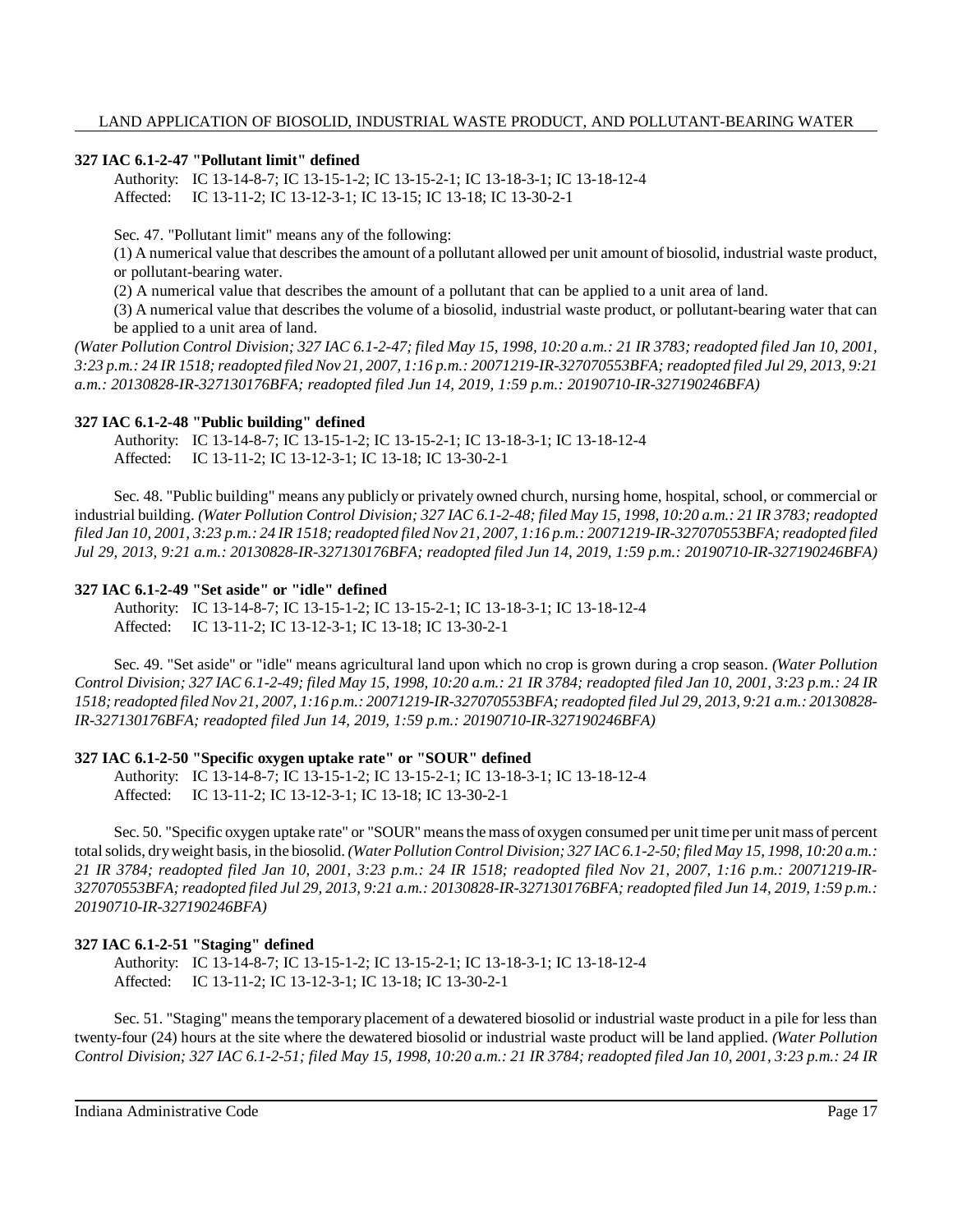1518; readopted filed Nov 21, 2007, 1:16 p.m.: 20071219-IR-327070553BFA; readopted filed Jul 29, 2013, 9:21 a.m.: 20130828-*IR-327130176BFA; readopted filed Jun 14, 2019, 1:59 p.m.: 20190710-IR-327190246BFA)*

#### **327 IAC 6.1-2-52 "State" defined**

Authority: IC 13-14-8-7; IC 13-15-1-2; IC 13-15-2-1; IC 13-18-3-1; IC 13-18-12-4 Affected: IC 13-11-2; IC 13-12-3-1; IC 13-18; IC 13-30-2-1

Sec. 52. "State" meansthe state ofIndiana. *(Water Pollution Control Division; 327 IAC 6.1-2-52; filed May 15, 1998, 10:20 a.m.: 21 IR 3784; readopted filed Jan 10, 2001, 3:23 p.m.: 24 IR 1518; readopted filed Nov 21, 2007, 1:16 p.m.: 20071219-IR-*327070553BFA; readopted filed Jul 29, 2013, 9:21 a.m.: 20130828-IR-327130176BFA; readopted filed Jun 14, 2019, 1:59 p.m.: *20190710-IR-327190246BFA)*

#### **327 IAC 6.1-2-53 "Static aerated piles" defined**

Authority: IC 13-14-8-7; IC 13-15-1-2; IC 13-15-2-1; IC 13-18-3-1; IC 13-18-12-4 Affected: IC 13-11-2; IC 13-12-3-1; IC 13-18; IC 13-30-2-1

Sec. 53. "Static aerated piles" means piles of biosolid that is aerated using a forced-aeration system installed under the piles to maintain a minimum oxygen level throughout the compost mass. *(Water Pollution Control Division; 327 IAC 6.1-2-53; filed* May 15, 1998, 10:20 a.m.: 21 IR 3784; readopted filed Jan 10, 2001, 3:23 p.m.: 24 IR 1518; readopted filed Nov 21, 2007, 1:16 *p.m.: 20071219-IR-327070553BFA; readopted filed Jul 29, 2013, 9:21 a.m.: 20130828-IR-327130176BFA; readopted filed Jun 14, 2019, 1:59 p.m.: 20190710-IR-327190246BFA)*

#### **327 IAC 6.1-2-54 "Stockpiling" defined**

Authority: IC 13-14-8-7; IC 13-15-1-2; IC 13-15-2-1; IC 13-18-3-1; IC 13-18-12-4 Affected: IC 13-11-2; IC 13-12-3-1; IC 13-18; IC 13-30-2-1

Sec. 54. "Stockpiling" means the temporary placement of a dewatered biosolid or industrial waste product in a pile for more than twenty-four (24) hours but less than six (6) months at the land application site in accordance with an approved management plan. (Water Pollution Control Division; 327 IAC 6.1-2-54; filed May 15, 1998, 10:20 a.m.: 21 IR 3784; readopted filed Jan 10, *2001, 3:23 p.m.: 24 IR 1518; filed Jul 7, 2003, 4:25 p.m.: 26 IR 3600; readopted filed Nov 21, 2007, 1:16 p.m.: 20071219-IR-*327070553BFA; readopted filed Jul 29, 2013, 9:21 a.m.: 20130828-IR-327130176BFA; readopted filed Jun 14, 2019, 1:59 p.m.: *20190710-IR-327190246BFA)*

## **327 IAC 6.1-2-55 "Storage" defined**

Authority: IC 13-14-8-7; IC 13-15-1-2; IC 13-15-2-1; IC 13-18-3-1; IC 13-18-12-4 Affected: IC 13-11-2; IC 13-12-3-1; IC 13-18; IC 13-30-2-1

Sec. 55. "Storage" means containment of biosolid, industrial waste product, or pollutant-bearing water for a period of two (2) years or less at:

(1) a treatment plant;

(2) a generating facility; or

(3) an approved storage structure.

(Water Pollution Control Division; 327 IAC 6.1-2-55; filed May 15, 1998, 10:20 a.m.: 21 IR 3784; readopted filed Jan 10, 2001, 3:23 p.m.: 24 IR 1518; filed Jul 7, 2003, 4:25 p.m.: 26 IR 3600; readopted filed Nov 21, 2007, 1:16 p.m.: 20071219-IR-327070553BFA; readopted filed Jul 29, 2013, 9:21 a.m.: 20130828-IR-327130176BFA; readopted filed Jun 14, 2019, 1:59 p.m.: *20190710-IR-327190246BFA)*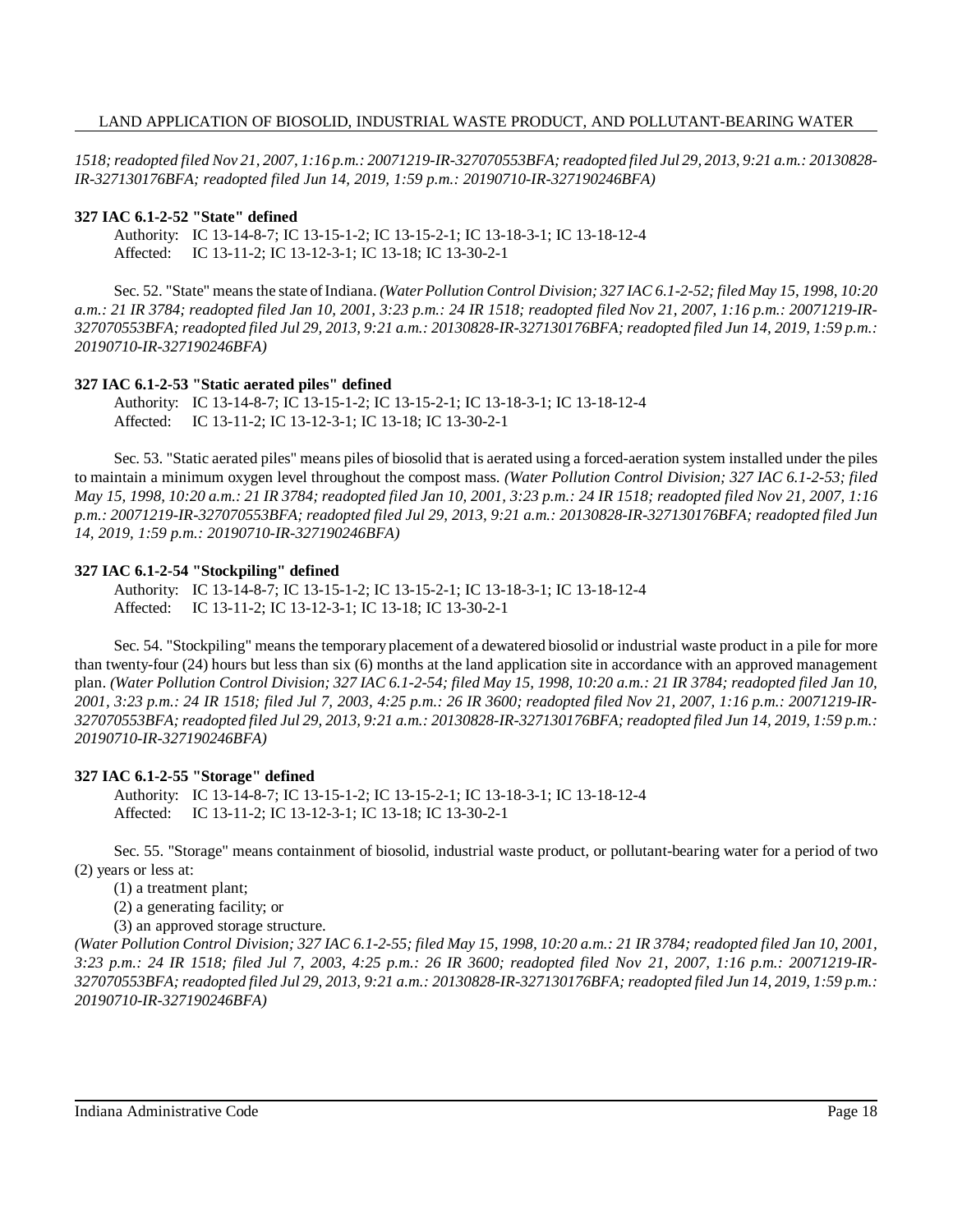## **327 IAC 6.1-2-55.3 "Surface conduit to a subsurface feature" defined**

Authority: IC 13-14-8-7; IC 13-15-1-2; IC 13-15-2-1; IC 13-18-3-1; IC 13-18-12-4 Affected: IC 13-11-2; IC 13-12-3-1; IC 13-18; IC 13-30-2-1

Sec. 55.3. "Surface conduit to a subsurface feature" means any surface expression of an enhanced pathway to a natural, geologic formation or manmade workings beneath the land surface. A surface conduit may include a sinkhole, slotted tile riser, or catch basin. A subsurface feature may include underground mines, aquifers, or underground streams. *(Water Pollution Control Division; 327 IAC 6.1-2-55.3; filed Jul 7, 2003, 4:25 p.m.: 26 IR 3601; readopted filed Nov 21, 2007, 1:16 p.m.: 20071219-IR-*327070553BFA; readopted filed Jul 29, 2013, 9:21 a.m.: 20130828-IR-327130176BFA; readopted filed Jun 14, 2019, 1:59 p.m.: *20190710-IR-327190246BFA)*

## **327 IAC 6.1-2-55.5 "Surface waters" defined**

Authority: IC 13-14-8-7; IC 13-15-1-2; IC 13-15-2-1; IC 13-18-3-1; IC 13-18-12-4 Affected: IC 13-11-2; IC 13-12-3-1; IC 13-18; IC 13-30-2-1

Sec. 55.5. "Surface waters" means water present on the surface of the earth, including:

- (1) streams;
- (2) lakes;
- (3) ponds;
- (4) rivers;
- (5) swamps;
- (6) marshes; or
- (7) wetlands.

*(Water Pollution Control Division; 327 IAC 6.1-2-55.5; filed Jul 7, 2003, 4:25 p.m.: 26 IR 3601; readopted filed Nov 21, 2007, 1:16 p.m.: 20071219-IR-327070553BFA; readopted filed Jul 29, 2013, 9:21 a.m.: 20130828-IR-327130176BFA; readopted filed Jun 14, 2019, 1:59 p.m.: 20190710-IR-327190246BFA)*

## **327 IAC 6.1-2-56 "Total solids" defined**

Authority: IC 13-14-8-7; IC 13-15-1-2; IC 13-15-2-1; IC 13-18-3-1; IC 13-18-12-4 Affected: IC 13-11-2; IC 13-12-3-1; IC 13-18; IC 13-30-2-1

Sec. 56. "Total solids" means the fraction, often expressed as a percentage, of a material that remains in the biosolid or industrial waste product as residue when the biosolid or industrial waste product is dried at one hundred three degrees Celsius (103C) to one hundred five degrees Celsius (105C) until reaching a constant weight. *(Water Pollution Control Division; 327* IAC 6.1-2-56; filed May 15, 1998, 10:20 a.m.: 21 IR 3784; readopted filed Jan 10, 2001, 3:23 p.m.: 24 IR 1518; readopted filed *Nov 21, 2007, 1:16 p.m.: 20071219-IR-327070553BFA; readopted filed Jul 29, 2013, 9:21 a.m.: 20130828-IR-327130176BFA; readopted filed Jun 14, 2019, 1:59 p.m.: 20190710-IR-327190246BFA)*

## **327 IAC 6.1-2-57 "Treatment works" defined**

Authority: IC 13-14-8-7; IC 13-15-1-2; IC 13-15-2-1; IC 13-18-3-1; IC 13-18-12-4 Affected: IC 13-11-2; IC 13-12-3-1; IC 13-18; IC 13-30-2-1

Sec. 57. "Treatment works" means any device orsystem used to treat, including recycle and reclaim, either domestic sewage, industrial waste of a liquid nature, or a combination of domestic sewage and industrial waste of a liquid nature. *(Water Pollution* Control Division; 327 IAC 6.1-2-57; filed May 15, 1998, 10:20 a.m.: 21 IR 3784; readopted filed Jan 10, 2001, 3:23 p.m.: 24 IR 1518; readopted filed Nov 21, 2007, 1:16 p.m.: 20071219-IR-327070553BFA; readopted filed Jul 29, 2013, 9:21 a.m.: 20130828-*IR-327130176BFA; readopted filed Jun 14, 2019, 1:59 p.m.: 20190710-IR-327190246BFA)*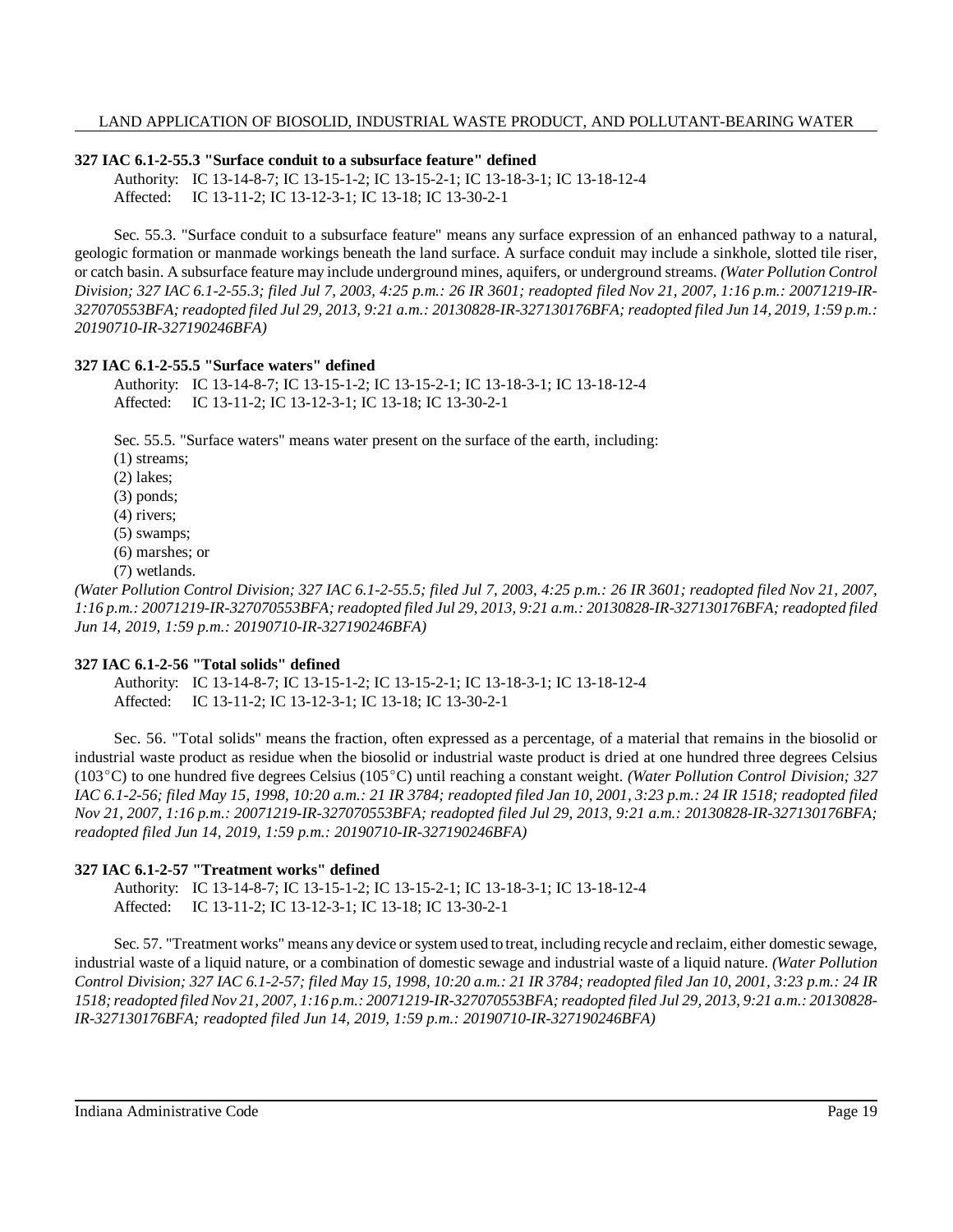## **327 IAC 6.1-2-58 "Unstabilized solids" defined**

Authority: IC 13-14-8-7; IC 13-15-1-2; IC 13-15-2-1; IC 13-18-3-1; IC 13-18-12-4 Affected: IC 13-11-2; IC 13-12-3-1; IC 13-18; IC 13-30-2-1

Sec. 58. "Unstabilized solids" means the organic materials in biosolid that have not been treated in:

(1) an aerobic; or

(2) anaerobic;

treatment process. (Water Pollution Control Division; 327 IAC 6.1-2-58; filed May 15, 1998, 10:20 a.m.: 21 IR 3784; readopted filed Jan 10, 2001, 3:23 p.m.: 24 IR 1518; readopted filed Nov 21, 2007, 1:16 p.m.: 20071219-IR-327070553BFA; readopted filed *Jul 29, 2013, 9:21 a.m.: 20130828-IR-327130176BFA; readopted filed Jun 14, 2019, 1:59 p.m.: 20190710-IR-327190246BFA)*

## **327 IAC 6.1-2-59 "Vector attraction" defined**

Authority: IC 13-14-8-7; IC 13-15-1-2; IC 13-15-2-1; IC 13-18-3-1; IC 13-18-12-4 Affected: IC 13-11-2; IC 13-12-3-1; IC 13-18; IC 13-30-2-1

Sec. 59. "Vector attraction" means the characteristic of biosolid that attracts:

(1) rodents;

(2) flies;

(3) mosquitos; or

(4) other organisms capable of transporting infectious agents.

(Water Pollution Control Division; 327 IAC 6.1-2-59; filed May 15, 1998, 10:20 a.m.: 21 IR 3785; readopted filed Jan 10, 2001, 3:23 p.m.: 24 IR 1518; readopted filed Nov 21, 2007, 1:16 p.m.: 20071219-IR-327070553BFA; readopted filed Jul 29, 2013, 9:21 *a.m.: 20130828-IR-327130176BFA; readopted filed Jun 14, 2019, 1:59 p.m.: 20190710-IR-327190246BFA)*

## **327 IAC 6.1-2-60 "Volatile solids" defined**

Authority: IC 13-14-8-7; IC 13-15-1-2; IC 13-15-2-1; IC 13-18-3-1; IC 13-18-12-4 Affected: IC 13-11-2; IC 13-12-3-1; IC 13-18; IC 13-30-2-1

Sec. 60. "Volatile solids" means the amount of the percent total solids in biosolid or pollutant-bearing water lost when the biosolid or pollutant-bearing water is combusted at five hundred fifty degrees Celsius ( $550^{\circ}$ C) in the presence of excess oxygen. (Water Pollution Control Division; 327 IAC 6.1-2-60; filed May 15, 1998, 10:20 a.m.: 21 IR 3785; readopted filed Jan 10, 2001, 3:23 p.m.: 24 IR 1518; readopted filed Nov 21, 2007, 1:16 p.m.: 20071219-IR-327070553BFA; readopted filed Jul 29, 2013, 9:21 *a.m.: 20130828-IR-327130176BFA; readopted filed Jun 14, 2019, 1:59 p.m.: 20190710-IR-327190246BFA)*

## **327 IAC 6.1-2-61 "Waters of the state" defined (Repealed)**

Sec. 61. *(Repealed by Water Pollution Control Division; filed Jul 7, 2003, 4:25 p.m.: 26 IR 3632)*

## **327 IAC 6.1-2-62 "Wetlands" defined**

Authority: IC 13-14-8-7; IC 13-15-1-2; IC 13-15-2-1; IC 13-18-3-1; IC 13-18-12-4 Affected: IC 13-11-2; IC 13-12-3-1; IC 13-18; IC 13-30-2-1

Sec. 62. "Wetlands" means those areas that are inundated or saturated by surface water or ground water at a frequency and duration to support and that, under normal circumstances, do support a prevalence of vegetation typically adapted for life in saturated soil conditions. Wetlands generally include the following:

(1) Swamps.

(2) Marshes.

(3) Bogs.

(4) Similar areas.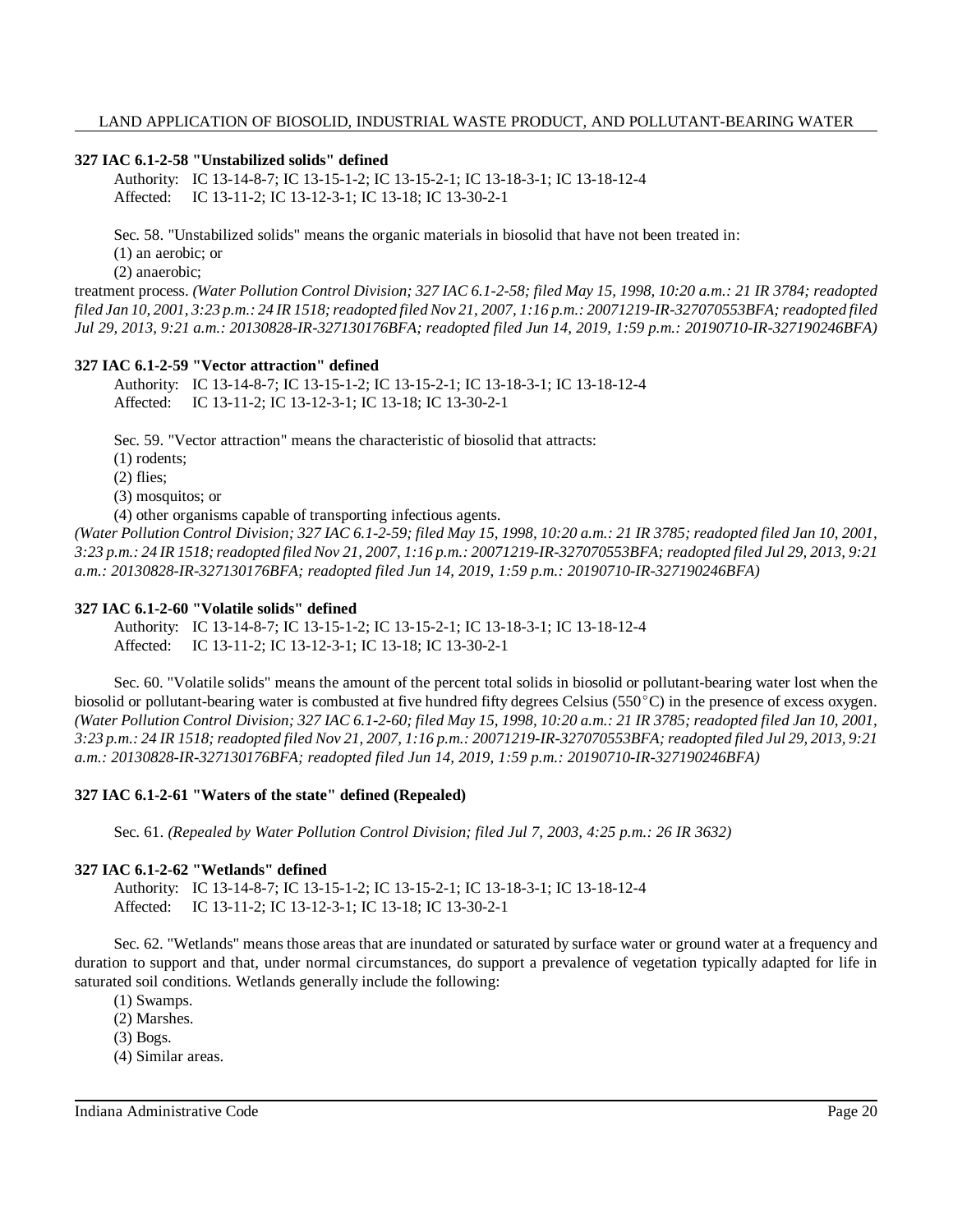(Water Pollution Control Division; 327 IAC 6.1-2-62; filed May 15, 1998, 10:20 a.m.: 21 IR 3785; readopted filed Jan 10, 2001, 3:23 p.m.: 24 IR 1518; readopted filed Nov 21, 2007, 1:16 p.m.: 20071219-IR-327070553BFA; readopted filed Jul 29, 2013, 9:21 *a.m.: 20130828-IR-327130176BFA; readopted filed Jun 14, 2019, 1:59 p.m.: 20190710-IR-327190246BFA)*

#### **327 IAC 6.1-2-63 "Windrow composting" defined**

Authority: IC 13-14-8-7; IC 13-15-1-2; IC 13-15-2-1; IC 13-18-3-1; IC 13-18-12-4 Affected: IC 13-11-2; IC 13-12-3-1; IC 13-18; IC 13-30-2-1

Sec. 63. "Windrow composting" means biosolid that is composted in long rows that are aerated by convective air movement and diffusion and turned periodically as required in 327 IAC 6.1-4-14 by mechanical means to expose the organic matter to ambient oxygen. *(Water Pollution Control Division; 327 IAC 6.1-2-63; filed May 15, 1998, 10:20 a.m.: 21 IR 3785; readopted filed Jan* 10, 2001, 3:23 p.m.: 24 IR 1518; readopted filed Nov 21, 2007, 1:16 p.m.: 20071219-IR-327070553BFA; readopted filed Jul 29, *2013, 9:21 a.m.: 20130828-IR-327130176BFA; readopted filed Jun 14, 2019, 1:59 p.m.: 20190710-IR-327190246BFA)*

#### **327 IAC 6.1-2-64 "Within-vessel" defined**

Authority: IC 13-14-8-7; IC 13-15-1-2; IC 13-15-2-1; IC 13-18-3-1; IC 13-18-12-4 Affected: IC 13-11-2; IC 13-12-3-1; IC 13-18; IC 13-30-2-1

Sec. 64. "Within-vessel" means biological stabilization of biosolid under controlled aerobic conditions in a closed vessel or an enclosed structure. *(Water Pollution Control Division; 327 IAC 6.1-2-64; filed May 15, 1998, 10:20 a.m.: 21 IR 3785;* readopted filed Jan 10, 2001, 3:23 p.m.: 24 IR 1518; readopted filed Nov 21, 2007, 1:16 p.m.: 20071219-IR-327070553BFA; *readopted filed Jul 29, 2013, 9:21 a.m.: 20130828-IR-327130176BFA; readopted filed Jun 14, 2019, 1:59 p.m.: 20190710-IR-327190246BFA)*

## **Rule 3. Land Application; General Requirements**

## **327 IAC 6.1-3-1 Permit applications**

Authority: IC 13-14-8-7; IC 13-15-1-2; IC 13-15-2-1; IC 13-15-7-1; IC 13-18-3-1; IC 13-18-12-4 Affected: IC 13-11-2-77; IC 13-15-7; IC 13-30-10; IC 36-9-30-35

Sec. 1. (a) Permit applications under this article must be submitted on forms and in a format prescribed by the commissioner and include applicable accompanying documentation as described on the forms.

(b) A permit application must be submitted at least one hundred eighty (180) days prior to the proposed commencement of the operation.

(c) A permit application for renewal of an existing permit must be:

(1) postmarked;

(2) hand delivered to the office of land quality, Indiana department of environmental management; or

(3) deposited with a private carrier as shown by the receipt issued by the carrier, if the application is sent by the private carrier to the address for the department on the application;

at least one hundred eighty (180) days prior to the expiration of the existing permit or the permit will be invalid upon expiration.

(d) A permit may be renewed with new or modified conditions based on the information provided in the renewal application.

(e) The commissioner may:

(1) deny a permit application or a renewal application; or

(2) place additional conditions on a permit or renewal permit;

if the commissioner determines that one (1) or more of the criteria in subsection (f) demonstrate the applicant's inability or unwillingness to manage biosolid, industrial waste product, or pollutant-bearing water under the requirements of this article.

(f) The commissioner may deny or place additional conditions on a permit or renewal permit based on one (1) or more of the following:

(1) The applicant has been convicted of a crime under IC 13-30-10 or IC 36-9-30-35.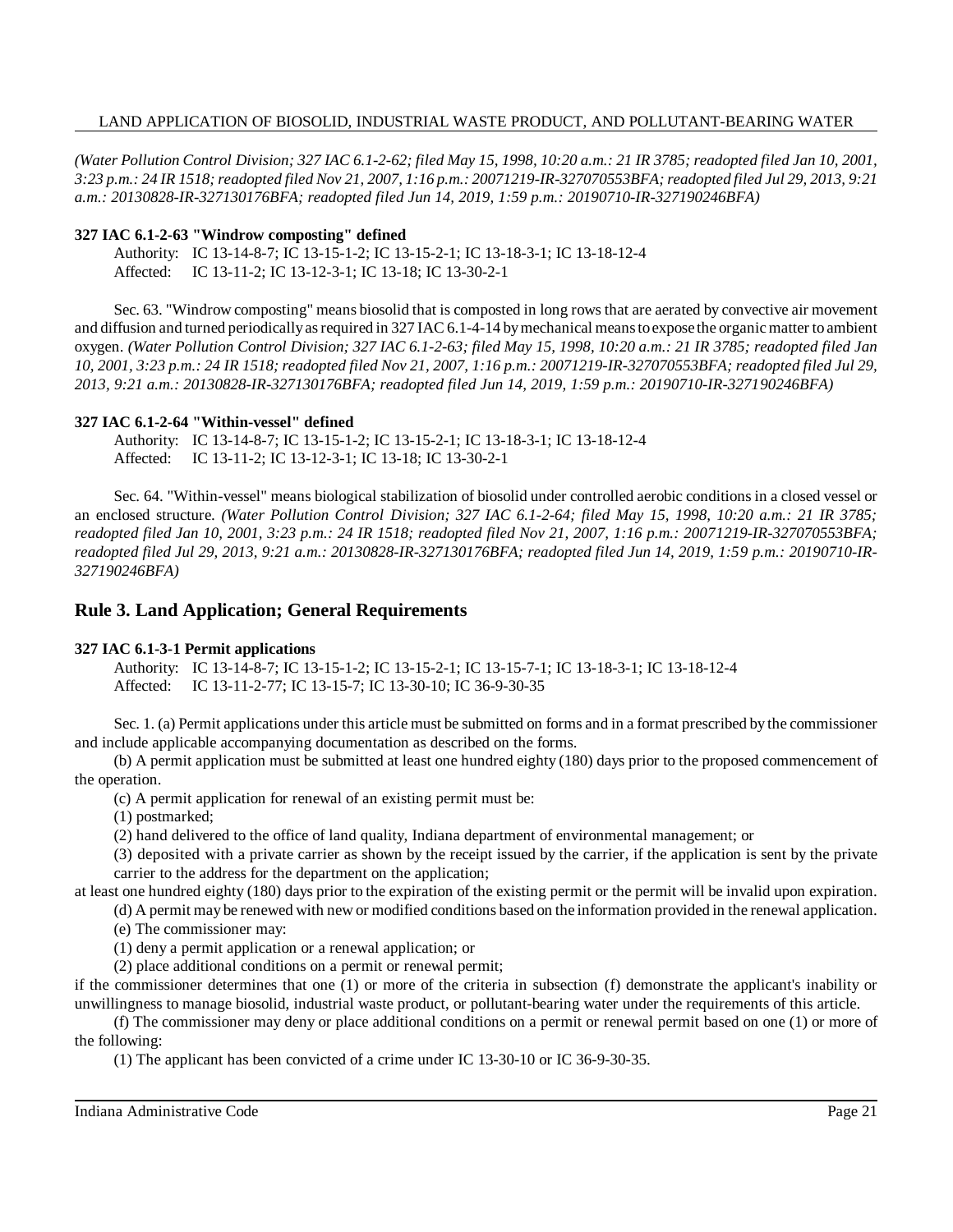(2) The commissioner, under IC 13-15-7, has revoked the applicant's previous permit to operate under:

(A) this article; or

(B) 327 IAC 6, which was repealed in 1998.

(3) The applicant has a history of one (1) or more violations of IC 13 or rules promulgated by authority of IC 13.

(4) The applicant was the subject of one (1) or more administrative or judicial enforcement actions concerning land application under this article or 327 IAC 6, which was repealed in 1998.

(5) The applicant isthe subject of one (1) or more pending administrative or judicial enforcement actions commended under authority of IC 13.

(g) The application for a permit or the issuance of a permit does not:

(1) convey any property rights of any sort or any exclusive privileges to the applicant or permittee;

(2) authorize:

(A) any injury to any person or private property;

(B) invasion of other property rights; or

(C) any infringement of federal, state, or local laws or regulations; or

(3) preempt any duty to comply with other federal, state, or local requirements.

(h) Proposals for equivalent methods for meeting requirements may be submitted for approval to the commissioner with the permit application for the following:

(1) Site restrictions in 327 IAC 6.1-4-6 and 327 IAC 6.1-7-5.

(2) The storage requirement in 327 IAC 6.1-4-8(a) and 327 IAC 6.1-7-9(a).

(3) Loading rates in 327 IAC 6.1-4-10 and 327 IAC 6.1-7-10(a)(1) through 327 IAC 6.1-7-10(a)(3).

(4) Vector attraction reduction requirements in 327 IAC 6.1-4-15.

(5) Monitoring and analysis requirements in 327 IAC 6.1-4-16 and 327 IAC 6.1-7-2 through 327 IAC 6.1-7-4.

(i) A management plan must be submitted to the commissioner with the permit application if any of the following are applicable:

(1) The management practice in 327 IAC 6.1-4-7(l) or 327 IAC 6.1-7-6(j).

(2) The stockpiling requirement in 327 IAC 6.1-4-8(e).

(3) Marketing and distribution in 327 IAC 6.1-5.

(Water Pollution Control Division; 327 IAC 6.1-3-1; filed May 15, 1998, 10:20 a.m.; 21 IR 3785; errata filed May 20, 1998, 1:15 p.m.: 21 IR 3939; readopted filed Jan 10, 2001, 3:23 p.m.: 24 IR 1518; filed Jul 7, 2003, 4:25 p.m.: 26 IR 3601; readopted filed *Nov 21, 2007, 1:16 p.m.: 20071219-IR-327070553BFA; readopted filed Jul 29, 2013, 9:21 a.m.: 20130828-IR-327130176BFA; errata filed Jul 31, 2017, 11:06 a.m.: 20170809-IR-327170349ACA; readopted filed Jun 14, 2019, 1:59 p.m.: 20190710-IR-327190246BFA)*

**327 IAC 6.1-3-2 Terms of land application permits**

Authority: IC 13-14-8-7; IC 13-15-1-2; IC 13-15-2-1; IC 13-18-3-1; IC 13-18-12-4 Affected: IC 13-11-2-77

Sec. 2. (a) A land application permit shall conform with the following:

(1) The technical criteria and other requirements of the applicable sections of this article.

(2) If applicable, approved equivalent methods for meeting requirements under section 1(h) of this rule that are developed by the applicant for the proposed operation.

(3) If applicable under section 1(i) of this rule, an approved management plan specifically developed by the applicant for the proposed operation.

(b) The commissioner mayinclude conditionsto ensure compliance with this article. *(Water Pollution Control Division; 327* IAC 6.1-3-2; filed May 15, 1998, 10:20 a.m.: 21 IR 3786; readopted filed Jan 10, 2001, 3:23 p.m.: 24 IR 1518; filed Jul 7, 2003, 4:25 p.m.: 26 IR 3602; readopted filed Nov 21, 2007, 1:16 p.m.: 20071219-IR-327070553BFA; readopted filed Jul 29, 2013, 9:21 *a.m.: 20130828-IR-327130176BFA; readopted filed Jun 14, 2019, 1:59 p.m.: 20190710-IR-327190246BFA)*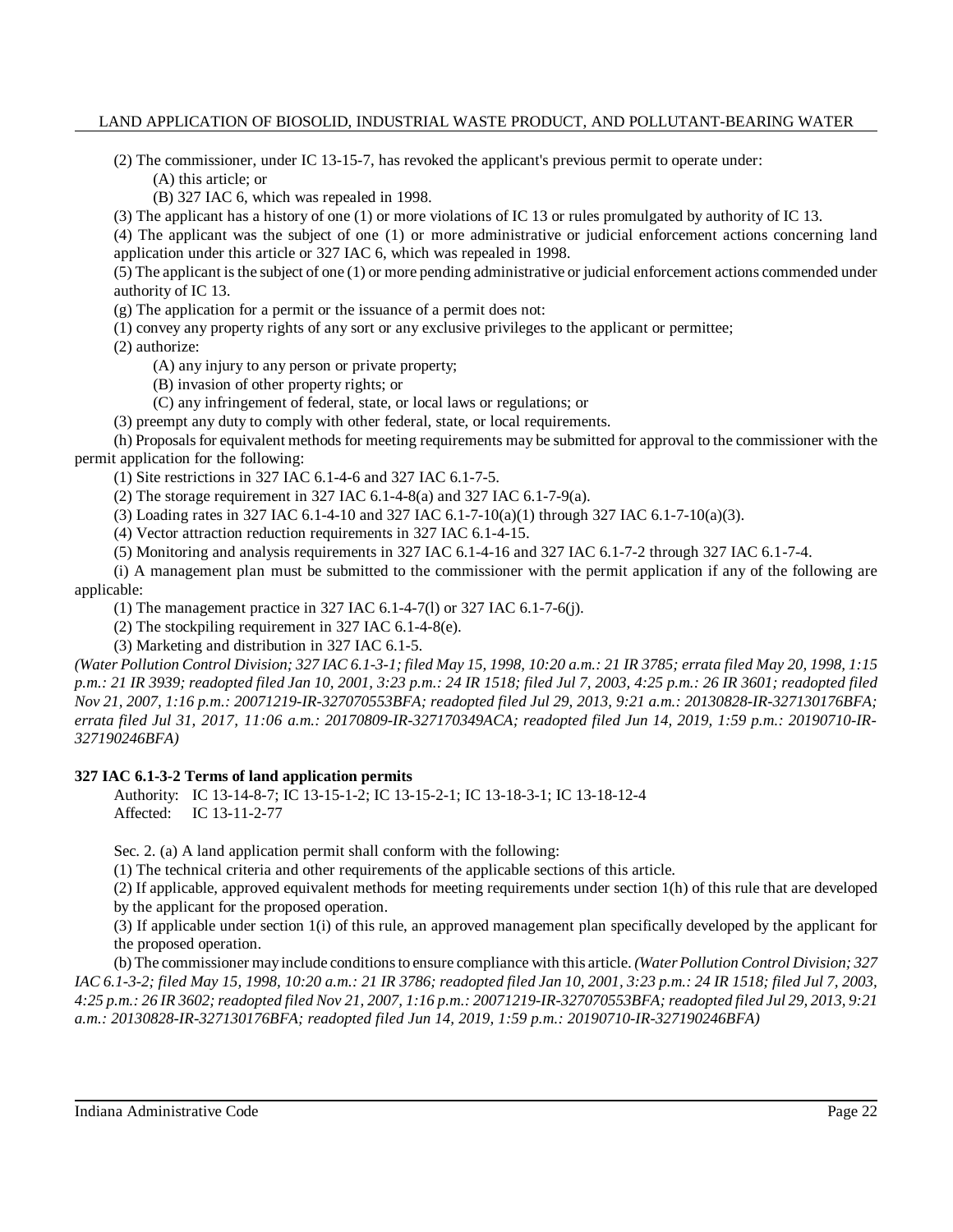## **327 IAC 6.1-3-3 Discharges from land application operations**

Authority: IC 13-15-1-2; IC 13-15-2-1; IC 13-18-3-1; IC 13-18-12-4 Affected: IC 13-11-2-77; IC 13-30-2-1

Sec. 3. There must be no discharge into surface waters or ground water from a land application operation except under a valid National Pollutant Discharge Elimination System (NPDES) permit issued in accordance with 327 IAC 5. *(Water Pollution Control* Division; 327 IAC 6.1-3-3; filed May 15, 1998, 10:20 a.m.: 21 IR 3786; readopted filed Jan 10, 2001, 3:23 p.m.: 24 IR 1518; filed *Jul 7, 2003, 4:25 p.m.: 26 IR 3602; readopted filed Nov 21, 2007, 1:16 p.m.: 20071219-IR-327070553BFA; readopted filed Jul 29, 2013, 9:21 a.m.: 20130828-IR-327130176BFA; readopted filed Jun 14, 2019, 1:59 p.m.: 20190710-IR-327190246BFA)*

## **327 IAC 6.1-3-4 Permit duration and transition requirements**

Authority: IC 13-14-8-7; IC 13-15-1-2; IC 13-15-2-1; IC 13-18-3-1; IC 13-18-12-4 Affected: IC 13-15-3

Sec. 4. (a) Except as specifically provided for elsewhere in this article or Indiana statute, permits may be issued by the commissioner for any period of time not to exceed five (5) years as specified by IC 13-15-3.

(b) A permit application for the land application of biosolid, industrial waste product, or pollutant-bearing water submitted after the effective date of this article must comply with applicable sections of this article.

(c) If a person holding a valid permit under this article has made a timelyand complete application for a renewal, the existing permit does not expire until a final determination on the application is made by the commissioner. The commissioner may seek injunctive relief with regard to the continuing activity of the permit applicant while the permit application is pending if the continuing activity of the permit applicant constitutes a threat to the environment or the public health, safety, or welfare.

(d) Any permits granted under this article will continue to be in effect under the rules effective at the time the permit was issued until the permit is renewed as required. *(Water Pollution Control Division; 327 IAC 6.1-3-4; filed May 15, 1998, 10:20* a.m.: 21 IR 3786; readopted filed Jan 10, 2001, 3:23 p.m.: 24 IR 1518; filed Jul 7, 2003, 4:25 p.m.: 26 IR 3602; readopted filed *Nov 21, 2007, 1:16 p.m.: 20071219-IR-327070553BFA; readopted filed Jul 29, 2013, 9:21 a.m.: 20130828-IR-327130176BFA; readopted filed Jun 14, 2019, 1:59 p.m.: 20190710-IR-327190246BFA)*

## **327 IAC 6.1-3-5 Transferability**

Authority: IC 13-14-8-7; IC 13-15-1-2; IC 13-15-2-1; IC 13-18-3-1; IC 13-18-12-4 Affected: IC 13-15-7; IC 13-18

Sec. 5. (a) A permit issued under this article may be transferred to another person by a permittee if:

(1) the permittee notifies the commissioner of the proposed transfer at least forty-five (45) days prior to the date of the proposed transfer of the permit; and

(2) a written agreement is submitted to the commissioner containing:

(A) a specific date for transfer of permit responsibilities; and

(B) coverage between the current and the new permittee, including acknowledgment:

(i) that the existing permittee is liable for violations up to that date; and

(ii) that the new permittee is liable for any permit violations after the date of transfer.

(b) The commissioner shall notify within thirty (30) days the current permittee and the proposed new permittee if the commissioner determines that:

(1) the permit is to be modified prior to transfer; or

(2) the current permit is to be terminated and a new permit application is to be filed by the proposed new permittee.

(c) Permits issued under 327 IAC 6, which was repealed in 1998, are not transferrable. *(Water Pollution Control Division;* 327 IAC 6.1-3-5; filed May 15, 1998, 10:20 a.m.: 21 IR 3787; errata filed May 20, 1998, 1:15 p.m.: 21 IR 3939; readopted filed Jan 10, 2001, 3:23 p.m.: 24 IR 1518; readopted filed Nov 21, 2007, 1:16 p.m.: 20071219-IR-327070553BFA; readopted filed Jul *29, 2013, 9:21 a.m.: 20130828-IR-327130176BFA; readopted filed Jun 14, 2019, 1:59 p.m.: 20190710-IR-327190246BFA)*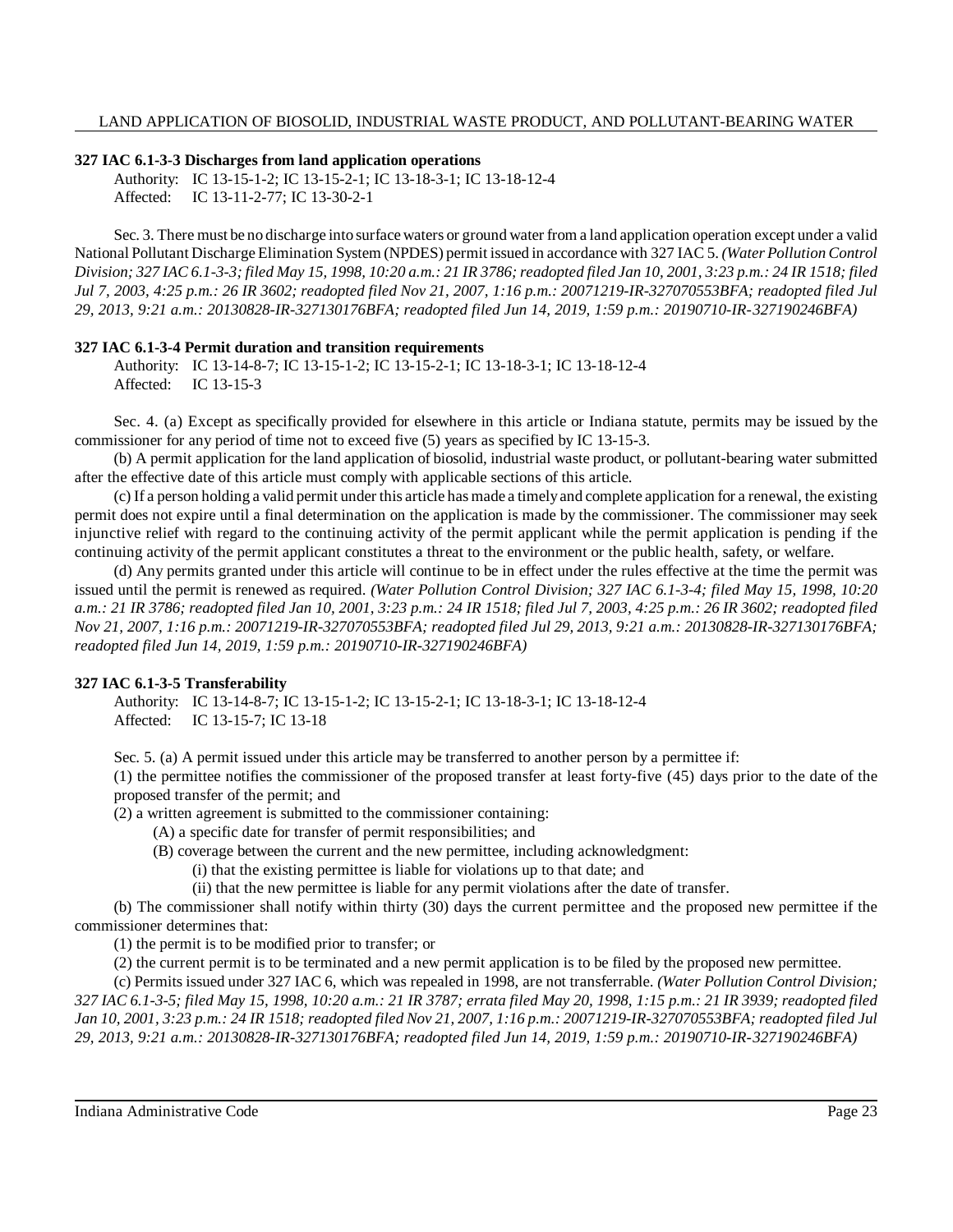## **327 IAC 6.1-3-6 Additional or more stringent requirements**

Authority: IC 13-14-8-7; IC 13-15-1-2; IC 13-15-2-1; IC 13-18-3-1; IC 13-18-12-4 Affected: IC 13-12-3-1; IC 13-14-3-1; IC 13-14-3-2; IC 13-18-3-1

Sec. 6. (a) Nothing in this section precludes a political subdivision that has the appropriate authority from imposing requirements for the use or disposal of a biosolid, industrial waste product, or pollutant-bearing water more stringent than the requirements in this article or from imposing additional requirements for the use or disposal of a biosolid, industrial waste product, or pollutant-bearing water.

(b) This article and any permit issued under this article must not be less stringent than 40 CFR 503 requirements. *(Water* Pollution Control Division; 327 IAC 6.1-3-6; filed May 15, 1998, 10:20 a.m.: 21 IR 3787; readopted filed Jan 10, 2001, 3:23 p.m.: *24 IR 1518; readopted filed Nov 21, 2007, 1:16 p.m.: 20071219-IR-327070553BFA; readopted filed Jul 29, 2013, 9:21 a.m.: 20130828-IR-327130176BFA; readopted filed Jun 14, 2019, 1:59 p.m.: 20190710-IR-327190246BFA)*

## **327 IAC 6.1-3-7 Responsibility of person who prepares**

Authority: IC 13-14-8-7; IC 13-15-1-2; IC 13-15-2-1; IC 13-18-3-1; IC 13-18-12-4 Affected: IC 13-11-2-77; IC 13-30-2

Sec. 7. (a) A person who prepares a biosolid, industrial waste product, or pollutant-bearing water islegally responsible under this article for:

(1) the handling, transporting, storage, marketing and distribution, and land application of the biosolid, industrial waste product, or pollutant-bearing water; and

(2) compliance with the land application permit issued under this article and all applicable provisions of this article.

(b) In the event a person who prepares a biosolid, industrial waste product, or pollutant-bearing water provides a biosolid, industrial waste product, or pollutant-bearing water to another person for final land application or for marketing and distribution, and that receiving person alters the characteristics of the biosolid, industrial waste product, or pollutant-bearing water:

(1) the person who receives and alters the biosolid, industrial waste product, or pollutant-bearing water is considered the person who prepares the biosolid, industrial waste product, or pollutant-bearing water; and

(2) assumes responsibility for compliance with this article and IC 13-30-2.

(c) In the event a person who prepares a biosolid, industrial waste product, or pollutant-bearing water:

(1) provides a biosolid, industrial waste product, or pollutant-bearing water to another person for final land application or for marketing and distribution; and

(2) that receiving person alters the characteristics of the biosolid, industrial waste product, or pollutant-bearing water;

the person who first prepares the biosolid, industrial waste product, or pollutant-bearing water shall submit the information as required by 327 IAC 6.1-4-18(a) to the commissioner stating the name of the facility that received the biosolid, industrial waste product, or pollutant-bearing water.

(d) If the person who prepares a biosolid, industrial waste product, or pollutant-bearing water provides a biosolid, industrial waste product, or pollutant-bearing water to another person for final land application or for marketing and distribution and that receiving person does not alter the characteristics of the biosolid, industrial waste product, or pollutant-bearing water, then the person who applies or markets and distributes the biosolid, industrial waste product, or pollutant-bearing water is also responsible for complying with this article and IC 13-30-2.

(e) When a person who prepares a biosolid or industrial waste product provides the biosolid or industrial waste product to:

(1) another person who prepares the biosolid or industrial waste product; or

(2) to a person who applies the biosolid or industrial waste product to the land or for marketing and distribution;

the person who provides the biosolid or industrial waste product shall provide the person who receives the biosolid or industrial waste product information to comply with this article and IC 13-30-2. *(Water Pollution Control Division; 327 IAC 6.1-3-7; filed* May 15, 1998, 10:20 a.m.: 21 IR 3787; readopted filed Jan 10, 2001, 3:23 p.m.: 24 IR 1518; filed Jul 7, 2003, 4:25 p.m.: 26 IR 3603; readopted filed Nov 21, 2007, 1:16 p.m.: 20071219-IR-327070553BFA; readopted filed Jul 29, 2013, 9:21 a.m.: 20130828-*IR-327130176BFA; readopted filed Jun 14, 2019, 1:59 p.m.: 20190710-IR-327190246BFA)*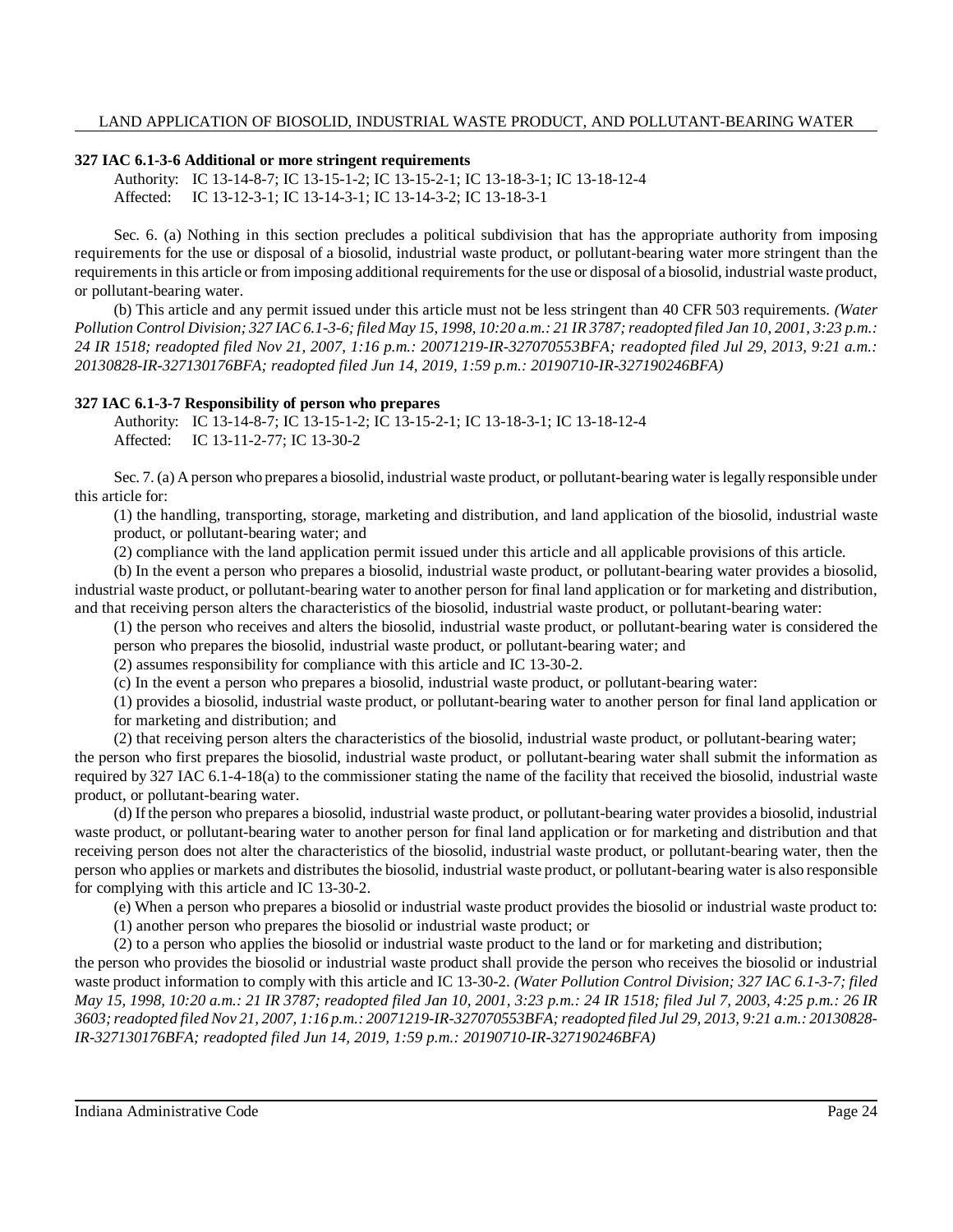#### **327 IAC 6.1-3-8 Responsibility of person who prepares by receiving and blending**

Authority: IC 13-14-8-7; IC 13-15-1-2; IC 13-15-2-1; IC 13-18-3-1; IC 13-18-12-4 Affected: IC 13-11-2-77; IC 13-30

Sec. 8. (a) If the person who prepares the biosolid or industrial waste product for land application blends either or both biosolid or industrial waste products, but does not treat the blend, the following apply:

(1) Biosolid or industrial waste product received for blending must not exceed the limits in Table 1 under 327 IAC 6.1-4- 9(a).

(2) Dewatered biosolid received for blending must meet either:

(A) Class A under 327 IAC 6.1-4-13(a); or

(B) Class B under 327 IAC 6.1-4-13(c);

standards.

(3) Blends that contain a biosolid and an industrial waste product must at the time of land application meet either:

(A) Class A under 327 IAC 6.1-4-13(a); or

(B) Class B under 327 IAC 6.1-4-13(c);

standards.

(4) Liquid biosolid must meet one (1) of the following:

(A) When received for blending, meet either:

(i) Class A under 327 IAC 6.1-4-13(a); or

(ii) Class B under 327 IAC 6.1-4-13(c);

standards.

(B) At the time of land application, meet either:

(i) Class A under 327 IAC 6.1-4-13(a); or

(ii) Class B under 327 IAC 6.1-4-13(c);

standards.

(b) If the person who prepares the biosolid or industrial waste product for land application blends either or both biosolid or industrial waste products, but treats the blend, the following apply:

(1) Biosolid or industrial waste product received for blending must not exceed the limits in Table 1 under 327 IAC 6.1-4- 9(a).

(2) Blends that contain a biosolid and industrial waste products must at the time of land application meet either:

(A) Class A under 327 IAC 6.1-4-13(a); or

(B) Class B under 327 IAC 6.1-4-13(c).

(Water Pollution Control Division; 327 IAC 6.1-3-8; filed Jul 7, 2003, 4:25 p.m.: 26 IR 3603; readopted filed Nov 21, 2007, 1:16 *p.m.: 20071219-IR-327070553BFA; readopted filed Jul 29, 2013, 9:21 a.m.: 20130828-IR-327130176BFA; readopted filed Jun 14, 2019, 1:59 p.m.: 20190710-IR-327190246BFA)*

## **Rule 4. Land Application of Biosolid and Industrial Waste Product**

#### **327 IAC 6.1-4-1 Applicability**

Authority: IC 13-14-8-7; IC 13-15-1-2; IC 13-15-2-1; IC 13-18-3-1; IC 13-18-12-4 Affected: IC 13-11-2-77; IC 13-18-14-1; IC 13-30-2-1

Sec. 1. This rule applies to any person who prepares a biosolid or industrial waste product that: (1) is land applied; and

(2) meets the criteria set forth in section 4, 5, or 5.5 of this rule.

(Water Pollution Control Division; 327 IAC 6.1-4-1; filed May 15, 1998, 10:20 a.m.: 21 IR 3788; readopted filed Jan 10, 2001, *3:23 p.m.: 24 IR 1518; filed Jul 7, 2003, 4:25 p.m.: 26 IR 3604; readopted filed Nov 21, 2007, 1:16 p.m.: 20071219-IR-*327070553BFA; readopted filed Jul 29, 2013, 9:21 a.m.: 20130828-IR-327130176BFA; readopted filed Jun 14, 2019, 1:59 p.m.: *20190710-IR-327190246BFA)*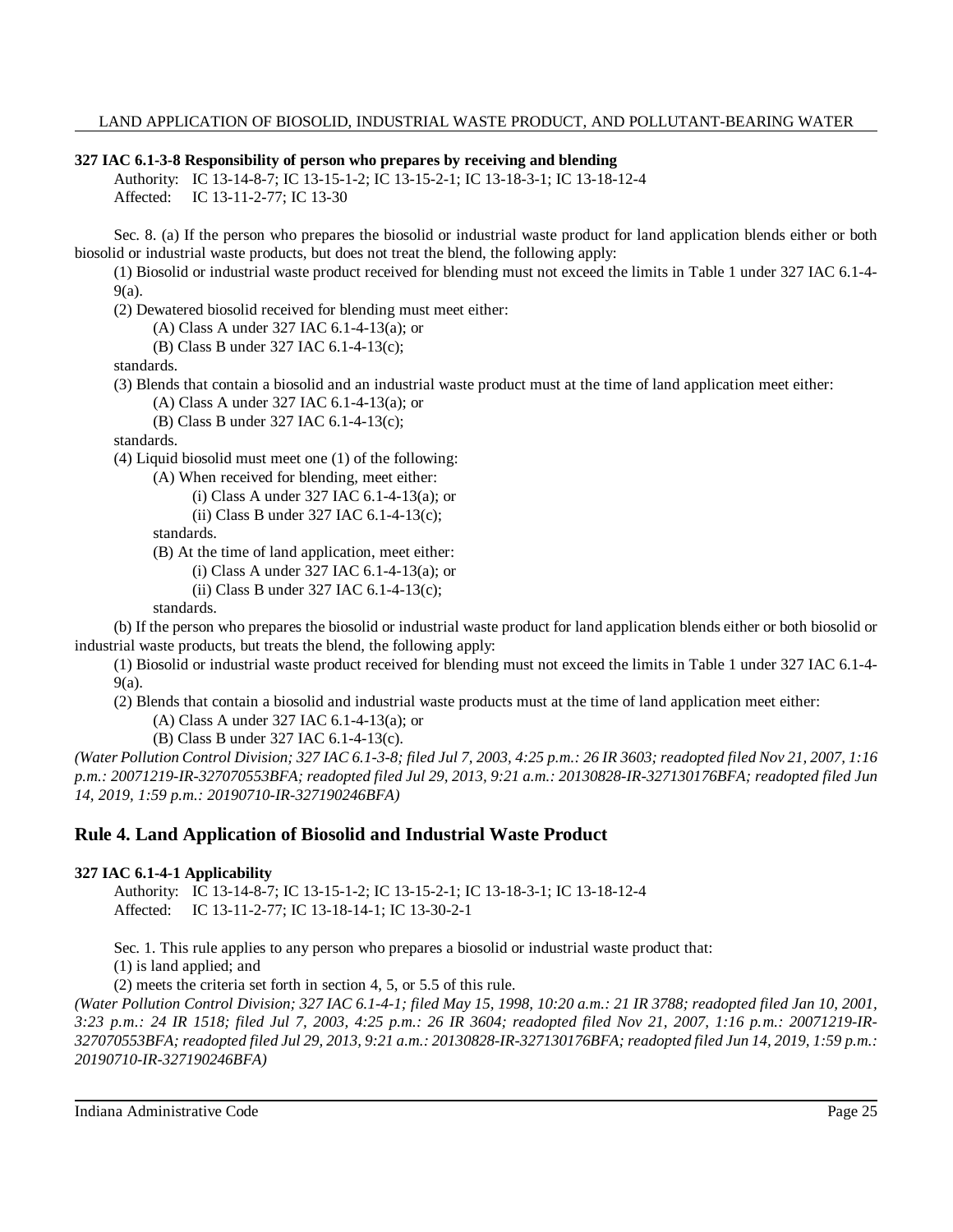## **327 IAC 6.1-4-2 Biosolid and industrial waste product characterization**

Authority: IC 13-14-8-7; IC 13-15-1-2; IC 13-15-2-1; IC 13-18-3-1; IC 13-18-12-4 Affected: IC 13-11-2-77; IC 13-30-2-1

Sec. 2. (a) Prior to the issuance of a permit for land application under this article, the commissioner shall determine which biosolid or industrial waste product must be evaluated for characteristics of hazardous waste under 40 CFR 261, Subpart C, as incorporated by reference in 329 IAC 3.1.

(b) A biosolid or industrial waste product that is evaluated for hazardous waste characteristics under 40 CFR 261, Subpart C, as incorporated by reference in 329 IAC 3.1, and shows a pollutant concentration that exceeds the limits under 329 IAC 3.1 is prohibited from being land applied. *(Water Pollution Control Division; 327 IAC 6.1-4-2; filed May 15, 1998, 10:20 a.m.: 21 IR 3788; readopted filed Jan 10, 2001, 3:23 p.m.: 24 IR 1518; readopted filed Nov 21, 2007, 1:16 p.m.: 20071219-IR-*327070553BFA; readopted filed Jul 29, 2013, 9:21 a.m.: 20130828-IR-327130176BFA; readopted filed Jun 14, 2019, 1:59 p.m.: *20190710-IR-327190246BFA)*

## **327 IAC 6.1-4-3 General requirements**

Authority: IC 13-14-8-7; IC 13-15-1-2; IC 13-15-2-1; IC 13-18-3-1; IC 13-18-12-4 Affected: IC 13-11-2-77; IC 13-18-14-1; IC 13-30-2-1

Sec. 3. (a) Land application of biosolid or industrial waste product must be conducted under the supervision of:

(1) a certified wastewater treatment plant operator licensed under 327 IAC 5-22; or

(2) a person with at least one (1) year of experience in land application management practices and procedures as demonstrated by specific facts contained in a signed affidavit.

The license number or the affidavit must be submitted to the commissioner with the permit application and within thirty (30) days of any change in supervisor of the activity.

(b) Any person who prepares or applies a biosolid or industrial waste product shall ensure that the applicable requirements in this article and the permit are met when the biosolid or industrial waste product is prepared for application to the land or is applied to land.

(c) No person shall apply a biosolid or industrial waste product to any site if any of the cumulative pollutant loading rates in Table 2 in section 9(b) of this rule have been exceeded.

(d) The person who prepares a biosolid or industrial waste product that is applied to any land application site shall:

(1) provide the person who applies the biosolid or industrial waste product written notification of the application rates necessary to comply with section 4-10 of this rule; and

(2) provide any person that farms the land with nutrient loadings as determined by information provided by the person who applies the biosolid or industrial waste product.

(e) The person who prepares a biosolid or industrial waste product to be applied to the land shall obtain information needed to comply with the following requirements:

(1) Based on all available records, if a biosolid, industrial waste product, or pollutant-bearing water has not been applied to the land application site, the cumulative amount for each pollutant listed in Table 2 in section 9(b) ofthisrule may be applied to the land application site in accordance with Table 2 in section 9(b) of this rule.

(2) If a biosolid, industrial waste product, or pollutant-bearing water has been applied to the land application site and the cumulative amount of each pollutant is known, the cumulative amount shall be used to determine the additional amount of each pollutant that can be applied to the land application site in accordance with Table 2 in section 9(b) of this rule.

(3) If a biosolid, industrial waste product, or pollutant-bearing water has been applied to the land application site and the cumulative amount of each pollutant is not documented, application of any additional biosolid, industrial waste product, or pollutant-bearing water is prohibited.

(f) Before a biosolid, industrial waste product, or pollutant-bearing water is applied to the land, the person who proposes to apply the biosolid, industrial waste product, or pollutant-bearing water shall contact the commissioner to determine if a biosolid, industrial waste product, or pollutant-bearing water has been applied to the land application site based on department records.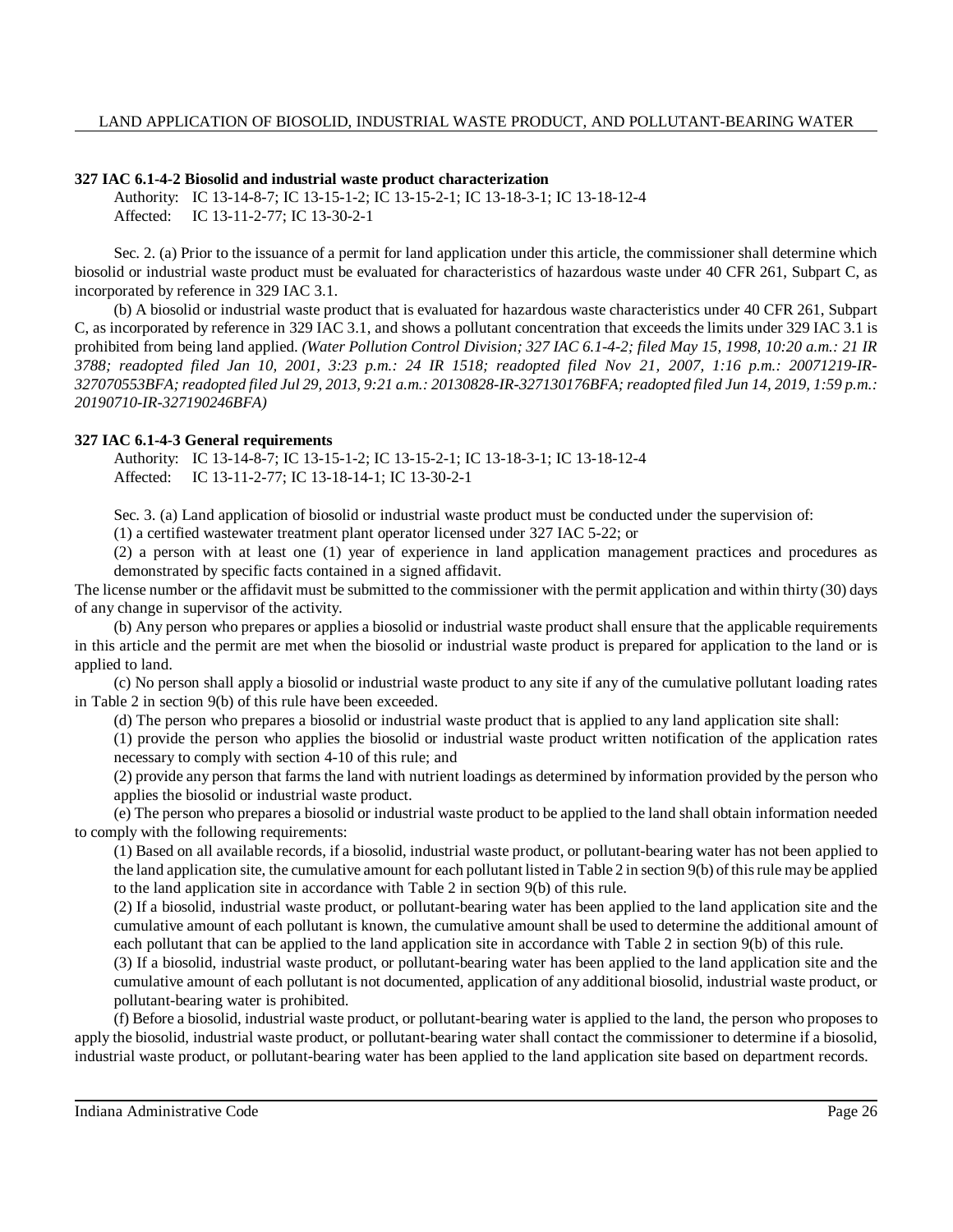(g) The person who applies a biosolid or industrial waste product to the land shall provide the owner or lease holder of the land on which the biosolid or industrial waste product is applied information to comply with the management practices in section 7 of this rule.

(h) Any person who applies a biosolid or industrial waste product that was not generated in Indiana to land in Indiana must:

(1) be in compliance with IC 13-18-14-1; and

(2) obtain a permit under section 4, 5, or 5.5 of this rule from the commissioner.

(Water Pollution Control Division; 327 IAC 6.1-4-3; filed May 15, 1998, 10:20 a.m.: 21 IR 3788; readopted filed Jan 10, 2001, *3:23 p.m.: 24 IR 1518; filed Jul 7, 2003, 4:25 p.m.: 26 IR 3604; readopted filed Nov 21, 2007, 1:16 p.m.: 20071219-IR-*327070553BFA; readopted filed Jul 29, 2013, 9:21 a.m.: 20130828-IR-327130176BFA; readopted filed Jun 14, 2019, 1:59 p.m.: *20190710-IR-327190246BFA)*

## **327 IAC 6.1-4-4 Site-specific permits**

Authority: IC 13-14-8-7; IC 13-15-1-2; IC 13-15-2-1; IC 13-18-3-1; IC 13-18-12-4 Affected: IC 13-11-2-77; IC 13-15; IC 13-30-2-1

Sec. 4. (a) For a biosolid to qualify under a site-specific permit, the following criteria must be met: (1) Either of the pathogen requirements:

(A) Class A in section 13(b) of this rule; or

(B) Class B in section 13(c) of this rule.

(2) Compliance with the vector attraction reduction requirements in section 15 of this rule.

(3) The pollutant limits in Table 1 in section 9(a) of this rule must not be exceeded.

(b) For an industrial waste product to qualify under a site-specific permit, the pollutant limits in Table 1 in section 9(a) of this rule must not be exceeded.

(c) A completed permit application must:

(1) be submitted to the commissioner on forms and in a format prescribed by the commissioner;

(2) include analytical data that demonstrates that pollutant concentrations do not exceed the limitsin Table 1 in section 9(a) of this rule;

(3) for a biosolid, provide the documentation of methods of pathogen reduction and vector attraction reduction as required by sections 13 and 15 of this rule; and

(4) include any other information as may be required by the commissioner to ensure compliance with this article.

(d) A person who prepares a biosolid or industrial waste product that has a site-specific permit shall comply with:

(1) all permit conditions;

(2) unless specified otherwise, all requirements under this rule;

(3) other applicable parts of this article; and

(4) the submission of monthly reports in accordance with section 18 of this rule.

(Water Pollution Control Division; 327 IAC 6.1-4-4; filed May 15, 1998, 10:20 a.m.: 21 IR 3789; readopted filed Jan 10, 2001, 3:23 p.m.: 24 IR 1518; filed Jul 7, 2003, 4:25 p.m.: 26 IR 3605; readopted filed Nov 21, 2007, 1:16 p.m.: 20071219-IR-327070553BFA; readopted filed Jul 29, 2013, 9:21 a.m.: 20130828-IR-327130176BFA; readopted filed Jun 14, 2019, 1:59 p.m.: *20190710-IR-327190246BFA)*

## **327 IAC 6.1-4-5 Nonsite-specific permits**

Authority: IC 13-14-8-7; IC 13-15-1-2; IC 13-15-2-1; IC 13-18-3-1; IC 13-18-12-4 Affected: IC 13-11-2-77; IC 13-30-2-1

Sec. 5. (a) For a biosolid to qualify under a nonsite-specific permit, the following criteria must be met: (1) Either of the pathogen requirements:

(A) Class A in section 13(b) of this rule; or

(B) Class B in section 13(c) of this rule.

(2) Compliance with the vector attraction reduction requirements in section 15 of this rule.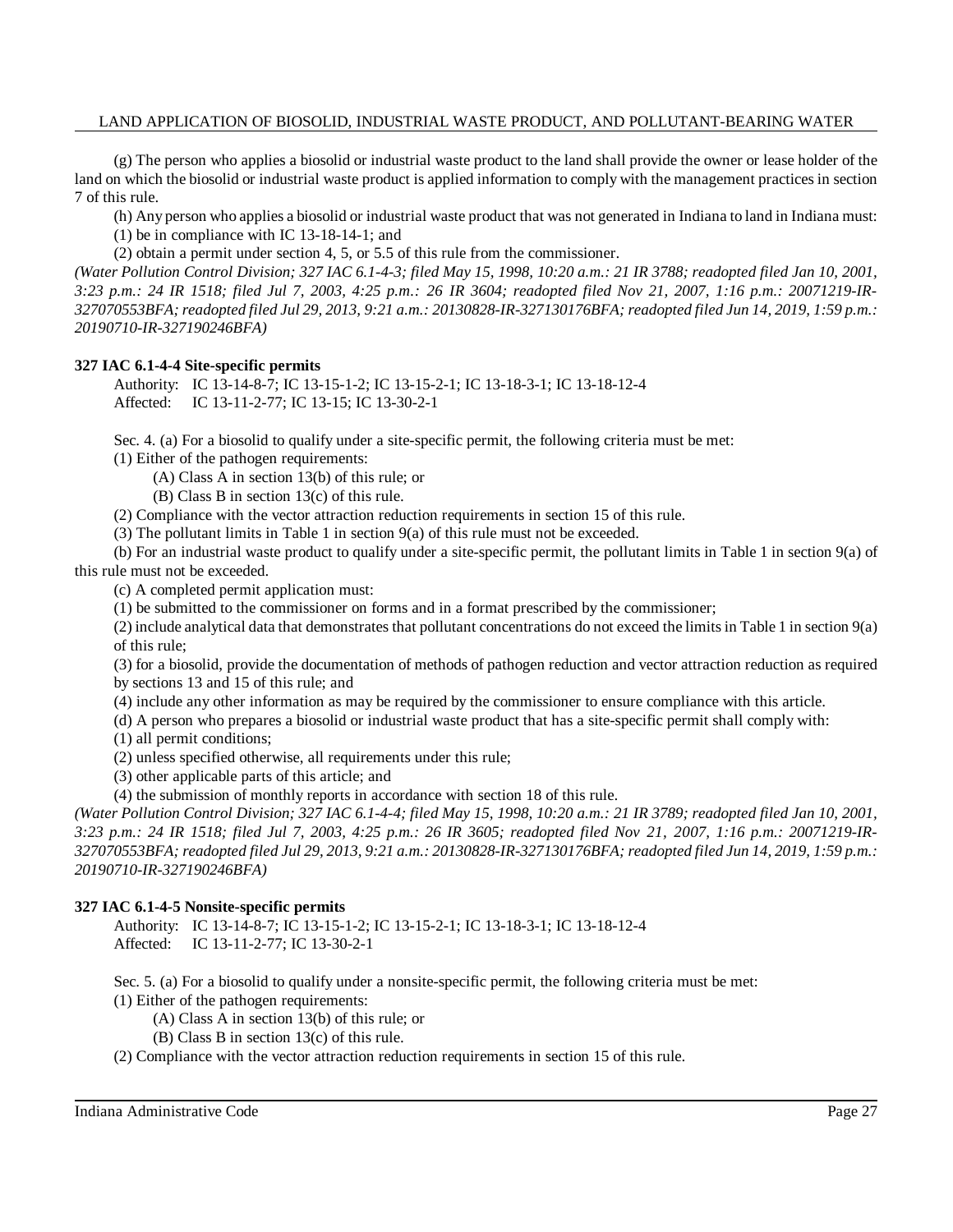(3) The pollutant concentrations in Table 3 in section  $9(c)$  of this rule must not be exceeded.

(b) For an industrial waste product to qualify under a nonsite-specific permit, the pollutant concentrations in Table 3 in section 9(c) of this rule must not be exceeded.

(c) A completed permit application must:

(1) be submitted to the commissioner on forms and in a format prescribed by the commissioner;

(2) include analytical data that demonstratesthat pollutant concentrations do not exceed the limits in Table 3 in section 9(c) of this rule;

(3) include the names of all counties in which the biosolid or industrial waste product will be applied;

(4) for biosolid, provide the documentation of methods of pathogen reduction and vector attraction reduction as required by sections 13 and 15 of this rule; and

(5) include any other information as may be required by the commissioner to ensure compliance with this article.

(d) A person who prepares a biosolid or industrial waste product and that has a nonsite-specific permit shall:

(1) comply with all permit conditions;

(2) unless otherwise specified, comply with this rule;

(3) only apply to agricultural land;

(4) not apply a biosolid or industrial waste product within six hundred sixty (660) feet of any residence unless a signed waiver has been received from the owner and, if applicable, tenant of the residence;

(5) not apply a biosolid or industrial waste product within six hundred sixty (660) feet of any public building or public or nonpublic school building; and

(6) submit monthly reports in accordance with section 18 of this rule.

(e) Waivers must be obtained from the residence owner and, if applicable, tenant of the residence:

(1) for each year in which biosolid or industrial waste product is proposed to be applied at distances less than the setback distance in subsection (d)(4); and

(2) prior to the application of the biosolid or industrial waste product at distanceslessthan the setback distance in subsection  $(d)(4)$ .

(Water Pollution Control Division; 327 IAC 6.1-4-5; filed May 15, 1998, 10:20 a.m.: 21 IR 3789; readopted filed Jan 10, 2001, *3:23 p.m.: 24 IR 1518; filed Jul 7, 2003, 4:25 p.m.: 26 IR 3605; readopted filed Nov 21, 2007, 1:16 p.m.: 20071219-IR-*327070553BFA; readopted filed Jul 29, 2013, 9:21 a.m.: 20130828-IR-327130176BFA; readopted filed Jun 14, 2019, 1:59 p.m.: *20190710-IR-327190246BFA)*

## **327 IAC 6.1-4-5.5 Hybrid permits**

Authority: IC 13-14-8-7; IC 13-15-1-2; IC 13-15-2-1; IC 13-18-3-1; IC 13-18-12-4 Affected: IC 13-11-2-77; IC 13-30-2-1

Sec. 5.5. (a) A hybrid permit is a type of nonsite-specific permit in which some sites are identified. For a biosolid to qualify under a hybrid permit, the following criteria must be met:

(1) Either of the pathogen requirements:

(A) Class A in section 13(b) of this rule; or

(B) Class B in section 13(c) of this rule.

(2) Compliance with the vector attraction reduction requirements in section 15 of this rule.

(3) The pollutant concentrations in Table 3 in section 9(c) of this rule must not be exceeded.

(b) For an industrial waste product to qualify under a hybrid permit, the pollutant concentrations in Table 3 in section 9(c) of this rule must not be exceeded.

(c) A completed permit application must:

(1) be submitted to the commissioner on forms and in a format prescribed by the commissioner;

(2) include analytical data that demonstrates that pollutant concentrations do not exceed the limits in Table  $3$  in section  $9(c)$ of this rule;

(3) include the names of all counties in which the biosolid or industrial waste product will be applied;

(4) for biosolid, provide the documentation of methods of pathogen reduction and vector attraction reduction as required by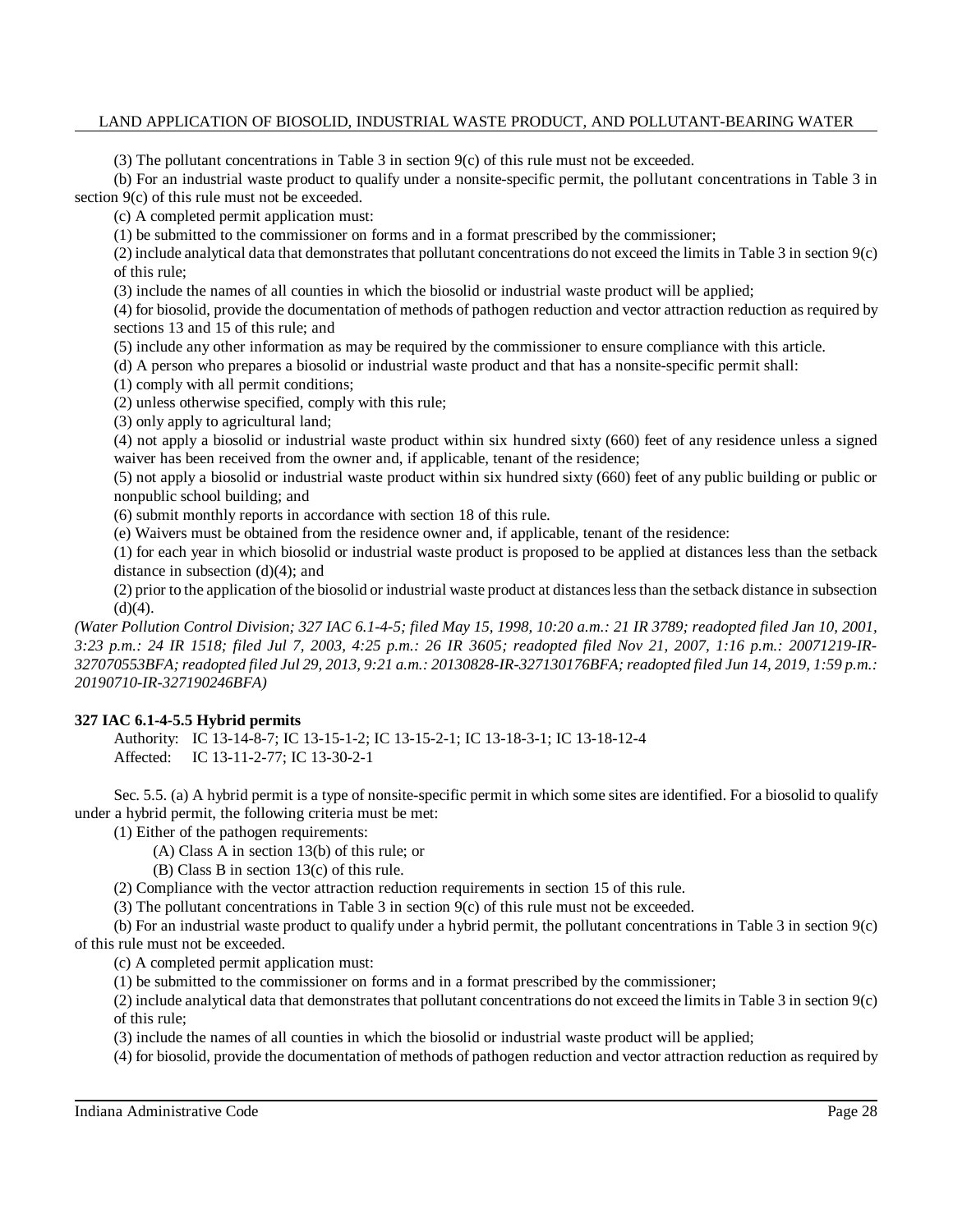sections 13 and 15 of this rule;

(5) include site-specific information for those sites to be identified in the permit and presented in a format and on forms prescribed by the commissioner; and

(6) include any other information as may be required by the commissioner to ensure compliance with this article.

(d) A person who prepares a biosolid or industrial waste product and that has a hybrid permit shall comply with the following:

(1) The site restrictions in section 6 of this rule.

(2) For nonsite-specific sites:

(A) comply with all permit conditions;

(B) unless otherwise specified, comply with this rule;

(C) only apply the biosolid or industrial waste product to agricultural land;

(D) not applya biosolid or industrial waste product within six hundred sixty (660) feet of anyresidence unless a signed waiver has been received from the owner and, if applicable, tenant of the residence; and

(E) not apply a biosolid or industrial waste product within six hundred sixty (660) feet of any public building or public or nonpublic school building.

(3) For site-specific sites:

(A) comply with all permit conditions; and

(B) unless otherwise specified, comply with this rule.

(4) Submission of monthly reports in accordance with section 18 of this rule.

(e) Waivers must be obtained from the residence owner and, if applicable, tenant of the residence:

(1) for each year in which biosolid or industrial waste product is proposed to be applied at distances less than the setback distance in subsection  $(d)(2)(D)$ ; and

(2) prior to the application of the biosolid or industrial waste product at distanceslessthan the setback distance in subsection  $(d)(2)(D).$ 

*(Water Pollution Control Division; 327 IAC 6.1-4-5.5; filed Jul 7, 2003, 4:25 p.m.: 26 IR 3606; readopted filed Nov 21, 2007, 1:16 p.m.: 20071219-IR-327070553BFA; readopted filed Jul 29, 2013, 9:21 a.m.: 20130828-IR-327130176BFA; readopted filed Jun 14, 2019, 1:59 p.m.: 20190710-IR-327190246BFA)*

#### **327 IAC 6.1-4-6 Site restrictions**

Authority: IC 13-14-8-7; IC 13-15-1-2; IC 13-15-2-1; IC 13-18-3-1; IC 13-18-12-4 Affected: IC 13-11-2-77; IC 13-30-2-1

Sec. 6. (a) Land application of a biosolid or industrial waste product must not be conducted within:

| Feature                                                          | Surface Application        | Injection        | Incorporation by End of Day                           |  |
|------------------------------------------------------------------|----------------------------|------------------|-------------------------------------------------------|--|
| Surface waters or the surface conduit to<br>a subsurface feature | 300 feet                   | 33 feet          | 33 feet                                               |  |
| Residence                                                        | 300 feet                   | To property line | 300 feet                                              |  |
| Any well                                                         | 50 feet                    | 50 feet          | 50 feet                                               |  |
| Potable well or drinking water spring                            | 200 feet                   | $200$ feet       | $200$ feet                                            |  |
| Any public building or public or<br>nonpublic school             | 50 feet from property line |                  | 50 feet from property line 50 feet from property line |  |

(b) Waivers must be obtained from the residence owner and, if applicable, tenant of the residence:

(1) for each year in which biosolid or industrial waste product is proposed to be applied at distances less than the setback distance for a residence in subsection (a); and

(2) prior to the application of the biosolid or industrial waste product at distances less than the setback distance for a residence in subsection (a).

(c) Land application of a biosolid or industrial waste product must not be conducted on slopes greater than: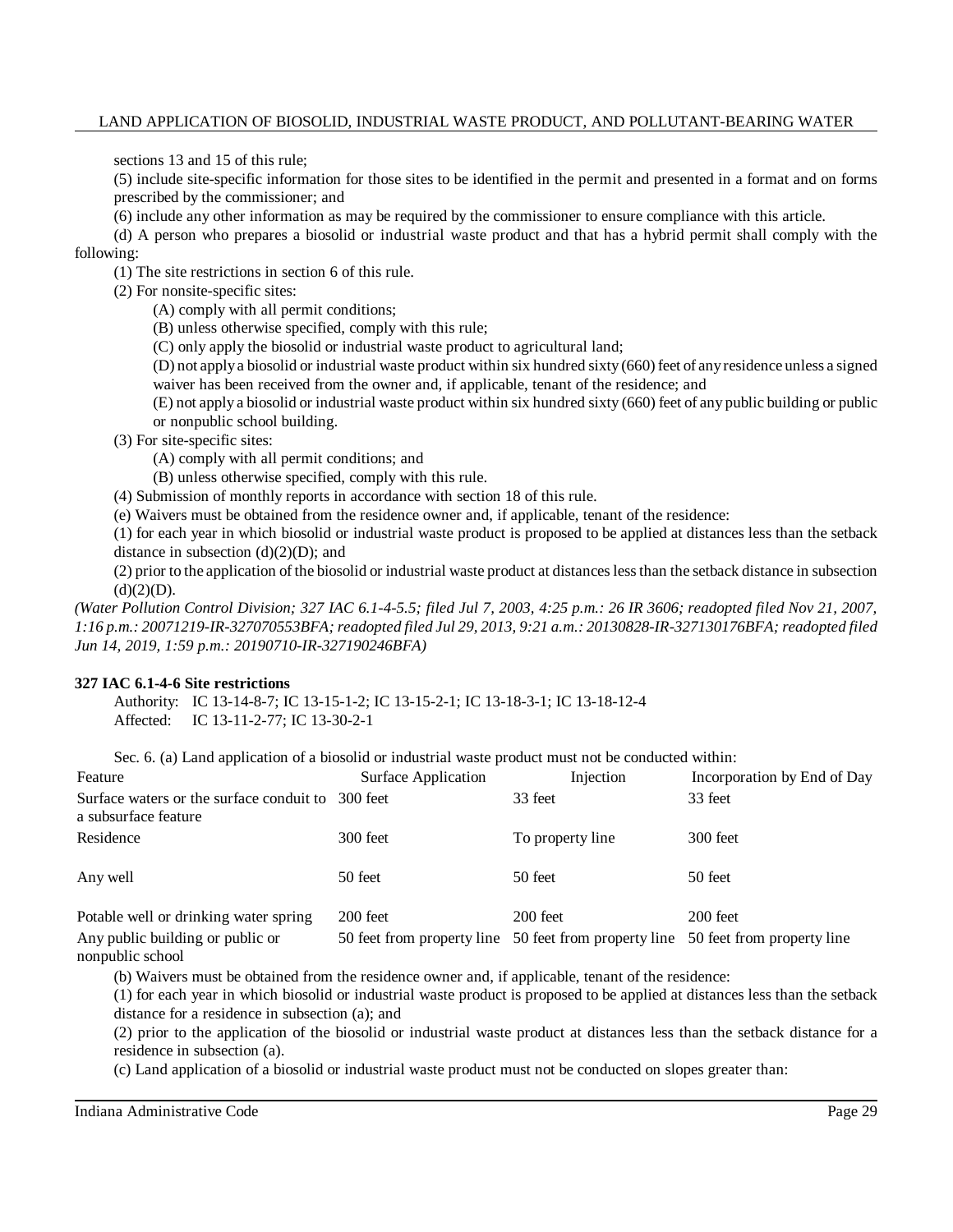|           | Surface     |           | Incorporation |  |
|-----------|-------------|-----------|---------------|--|
|           | Application | Injection | by End of Day |  |
| Liquid    | 6%          | 18%       | 6%            |  |
| Dewatered | 12%         | NΑ        | 18%           |  |

(d) Biosolid or industrial waste product must not be applied to land unless there is a minimum depth of twenty (20) inches of soil overlying bedrock.

(e) The soil pH must be 5.5 or greater at the time of land application for the following:

(1) Biosolid.

(2) Biosolid containing an industrial waste product with a cadmium concentration of two (2) milligrams per kilogram or less than two (2) milligrams per kilogram.

(3) Industrial waste product with a cadmium concentration of two (2) milligrams per kilogram or less than two (2) milligrams per kilogram.

(f) The soil pH must be 6.5 or greater at the time of land application for the following:

(1) Industrial waste product with a cadmium concentration greater than two (2) milligrams per kilogram.

(2) Biosolid containing an industrial waste product with a cadmium concentration greater than two (2) milligrams per kilogram.

(g) The soil pH value shall be:

(1) obtained by sampling the soil to the depth of cultivation or depth of placement of the biosolid or industrial waste product, whichever is greater;

(2) analyzed by the electrometric method\*;

(3) collected as one (1) representative composite sample per every twenty-five (25) acres or fraction thereof within the application site; and

(4) be valid only if the analyses were performed within the last two (2) years of the date of application on the site.

\*The electrometric method may be found in "Methods of Soil Analysis, Agronomy Monograph No. 9.", C.A. Black, ed., American Society of Agronomy, Madison, Wisconsin, pp. 199-209, 1982, available from the American Society of Agronomy, Soil Science of America, Inc., 677 South Segoe Road, Madison, Wisconsin 53711. This method is also available for copying at the Indiana Department of Environmental Management, Office of Land Quality, 100 North Senate Avenue, Room N1154, Indianapolis, Indiana 46204. (Water Pollution Control Division; 327 IAC 6.1-4-6; filed May 15, 1998, 10:20 a.m.: 21 IR 3790; readopted filed Jan 10, 2001, 3:23 p.m.: 24 IR 1518; filed Jul 7, 2003, 4:25 p.m.: 26 IR 3607; errata filed Feb 6, 2006, 11:15 a.m.: 29 IR 1937; *readopted filed Nov 21, 2007, 1:16 p.m.: 20071219-IR-327070553BFA; readopted filed Jul 29, 2013, 9:21 a.m.: 20130828-IR-327130176BFA; readopted filed Jun 14, 2019, 1:59 p.m.: 20190710-IR-327190246BFA)*

## **327 IAC 6.1-4-7 Management practices**

Authority: IC 13-14-8-7; IC 13-15-1-2; IC 13-15-2-1; IC 13-18-3-1; IC 13-18-12-4 Affected: IC 13-11-2-77; IC 13-30-2-1; IC 14-21-1; IC 14-22-34

Sec. 7. (a) Food crops shall not be harvested for fourteen (14) months after application of a biosolid if the harvested part: (1) touches the ground where biosolid has been applied; and

(2) has no harvested parts below the soil surface.

(b) Food crops shall not be harvested for twenty (20) months after application of a biosolid if:

(1) the biosolid remains on the land surface for four (4) months or longer prior to incorporation into the soil; and

(2) harvested parts are below the soil surface.

(c) Food crops shall not be harvested for thirty-eight (38) months after application of biosolid if:

(1) the biosolid remains on the land surface for less than four (4) months prior to incorporation into the soil; and

(2) harvested parts are below the soil surface.

(d) Unless subsection (a), (b), or (c) applies, food crops, feed crops, and fiber cropsshall not be harvested for thirty (30) days after application of biosolid.

(e) Grazing of animals on land that has received biosolid is prohibited for thirty (30) days after application of the biosolid.

(f) Except for a Class A biosolid under section 13(b) of this rule, turf grown on land where biosolid is applied shall not be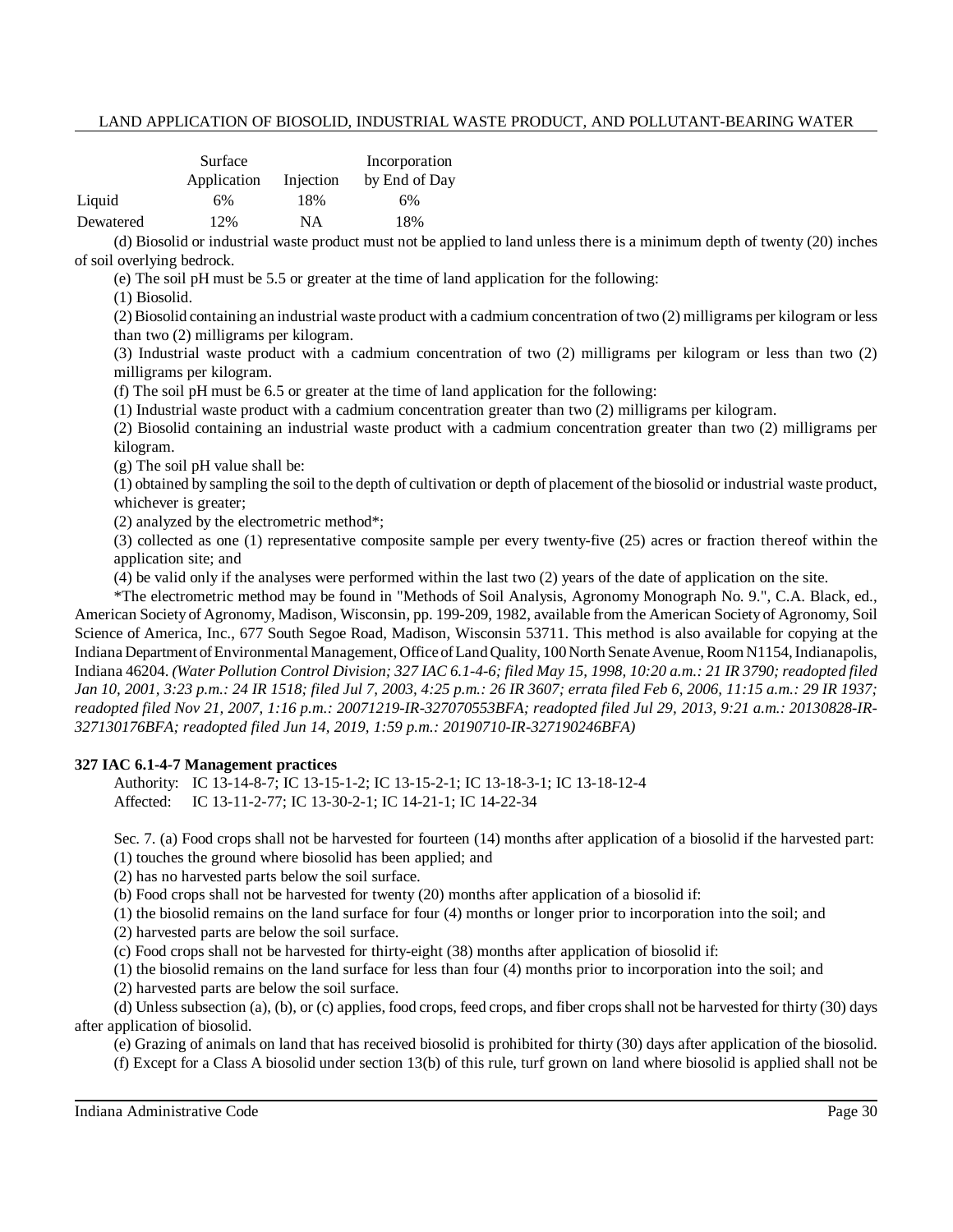harvested for one (1) year after application of the biosolid if the harvested turf is placed on land with a high potential for public exposure.

(g) Except for a Class A biosolid under section 13(b) of this rule, public access to land with a high potential for public exposure shall be restricted for one (1) year after application of biosolid to that land.

(h) Except for a Class A biosolid under section 13(b) of this rule, public access to land with a low potential for public exposure shall be restricted for thirty (30) days after application of biosolid.

(i) A biosolid or industrial waste product shall not be applied to the land:

(1) if the biosolid or industrial waste product islikely to adversely affect a threatened or endangered species or its designated critical habitat; or

(2) in violation of IC 14-22-34.

(j) A biosolid or industrial waste product shall not be applied to the land in violation of historic preservation requirements under IC 14-21-1.

(k) Application of biosolid or industrial waste product is prohibited if the moisture holding capacity of the soil is exceeded.

(l) A biosolid or industrial waste product may only be applied to land that is frozen or snow-covered if:

(1) the biosolid or industrial waste product does not enter surface waters or ground water; and

(2) a management plan has been submitted and approved by the commissioner including the following:

(A) Setback distances from residences and public buildings, surface waters, wells, and other structures.

(B) Application rates.

(C) Site characteristics, including the following:

- (i) Flood plains.
- (ii) Water table.
- (iii) Slope.
- (D) Supervision and operational oversight.
- (E) Other relevant information to show that the land application will not violate this article.

(m) A biosolid or industrial waste product may only be applied in a flood plain if the biosolid or industrial waste product:

(1) is injected or incorporated into the soil by the end of the day of placement in the flood plain; and

(2) does not enter surface waters or ground water.

(n) A biosolid or industrial waste product with a concentration of molybdenum greater than forty (40) milligrams per kilogram is prohibited from being applied to pasture. *(Water Pollution Control Division; 327 IAC 6.1-4-7; filed May 15, 1998,* 10:20 a.m.: 21 IR 3790; readopted filed Jan 10, 2001, 3:23 p.m.: 24 IR 1518; filed Jul 7, 2003, 4:25 p.m.: 26 IR 3608; readopted *filed Nov 21, 2007, 1:16 p.m.: 20071219-IR-327070553BFA; readopted filed Jul 29, 2013, 9:21 a.m.: 20130828-IR-327130176BFA; errata filed Jul 31, 2017, 11:06 a.m.: 20170809-IR-327170349ACA; readopted filed Jun 14, 2019, 1:59 p.m.: 20190710-IR-327190246BFA)*

#### **327 IAC 6.1-4-8 Storage, stockpiling, and staging of biosolid or industrial waste product**

Authority: IC 13-14-8-7; IC 13-15-1-2; IC 13-15-2-1; IC 13-18-3-1; IC 13-18-12-4

Affected: IC 13-11-2-77; IC 13-30-2-1

Sec. 8. (a) A minimum of ninety (90) days effective storage capacity is required for storing a biosolid or industrial waste product unless an equivalent method of meeting the requirement is approved by the commissioner.

(b) Except for lagoons under 327 IAC 6.1-8, any storage structures, such as pits or tanks, which are subject to volume fluctuations due to precipitation events, must have a minimum of one (1) foot of freeboard at all times.

(c) Storage structures for the storage of biosolid or industrial waste product must comply with 327 IAC 6.1-8.

(d) A fixed volume of biosolid or industrial waste product for land application may be stored in any storage structure for no more than two (2) years.

(e) Stockpiling of a biosolid or industrial waste product at a land application site must be handled in accordance with an approved management plan, including the following:

(1) Setback distances from residences and public buildings, surface waters, wells, and other structures.

(2) Site characteristics, including the following: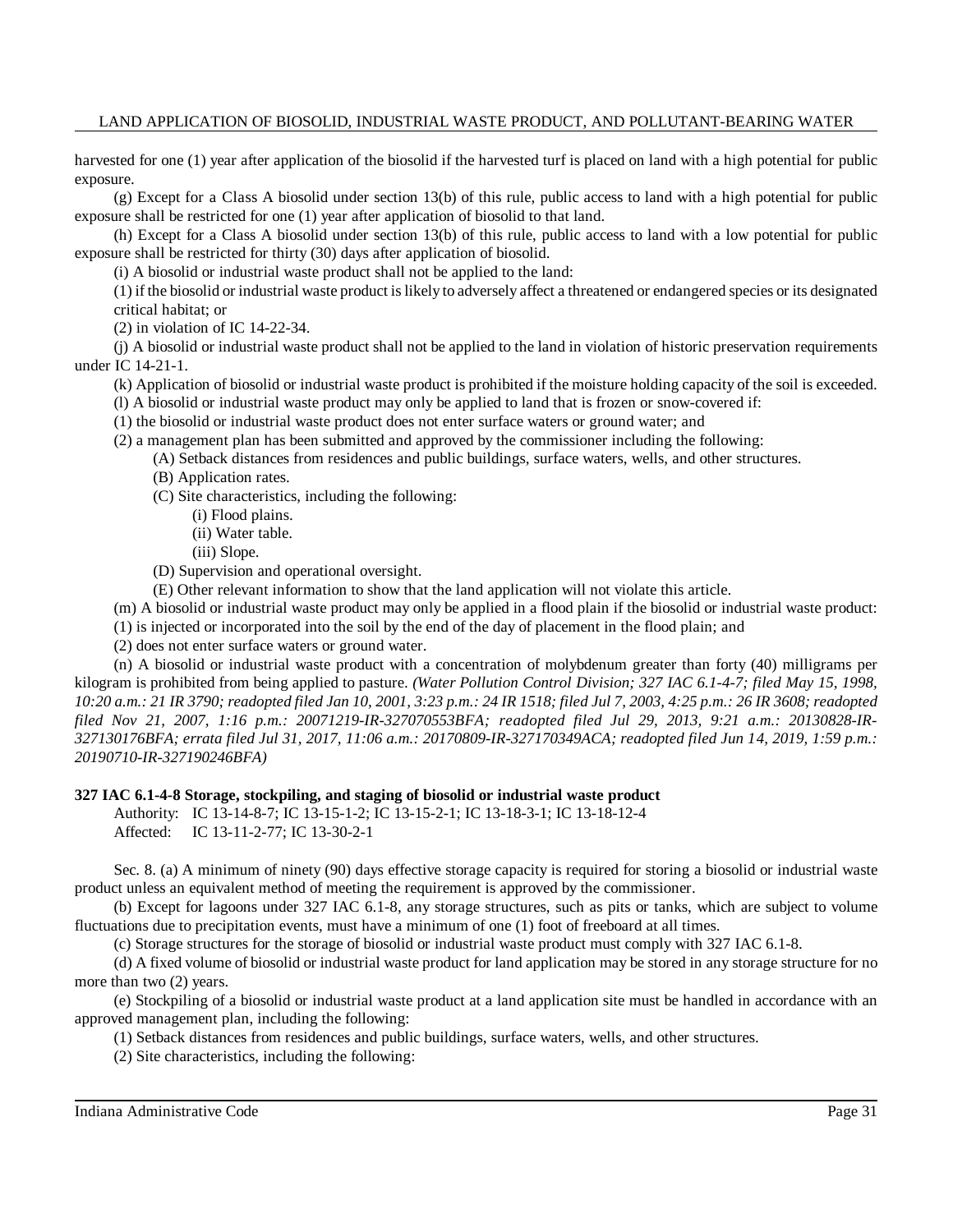(A) Flood plains.

(B) Water table.

(C) Slope.

(3) Handling practices, including the following:

(A) Length of time the biosolid or industrial waste product will be stockpiled.

(B) Run-off control measures.

(C) Berm construction.

(4) Nuisance control measures.

(5) Other applicable information.

(f) Staging of a biosolid or industrial waste product for less than twenty-four (24) hours must be handled in accordance with the following:

(1) The biosolid or industrial waste product must be dewatered.

(2) The permittee shall conduct the land application operation in such a manner that staging of dewatered biosolid or industrial waste product is minimized.

(3) The amount of biosolid or industrial waste product staged must not exceed the maximum amount that can be applied to that land application site within twenty-four (24) hours of placement at the land application site in accordance with thisrule or the permit.

(4) Staging of dewatered biosolid or industrial waste product is prohibited:

(A) within three hundred (300) feet of any surface waters or surface inlet to a subsurface drainage system;

(B) within six hundred sixty (660) feet of any residence unless a signed waiver has been received from the owner and, if applicable, tenant of the residence;

(C) within two hundred (200) feet of any potable water supply well or drinking water spring;

(D) on any area with a slope greater than two percent (2%); and

(E) on any area located in the flood plain unless applied by the end of same day it is staged.

(g) Waivers must be obtained from the residence owner and, if applicable, tenant of the residence for each year in which biosolid or industrial waste product is proposed to be staged at distances less than the setback distance in subsection (f)(4)(B).

(h) In addition to the requirements in subsection (f), the following requirements apply to staging of a biosolid or industrial waste product for more than twenty-four (24) hours due to unforeseen circumstances, such as an extreme weather event or equipment failure:

(1) Except under subdivision (2), the biosolid or industrial waste product must be completely covered by a tarp or plastic sheet.

(2) If not covered in accordance with subdivision (1), the biosolid or industrial waste product must be applied to the land application site or returned to an approved storage site within forty-eight (48) hours of placement at the staging location.

(3) The person who prepares a biosolid or industrial waste product shall submit written notification within one (1) week to the commissioner that includes the following information:

(A) The date the biosolid or industrial waste product was placed at the land application site.

(B) The reason the biosolid or industrial waste product could not be applied within twenty-four (24) hours ofstaging. (C) The date the biosolid or industrial waste product was applied to the land application site or returned to an approved storage site.

(Water Pollution Control Division; 327 IAC 6.1-4-8; filed May 15, 1998, 10:20 a.m.: 21 IR 3791; readopted filed Jan 10, 2001, *3:23 p.m.: 24 IR 1518; filed Jul 7, 2003, 4:25 p.m.: 26 IR 3609; readopted filed Nov 21, 2007, 1:16 p.m.: 20071219-IR-*327070553BFA; readopted filed Jul 29, 2013, 9:21 a.m.: 20130828-IR-327130176BFA; readopted filed Jun 14, 2019, 1:59 p.m.: *20190710-IR-327190246BFA)*

## **327 IAC 6.1-4-9 Pollutant limits**

Authority: IC 13-14-8-7; IC 13-15-1-2; IC 13-15-2-1; IC 13-18-3-1; IC 13-18-12-4 Affected: IC 13-11-2-77; IC 13-30-2-1

Sec. 9. (a) Table 1 in this subsection lists ceiling concentrations of metal pollutants for a biosolid or industrial waste product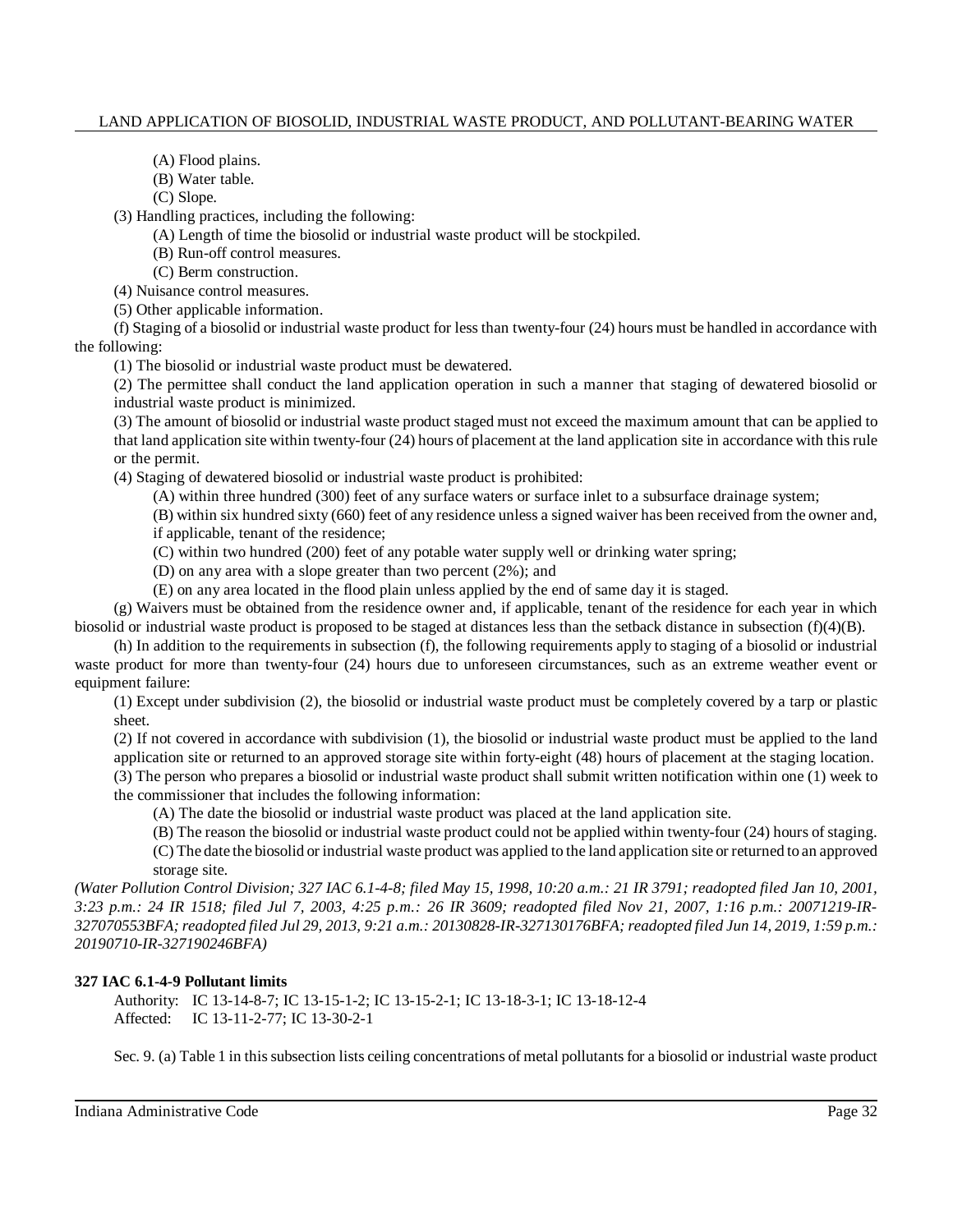that is land applied. A biosolid or industrial waste product must not be applied to land if the concentration of pollutants in the biosolid or industrial waste product exceeds any of the ceiling concentration limits established in the following:

| Table 1                |                                        |  |  |
|------------------------|----------------------------------------|--|--|
| Ceiling Concentrations |                                        |  |  |
|                        | Ceiling Concentration                  |  |  |
| Pollutant              | (milligrams per kilogram) <sup>1</sup> |  |  |
| Arsenic                | 75                                     |  |  |
| Cadmium                | 85                                     |  |  |
| Copper                 | 4,300                                  |  |  |
| Lead                   | 840                                    |  |  |
| Mercury                | 57                                     |  |  |
| Molybdenum             | 75                                     |  |  |
| Nickel                 | 420                                    |  |  |
| Selenium               | 100                                    |  |  |
| Zinc                   | 7,500                                  |  |  |
| 'Dry weight basis      |                                        |  |  |

(b) Table 2 in this subsection lists the cumulative pollutant loading rates for sites on which a biosolid or industrial waste product is applied:  $T<sub>1</sub>$ 

|                                    | Table 2                             |  |  |
|------------------------------------|-------------------------------------|--|--|
| Cumulative Pollutant Loading Rates |                                     |  |  |
|                                    | <b>Cumulative Pollutant Loading</b> |  |  |
| Pollutant                          | Rates (pounds per acre)             |  |  |
| Arsenic                            | 36                                  |  |  |
| Cadmium                            | 34 <sup>1</sup>                     |  |  |
| Copper                             | 1,338                               |  |  |
| Lead                               | 267                                 |  |  |
| Mercury                            | 15                                  |  |  |
| Molybdenum                         | not applicable                      |  |  |
| Nickel                             | 374                                 |  |  |
| Selenium                           | 89                                  |  |  |
| Zinc                               | 2,499                               |  |  |
|                                    |                                     |  |  |

<sup>1</sup>This number is for biosolid only. The cumulative pollutant loading rate for cadmium from an industrial waste product or a biosolid containing an industrial waste product is four and one-half (4.5) pounds per acre for a soil cation exchange capacity of less than 5; nine (9) pounds per acre if the soil cation exchange capacity is between 5 and 15; and eighteen (18) pounds per acre if the soil cation exchange capacity is greater than 15.

(c) Table 3 in this subsection lists the pollutant concentrations for biosolid or industrial waste product to be applied to the land in accordance with a nonsite-specific permit under section 5 of this rule, a hybrid permit under section 5.5 of this rule, or a marketing and distribution program permit under 327 IAC 6.1-5:

|           | Table 3                                |
|-----------|----------------------------------------|
|           | <b>Pollutant Concentrations</b>        |
| Pollutant | Pollutant Concentrations               |
|           | (milligrams per kilogram) <sup>1</sup> |
| Arsenic   | 41                                     |
| Cadmium   | 39                                     |
| Copper    | 1,500                                  |

Indiana Administrative Code Page 33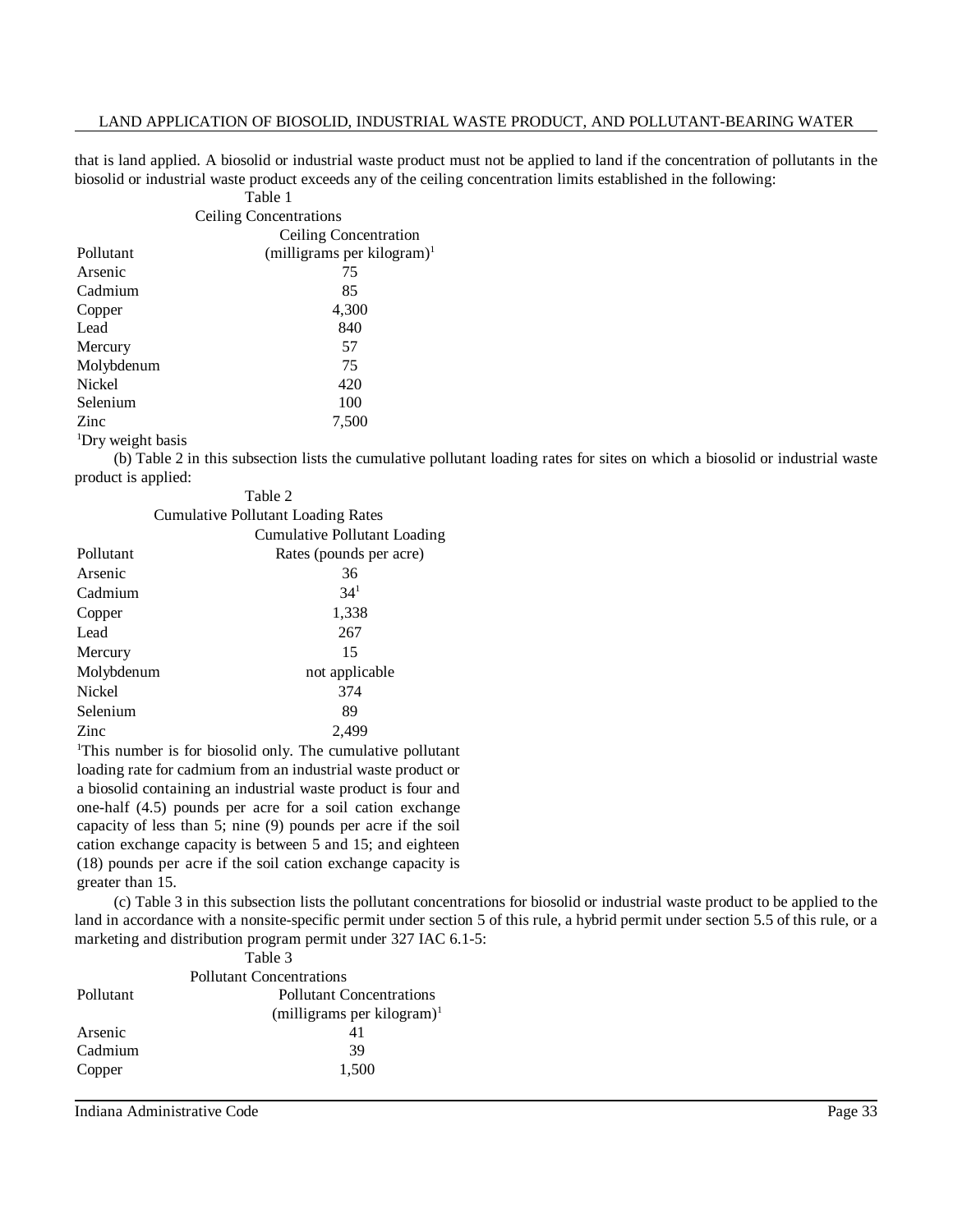| Lead                          | 300   |
|-------------------------------|-------|
| Mercury                       | 17    |
| Molybdenum                    | 75    |
| Nickel                        | 420   |
| Selenium                      | 100   |
| Zinc                          | 2,800 |
| <sup>1</sup> Dry weight basis |       |

(d) Table 4 in this subsection lists the maximum annual pollutant loading rates for sites where biosolid or industrial waste product is land applied:

|                                        | Table 4                              |  |  |  |
|----------------------------------------|--------------------------------------|--|--|--|
| Maximum Annual Pollutant Loading Rates |                                      |  |  |  |
|                                        | Annual Pollutant Loading Rate        |  |  |  |
| Pollutant                              | (pounds per acre per 365 day period) |  |  |  |
| Arsenic                                | 1.8                                  |  |  |  |
| Cadmium                                | 0.45                                 |  |  |  |
| Copper                                 | 66.0                                 |  |  |  |
| Lead                                   | 13.4                                 |  |  |  |
| Mercury                                | 0.7                                  |  |  |  |
| Molybdenum                             | not applicable                       |  |  |  |
| Nickel                                 | 18.7                                 |  |  |  |
| Selenium                               | 4.4                                  |  |  |  |
| Zinc                                   | 124.9                                |  |  |  |

(e) Table 4.5 in thissubsection liststhe maximum detection limitsto be achieved for all analysis of industrial waste products and biosolid that have total solids of one percent (1%) or greater:

Table 4.5

Detection limits (milligrams per kilogram dry weight)

| Arsenic    | 2              |
|------------|----------------|
| Cadmium    | 10             |
| Lead       | 10             |
| Mercury    | $\mathfrak{D}$ |
| Molybdenum | 10             |
| Nickel     | 10             |
| Selenium   | $\mathcal{D}$  |

(f) A permitted biosolid or industrial waste product that exceeds anypollutant ceiling concentrationsin Table 1 in subsection (a) must not be applied to the land unless the commissioner approves the results of the following analyses prior to initial application:

(1) The person who prepares a biosolid or industrial waste product shall take at least four (4) representative samples of the biosolid or industrial waste product to be applied to analyze for any metal concentration in Table 1 in subsection (a) that has been exceeded.

(2) For a biosolid or industrial waste product that is receiving additional biosolid or industrial waste product, the four (4) samples must be taken:

(A) within a thirty (30) day period; and

(B) at least two (2) days apart.

(3) For a fixed volume of a biosolid or industrial waste product that is not receiving additional biosolid or industrial waste product, the four (4) samples must be taken within a thirty (30) day period.

(4) The analysis for each pollutant in all four (4) samples must be less than the comparable pollutant ceiling concentration in Table 1 in subsection (a).

(g) Under a nonsite-specific or hybrid permit, the person who prepares a biosolid or industrial waste product that exceeds any concentration of a metal listed in Table 3 in subsection (c) shall do either of the following: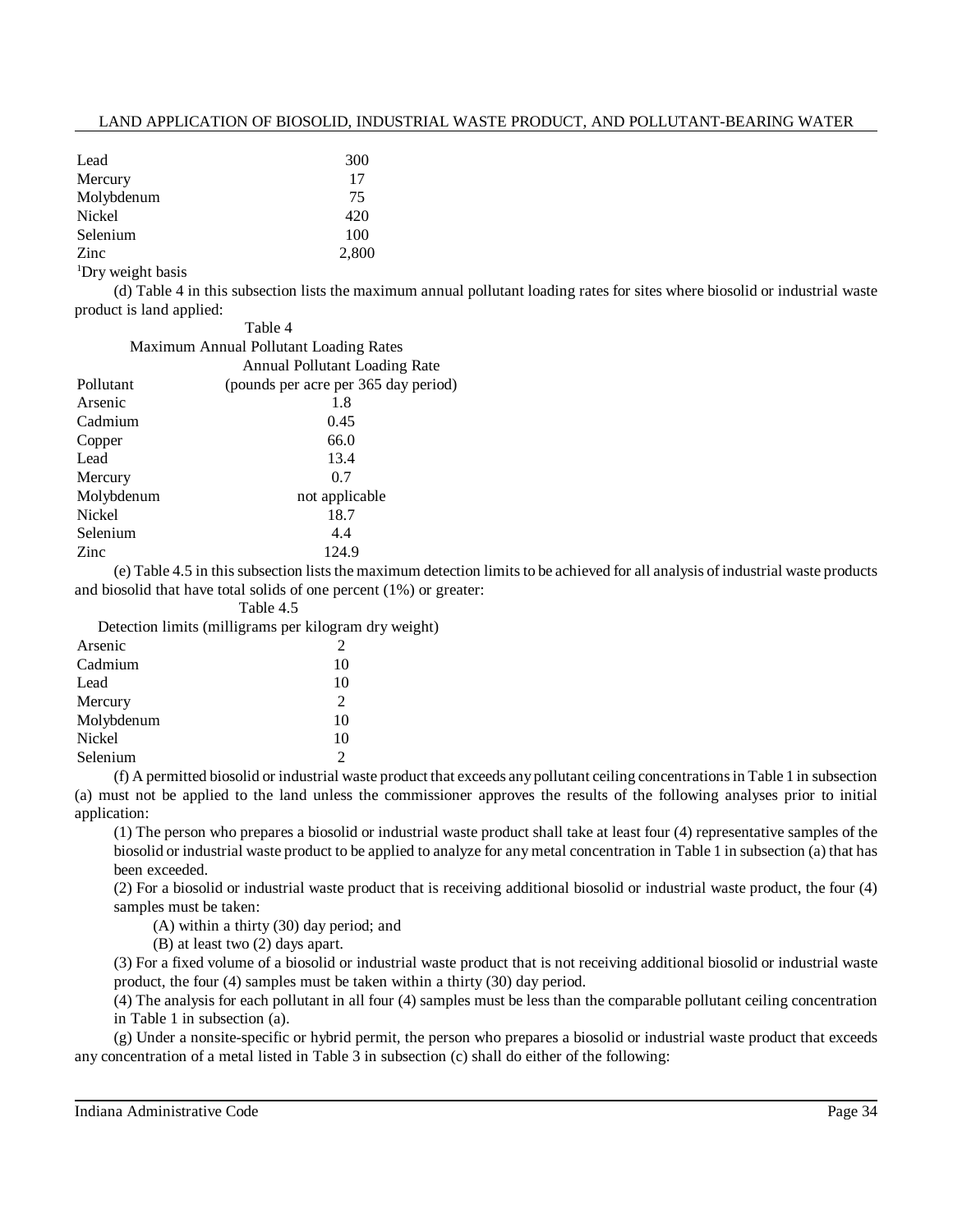(1) Within ninety (90) days of first receiving knowledge of the exceeded limit, the person who prepares a biosolid or industrial waste product shall apply for a site-specific permit for land application of the biosolid or industrial waste product. The biosolid or industrial waste product must be applied under a site-specific permit.

(2) Provide the following analysis within forty-five (45) days of first receiving knowledge of the exceeded limit for approval by the commissioner:

(A) The person who prepares a biosolid or industrial waste product shall take at least four (4) representative samples of the biosolid or industrial waste product to be applied to analyze for anymetal concentration in Table 3 in subsection (c) that has been exceeded.

(B) For biosolid or industrial waste product that is not a fixed volume, the four (4) samples must be taken:

(i) within a thirty (30) day period; and

(ii) at least two (2) days apart.

(C) For a fixed volume of biosolid or industrial waste product, the four (4) samples must be taken within a thirty (30) day period.

(D) The average of the four (4) samples for each pollutant must be less than the comparable pollutant concentrations in Table 3 in subsection (c).

(E) If the average of the four (4)samplesfor each pollutant exceeds the comparable pollutant concentrations in Table 3 in subsection (c), the person who prepares a biosolid or industrial waste product shall apply for a site-specific permit within sixty (60) days of receiving the results of the analysis in this subdivision.

(h) A person who prepares a biosolid or industrial waste product and that intends to reapply for a nonsite-specific or hybrid permit shall complete the following for approval by the commissioner:

(1) The person who prepares a biosolid or industrial waste product shall take at least eight (8) representative samples of the biosolid or industrial waste product to be applied to analyze for any metal concentration in Table 3 in subsection (c) that has been exceeded.

(2) The samples must be taken:

(A) within a twelve (12) month period; and

(B) at least thirty (30) days apart.

(3) All pollutant concentrations in all eight (8) samples must have pollutant concentrations less than the comparable pollutant concentrations in Table 3 in subsection (c).

(Water Pollution Control Division; 327 IAC 6.1-4-9; filed May 15, 1998, 10:20 a.m.: 21 IR 3792; readopted filed Jan 10, 2001, 3:23 p.m.: 24 IR 1518; filed Jul 7, 2003, 4:25 p.m.: 26 IR 3610; readopted filed Nov 21, 2007, 1:16 p.m.: 20071219-IR-327070553BFA; readopted filed Jul 29, 2013, 9:21 a.m.: 20130828-IR-327130176BFA; readopted filed Jun 14, 2019, 1:59 p.m.: *20190710-IR-327190246BFA)*

## **327 IAC 6.1-4-10 Loading rate limits**

Authority: IC 13-14-8-7; IC 13-15-1-2; IC 13-15-2-1; IC 13-18-3-1; IC 13-18-12-4 Affected: IC 13-11-2-77; IC 13-30-2-1

Sec. 10. (a) Maximum crop and annual loading rates are determined for a biosolid or industrial waste products to be applied on the basis of the following parameters:

(1) Crop application rates, based on plant available nitrogen (PAN) loadings using the appropriate formulas in subsection

(b), shall not exceed either of the following:

(A) PAN loading rates for crop production in Table 5 as follows:

| Fable |
|-------|
|-------|

Plant Available Nitrogen Loading for Crop Production

| Crop         | Pounds of PAN Per Acre <sup>1</sup> |
|--------------|-------------------------------------|
| Corn         | <b>200</b>                          |
| Soybeans     | 100                                 |
| Hay, pasture | 100                                 |
| Cereal grain | 100                                 |
|              |                                     |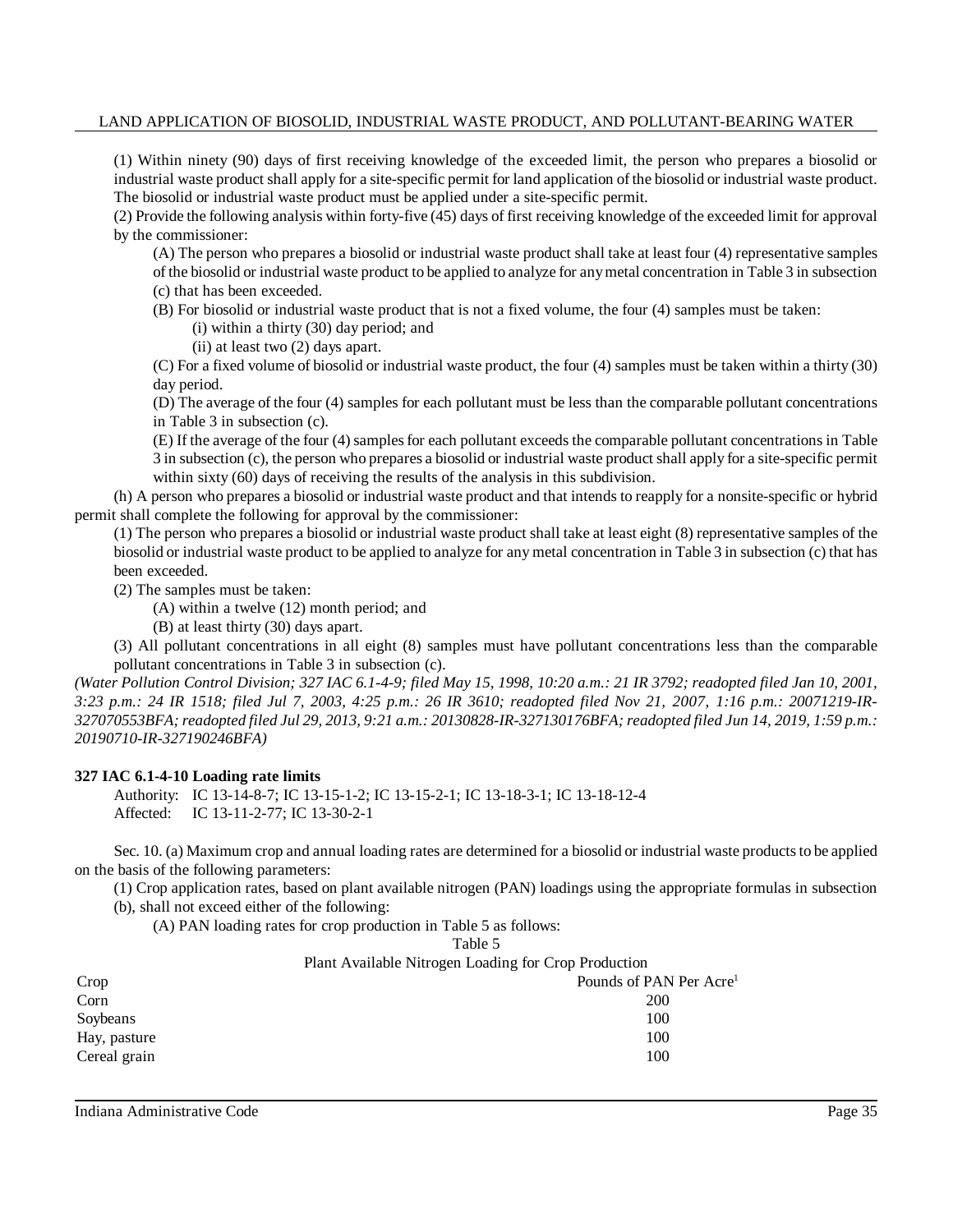#### Set aside/idle 50

<sup>1</sup>An equivalent method of meeting the nutrient management requirement may be submitted to the commissioner for approval for alternative nutrient loading rates that provide equivalent or greater protection to the environment and public health.

(B) The nitrogen removal rate for the proposed crop to be grown on the land application site adjusted to account for application offertilizers, manure, and the presence ofresidual available nitrogen in the soil from previous applications of a biosolid, industrial waste product, or pollutant-bearing water.

(2) Annual loading rates of a biosolid or industrial waste product must not result in any of the annual pollutant loading rates in Table 4 in section 9(d) of this rule being exceeded. The following formula for annual loading rate calculation applies to this article and must be used to calculate the amount of biosolid or industrial waste product to be applied per acre per three hundred sixty-five (365) day period:

$$
ALR = \frac{APLR}{C \times 0.002}
$$

- Where:  $ALR = Annual loading rate in dry tons per acre$ per three hundred sixty-five (365) day period (dry, short ton of biosolid or industrial waste product/acre/year).
	- $APLR =$  Annual pollutant loading rate in pounds per acre per three hundred sixty-five (365) day period (pounds/acre/year).
		- $C =$  Pollutant concentration in milligrams per kilogram of total solids (mg of pollutant/kg of biosolid or industrial waste product dry weight).

(3) Phosphorus loading requirements may be included as a permit condition if the commissioner determines it is necessary

for protection of public health or the environment.

(b) The following formulas for PAN loading calculations apply to this article and must be used to calculate the amount of PAN in the biosolid or industrial waste product and the residual available nitrogen at the application site; all calculations are based on a percent dry weight basis:

(1) % Total N = % Total Kjeldahl N + % Nitrate N

(2) %Organic  $N = %Total N - (%)$  Ammonia  $N + %N$  Nitrate N)

(3) Pounds Organic N per dry ton of industrial waste product or biosolid, except anaerobically digested biosolid, available during year of application = %Organic  $N \times 6$ 

(4) Pounds Organic N per dry ton of anaerobically digested biosolid available during year of application = %Organic N  $\times$ 4

(5) Pounds of Ammonia N per dry ton = % Ammonia  $N \times 20$ 

(6) Pounds of Nitrate N per dry ton = %Nitrate  $N \times 20$ 

(7) Pounds PAN per dry ton = Pounds of Organic N per dry ton + Pounds of Ammonia N per dry ton + Pounds of Nitrate N per dry ton

(8) Residual nitrogen from past biosolid or industrial waste product applications:

(A) Pounds of residual N from industrial waste product or biosolid, except anaerobically digested biosolid, available one (1) year after application = %Organic  $N \times 3 \times$  dry tons applied per acre

(B) Pounds of residual N from anaerobically digested biosolid available one (1) year after application = %Organic N  $\times$  2  $\times$  dry tons applied per acre

(C) Pounds of residual N from industrial waste product or biosolid, except anaerobically digested biosolid, available two (2) years after application = %Organic  $N \times 1.6 \times$  dry tons applied per acre

(D) Pounds of residual N from anaerobically digested biosolid available two (2) years after application = %Organic  $N \times$  dry tons applied per acre

(E) Pounds of residual N from industrial waste product or biosolid, except anaerobically digested biosolid, available three (3) years after application = %Organic  $N \times 0.8 \times$  dry tons applied per acre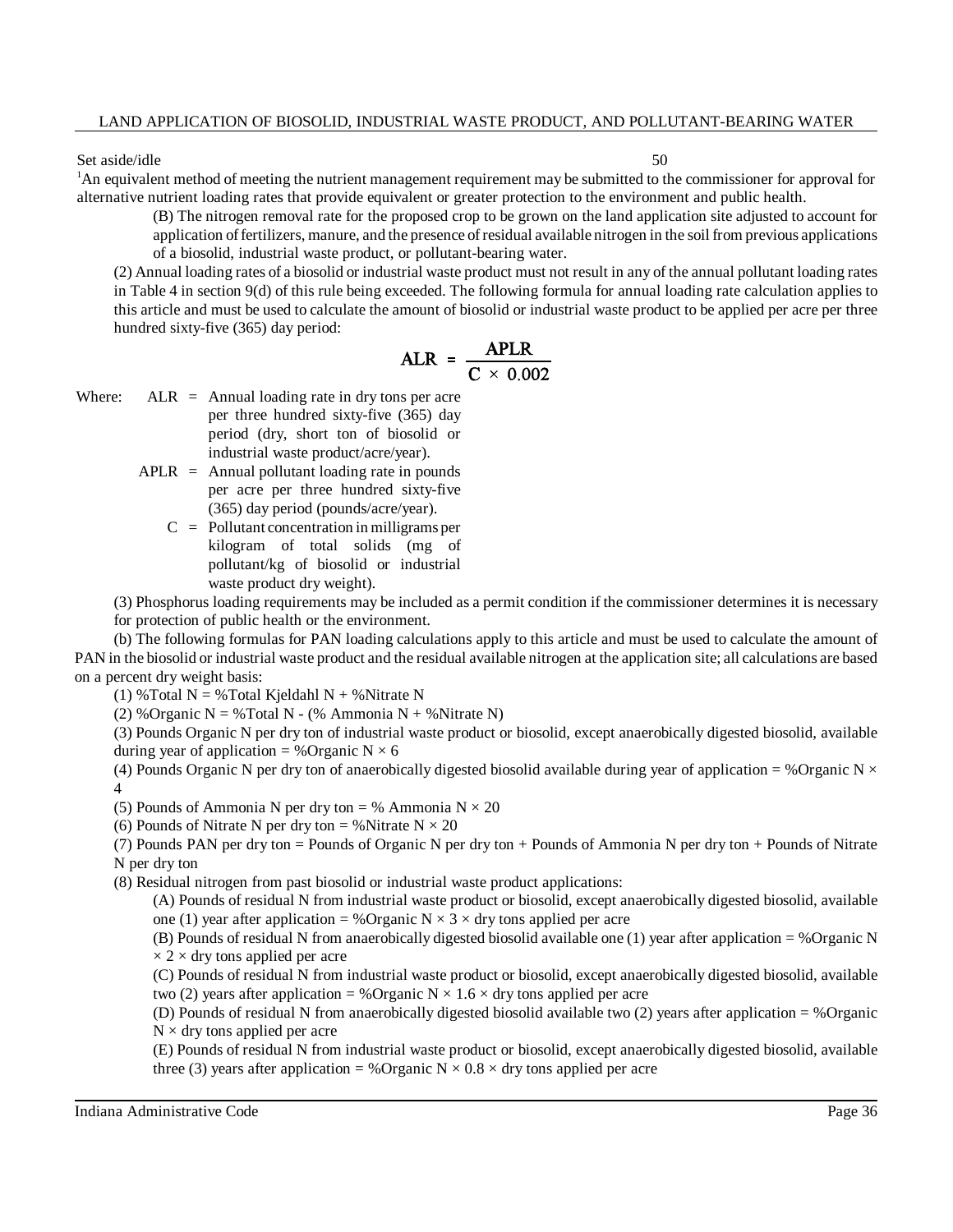(F) Pounds of residual N from anaerobically digested biosolid available three (3) years after application = %Organic  $N \times 0.5 \times$  dry tons applied per acre

Where:  $N =$  Nitrogen.

(Water Pollution Control Division; 327 IAC 6.1-4-10; filed May 15, 1998, 10:20 a.m.: 21 IR 3794; readopted filed Jan 10, 2001, *3:23 p.m.: 24 IR 1518; filed Jul 7, 2003, 4:25 p.m.: 26 IR 3612; readopted filed Nov 21, 2007, 1:16 p.m.: 20071219-IR-*327070553BFA; readopted filed Jul 29, 2013, 9:21 a.m.: 20130828-IR-327130176BFA; readopted filed Jun 14, 2019, 1:59 p.m.: *20190710-IR-327190246BFA)*

#### **327 IAC 6.1-4-11 Land application of paper waste**

Authority: IC 13-14-8-7; IC 13-15-1-2; IC 13-15-2-1; IC 13-18-3-1; IC 13-18-12-4 Affected: IC 13-11-2-77; IC 13-30-2-1

Sec. 11. (a) Any person who is applying for a permit to land apply paper waste shall analyze the paper waste using EPA Method 1613 B<sup>\*</sup> to determine the total toxic equivalency factor (TEF) for tetrachlorodibenzo-p-dioxin (2,3,7,8-TCDD) and tetrachlorodibenzo-p-furan (2,3,7,8-TCDF) where:

Total TEF =  $2,3,7,8$ -TCDD +  $0.1(2,3,7,8$ -TCDF)

(b) Rather than conduct a new analysis under subsection (a), a person who prepares a biosolid or industrial waste product and that applies for a permit renewal to land apply paper waste may submit results of an analysis for 2,3,7,8-TCDD and 2,3,7,8- TCDF by EPA Method 1613 B\* that is up to one (1) year old if the applicant also provides a signed statement that:

(1) the analysis is representative of the paper waste currently being produced; and

(2) no significant manufacturing or waste treatment process changes have been made.

(c) Land application of any paper waste with a total toxic equivalency factor for 2,3,7,8-TCDD and 2,3,7,8-TCDF that is greater than or equal to seventy-five (75) parts per trillion is prohibited.

(d) Land application of any paper waste with a total toxic equivalency factor for 2,3,7,8-TCDD and 2,3,7,8-TCDF that is less than seventy-five (75) parts per trillion must be in accordance with applicable permit conditions.

(e) For purposes of this section, paper waste means a solid waste generated in the production or recycling of paper or paperlike products.

\*Method 1613 B may be found in EPA 821-B-94-005, October 1994, available from the Water Resource Center, Mail Code RC 4100, 401 M Street, S.W., Washington, D.C. 20460, (202) 566-1730. This method is also available for copying at the Indiana Department ofEnvironmental Management, Office of Land Quality, 100 North Senate Avenue, Room N1154, Indianapolis, Indiana 46204. *(Water Pollution Control Division; 327 IAC 6.1-4-11; filed May 15, 1998, 10:20 a.m.: 21 IR 3795; readopted filed Jan* 10, 2001, 3:23 p.m.: 24 IR 1518; filed Jul 7, 2003, 4:25 p.m.: 26 IR 3613; errata filed Feb 6, 2006, 11:15 a.m.: 29 IR 1937; errata filed Apr 10, 2006, 2:46 p.m.: 29 IR 2547; readopted filed Nov 21, 2007, 1:16 p.m.: 20071219-IR-327070553BFA; readopted filed *Jul 29, 2013, 9:21 a.m.: 20130828-IR-327130176BFA; readopted filed Jun 14, 2019, 1:59 p.m.: 20190710-IR-327190246BFA)*

**327 IAC 6.1-4-12 Land application of a biosolid or industrial waste product containing polychlorinated biphenyls (PCBs)** Authority: IC 13-14-8-7; IC 13-15-1-2; IC 13-15-2-1; IC 13-18-3-1; IC 13-18-12-4 Affected: IC 13-11-2-77

Sec. 12. Land application of a biosolid or industrial waste product containing concentrations of polychlorinated biphenyls at two (2) milligrams per kilogram or greater on a dry weight basis is prohibited. *(Water Pollution Control Division; 327 IAC 6.1-* 4-12; filed May 15, 1998, 10:20 a.m.: 21 IR 3795; readopted filed Jan 10, 2001, 3:23 p.m.: 24 IR 1518; readopted filed Nov 21, *2007, 1:16 p.m.: 20071219-IR-327070553BFA;readopted filed Jul 29, 2013, 9:21 a.m.: 20130828-IR-327130176BFA;readopted filed Jun 14, 2019, 1:59 p.m.: 20190710-IR-327190246BFA)*

#### **327 IAC 6.1-4-13 Pathogen requirements**

Authority: IC 13-14-8-7; IC 13-15-1-2; IC 13-15-2-1; IC 13-18-3-1; IC 13-18-12-4 Affected: IC 13-11-2-77; IC 13-30-2-1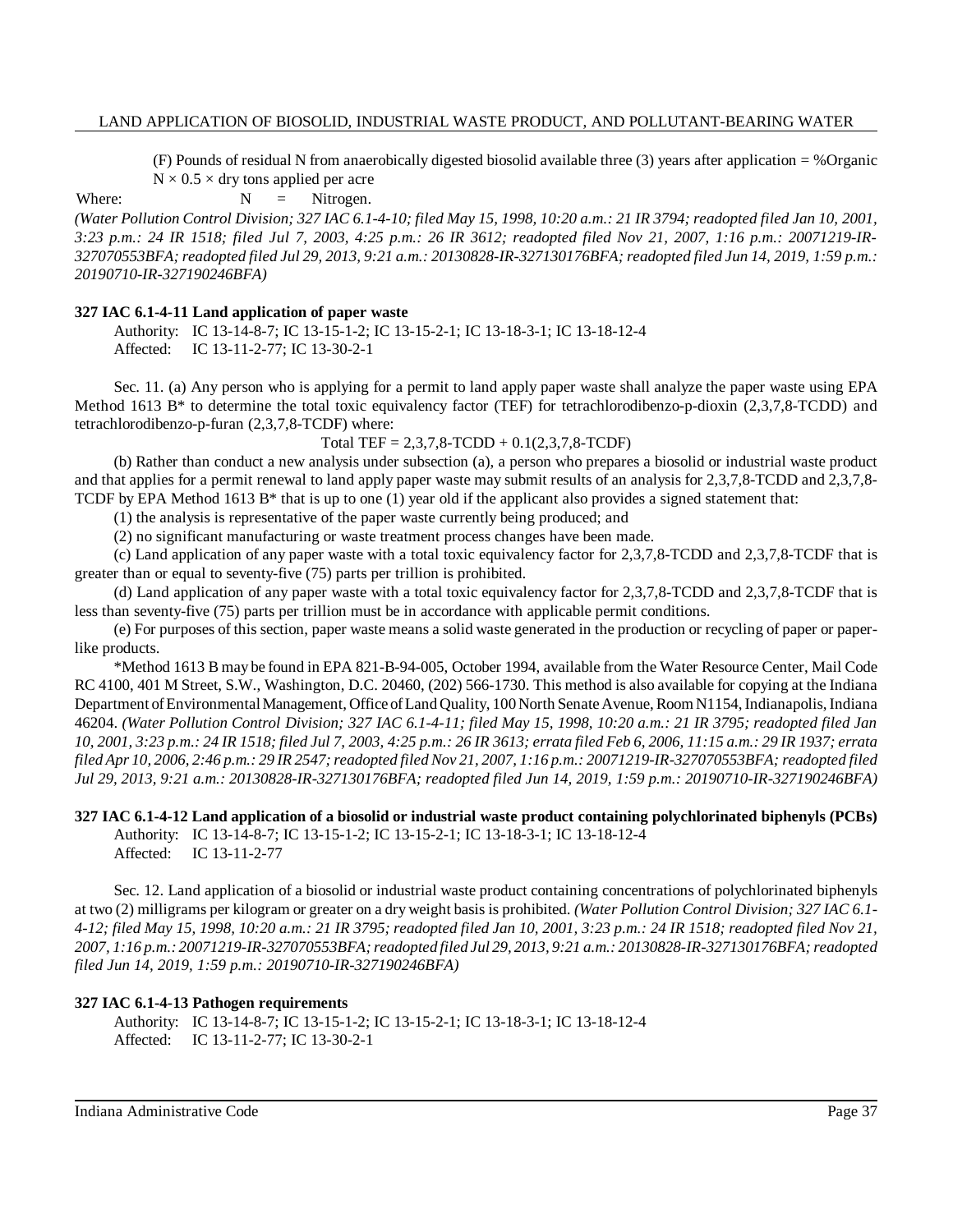Sec. 13. (a) This section contains the requirements for a biosolid to be classified either Class A or Class B with respect to pathogens.

(b) To be categorized as Class A, a biosolid must meet or exceed the following requirements:

(1) The pathogen requirements in subdivision (2) must be met either prior to, or at the same time as, the vector attraction reduction requirements in section  $15(b)(1)$  through  $15(b)(5)$ ,  $15(b)(9)$ , and  $15(b)(10)$  of this rule.

(2) The requirements in one (1) of the following alternatives:

(A) For Class A, Alternative 1, except for composting, the following:

(i) The density of fecal coliform in the biosolid, as determined by Part 9221 E<sup>\*</sup> or Part 9222 D<sup>\*</sup>, must be less than one thousand (1,000) most probable number (MPN) per gram of total solids.

(ii) The temperature of the biosolid that is used or disposed must be maintained at a specific value for a period of time as applicable in the following:

(AA) When the percent total solids of the biosolid isseven percent (7%) or higher, the temperature of the biosolid must be fifty (50) degrees Celsius or higher; the time period must be twenty (20) minutes or longer; and the temperature and time period must be determined using Equation 1 as follows, except when small particles of biosolid are heated by either warmed gases or an immiscible liquid: Equation 1:

$$
D = \frac{131,700,000}{10^{0.14000t}}
$$

Where:  $D =$  Time in days.

 $t =$  Temperature in degrees Celsius.

(BB) When the percent total solids of the biosolid is seven percent (7%) or higher and small particles of biosolid are heated by either warmed gases or an immiscible liquid, the temperature of the biosolid must be fifty (50) degrees Celsius or higher; the time period must be fifteen (15) seconds or longer; and the temperature and time period must be determined using Equation 1 in subitem (AA).

(CC) When the percent total solids of the biosolid is less than seven percent (7%) and the time period is at least fifteen (15) seconds, but less than thirty (30) minutes, the temperature and time period must be determined using Equation 1 in subitem (AA).

(DD) When the percent total solids of the biosolid is less than seven percent (7%), the temperature of the biosolid is fifty (50) degrees Celsius or higher; and the time period is thirty (30) minutes or longer, the temperature and time period must be determined using Equation 2 as follows:

Equation 2:

$$
D = \frac{50,070,000}{10^{0.14000t}}
$$

Where:  $D = Time in days$ .

t = Temperature in degrees Celsius.

(B) For Class A, Alternative 2, the following:

(i) The density of fecal coliform in the biosolid, as determined by Part 9221 E\* or Part 9222 D\*, must be less than one thousand (1,000) MPN per gram of total solids.

(ii) The pH of the biosolid must be raised to above 12 and shall remain above 12 for seventy-two (72) hours.

(iii) The temperature of the biosolid must be above fifty-two (52) degrees Celsius for twelve (12) hours or longer during the period that the pH of the biosolid is above 12.

(iv) At the end of the seventy-two (72) hour period during which the pH of the biosolid is above 12, the biosolid must be air dried to achieve a percent total solids in the biosolid greater than fifty percent (50%).

#### (C) For Class A, Alternative 3, the following:

(i) The density of fecal coliform in the biosolid, as determined by Part 9221 E\* or Part 9222 D\*, must be less than one thousand (1,000) MPN per gram of total solids.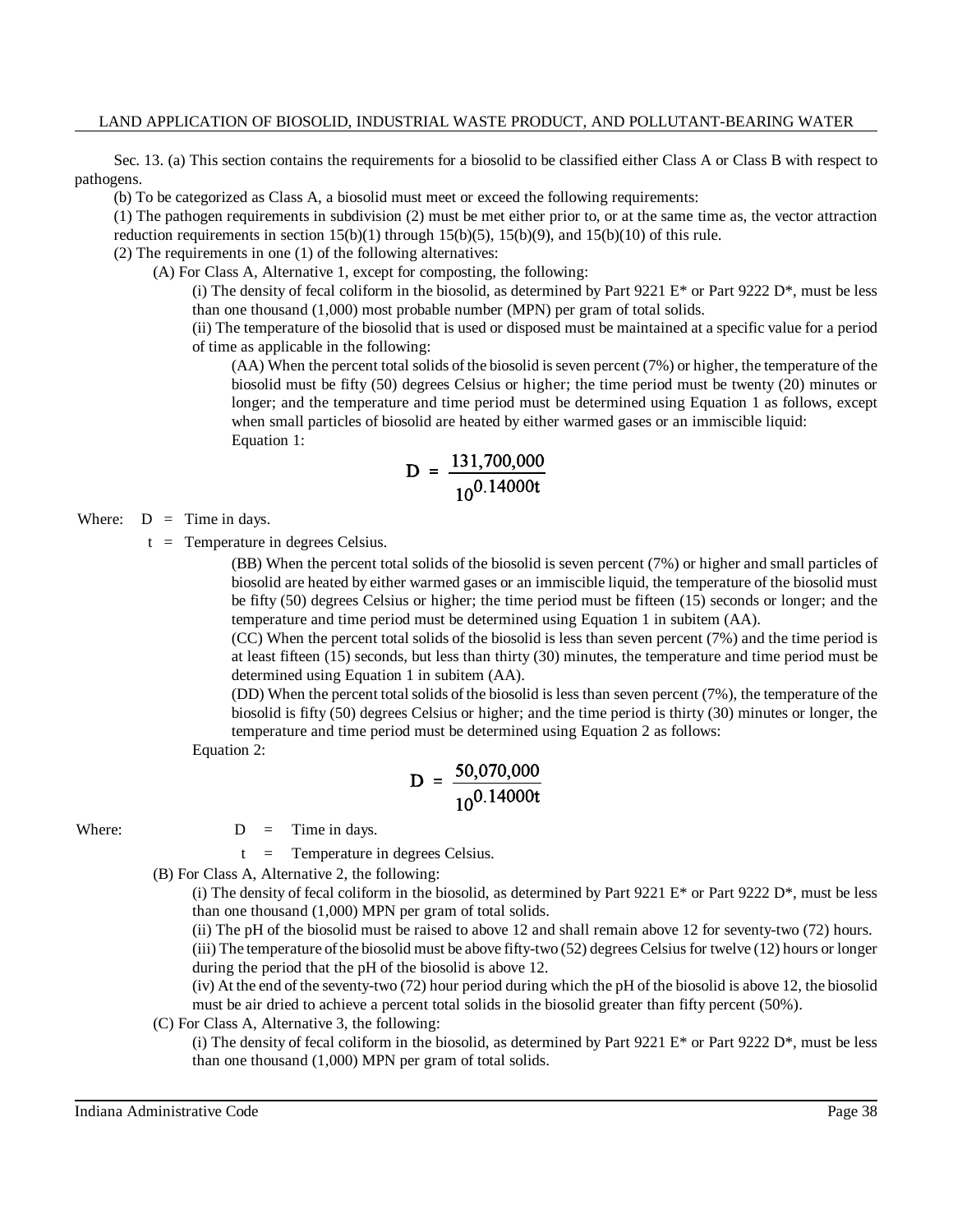(ii) Regarding enteric viruses, the following:

(AA) The biosolid must be analyzed prior to pathogen treatment to determine whether the biosolid contains enteric viruses using ASTM Designation: D 4994-89\*.

(BB) When the density of enteric viruses in the biosolid prior to pathogen treatment is less than one (1) plaque-forming unit (PFU) per four (4) grams of total solidsthe biosolid is Class A with respect to enteric viruses until the next monitoring required by section 16 of this rule for the biosolid.

(CC) When the density of enteric viruses in the biosolid prior to pathogen treatment is equal to or greater than one (1) PFU per four (4) grams of total solids the biosolid is Class A with respect to enteric viruses when the density of enteric viruses in the biosolid after pathogen treatment is less than one (1) PFU per four (4) grams of total solids and when the values or ranges of values for the operating parameters for the pathogen treatment process that produces the biosolid that meets the enteric virus density requirement are documented.

(DD) After the enteric virus reduction in subitem (CC) is demonstrated for the pathogen treatment process, the biosolid continues to be Class A with respect to enteric viruses when the values for the pathogen treatment process operating parameters are consistent with the values or ranges of values documented in subitem (CC).

(iii) Regarding viable helminth ova, the following:

(AA) Prior to pathogen treatment the biosolid must be analyzed to determine whether the biosolid contains viable helminth ova using methods in EPA 600/1-87-014\*.

(BB) When the density of viable helminth ova in the biosolid prior to pathogen treatment islessthan one (1) per four (4) grams of total solids the biosolid is Class A with respect to viable helminth ova until the next monitoring required by section 16 of this rule for the biosolid.

(CC) When the density of viable helminth ova in the biosolid prior to pathogen treatment is equal to or greater than one (1) per four (4) grams of total solids the biosolid is Class A with respect to viable helminth ova when the density of viable helminth ova in the biosolid after pathogen treatment is less than one (1) per four (4) grams of total solids and when the values or ranges of values for the operating parameters for the pathogen treatment process that produces the biosolid that meets the viable helminth ova density requirement are documented.

(DD) After the viable helminth ova reduction in subitem (CC) is demonstrated for the pathogen treatment process, the biosolid continues to be Class A with respect to viable helminth ova when the values for the pathogen treatment process operating parameters are consistent with the values or ranges of values documented in subitem (CC).

(D) For Class A, Alternative 4, the following:

(i) The density of fecal coliform in the biosolid, as determined by Part 9221 E\* or Part 9222 D\*, must be less than one thousand (1,000) MPN per gram of total solids.

(ii) The density of enteric virusesin the biosolid must be lessthan one (1) PFU per four (4) grams of total solids. (iii) The density of viable helminth ova in the biosolid must be less than one (1) per four (4) grams of total solids.

(E) For Class A, Alternative 5, the following:

(i) The density of fecal coliform in the biosolid, as determined by Part 9221 E\* or Part 9222 D\*, must be less than one thousand (1,000) MPN per gram of total solids.

(ii) Biosolid must be treated in one (1) of the processes to further reduce pathogens described in section 14(b) of this rule.

(F) For Class A, Alternative 6, the following:

(i) The density of fecal coliform in the biosolid, as determined by Part 9221 E\* or Part 9222 D\*, must be less than one thousand (1,000) MPN per gram of total solids.

(ii) A biosolid must be treated in a process that is equivalent to a process to further reduce pathogens as determined by the commissioner on the recommendation of EPA.

(c) To be categorized as Class B, a biosolid must meet one (1) of the following alternatives: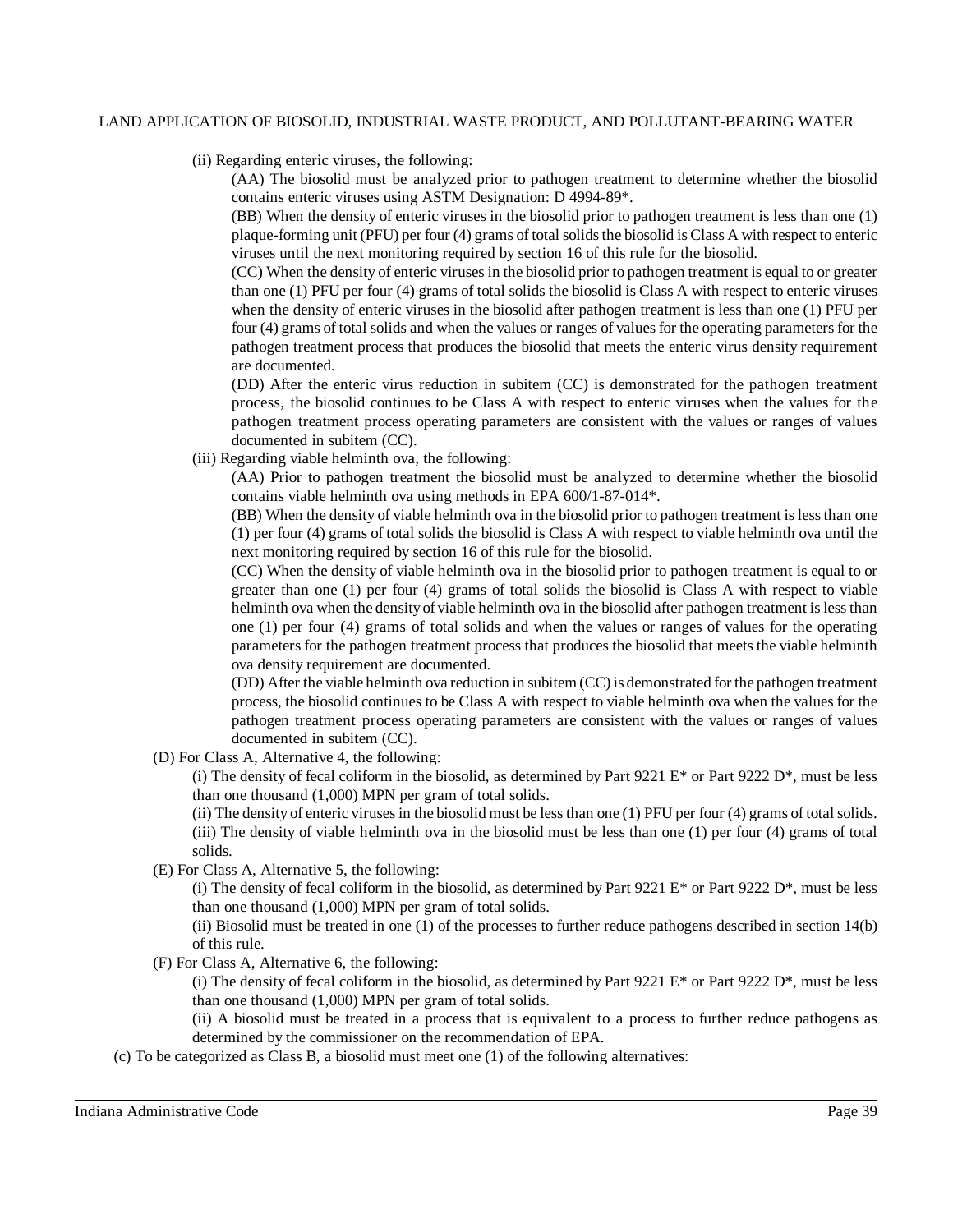(1) For Class B, Alternative 1, the following:

(A) Seven (7) representative samples of the biosolid must be collected prior to land application.

(B) The geometric mean of the density of fecal coliform in the samples collected in clause (A) must be less than either two million (2,000,000) MPN per gram of total solids or two million (2,000,000) colony-forming units (CFU) per gram of total solids.

(2) For Class B, Alternative 2, the biosolid must be treated by one (1) of the processes to significantly reduce pathogens described in section 14(a) of this rule.

(3) For Class B, Alternative 3, the biosolid that is used or disposed must be treated in a processthat is equivalent to a process to significantly reduce pathogens, as determined by the commissioner on the recommendation of EPA.

(d) For purposes of subsection  $(b)(2)(B)$ , the pH of biosolid must be measured at twenty-five (25) degrees Celsius or measured at another temperature and then converted to an equivalent value at twenty-five (25) degrees Celsius.

\*Methods referenced in this section may be obtained as follows:

(1) Part 9221 E and Part 9222 D may be found in "Standard Methods for the Examination of Water and Wastewater", 18th Edition, 1992, available from American Public Health Association, 1015 15th Street, N.W., Washington, D.C. 20005.

(2) ASTM Designation: D 4994-89 may be found in "Standard Practice for Recovery of Viruses From Wastewater Sludges", 1996 Annual Book ofASTMStandards: Section 11.02, Water, Part 2, available from ASTM, 1916 Race Street, Philadelphia, Pennsylvania 19103-1187.

(3) EPA 600/1-87-014, Yanko, W.A., "Occurrence of Pathogensin Distribution andMarketingMunicipal Sludges",January 1988, is available from National Technical Information Service, 5285 Port Royal Road, Springfield, Virginia 22161 (PB 88- 154273/AS).

These methods are also available for copying at the Indiana Department of Environmental Management, Office of Land Quality, 100 North Senate Avenue, Room N1154, Indianapolis, Indiana 46204. *(Water Pollution Control Division; 327 IAC 6.1-4-13; filed* May 15, 1998, 10:20 a.m.: 21 IR 3795; errata, 21 IR 4537; readopted filed Jan 10, 2001, 3:23 p.m.: 24 IR 1518; filed Jul 7, 2003, 4:25 p.m.: 26 IR 3613; errata filed Feb 6, 2006, 11:15 a.m.: 29 IR 1937; readopted filed Nov 21, 2007, 1:16 p.m.: 20071219-IR-327070553BFA; readopted filed Jul 29, 2013, 9:21 a.m.: 20130828-IR-327130176BFA; readopted filed Jun 14, 2019, 1:59 p.m.: *20190710-IR-327190246BFA)*

## **327 IAC 6.1-4-14 Pathogen treatment processes**

Authority: IC 13-14-8-7; IC 13-15-1-2; IC 13-15-2-1; IC 13-18-3-1; IC 13-18-12-4 Affected: IC 13-11-2-77; IC 13-30-2-1

Sec. 14. (a) For purposes of section  $13(c)(2)$  of this rule, the processes to significantly reduce pathogens (PSRP) include the following:

(1) Aerobic digestion, including the following:

(A) A biosolid must be agitated with air or oxygen to maintain aerobic conditions for a specific mean cell residence time at a specific temperature.

- (B) Values for the mean cell residence time and temperature must be between:
	- (i) forty (40) days at twenty degrees Celsius (20 $^{\circ}$ C); and
	- (ii) sixty (60) days at fifteen degrees Celsius (15 $^{\circ}$ C).
- (2) Air drying, including the following:

(A) A biosolid must be dried on:

- (i) sand beds; or
- (ii) paved basins.
- (B) The biosolid must dry for a minimum of ninety (90) days.

(C) For at least sixty (60) consecutive days, the ambient average daily temperature must be above zero degrees Celsius  $(0^{\circ}C).$ 

(3) Anaerobic digestion, including the following:

(A) Biosolid must be treated in the absence of oxygen for a specific mean cell residence time at a specific temperature.

(B) Values for the mean cell residence time and temperature must be between: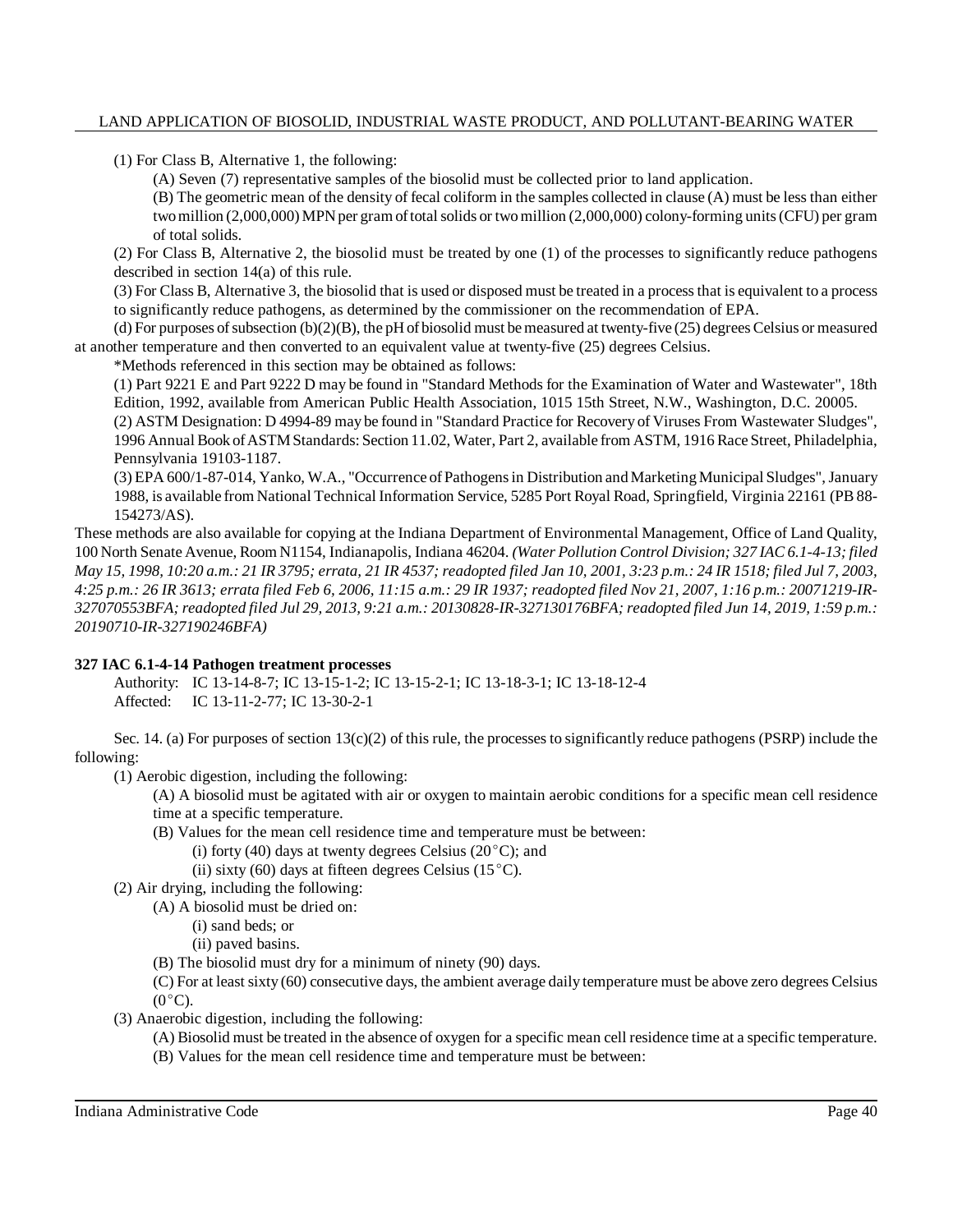(i) fifteen (15) days at thirty-five degrees Celsius (35 $^{\circ}$ C) to fifty-five degrees Celsius (55 $^{\circ}$ C); and

(ii) sixty (60) days at twenty degrees Celsius (20 $^{\circ}$ C).

(4) Composting, including the following:

(A) Using either the within-vessel, static aerated pile, or windrow composting methods\*, the temperature of the biosolid must:

(i) be raised to forty degrees Celsius  $(40^{\circ}$ C) or higher; and

(ii) remain at forty degrees Celsius  $(40^{\circ}C)$  or higher for five (5) days.

(B) For four (4) hours during the five (5) days, the temperature in the compost pile must exceed fifty-five degrees Celsius  $(55^{\circ}C)$ .

(5) Lime stabilization in which sufficient lime is added to the biosolid to raise the pH of the biosolid to 12 after two (2) hours of contact.

(b) For purposes of section  $13(b)(2)(E)(ii)$  of this rule, the processes to further reduce pathogens (PFRP) include the following:

(1) Composting, including the following:

(A) Using either the within-vessel composting method\* or the static aerated pile compostingmethod\*, the temperature of the biosolid must be maintained at fifty-five degrees Celsius ( $55^{\circ}$ C) or higher for three (3) days.

(B) Using the windrow composting method\*:

(i) the temperature of the biosolid must be maintained at fifty-five degrees Celsius ( $5^{\circ}$ C) or higher for fifteen (15) days or longer; and

(ii) during the period when the compost is maintained at fifty-five degrees Celsius ( $55^{\circ}$ C) or higher, there must be a minimum of five (5) turnings of the windrow.

(2) Heat drying, including the following:

(A) A biosolid must be dried by direct or indirect contact with hot gases to increase the percent total solids of the biosolid to ninety percent (90%) or greater.

(B) Either:

(i) the temperature of the biosolid particles must exceed eighty degrees Celsius (80 $^{\circ}$ C); or

(ii) the wet bulb temperature of the gas in contact with the biosolid as the biosolid leaves the dryer must exceed eighty degrees Celsius  $(80^{\circ}C)$ .

(3) Liquid biosolid must be heated to a temperature of one hundred eighty degrees Celsius (180 $^{\circ}$ C) or higher for thirty (30) minutes.

(4) Thermophilic aerobic digestion, including the following:

(A) Liquid biosolid must be agitated with air or oxygen to maintain aerobic conditions.

(B) The mean cell residence time of the biosolid must be for ten (10) days at fifty-five degrees Celsius (55 °C) to sixty degrees Celsius  $(60^{\circ}C)$ .

(5) Biosolid must be irradiated with beta rays from an accelerator at dosages of at least one (1.0) megarad at room temperature, which is approximately twenty degrees Celsius  $(20^{\circ}C)$ .

(6) Biosolid must be irradiated with gamma rays from certain isotopes, such as Cobalt 60 and Cesium 137, at dosages of at least one (1.0) megarad at room temperature, which is approximately twenty degrees Celsius ( $20^{\circ}$ C).

(7) For pasteurization, the temperature of the biosolid must be maintained at seventy degrees Celsius ( $70^{\circ}$ C) or higher for thirty (30) minutes or longer.

(c) For purposes of subsection (a)(5), the pH of biosolid must be measured at twenty-five degrees Celsius (25 °C) or measured at another temperature and then converted to an equivalent value at twenty-five degrees Celsius  $(25^{\circ}C)$ .

\*Methods for within-vessel, static aerated pile, or windrow composting methods may be found in "Environmental Regulations and Technology–Control of Pathogens and Vectors in Sewage Sludge", EPA-625/R-92/013, available from U.S. Environmental Protection Agency, Cincinnati, Ohio, 1992. This method is also available for copying at the Indiana Department of Environmental Management, Office of Land Quality, 100 North Senate Avenue, Room N1154, Indianapolis, Indiana 46204. (Water Pollution Control Division; 327 IAC 6.1-4-14; filed May 15, 1998, 10:20 a.m.: 21 IR 3798; readopted filed Jan 10, 2001, 3:23 p.m.: 24 IR 1518; errata filed Feb 6, 2006, 11:15 a.m.: 29 IR 1937; readopted filed Nov 21, 2007, 1:16 p.m.: 20071219-IR-327070553BFA; readopted filed Jul 29, 2013, 9:21 a.m.: 20130828-IR-327130176BFA; readopted filed Jun 14, 2019, 1:59 p.m.: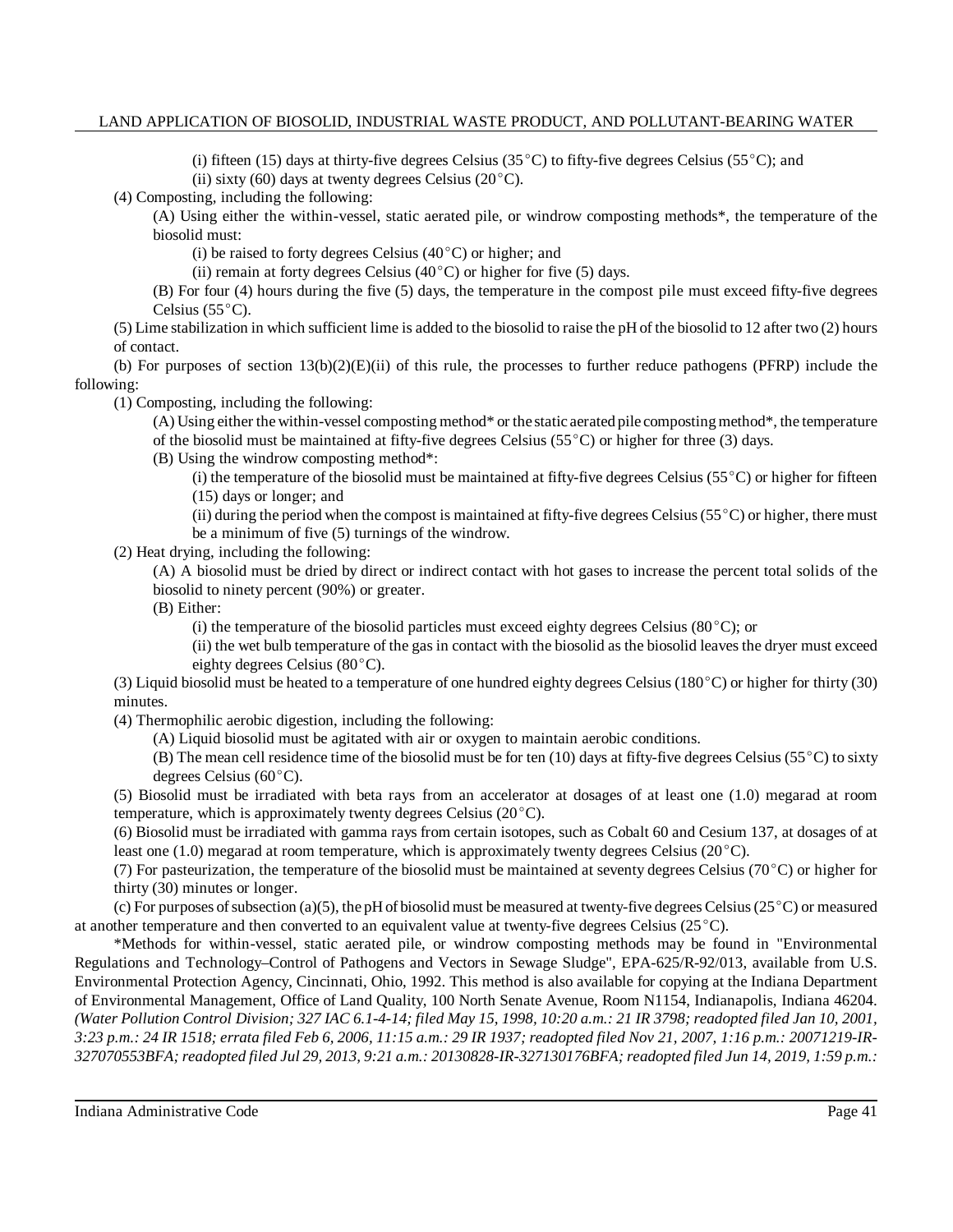*20190710-IR-327190246BFA)*

#### **327 IAC 6.1-4-15 Vector attraction reduction requirements**

Authority: IC 13-14-8-7; IC 13-15-1-2; IC 13-15-2-1; IC 13-18-3-1; IC 13-18-12-4 Affected: IC 13-11-2-77; IC 13-30-2-1

Sec. 15. (a) One (1) of the vector attraction reduction requirements in subsection (b) or an equivalent vector attraction reduction method as approved by the commissioner on the recommendation of the U.S. EPA must be met when biosolid is applied to any land application site.

(b) The following is a list of alternative vector attraction reduction requirements for a biosolid applied to the land:

(1) The mass of volatile solids in the biosolid is reduced by a minimum of thirty-eight percent (38%) as determined using EPA-625/R-92/013\*.

(2) When the thirty-eight percent (38%) volatile solids reduction requirement in subdivision (1) cannot be met for an anaerobically digested biosolid, vector attraction reduction is demonstrated by digesting a portion of the previously digested biosolid anaerobically in the laboratory in a bench-scale unit for forty (40) additional days at a temperature between thirty degrees Celsius (30 $^{\circ}$ C) and thirty-seven degrees Celsius (37 $^{\circ}$ C). When, at the end of the forty (40) days, the volatile solids in the biosolid at the beginning of that period is reduced by less than seventeen percent (17%), vector attraction reduction is achieved.

(3) When the thirty-eight percent (38%) volatile solids reduction requirement in subdivision (1) cannot be met for an aerobically digested biosolid, vector attraction reduction is demonstrated by digesting a portion of the previously digested biosolid that has a percent total solids of two percent (2%) or less aerobically in the laboratory in a bench-scale unit for thirty (30) additional days at twenty degrees Celsius ( $20^{\circ}$ C). When, at the end of the thirty (30) days, the volatile solids in the biosolid at the beginning of that period is reduced by less than fifteen percent (15%), vector attraction reduction is achieved. (4) The specific oxygen uptake rate (SOUR) as determined using Part 2710 B\* for a biosolid treated in an aerobic process is equal to or less than one and one-half (1.5) milligrams of oxygen per hour per gram of total solids at a temperature of twenty degrees Celsius  $(20^{\circ}C)$ .

(5) A biosolid is treated in an aerobic process for fourteen (14) days or longer. During that time, the temperature of the biosolid must be higher than forty degrees Celsius  $(40^{\circ}C)$  and the average temperature of the biosolid must be higher than forty-five degrees Celsius  $(45^{\circ}C)$ .

(6) The pH of a biosolid is raised to 12 or higher by alkali addition and, without the addition of more alkali, must remain at 12 or higher for two (2) hours and then at 11.5 or higher at the time the biosolid is applied to the land or distributed in a marketing and distribution program under 327 IAC 6.1-5.

(7) The percent totalsolids of a biosolid that does not contain unstabilized solids generated in a primarywastewater treatment process is equal to or greater than seventy-five percent (75%) at the time the biosolid is applied to the land or distributed in a marketing and distribution program under 327 IAC 6.1-5.

(8)The percent totalsolids of a biosolid that contains unstabilized solids generated in a primarywastewater treatment process is equal to or greater than ninety percent (90%) at the time the biosolid is applied to the land or distributed in a marketing and distribution program under 327 IAC 6.1-5.

(9) A biosolid injected below the surface of the land must:

(A) have no significant amount of the biosolid present on the land surface within one (1) hour after the biosolid is injected; and

(B) when the biosolid is Class A under section 13(b) of thisrule, with respect to pathogens, be injected below the land surface within eight (8) hours after being discharged from the pathogen treatment process.

(10) A biosolid applied to the land surface must:

(A) unless otherwise approved bythe commissioner, be incorporated into the soil within six (6) hours after application to or placement on the land; and

(B) when a biosolid is Class A under section 13(b) of this rule, with respect to pathogens, must be applied to or placed on the land within eight (8) hours after being discharged from the pathogen treatment process.

(c) For purposes of subsection (b)(6), the pH of biosolid must be measured at twenty-five degrees Celsius (25 $^{\circ}$ C) or measured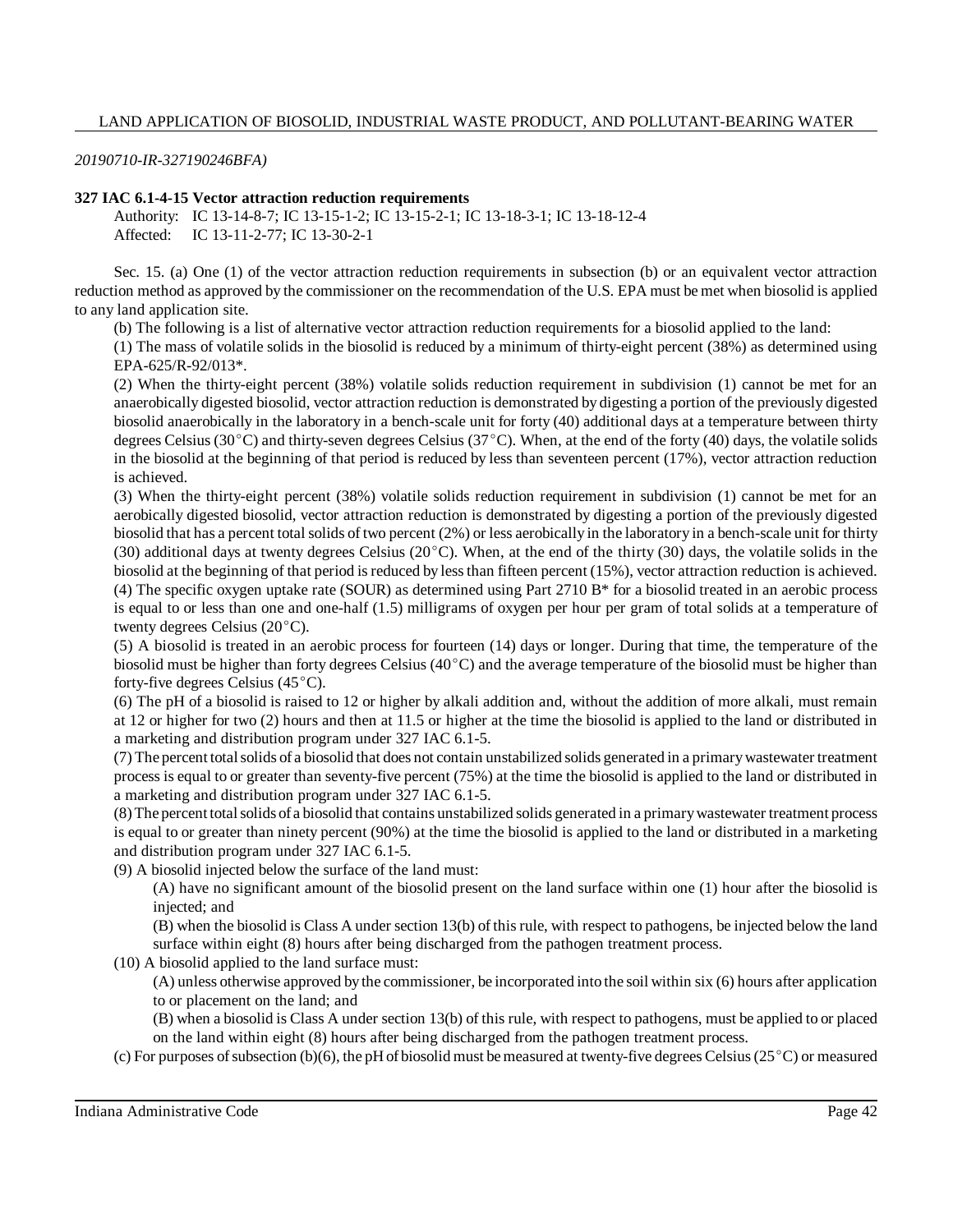at another temperature and then converted to an equivalent value at twenty-five degrees Celsius ( $25^{\circ}$ C).

\*Methods referenced in this section may be obtained as follows:

(1)EPA-625/R-92/013, "EnvironmentalRegulations andTechnology–Control ofPathogens and Vectorsin SewageSludge", is available from U.S. Environmental Protection Agency, Cincinnati, Ohio, 1992.

(2) Part 2710 B may be found in "Standard Methods for the Examination of Water and Wastewater", 18th Edition, 1992, available from American Public Health Association, 1015 15th Street, N.W., Washington, D.C. 20005.

These methods are also available for copying at the Indiana Department of Environmental Management, Office of Land Quality, 100 North Senate Avenue, Room N1154, Indianapolis, Indiana 46204. *(Water Pollution Control Division; 327 IAC 6.1-4-15; filed* May 15, 1998, 10:20 a.m.: 21 IR 3799; readopted filed Jan 10, 2001, 3:23 p.m.: 24 IR 1518; errata filed Feb 6, 2006, 11:15 a.m.: *29 IR 1937; readopted filed Nov 21, 2007, 1:16 p.m.: 20071219-IR-327070553BFA; readopted filed Jul 29, 2013, 9:21 a.m.: 20130828-IR-327130176BFA; readopted filed Jun 14, 2019, 1:59 p.m.: 20190710-IR-327190246BFA)*

#### **327 IAC 6.1-4-16 Monitoring and analysis**

Authority: IC 13-14-8-7; IC 13-15-1-2; IC 13-15-2-1; IC 13-18-3-1; IC 13-18-12-4 Affected: IC 13-14-4-3

Sec. 16. (a) Characteristics of a biosolid or industrial waste product must be monitored as required in this section.

(b) The resulting analyses of such characteristics must be reported on both a wet weight and dry weight basis.

(c) Analyses of additional parametersmaybe required bythe commissioner on a case-by-case basistoprotect the environment or public health.

(d) Biosolid or industrial waste product that is to be applied to the land must be monitored each day of land application for percent total solids.

(e) Prior to land application, representative samples of biosolid or industrial waste product that is to be applied to the land shall be collected and analyzed at the frequency listed in Table 6 in subsection (f) for the following parameters:

(1) Percent total solids.

(2) The following total metals, as determined by EPA/600/4-91/010 or SW 846\*, with detection limits not to exceed Table 4.5 of section 9(e) of this rule:

- (A) Arsenic.
- (B) Cadmium.
- (C) Copper.
- (D) Lead.
- (E) Mercury.
- (F) Molybdenum.
- (G) Nickel.
- (H) Selenium.

(I) Zinc.

(3) Polychlorinated biphenyls (PCBs).

(4) The applicable pathogen density requirements in section 13 of this rule.

(5) The applicable vector attraction reduction requirements in section 15(b) of this rule or an equivalent vector attraction reduction requirement as determined by the commissioner.

(f) The results of the analysis in subsection (e) are valid for the applicable length of time listed in Table 6 as follows:

#### Table 6

## Frequency of Monitoring

| Amount of Biosolid or Industrial Waste Product <sup>1</sup> (dry tons per 365 day period) | Frequency of Monitoring <sup>2</sup> |
|-------------------------------------------------------------------------------------------|--------------------------------------|
| Greater than 0 but less than 319                                                          | 12 months                            |
| Equal to or greater than 319 but less than 1,653                                          | 3 months                             |
| Equal to or greater than $1,653$ but less than $16,530$                                   | 2 months                             |
| Equal to or greater than 16,530                                                           | 1 month                              |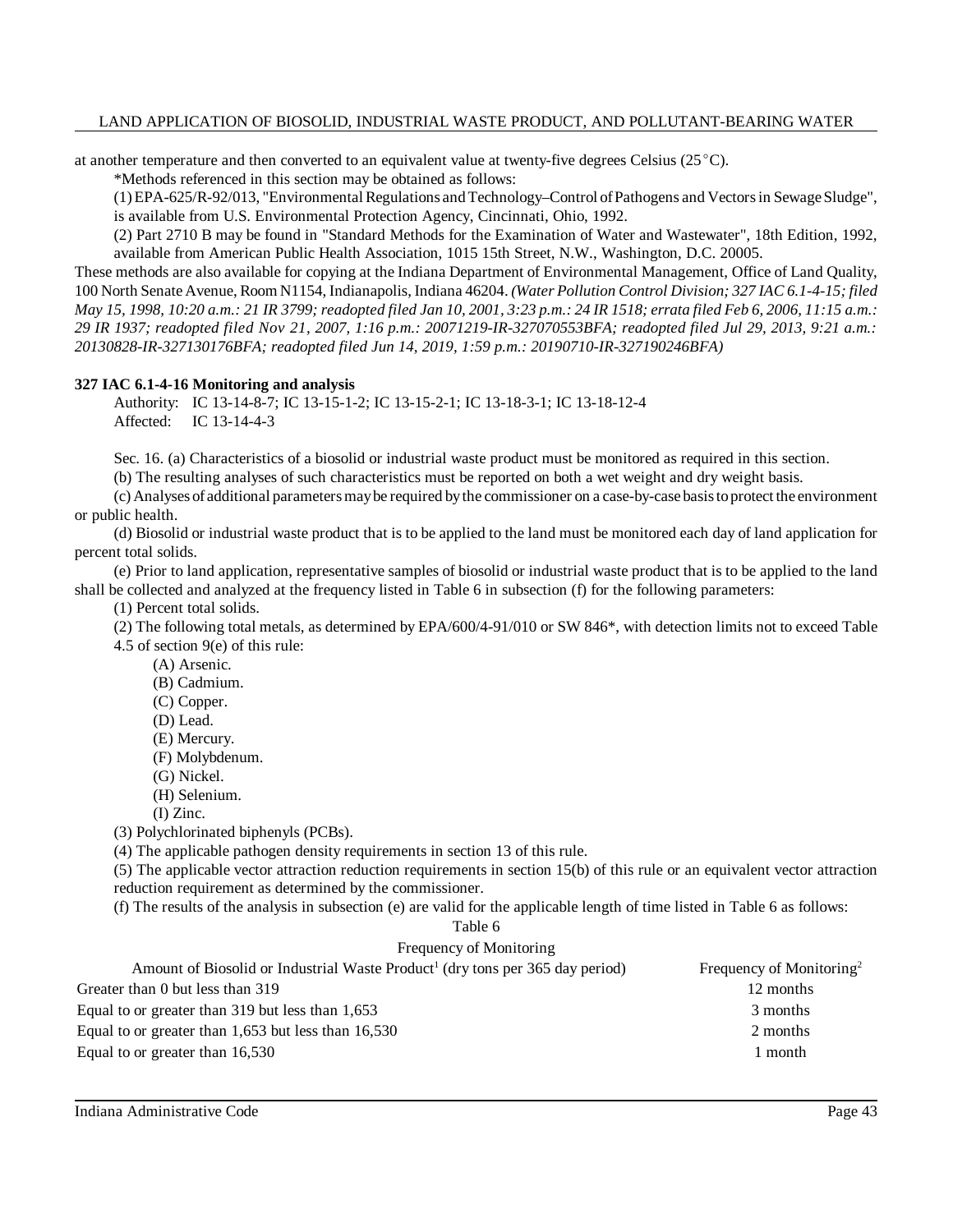<sup>1</sup>For existing facilities, either the amount of biosolid or industrial waste product generated in the previous year or the amount of biosolid or industrial waste product received by a person who prepares biosolid or industrial waste product that is marketed or distributed for application to the land, dry weight basis. For new facilities, the amount determined by engineering estimates for generation of biosolid or industrial waste product for the specific new facility.

<sup>2</sup>For the purposes of this table, a month is a 30 day period.

(g) After the biosolid or industrial waste product has been monitored for two (2) years at the frequency in Table 6 in subsection (f), the person who prepares a biosolid or industrial waste product may request a reduced frequency of monitoring from the commissioner for pollutant concentrations in subsection  $(e)(2)$  and  $(e)(4)$ .

(h) If the person who prepares a biosolid or industrial waste product can demonstrate to the satisfaction of the commissioner that the biosolid or industrial waste product has contained no detectable concentrations of PCBs for the previous two (2) years, the commissioner may reduce the required monitoring frequency for PCBs.

(i) For biosolid or industrial waste product that is a fixed volume, the person who prepares must, as specified in the permit, do either subdivision (1) or (2) as follows:

(1) A representative sample of the biosolid or industrial waste product must be collected and analyzed for the parameters in subdivision (3) prior to land application. The results of this analysis are valid for reporting land application activities for a thirty (30) day period following the sample report date.

(2) Collect a composite sample and analyze for the parameters in subdivision (3). The composite sample must consist of a representative sample collected during each day of application. The composite sample must be collected over no more than thirty (30) days.

(3) The following parameters must be analyzed\*\*:

- (A) Percent total solids.
- (B) Total nitrogen.
- (C) Ammonia nitrogen.
- (D) Nitrate nitrogen.
- (E) Phosphorus.
- (F) Potassium.

(j) For biosolid or industrial waste product that is not a fixed volume, the person who prepares must collect a composite sample and analyze for the parameters in subsection  $(i)(3)$ . The composite sample must consist of a representative sample collected during each day of application. The composite sample must be collected over no more than thirty (30) days.

(k) Alternative equivalent methods meeting the requirements of this section may be used by the person who prepares a biosolid or industrial waste product if approved by the commissioner.

\*Methods referenced in this section may be obtained as follows:

(1) EPA/600/4-91/010, "Methods for the Determination of Metals in Environmental Samples", June 1991, available from Environmental Protection Agency, Water Quality Office, Analytical Quality Control Laboratory, 1014 Broadway, Cincinnati, Ohio 45202.

(2) "Test Methods for Evaluating Solid Waste, Physical/Chemical Methods", EPA Publication SW-846, [Third Edition, November 1986, as amended by Updates 1 (July 1992), 2 (September 1994), 2A (August 1993), and 2B (January 1995) and 3 (December 1996)], available from U.S. EPA.

\*\*EPA-600/4-79-020, "Methods for Chemical Analysis of Water and Wastes", March 1983, available from Environmental Protection Agency, Water Quality Office, Analytical Quality Control Laboratory, 1014 Broadway, Cincinnati, Ohio 45202.

These methods are also available for copying at the Indiana Department of Environmental Management, Office of Land Quality, 100 North Senate Avenue, Room N1154, Indianapolis, Indiana 46204. *(Water Pollution Control Division; 327 IAC 6.1-4-* 16; filed May 15, 1998, 10:20 a.m.: 21 IR 3800; readopted filed Jan 10, 2001, 3:23 p.m.: 24 IR 1518; filed Jul 7, 2003, 4:25 p.m.: *26 IR 3615; errata filed Feb 6, 2006, 11:15 a.m.: 29 IR 1937; readopted filed Nov 21, 2007, 1:16 p.m.: 20071219-IR-*327070553BFA; readopted filed Jul 29, 2013, 9:21 a.m.: 20130828-IR-327130176BFA; readopted filed Jun 14, 2019, 1:59 p.m.: *20190710-IR-327190246BFA)*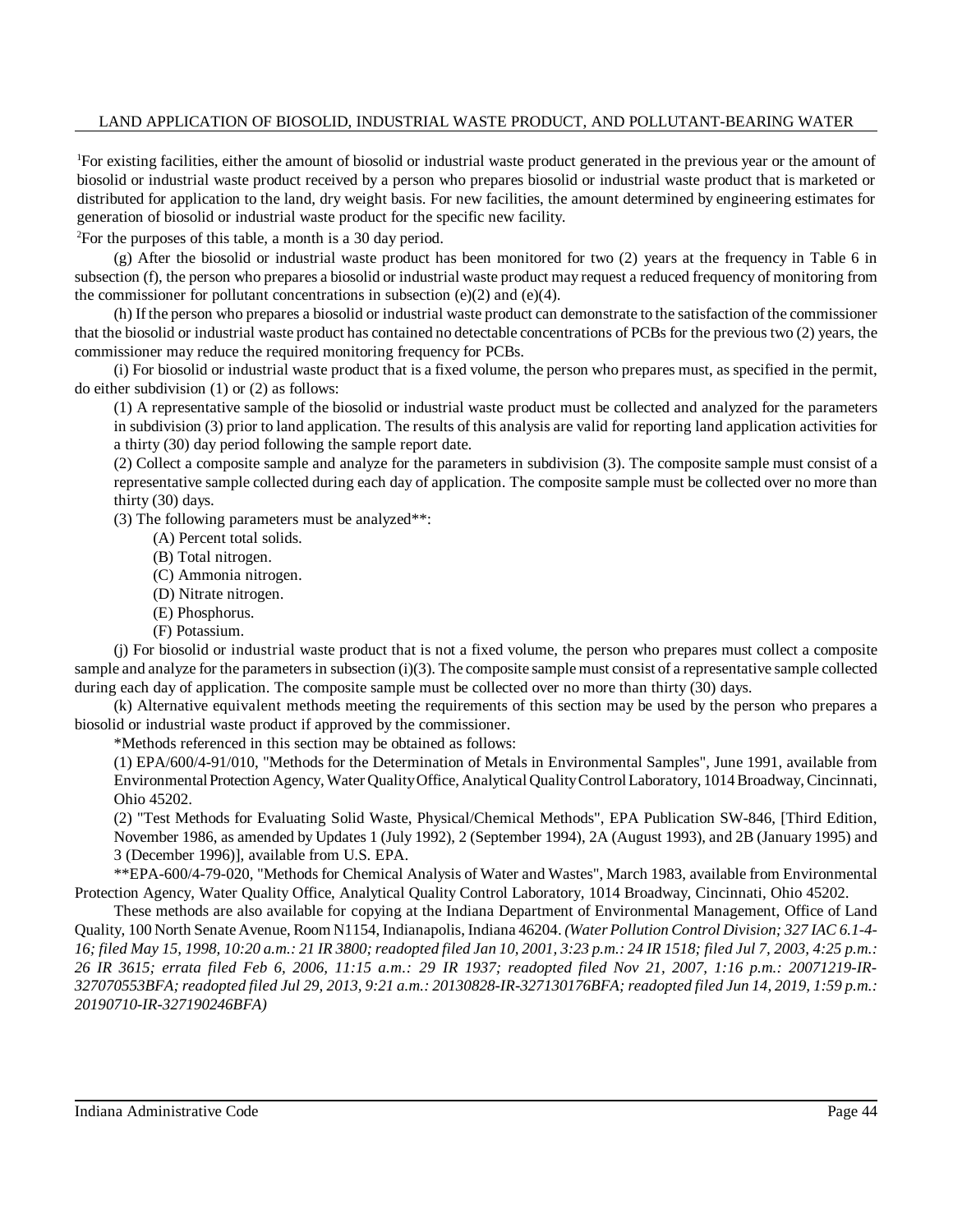#### **327 IAC 6.1-4-17 Records and record keeping**

Authority: IC 13-14-8-7; IC 13-15-1-2; IC 13-15-2-1; IC 13-18-3-1; IC 13-18-12-4 Affected: IC 13-14-4-3; IC 13-15-2

Sec. 17. (a) Information regarding application rates and site conditions must be recorded daily by the person who prepares a biosolid or industrial waste product or as otherwise specified by the permit.

(b) The person who prepares a biosolid or industrial waste product shall record the monitoring results and information required by section 16 of this rule. Such records must be:

(1) retained by the person who prepares the biosolid or industrial waste product for:

(A) a minimum of five (5) years; or

(B) a longer time if required by the commissioner in the permit; and

(2) accessible to department representatives at the facility or other location clearly identified in writing to the commissioner.

(c) For biosolid or industrial waste product that is applied to any land application site under 327 IAC 6.1-4 the following applies:

(1) The person who preparesthe biosolid or industrial waste product shall develop the following information and shall retain the information for five (5) years:

(A) The results of the analyses conducted under section 16 of this rule.

(B) A certification statement on forms and in a format prescribed by the commissioner.

(C) A description of how the Class A pathogen requirements in section 13(b) of this rule or Class B pathogen requirements in section 13(c) of this rule are met.

(D) When one (1) of the vector attraction reduction requirements in section  $15(b)(1)$  through  $15(b)(8)$  of this rule is met, a description of how the vector attraction reduction requirement is met.

(E) The information in subdivision (3)(E) through (3)(G) provided bythe person who appliesthe biosolid or industrial waste product.

(F) Documentation for the length of time for stockpiles under section  $8(e)(3)(A)$  of this rule.

(2) The person who preparesthe biosolid or industrial waste productshall develop the following information and shall retain the information indefinitely:

(A) The cumulative amount of each pollutant in pounds per acre listed in Table 2 in section 9(b) of this rule in the biosolid or industrial waste product applied to each site, including the amount in section 3(e)(3) of this rule.

(B) A description of how the requirements to obtain information in section 3(e) of this rule are met.

(C) The information in subdivision (3)(A) through (3)(D) provided bythe person who appliesthe biosolid or industrial waste product.

(3) For each day in which biosolid or industrial waste product is applied, the person who applies the biosolid or industrial waste product shall develop the following information and provide it to the person who prepares the biosolid or industrial waste product:

(A) The location, indicated on a site map, of each site that biosolid or industrial waste product is applied.

(B) The number of acres in each site to which biosolid or industrial waste product is applied.

(C) The date biosolid or industrial waste product is applied to each site.

(D) The amount of biosolid or industrial waste product in dry tons applied to each site.

(E) A description of how the site restrictions in sections 5(d), 5.5(d), and 6 of this rule and the management practices in section 7 of this rule are met for each site on which biosolid or industrial waste product is applied.

(F) When the vector attraction reduction requirement in either section  $15(b)(9)$  or  $15(b)(10)$  of this rule is met, a certification statement on forms prescribed by the commissioner.

(G) If the vector attraction reduction requirements in either section  $15(b)(9)$  or  $15(b)(10)$  of this rule are met, a description of how the requirements are met.

(4) The person who prepares by receiving and blending shall document the following:

(A) The generating source of the received biosolid or industrial waste product.

(B) The amount of the biosolid or industrial waste product.

(C) The date the biosolid or industrial waste product was received.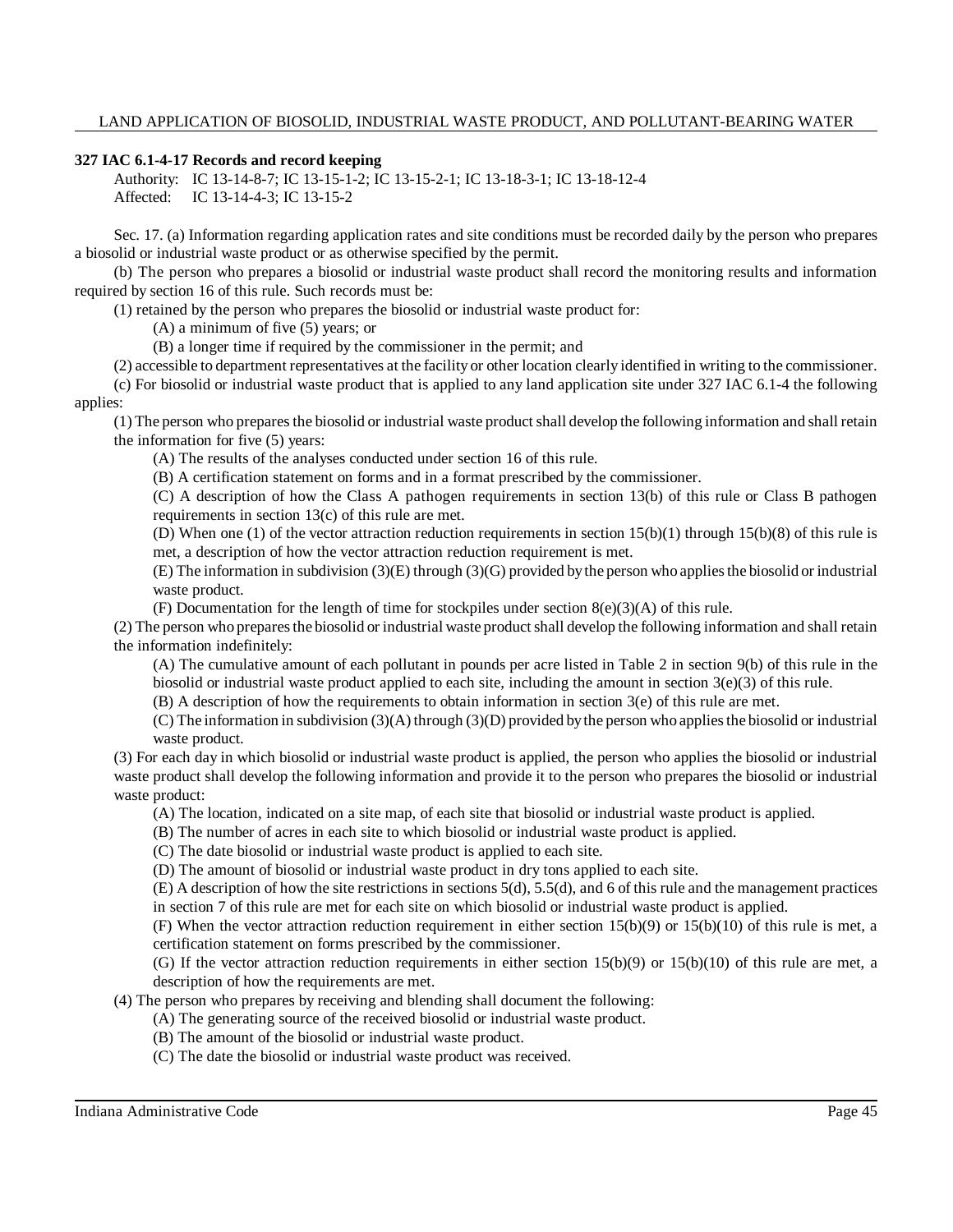(d) A copy of the permit must be kept at the treatment plant or generating facility. *(Water Pollution Control Division; 327* IAC 6.1-4-17; filed May 15, 1998, 10:20 a.m.: 21 IR 3801; readopted filed Jan 10, 2001, 3:23 p.m.: 24 IR 1518; filed Jul 7, 2003, 4:25 p.m.: 26 IR 3617; readopted filed Nov 21, 2007, 1:16 p.m.: 20071219-IR-327070553BFA; readopted filed Jul 29, 2013, 9:21 *a.m.: 20130828-IR-327130176BFA; readopted filed Jun 14, 2019, 1:59 p.m.: 20190710-IR-327190246BFA)*

#### **327 IAC 6.1-4-18 Reports and reporting**

Authority: IC 13-14-8-7; IC 13-15-1-2; IC 13-15-2-1; IC 13-18-3-1; IC 13-18-12-4 Affected: IC 13-14-4-3; IC 13-15

Sec. 18. (a) Activities and analyses related to disposal of a biosolid or industrial waste product must be reported:

(1) to the commissioner within thirty (30) days of the last day of each calendar month for the term of the permit; and (2)submitted on forms and in a format prescribed by the commissioner unlessthe commissioner makes a determination that

only an electronic copy is needed.

(b) The person who prepares a biosolid or industrial waste product shall notify the commissioner of the cumulative application on a land application site of any metal in Table 2 in section 9(b) of this rule for the applied biosolid or industrial waste product in a quantity equal to or greater than ninety percent (90%) of the quantity specified in Table 2 in section 9(b) of this rule within thirty (30) days after that level is reached.

(c) The quantity of all metals listed in Table 2 in section 9(b) of this rule that are applied to the land application site will be forwarded by the commissioner to the county recorder of the county where the land application site is located for inclusion in the permanent land records when ninety percent (90%) of the level of any metal is reached as per Table 2 in section 9(b) of this rule. (Water Pollution Control Division; 327 IAC 6.1-4-18; filed May 15, 1998, 10:20 a.m.: 21 IR 3801; readopted filed Jan 10, 2001, *3:23 p.m.: 24 IR 1518; filed Jul 7, 2003, 4:25 p.m.: 26 IR 3618; readopted filed Nov 21, 2007, 1:16 p.m.: 20071219-IR-*327070553BFA; readopted filed Jul 29, 2013, 9:21 a.m.: 20130828-IR-327130176BFA; readopted filed Jun 14, 2019, 1:59 p.m.: *20190710-IR-327190246BFA)*

## **327 IAC 6.1-4-19 Research and demonstration projects for biosolid or industrial waste product**

Authority: IC 13-14-8-7; IC 13-15-1-2; IC 13-15-2-1; IC 13-18-3-1; IC 13-18-12-4 Affected: IC 13-11-2-77; IC 13-30-2-1

Sec. 19. Biosolid or industrial waste product may be used for research and demonstration projectsin accordance with IC 13- 30-2-1(7) if a plan with the following information is submitted and approved by the commissioner:

(1) Name, address, phone number, and authorizing signatures of:

- (A) the person conducting the research or demonstration project;
- (B) the responsible person designated from the facility providing the biosolid or industrial waste product; and

(C) the owner of the property upon which the research or demonstration project will be conducted.

(2) Narrative statement of goals and objectives of research or demonstration project.

- (3) Description of experimental design.
- (4) Description and quantity of biosolid or industrial waste product.

(5) Analytical data.

(6) Location of property upon which research or demonstration project will be conducted.

(7) Duration of project.

(8) Other applicable information.

(Water Pollution Control Division; 327 IAC 6.1-4-19; filed May 15, 1998, 10:20 a.m.: 21 IR 3802; readopted filed Jan 10, 2001, 3:23 p.m.: 24 IR 1518; filed Jul 7, 2003, 4:25 p.m.: 26 IR 3618; readopted filed Nov 21, 2007, 1:16 p.m.: 20071219-IR-327070553BFA; readopted filed Jul 29, 2013, 9:21 a.m.: 20130828-IR-327130176BFA; readopted filed Jun 14, 2019, 1:59 p.m.: *20190710-IR-327190246BFA)*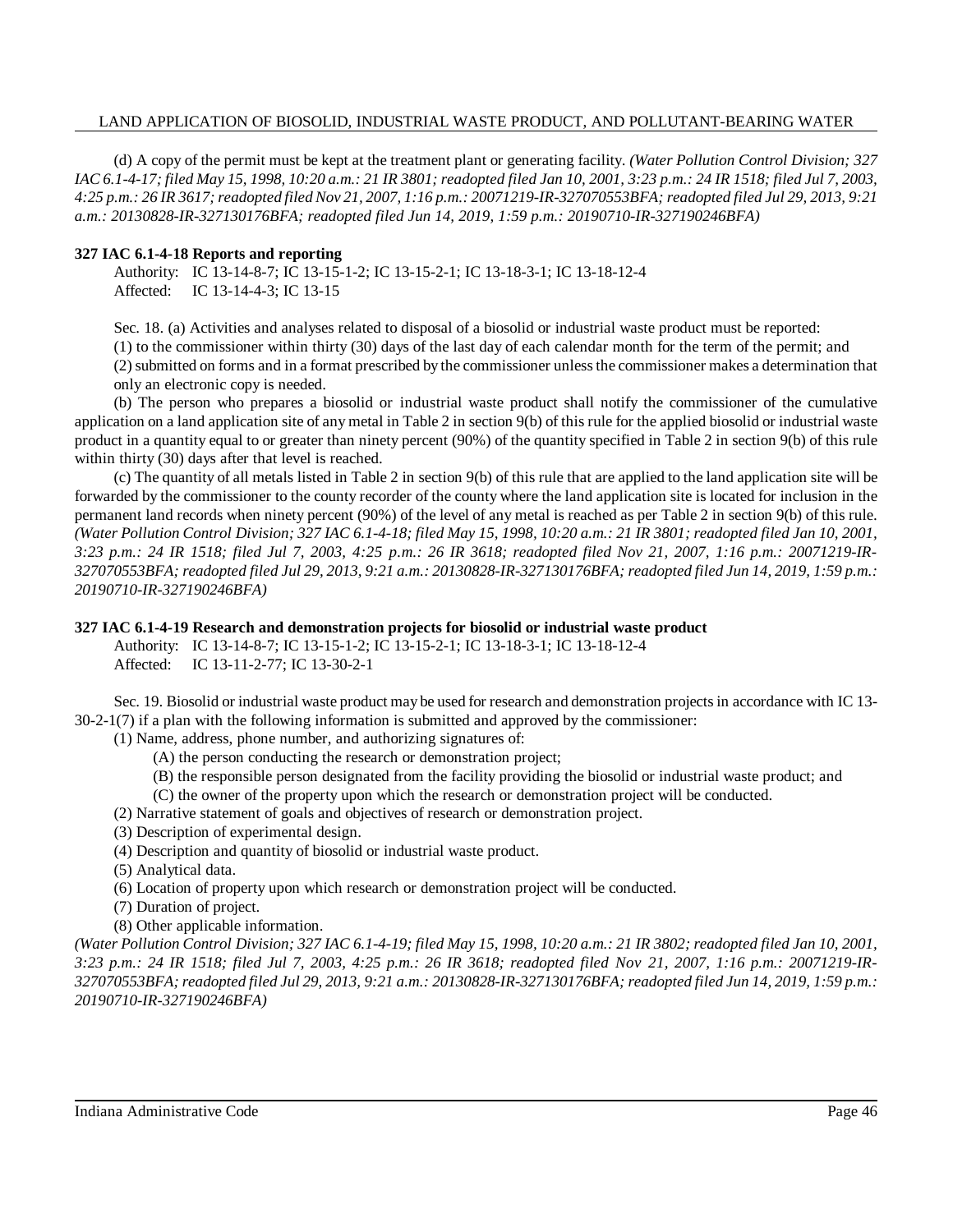## **327 IAC 6.1-4-20 Alternative uses of biosolid at a domestic sewage treatment works**

Authority: IC 13-14-8-7; IC 13-15-1-2; IC 13-15-2-1; IC 13-18-3-1; IC 13-18-12-4 Affected: IC 13-11-2-77; IC 13-30-2-1

Sec. 20. A domestic sewage treatment works that holds a valid permit under this article may use the permitted biosolid on the treatment works grounds under the following conditions:

(1) The biosolid must be dewatered.

(2) No more than one (1) dry ton of a biosolid may be used during any twelve (12) month period.

(3) A biosolid may not be used on land with a high potential for public exposure.

(4) Application of a biosolid must be in accordance with the permit.

(Water Pollution Control Division; 327 IAC 6.1-4-20; filed May 15, 1998, 10:20 a.m.: 21 IR 3802; readopted filed Jan 10, 2001, 3:23 p.m.: 24 IR 1518; readopted filed Nov 21, 2007, 1:16 p.m.: 20071219-IR-327070553BFA; readopted filed Jul 29, 2013, 9:21 *a.m.: 20130828-IR-327130176BFA; readopted filed Jun 14, 2019, 1:59 p.m.: 20190710-IR-327190246BFA)*

## **Rule 5. Marketing and Distribution Permit**

#### **327 IAC 6.1-5-1 Marketing and distribution permit eligibility criteria for biosolid**

Authority: IC 13-14-8-7; IC 13-15-1-2; IC 13-15-2-1; IC 13-18-3-1; IC 13-18-12-4 Affected: IC 13-11-2-77; IC 13-18-14-1; IC 13-30-2-1

Sec. 1. For a biosolid to be eligible for a marketing and distribution permit, the following criteria must be met:

(1) The Class A pathogen requirements in 327 IAC 6.1-4-13(b).

(2) Compliance with at least one (1) of the vector attraction reduction requirements in 327 IAC 6.1-4-15(b)(1) through 327

IAC 6.1-4-15(b)(8) or an equivalent vector attraction reduction requirement as determined by the commissioner.

(3) The pollutant concentrations are less than the concentrations in Table 3 in 327 IAC 6.1-4-9(c).

(4) The biosolid must be dewatered.

(5) The biosolid must not contain a concentration of polychlorinated biphenyls (PCBs) of two (2) milligrams per kilogram or greater on a dry weight basis.

(Water Pollution Control Division; 327 IAC 6.1-5-1; filed May 15, 1998, 10:20 a.m.: 21 IR 3802; readopted filed Jan 10, 2001, 3:23 p.m.: 24 IR 1518; filed Jul 7, 2003, 4:25 p.m.: 26 IR 3618; readopted filed Nov 21, 2007, 1:16 p.m.: 20071219-IR-327070553BFA; readopted filed Jul 29, 2013, 9:21 a.m.: 20130828-IR-327130176BFA; readopted filed Jun 14, 2019, 1:59 p.m.: *20190710-IR-327190246BFA)*

## **327 IAC 6.1-5-2 Marketing and distribution permit eligibility criteria industrial waste product**

Authority: IC 13-14-8-7; IC 13-15-1-2; IC 13-15-2-1; IC 13-18-3-1; IC 13-18-12-4

Affected: IC 13-11-2-77; IC 13-18-14-1; IC 13-30-2-1

Sec. 2. For an industrial waste product to be eligible for a marketing and distribution permit, the following criteria must be met:

(1) The pollutant concentrations are less than the concentrations in Table 3 in 327 IAC 6.1-4-9(c).

(2) The industrial waste product must be dewatered.

(3) The industrial waste product must not contain a concentration of polychlorinated biphenyls(PCBs) of two (2) milligrams per kilogram or greater on a dry weight basis.

(Water Pollution Control Division; 327 IAC 6.1-5-2; filed May 15, 1998, 10:20 a.m.: 21 IR 3802; readopted filed Jan 10, 2001, *3:23 p.m.: 24 IR 1518; filed Jul 7, 2003, 4:25 p.m.: 26 IR 3618; readopted filed Nov 21, 2007, 1:16 p.m.: 20071219-IR-*327070553BFA; readopted filed Jul 29, 2013, 9:21 a.m.: 20130828-IR-327130176BFA; readopted filed Jun 14, 2019, 1:59 p.m.: *20190710-IR-327190246BFA)*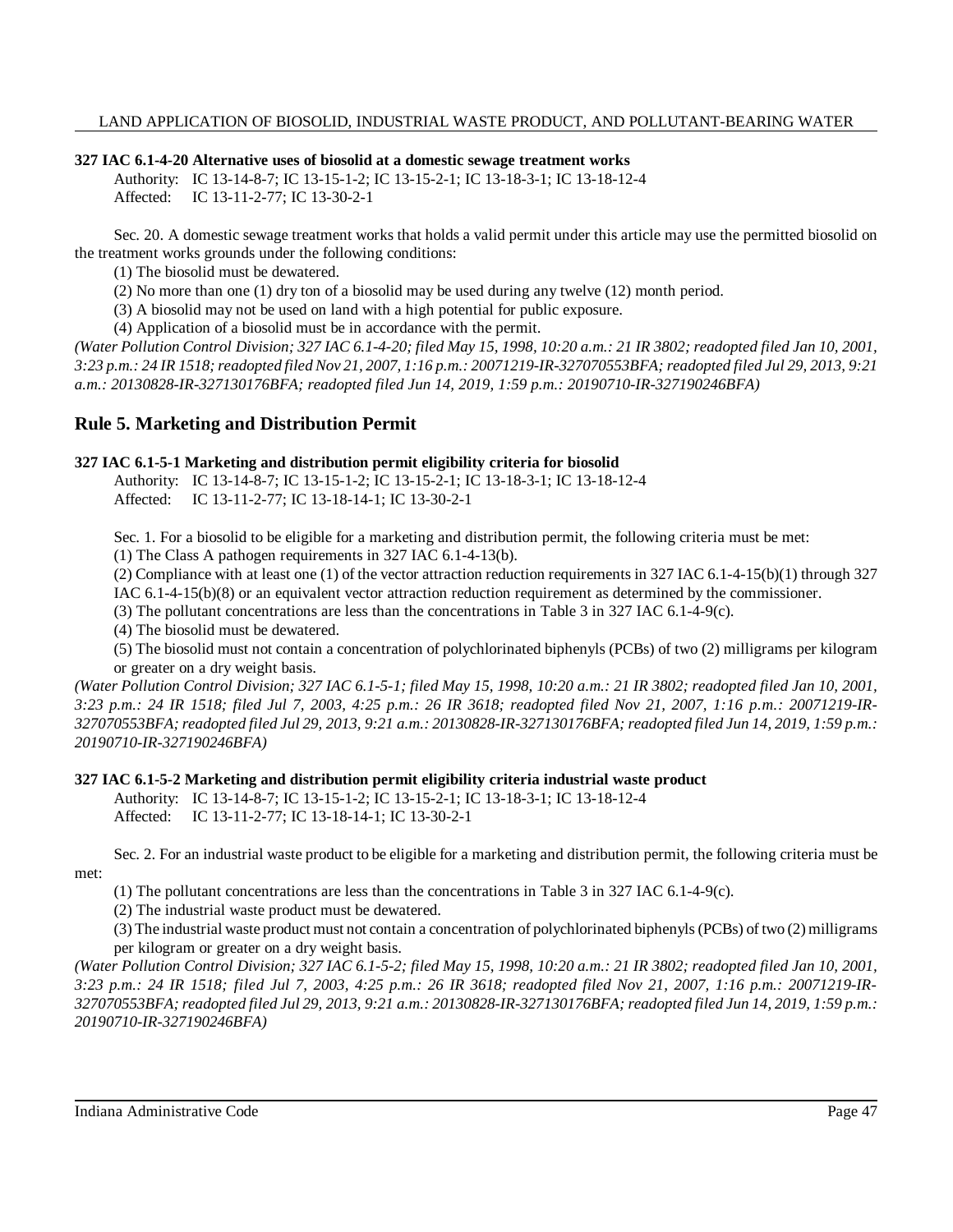## **327 IAC 6.1-5-3 Marketing and distribution permit application**

Authority: IC 13-14-8-7; IC 13-15-1-2; IC 13-15-2-1; IC 13-18-3-1; IC 13-18-12-4 Affected: IC 13-11-2-77; IC 13-18-14-1; IC 13-30-2-1

Sec. 3. (a) Approval for a biosolid or industrial waste product marketing and distribution permit must be requested in an application on forms and in a format prescribed by the commissioner and submitted to the commissioner in accordance with 327 IAC 6.1-3. The application must include a proposed management plan submitted and approved by the commissioner, including the following:

- (1) How the biosolid or industrial waste product will be marketed.
- (2) Quality control measures.
- (3) Treatment process description.
- (4) How the biosolid or industrial waste product will be stored, including the following:
	- (A) Setback distances from residences and public buildings, surface waters, wells, and other structures.
	- (B) Location criteria including flood plains, slopes, water table, soil pH, and other location criteria.
	- (C) Design and construction of storage structures.
	- (D) Nuisance control measures.

(5) Procedures for addressing noncomplying practices by users, including:

- (A) a written notification of the proper use of the biosolid or industrial waste product to the noncomplying user; and
- (B) other applicable procedures.
- (6) Other applicable information.

(b) To market or distribute biosolid or industrial waste product that is not generated in Indiana and that is to be applied to land in Indiana under a marketing and distribution permit, persons who prepare the biosolid or industrial waste product that was not generated in Indiana or marketers of the biosolid or industrial waste product that was not generated in Indiana must:

- (1) be in compliance with IC 13-18-14-1; and
- (2) obtain an Indiana permit by:
	- (A) requesting reciprocity from the commissioner; or
	- (B) submitting an application in accordance with subsection (a).

(c) Persons who prepare a biosolid or industrial waste product that was not generated in Indiana and that are requesting reciprocity shall hold a valid permit from another state that is at least as stringent as this article.

(d) The commissioner shall issue a permit that is valid for no longer than the expiration date of the out-of-state permit or up to five (5) years, whichever is shorter, to the person who prepares a biosolid or industrial waste product that was not generated in Indiana and that is for marketing and distribution program if:

(1) a submitted application or request for reciprocity is approved by the commissioner; and

(2) the commissioner determines that the operation of the program under the proposed project description does not pose a risk to the environment or public health.

(Water Pollution Control Division; 327 IAC 6.1-5-3; filed May 15, 1998, 10:20 a.m.: 21 IR 3802; readopted filed Jan 10, 2001, 3:23 p.m.: 24 IR 1518; filed Jul 7, 2003, 4:25 p.m.: 26 IR 3619; readopted filed Nov 21, 2007, 1:16 p.m.: 20071219-IR-327070553BFA; readopted filed Jul 29, 2013, 9:21 a.m.: 20130828-IR-327130176BFA; readopted filed Jun 14, 2019, 1:59 p.m.: *20190710-IR-327190246BFA)*

## **327 IAC 6.1-5-4 Marketing and distribution permits; general**

Authority: IC 13-14-8-7; IC 13-15-1-2; IC 13-15-2-1; IC 13-18-3-1; IC 13-18-12-4 Affected: IC 13-11-2-77; IC 13-30-2-1

Sec. 4. (a) Anyperson who prepares a biosolid or industrial waste product and that holds a marketing and distribution permit shall comply with the following:

(1) All permit conditions.

(2) The person who prepares a biosolid or industrial waste product shall develop and distribute an information sheet that includes the following: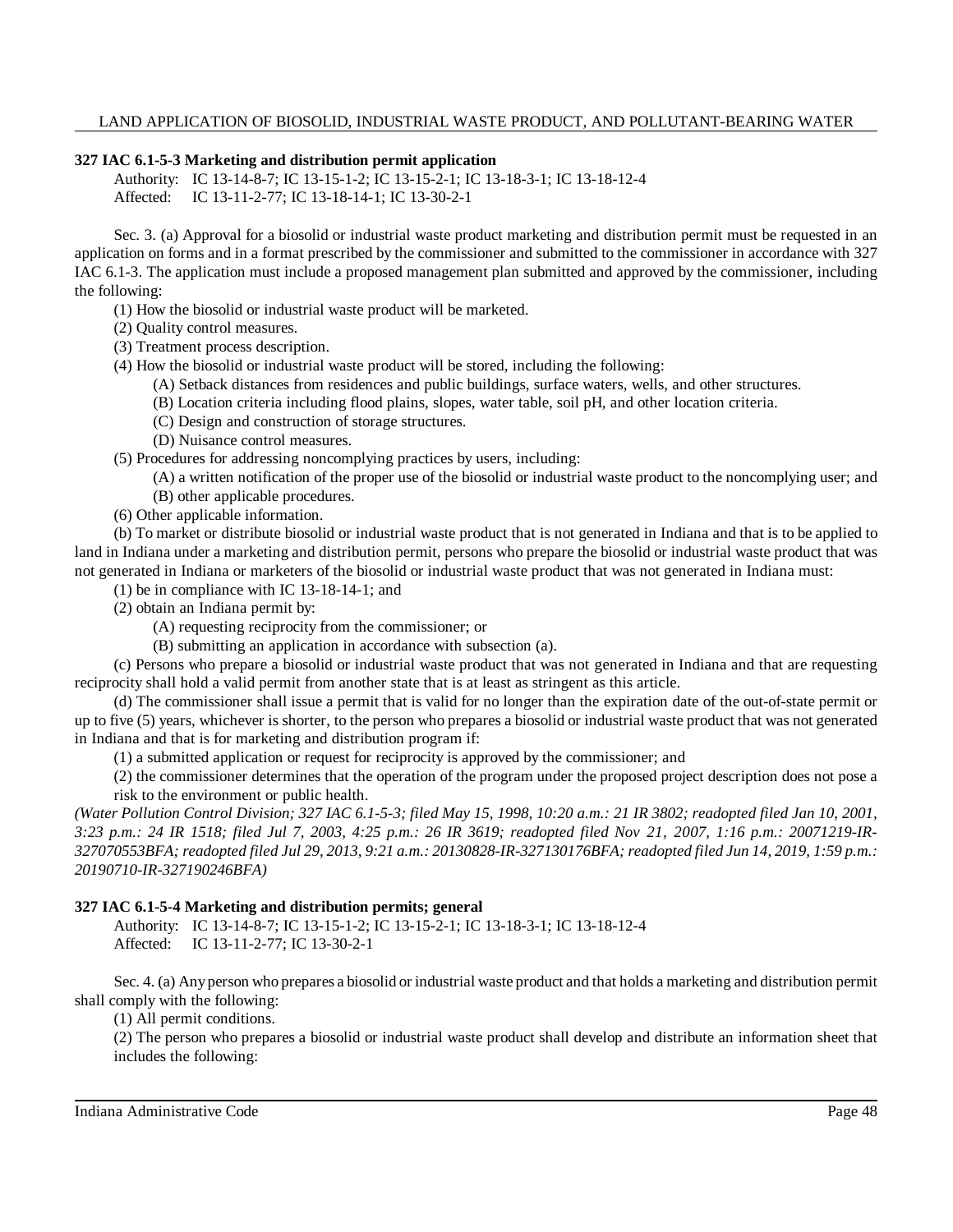(A) The name and address of the person who prepared the biosolid or industrial waste product that is marketed or distributed for application to the land.

(B) A statement that application of the biosolid or industrial waste product is prohibited, except in accordance with the instructions on the information sheet.

(C) Quality criteria based on current analytical data for the biosolid or industrial waste product.

(D) Recommended maximum application rates based upon nutrient content.

(E) For the information sheet for an industrial waste product or a biosolid containing an industrial waste product containing more than two (2) milligrams per kilogram cadmium, a statement that the soil pH must be at least 6.5 when applied to land for food crops.

(F) For the information sheet for a biosolid or an industrial waste product containing more than forty (40) milligrams per kilogram of molybdenum, a statement that the biosolid or the industrial waste product must not be applied to pasture.

(3) This information sheet must be:

(A) kept on file for the duration of the permit and for five (5) years following the expiration of the permit;

(B) updated quarterly or as specified in the permit; and

(C) be accessible to department representatives at the facility or other location approved by the commissioner.

(4) Each person who prepares a biosolid or industrial waste product is responsible for informing users of a biosolid or industrial waste product of the biosolid or industrial waste product quality and proper amounts for specific needs.

(5) Annual reports must be submitted on forms and in a format prescribed by the commissioner by January 31 of each subsequent year. The report must include the following information:

(A) The biosolid or industrial waste product quantity distributed or marketed.

(B) An updated copy of the information sheet to be distributed with the biosolid or industrial waste product.

(C) The analytical data required under subsection (b).

(b) The person who prepares a biosolid or industrial waste product under a marketing and distribution permit shall collect and analyze representative samples for the parameters listed in 327 IAC 6.1-4-16(e) and 327 IAC 6.1-4-16(i) at the applicable frequency listed in Table 6 in 327 IAC 6.1-4-16(f), except for biosolid or industrial waste product in quantities of less than three hundred nineteen (319) dry tons per three hundred sixty-five (365) day period that must be monitored at least twice per year.

(c) The person who prepares a biosolid or industrial waste product under a marketing and distribution permit in this rule shall develop the following information and shall retain the information for five (5) years:

(1) Analyses conducted in accordance with subsection (b).

(2) A certification statement on forms prescribed by the commissioner.

(3) A description of how the Class A pathogen requirements in 327 IAC 6.1-4-13(b) are met.

(4) A description of how one (1) of the vector attraction reduction requirementsin 327 IAC 6.1-4-15(b)(1) through 327 IAC 6.1-4-15(b)(8) are met.

(5) Copies of all written notifications for noncomplying use of the biosolid or industrial waste product that have been sent to users.

(6) The name and address of recipients of more than one (1) dry ton per calendar quarter.

(Water Pollution Control Division; 327 IAC 6.1-5-4; filed May 15, 1998, 10:20 a.m.: 21 IR 3803; readopted filed Jan 10, 2001, *3:23 p.m.: 24 IR 1518; filed Jul 7, 2003, 4:25 p.m.: 26 IR 3619; readopted filed Nov 21, 2007, 1:16 p.m.: 20071219-IR-*327070553BFA; readopted filed Jul 29, 2013, 9:21 a.m.: 20130828-IR-327130176BFA; readopted filed Jun 14, 2019, 1:59 p.m.: *20190710-IR-327190246BFA)*

## **Rule 6. Notifications**

## **327 IAC 6.1-6-1 Notification eligibility criteria**

Authority: IC 13-14-8-7; IC 13-15-1-2; IC 13-15-2-1; IC 13-18-3-1; IC 13-18-12-4 Affected: IC 13-11-2-77; IC 13-30-2-1

Sec. 1. (a) For an agricultural lime substitute to be eligible for the notification program under thisrule, the following criteria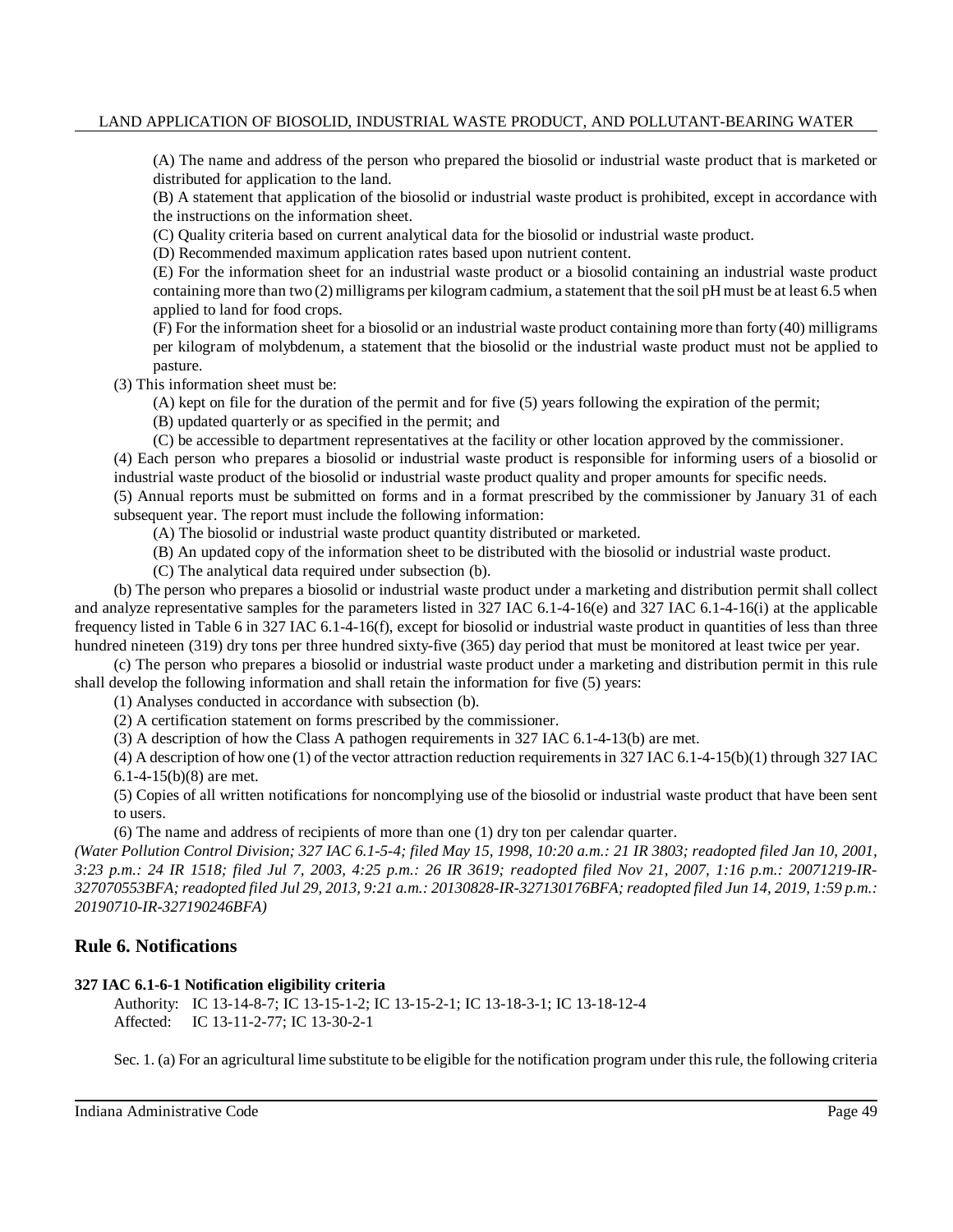must be met:

(1) Be an agricultural lime substitute that has greater than fifty percent (50%) calcium carbonate equivalency (CCE) or that has a calculated adjusted lime rate of two (2) tons per acre or less using a recommended agricultural lime rate of one (1) ton per acre and a depth factor of seventy-five hundredths (0.75).

(2) Contain no biosolid.

(3) Pollutant concentrations are less than the concentrations in Table 3 in 327 IAC 6.1-4-9(c).

(4) Must not contain a concentration of polychlorinated biphenyls (PCBs) of two (2) milligrams per kilogram or greater on a dry weight basis.

(b) For purposes of this article, agricultural lime substitute does not include the following:

(1) Unprocessed fly ash.

(2) Cement kiln dust.

(3) Alum sludges from water treatment facilities.

(Water Pollution Control Division; 327 IAC 6.1-6-1; filed May 15, 1998, 10:20 a.m.: 21 IR 3804; readopted filed Jan 10, 2001, *3:23 p.m.: 24 IR 1518; filed Jul 7, 2003, 4:25 p.m.: 26 IR 3620; readopted filed Nov 21, 2007, 1:16 p.m.: 20071219-IR-*327070553BFA; readopted filed Jul 29, 2013, 9:21 a.m.: 20130828-IR-327130176BFA; readopted filed Jun 14, 2019, 1:59 p.m.: *20190710-IR-327190246BFA)*

## **327 IAC 6.1-6-2 Agricultural lime substitute notifications; general**

Authority: IC 13-14-8-7; IC 13-15-1-2; IC 13-15-2-1; IC 13-18-3-1; IC 13-18-12-4 Affected: IC 13-11-2-77; IC 13-30-2-1

Sec. 2. (a) The person who prepares an agricultural lime substitute under the notification program shall submit a written notification to the commissioner of the activity:

(1) at least thirty (30) days before initial application of the agricultural lime substitute; and

(2) by January 31 of each subsequent year in which the agricultural lime substitute will be applied.

(b) The written notification must contain the following information:

(1) The name and address of the person who prepares the agricultural lime substitute.

(2) The name and address of the person who applies the agricultural lime substitute.

(3) An analysis ofthe agricultural lime substitute that was obtained and analyzed within the previousthree hundred sixty-five (365) days that includes the following:

(A) Calcium carbonate equivalency (CCE)\*.

(B) The pollutants listed in Table 3 in 327 IAC 6.1-4-9(c).

(c) Unless notified by the commissioner within thirty (30) days after submitting a written notification, the person who prepares an agricultural lime substitute and that submitted the written notification may begin applying the agricultural lime substitute in compliance with this rule.

(d) Analyses for the following must be conducted semiannually:

(1) The pollutants listed in Table 3 in 327 IAC 6.1-4-9(c).

(2) The percent passing mesh size\*.

(3) The calcium carbonate equivalency (CCE)\*.

(e) The person who prepares an agricultural lime substitute and that is operating under the notification program shall maintain records of the following information for five (5) years and report to the commissioner the following information by January 31 of each subsequent year in which agricultural lime substitute was applied:

(1) The results of analyses in subsection (d).

(2) The quantity of the agricultural lime substitute applied during the previous year.

\*Methods for the percent passing mesh size and calcium carbonate equivalency may be found in Agricultural Liming Materials, Frank Johnson, Associate Chapter Editor, National Fertilizer Development Center, Tennessee Valley Authority, Official Methods of Analysis, Association of Official Analytical Chemists, Agricultural Chemicals; Contaminants; Drugs, Volume One, 15th Edition, 1990. Edited by Kenneth Helrich, available from the Association of Official Analytical Chemists, Inc., Suite 400, 2200 Wilson Boulevard, Arlington, Virginia 22201. This method is also available for copying at the Indiana Department of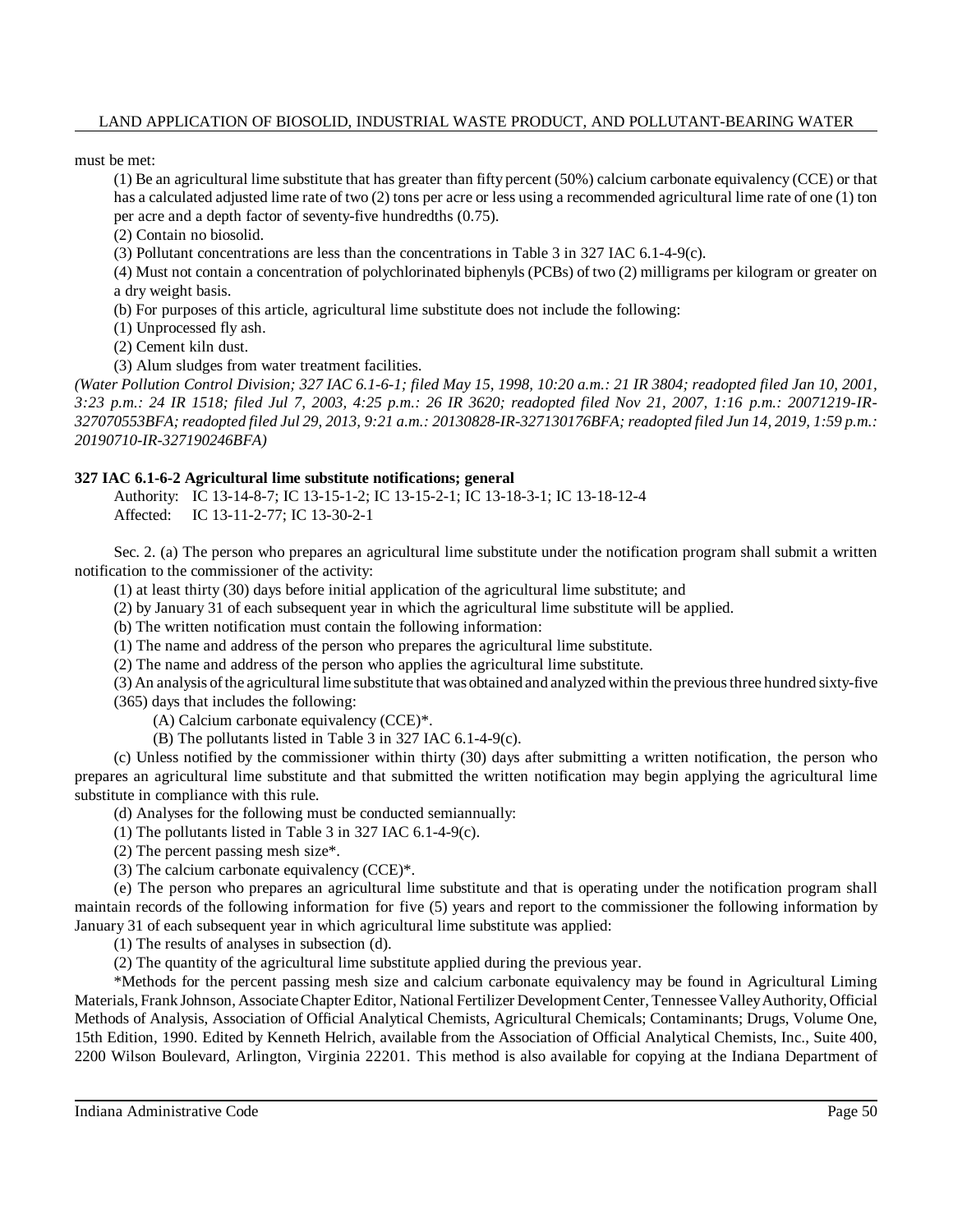Environmental Management, Office of Land Quality, 100 North Senate Avenue, Room N1154, Indianapolis, Indiana 46204. *(Water* Pollution Control Division; 327 IAC 6.1-6-2; filed May 15, 1998, 10:20 a.m.: 21 IR 3804; readopted filed Jan 10, 2001, 3:23 p.m.: *24 IR 1518; filed Jul 7, 2003, 4:25 p.m.: 26 IR 3620; errata filed Feb 6, 2006, 11:15 a.m.: 29 IR 1937; readopted filed Nov 21, 2007, 1:16 p.m.: 20071219-IR-327070553BFA;readopted filed Jul 29, 2013, 9:21 a.m.: 20130828-IR-327130176BFA;readopted filed Jun 14, 2019, 1:59 p.m.: 20190710-IR-327190246BFA)*

#### **327 IAC 6.1-6-3 Agricultural lime substitute application**

Authority: IC 13-14-8-7; IC 13-15-1-2; IC 13-15-2-1; IC 13-18-3-1; IC 13-18-12-4 Affected: IC 13-11-2-77; IC 13-30-2-1

Sec. 3. Agricultural lime substitute must be evenly applied at rates based on the adjusted lime rate as determined by Equation 4 as follows: Equation 4:

|                                           |                        |                             |                          |      |                                             | Adjusted Lime Rate = $RALR \times FF \times NF \times DF$ |  |
|-------------------------------------------|------------------------|-----------------------------|--------------------------|------|---------------------------------------------|-----------------------------------------------------------|--|
| Where:                                    |                        |                             |                          |      | $RALR$ = Recommended agricultural lime rate |                                                           |  |
|                                           |                        |                             |                          |      | derived from the soil analysis report for   |                                                           |  |
|                                           |                        | the application site.       |                          |      |                                             |                                                           |  |
|                                           | FF<br>$=$              | Fineness factor.            |                          |      |                                             |                                                           |  |
|                                           | NF                     | $=$ Neutralizing factor.    |                          |      |                                             |                                                           |  |
|                                           | DF<br>$=$              | Depth factor.               |                          |      |                                             |                                                           |  |
|                                           |                        | Table 7 Fineness Factor     |                          |      |                                             |                                                           |  |
|                                           | Percent                | Passing                     | Mesh                     | Size | Fineness                                    |                                                           |  |
| Mesh Size                                 | 8                      | 20                          | 60                       | 100  | Factor (FF)                                 |                                                           |  |
|                                           | 100                    | 100                         | 100                      | 100  | .60                                         |                                                           |  |
|                                           | 100                    | 100                         | 95                       | 80   | .63                                         |                                                           |  |
|                                           | 100                    | 95                          | 70                       | 60   | .76                                         |                                                           |  |
|                                           | 95                     | 70                          | 50                       | 40   | 1.00                                        |                                                           |  |
|                                           | 85                     | 60                          | 40                       | 30   | 1.19                                        |                                                           |  |
|                                           | 80                     | 50                          | 30                       | 20   | 1.45                                        |                                                           |  |
|                                           | 80                     | 45                          | 20                       | 10   | 1.77                                        |                                                           |  |
|                                           | 80                     | 40                          | 15                       | 5    | 2.03                                        |                                                           |  |
|                                           |                        | Table 8 Neutralizing Factor |                          |      |                                             |                                                           |  |
| $CCE*$                                    |                        |                             | Neutralizing Factor (NF) |      |                                             |                                                           |  |
| 110-119                                   |                        |                             | .83                      |      |                                             |                                                           |  |
| $100 - 109$                               |                        |                             | .90                      |      |                                             |                                                           |  |
| $90 - 99$                                 |                        |                             | 1.00                     |      |                                             |                                                           |  |
| $80 - 89$                                 |                        |                             | 1.12                     |      |                                             |                                                           |  |
| $70 - 79$                                 |                        |                             | 1.27                     |      |                                             |                                                           |  |
| $60 - 69$                                 |                        |                             | 1.46                     |      |                                             |                                                           |  |
| $50 - 59$                                 |                        |                             | 1.73                     |      |                                             |                                                           |  |
| $40 - 49$                                 |                        |                             | 2.00                     |      |                                             |                                                           |  |
| ${}^*CCE =$ Calcium Carbonate Equivalency |                        |                             |                          |      |                                             |                                                           |  |
|                                           |                        | Table 9 Depth Factor        |                          |      |                                             |                                                           |  |
|                                           | Plowing Depth (Inches) |                             |                          |      | Depth Factor (DF)                           |                                                           |  |
|                                           | $0 - \leq 4$           |                             |                          | .50  |                                             |                                                           |  |
|                                           | >4−≤6                  |                             |                          | .75  |                                             |                                                           |  |
|                                           | $> 6 - 58$             |                             |                          | 1.00 |                                             |                                                           |  |
|                                           | $>8 - 10$              |                             |                          | 1.25 |                                             |                                                           |  |
|                                           | $>10 - 12$             |                             |                          | 1.50 |                                             |                                                           |  |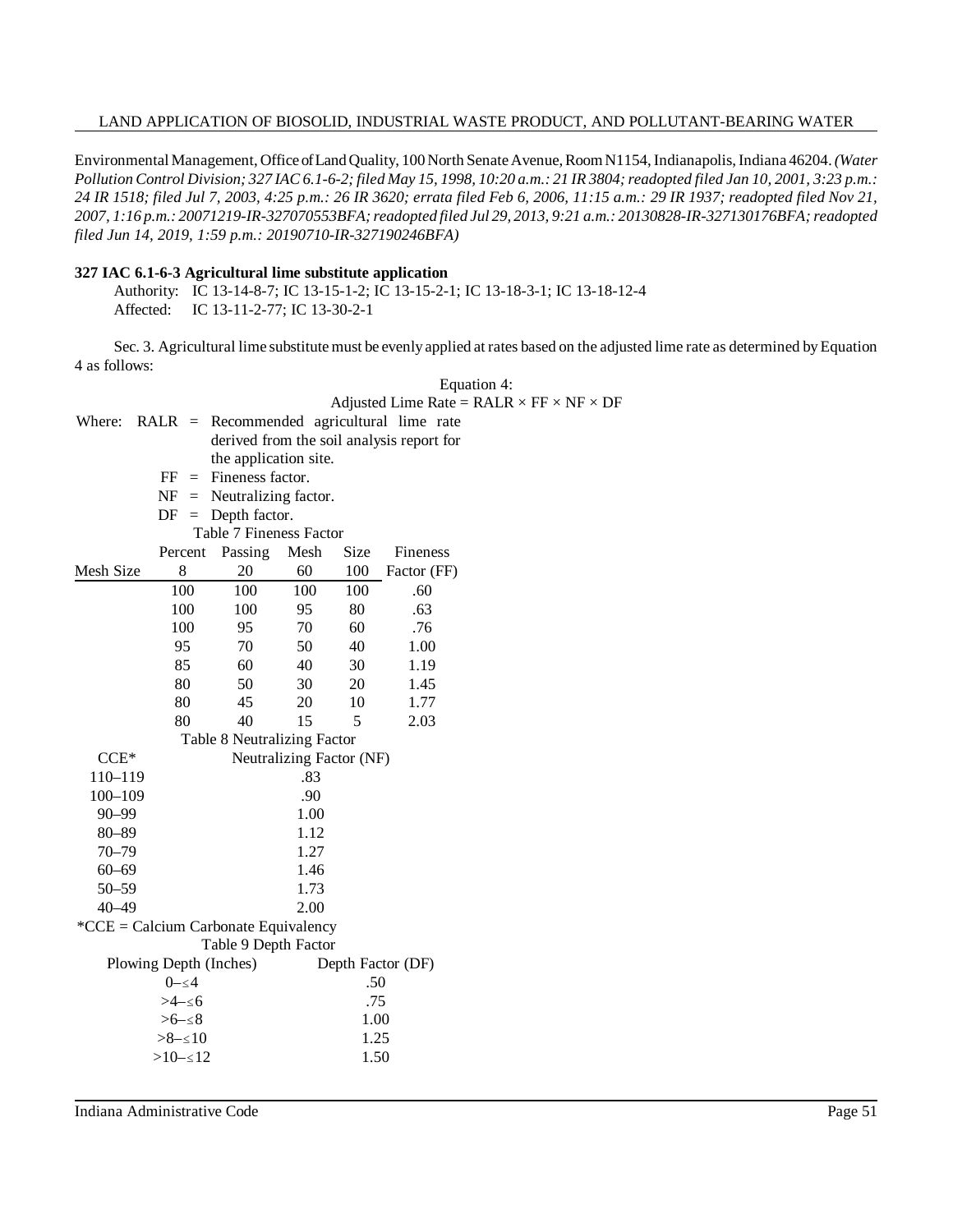(Water Pollution Control Division; 327 IAC 6.1-6-3; filed May 15, 1998, 10:20 a.m.: 21 IR 3804; readopted filed Jan 10, 2001, 3:23 p.m.: 24 IR 1518; filed Jul 7, 2003, 4:25 p.m.: 26 IR 3621; readopted filed Nov 21, 2007, 1:16 p.m.: 20071219-IR-327070553BFA; readopted filed Jul 29, 2013, 9:21 a.m.: 20130828-IR-327130176BFA; readopted filed Jun 14, 2019, 1:59 p.m.: *20190710-IR-327190246BFA)*

## **Rule 7. Land Application of Pollutant-Bearing Water**

#### **327 IAC 6.1-7-1 Pollutant-bearing water land application**

Authority: IC 13-14-8-7; IC 13-15-1-2; IC 13-15-2-1; IC 13-18-3-1; IC 13-18-12-4 Affected: IC 13-11-2-77; IC 13-30-2-1

Sec. 1. (a) Land application or injection of pollutant-bearing water must be conducted under the supervision of:

(1) a certified wastewater treatment plant operator licensed under 327 IAC 5-22; or

(2) a person with at least one (1) year of experience in land application management practices and procedures as demonstrated by specific facts contained in a signed affidavit.

The license number or the affidavit must be submitted to the commissioner with the permit application and within thirty (30) days of any change in supervisor of the activity.

(b) Any application of domestic wastewater or industrial process wastewater to the land is prohibited unless a valid sitespecific land application permit in accordance with 327 IAC 6.1-1-3(b) has been obtained from the commissioner prior to the application of the domestic wastewater or industrial process wastewater.

(c) Anyperson who preparesindustrialstorm water that exceeds anyofthe pollutant concentrationsin Table 10 ofsubsection (d) shall obtain a permit under subsection (b).

(d) Industrial storm water that exceeds any of the pollutant concentration limits in Table 10 is subject to this rule:

|               | Pollutant Concentrations   |
|---------------|----------------------------|
|               | for Industrial Storm Water |
| Pollutant     | mg/l                       |
| Arsenic       | 0.07                       |
| Cadmium       | 0.06                       |
| Copper        | 2.57                       |
| Lead          | 0.51                       |
| Mercury       | 0.02                       |
| Molybdenum    | 0.06                       |
| <b>Nickel</b> | 0.72                       |
| Selenium      | 0.17                       |
| <b>Zinc</b>   | 4.80                       |

Table 10

(e) Land application of pollutant-bearing water is excluded from any other requirements of thisrule as long as the following are applicable:

(1) Meets the requirements for notification under 327 IAC 6.1-7.5-1.

(2) Applies at a rate of less than two hundred fifty thousand (250,000) gallons per year.

(3) Applies at a rate of less than five thousand (5,000) gallons per acre per week.

(4) Applies at a rate of less than fifty thousand (50,000) gallons per acre per year.

(5) Applies a pollutant-bearing water that contains less than or equal to one thousand (1,000) pounds per million gallons

of plant available nitrogen. Plant available nitrogen is calculated using the formula in subsection (f).

(6) Is not a domestic wastewater.

(7) Does not exceed pollutant concentration in Table 10 in subsection (d).

(f) The following formula for plant available nitrogen must be used to calculate the amount of plant available nitrogen required by subsection (e)(5):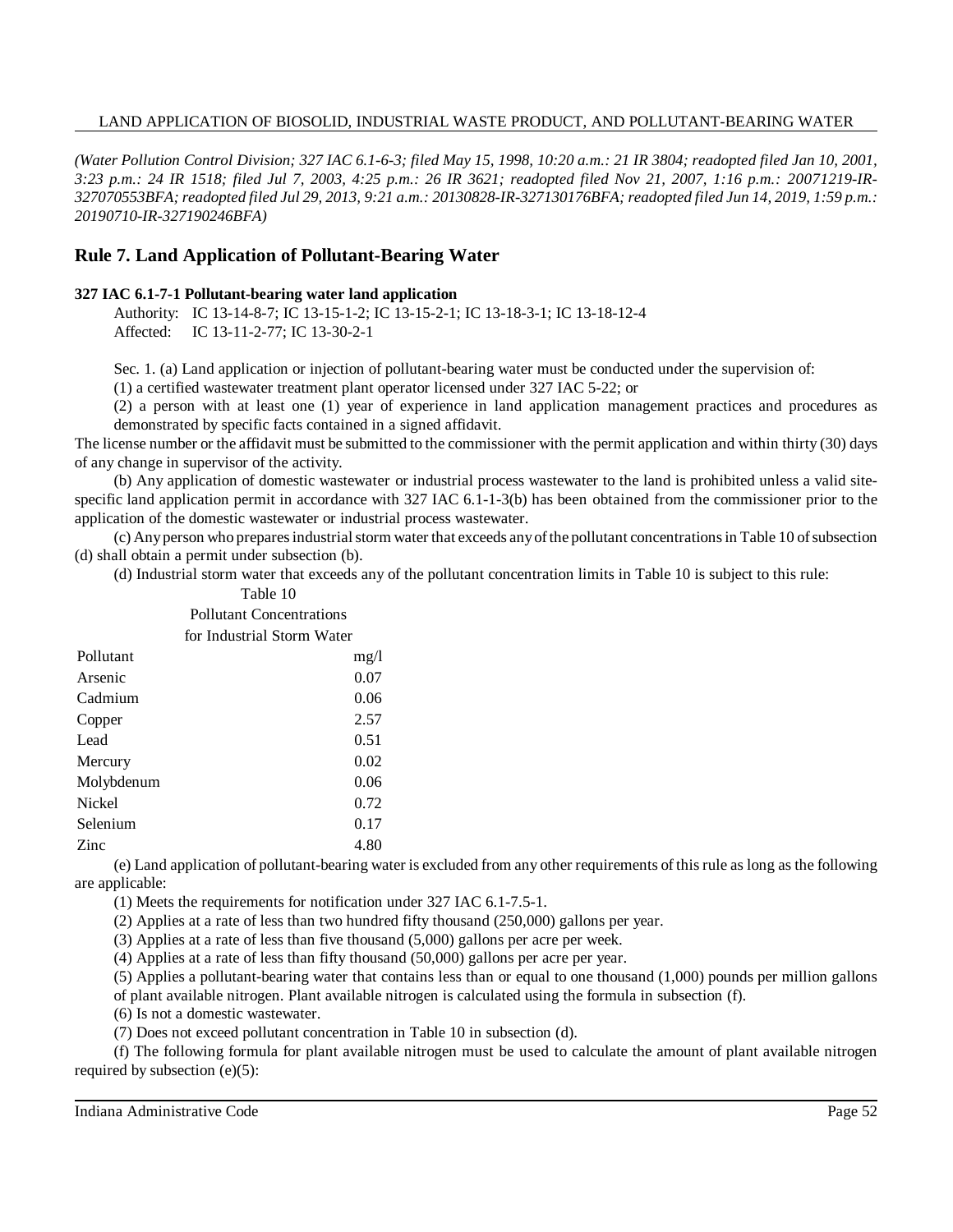| Where:                                           |                                                   |  | Total $N =$ Total Kjeldahl $N +$<br>Nitrate N.                 |  |
|--------------------------------------------------|---------------------------------------------------|--|----------------------------------------------------------------|--|
|                                                  |                                                   |  | Organic $N = \text{Total } N$ - (Ammonia<br>$N + N$ itrate N). |  |
|                                                  | Pounds Organic N = Organic $N \times 2.5$ .       |  |                                                                |  |
|                                                  | Pounds of Ammonia $N =$ Ammonia $N \times 8.34$ . |  |                                                                |  |
|                                                  | Pounds of Nitrate N = Nitrate $N \times 8.34$ .   |  |                                                                |  |
| Plant available nitrogen $=$ Pounds of Organic N |                                                   |  |                                                                |  |
|                                                  |                                                   |  | + Pounds of                                                    |  |
|                                                  |                                                   |  | $Ammonia$ N +                                                  |  |
|                                                  |                                                   |  | Pounds of Nitrate N.                                           |  |

(Water Pollution Control Division; 327 IAC 6.1-7-1; filed May 15, 1998, 10:20 a.m.: 21 IR 3805; readopted filed Jan 10, 2001, 3:23 p.m.: 24 IR 1518; filed Jul 7, 2003, 4:25 p.m.: 26 IR 3622; readopted filed Nov 21, 2007, 1:16 p.m.: 20071219-IR-327070553BFA; readopted filed Jul 29, 2013, 9:21 a.m.: 20130828-IR-327130176BFA; readopted filed Jun 14, 2019, 1:59 p.m.: *20190710-IR-327190246BFA)*

## **327 IAC 6.1-7-2 Pollutant-bearing water application on land with a high potential for public exposure**

Authority: IC 13-14-8-7; IC 13-15-1-2; IC 13-15-2-1; IC 13-18-3-1; IC 13-18-12-4 Affected: IC 13-11-2-77; IC 13-30-2-1

Sec. 2. (a) Pollutant-bearing water applied to land with a high potential for public exposure must be treated by subdivisions (1) and (2) in the following order before being applied to the land:

(1) Secondary treatment and any additional treatment necessary to produce effluent in which both BOD is less than or equal

to ten (10) milligrams per liter and suspended solids do not exceed five (5) milligrams per liter and that must include:

(A) activated sludge processes;

(B) trickling filters;

(C) rotating biological contactors;

(D) stabilization pond systems; or

(E) other secondary treatment approved by the commissioner in the permit.

(2) For domestic wastewater, disinfection by:

(A) chlorination;

(B) ozonation;

(C) chemical disinfectants;

(D) UV irradiation;

(E) membrane processes; or

(F) other processes approved by the commissioner in the permit.

(b) Pollutant-bearing water to be applied to land with a high potential for public exposure must meet the following water quality criteria at the time of application:

(1) The pH must be between 6 and 9 standard units.

(2) The BOD must be less than or equal to ten (10) milligrams per liter as determined from the five (5) day BOD test.

(3) For domestic wastewater, suspended solids must not exceed five (5) milligrams per liter averaged over a twenty-four (24) hour period prior to disinfection.

- (4) For domestic wastewater, analysis for fecal coliform using Part 9221 E\* or Part 9222 D\* must include the following: (A) Using values determined from the bacteriological results of the last seven (7) days for which analyses have been completed:
	- (i) no detectable fecal coliform is found using the median value; and

(ii) the number of fecal coliform organisms must not exceed fourteen (14) per one hundred (100) milliliters in any sample.

(B) Analysis must be completed using one (1) of the following:

Indiana Administrative Code Page 53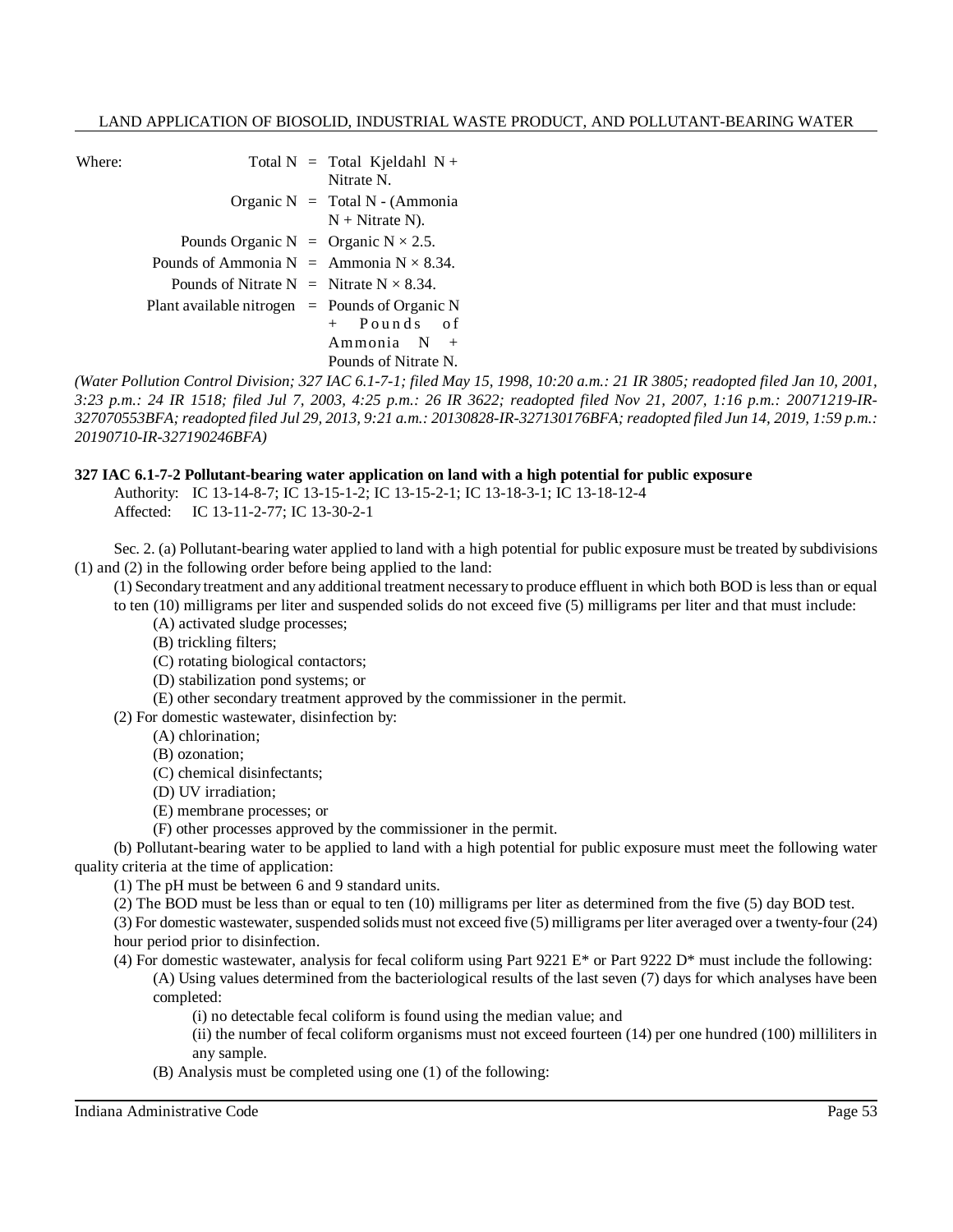(i) Membrane filter technique.

(ii) Fermentation tube technique.

(5) If chlorination is used asthe means of disinfection, the total chlorine residual after a minimum contact time of thirty (30) minutes must be at least one (1) milligram per liter.

(6) All applicable permit conditions.

(c) Monitoring for pollutant-bearing water to be applied to land with a high potential for public exposure must be completed no less frequently than the following:

(1) pH must be monitored at least weekly.

(2) BOD must be monitored at least weekly.

(3) For domestic wastewater, suspended solids must be monitored daily.

(4) For domestic wastewater, coliform must be monitored daily.

(5) For domestic wastewater, residual chlorine must be monitored daily.

(6) Pollutants listed in Table 10 in section 1(d) of this rule must be monitored at least annually prior to initiation of land application.

(7) Monitoring at least monthly is required for the following:

(A) Total nitrogen.

(B) Ammonia nitrogen.

(C) Nitrate nitrogen.

(D) Phosphorus.

(E) Potassium.

(8) PCBs must be monitored at least annually.

\*Part 9221 E and Part 9222 D may be found in "Standard Methods for the Examination of Water and Wastewater", 18th Edition, 1992, available from American Public Health Association, 1015 15th Street, N.W., Washington, D.C. 20005. Thismethod is also available for copying at the Indiana Department of Environmental Management, Office of Land Quality, 100 North Senate Avenue, Room N1154, Indianapolis, Indiana 46204. *(Water Pollution Control Division; 327 IAC 6.1-7-2; filed May 15, 1998,* 10:20 a.m.: 21 IR 3805; readopted filed Jan 10, 2001, 3:23 p.m.: 24 IR 1518; filed Jul 7, 2003, 4:25 p.m.: 26 IR 3622; errata filed Feb 6, 2006, 11:15 a.m.: 29 IR 1937; readopted filed Nov 21, 2007, 1:16 p.m.: 20071219-IR-327070553BFA; readopted filed Jul *29, 2013, 9:21 a.m.: 20130828-IR-327130176BFA; readopted filed Jun 14, 2019, 1:59 p.m.: 20190710-IR-327190246BFA)*

## **327 IAC 6.1-7-3 Domestic wastewater application on land with a low potential for public exposure**

Authority: IC 13-14-8-7; IC 13-15-1-2; IC 13-15-2-1; IC 13-18-3-1; IC 13-18-12-4 Affected: IC 13-11-2-77; IC 13-30-2-1

Sec. 3. (a) Domestic wastewater to be applied to land with a low potential for public exposure must be treated by subdivisions (1) and (2) in the following order before application:

(1) Secondary treatment to produce effluent that has both BOD and suspended solids that do not exceed thirty (30) milligrams per liter and which must include:

(A) activated sludge processes;

(B) trickling filters;

(C) rotating biological contactors;

(D) stabilization pond systems; or

(E) other secondary treatment approved by the commissioner in the permit.

(2) Disinfection by:

(A) chlorination;

(B) ozonation;

(C) chemical disinfectants;

(D) UV irradiation;

(E) membrane processes; or

(F) other processes approved by the commissioner in the permit.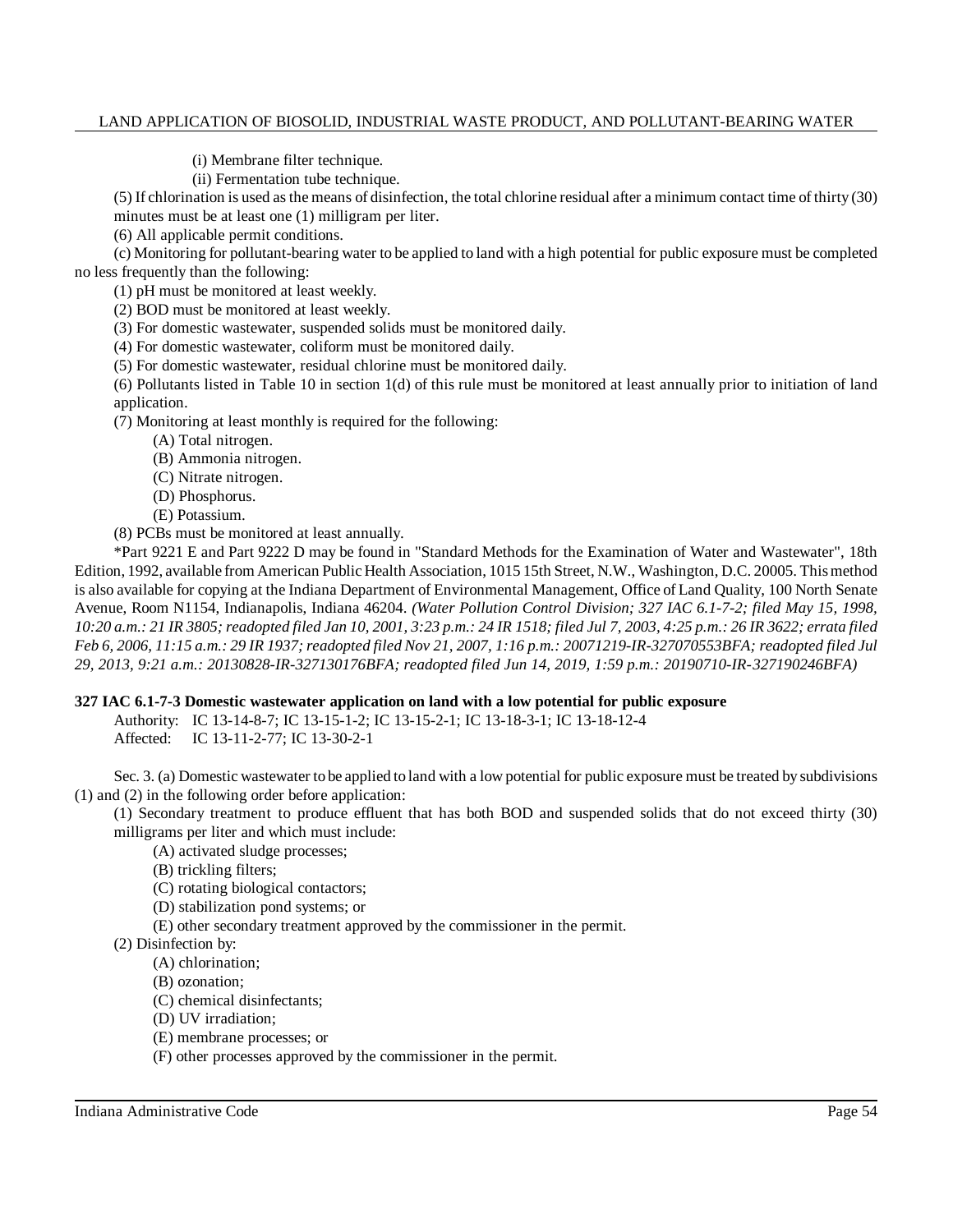(b) Domestic wastewater to be applied to land with a low potential for public exposure must meet the following water quality criteria at the time of application:

(1) The pH must be between 6 and 9 standard units.

(2) The BOD must be less than or equal to thirty (30) milligrams per liter as determined from the five (5) day BOD test.

(3) Less than or equal to thirty (30) milligrams per liter suspended solids.

(4) The analysis for fecal coliform using Part 9221 E<sup>\*</sup> and Part 9222 D<sup>\*</sup> must include the following using values determined from the bacteriological results of the last seven (7) days for which analyses have been completed:

(A) The median fecal coliform level must be less than or equal to two hundred (200) fecal coliform per one hundred (100) milliliters.

(B) The number of fecal coliform organisms must not exceed eight hundred (800) per one hundred (100) milliliters in any sample.

(5) If chlorination is used asthe means of disinfection, the total chlorine residual after a minimum contact time of thirty (30) minutes must be at least one (1) milligram per liter.

(c) Monitoring for suspended solids under subsection  $(e)(3)$ , the suspended solids limits under subsection  $(b)(3)$ , and the requirement to disinfect under subsection (a)(2) may be exempted by the commissioner in the permit for multicelled stabilization pond systems with a minimum of one hundred twenty (120) days retention time. The exemption is conditional and only applies if the limits for fecal coliforms under subsection  $(b)(4)(A)$  are not exceeded. If the fecal coliform limit is exceeded under subsection (b)(4)(A), disinfection under subsection (a)(2) and monitoring of suspended solids under subsection (e)(3) must commence and the suspended solid limits under subsection (b)(3) apply immediately.

(d) If specified in the permit, no restrictions are placed on fecal coliform organisms in domestic wastewater for land application on land to which public access is strictly restricted and food crops are not grown.

(e) Monitoring for domestic wastewater to be applied to land with a low potential for public exposure must be completed no less frequently than the following:

- (1) pH must be monitored at least weekly.
- (2) BOD must be monitored at least weekly.
- (3) Suspended solids must be monitored daily.
- (4) Coliform must be monitored daily unless subsection (d) applies.
- (5) Residual chlorine must be monitored daily.

(6) Pollutants listed in Table 10 in section 1(d) of this rule must be monitored at least annually prior to initiation of land application.

(7) Monitoring at least monthly is required for the following:

- (A) Total nitrogen.
- (B) Ammonia nitrogen.
- (C) Nitrate nitrogen.
- (D) Phosphorus.
- (E) Potassium.

(8) PCBs must be monitored at least annually.

\*Part 9221 E and Part 9222 D may be found in "Standard Methods for the Examination of Water and Wastewater", 18th Edition, 1992, available from American Public Health Association, 1015 15th Street, N.W., Washington, D.C. 20005. Thismethod is also available for copying at the Indiana Department of Environmental Management, Office of Land Quality, 100 North Senate Avenue, Room N1154, Indianapolis, Indiana 46204. *(Water Pollution Control Division; 327 IAC 6.1-7-3; filed May 15, 1998,* 10:20 a.m.: 21 IR 3806; readopted filed Jan 10, 2001, 3:23 p.m.: 24 IR 1518; filed Jul 7, 2003, 4:25 p.m.: 26 IR 3623; errata filed Feb 6, 2006, 11:15 a.m.: 29 IR 1937; readopted filed Nov 21, 2007, 1:16 p.m.: 20071219-IR-327070553BFA; readopted filed Jul *29, 2013, 9:21 a.m.: 20130828-IR-327130176BFA; readopted filed Jun 14, 2019, 1:59 p.m.: 20190710-IR-327190246BFA)*

# 327 IAC 6.1-7-4 Industrial process wastewater and storm water application on land with a low potential for public exposure

Authority: IC 13-14-8-7; IC 13-15-1-2; IC 13-15-2-1; IC 13-18-3-1; IC 13-18-12-4

Affected: IC 13-11-2-77; IC 13-30-2-1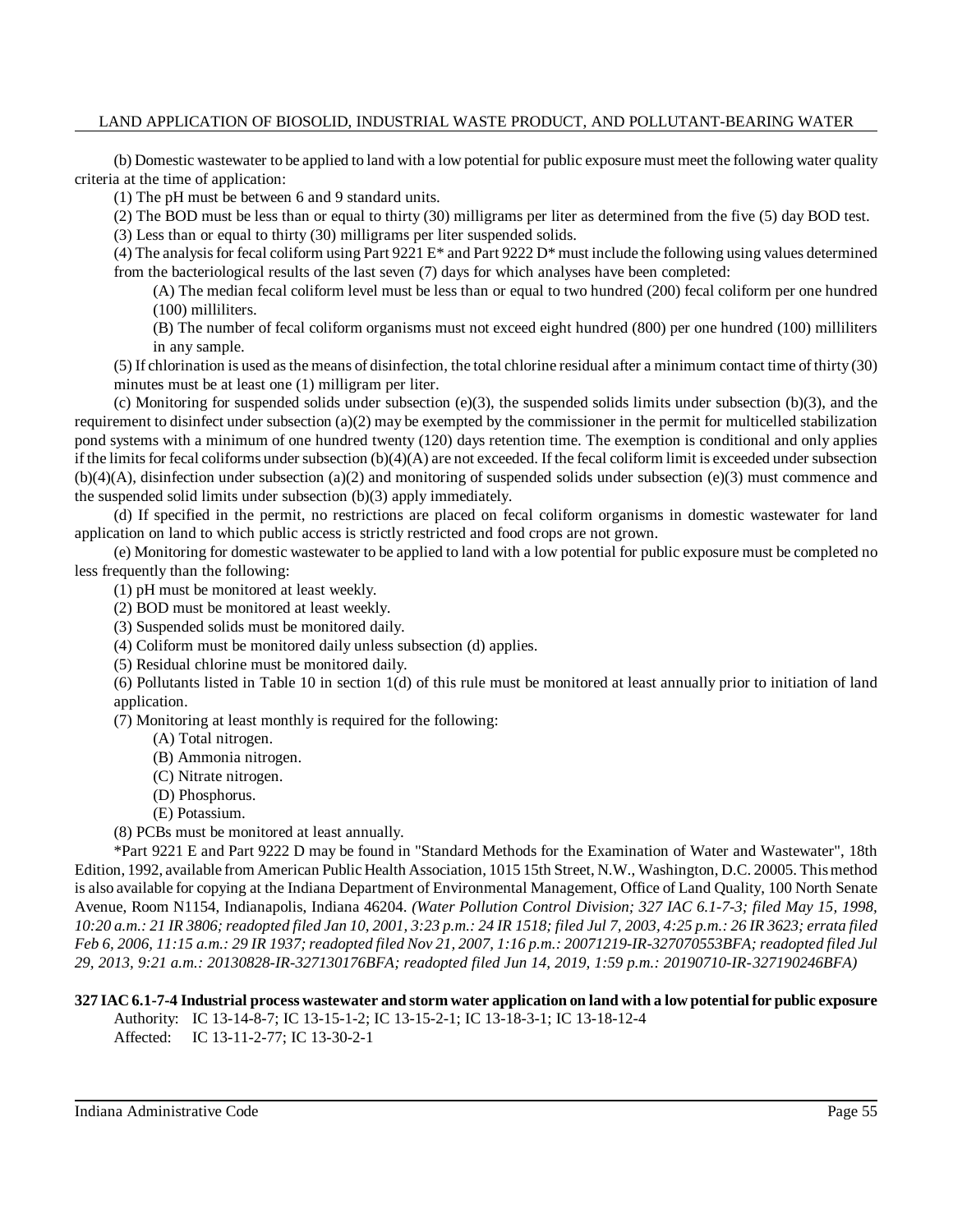Sec. 4. (a) Industrial process wastewater and industrial storm water to be applied to land with a low potential for public exposure must have a pH between 6 and 9 standard units.

(b) Monitoring for industrial process wastewater and industrial storm water to be applied to land with a low potential for public exposure must be completed no less frequently than the following:

(1) pH must be monitored at least weekly.

(2) BOD must be monitored at least weekly.

(3) Volatile solids must be monitored at least weekly using Part 2540 G\*.

(4) Pollutants listed in Table 10 in section 1(d) of this rule must be monitored at least annually prior to initiation of land application.

(5) Monitoring at least monthly is required for the following:

(A) Total nitrogen.

- (B) Ammonia nitrogen.
- (C) Nitrate nitrogen.
- (D) Phosphorus.
- (E) Potassium.

(6) PCBs must be monitored at least annually.

\*Part 2540 G may be found in "Standard Methods for the Examination of Water and Wastewater", 18th Edition, 1992, available from American Public Health Association, 1015 15th Street, N.W., Washington, D.C. 20005. This method is also available for copying at the Indiana Department of Environmental Management, Office of Land Quality, 100 North Senate Avenue, Room N1154, Indianapolis, Indiana 46204. *(Water Pollution Control Division; 327 IAC 6.1-7-4; filed May 15, 1998, 10:20 a.m.:* 21 IR 3807; readopted filed Jan 10, 2001, 3:23 p.m.: 24 IR 1518; filed Jul 7, 2003, 4:25 p.m.: 26 IR 3624; errata filed Feb 6, *2006, 11:15 a.m.: 29 IR 1937; readopted filed Nov 21, 2007, 1:16 p.m.: 20071219-IR-327070553BFA; readopted filed Jul 29, 2013, 9:21 a.m.: 20130828-IR-327130176BFA; readopted filed Jun 14, 2019, 1:59 p.m.: 20190710-IR-327190246BFA)*

#### **327 IAC 6.1-7-5 Site restrictions**

Authority: IC 13-14-8-7; IC 13-15-1-2; IC 13-15-2-1; IC 13-18-3-1; IC 13-18-12-4 Affected: IC 13-11-2-77; IC 13-30-2-1

Sec. 5. (a) Land application of pollutant-bearing water must not be conducted within:

|                                         | Surface | Applied beneath           |
|-----------------------------------------|---------|---------------------------|
|                                         | applied | the surface               |
| Surface waters or the surface 300 feet  |         | 33 feet                   |
| conduit to a subsurface feature         |         |                           |
| Residence                               |         | 300 feet To property line |
| Potable well or drinking water 200 feet |         | 200 feet                  |
| spring                                  |         |                           |

(b) The soil pH must be 5.5 or greater at the time the pollutant-bearing water is applied unless the commissioner determines that the soil pH should be higher to protect the environment or public health. The soil pH value shall be:

(1) obtained by sampling the soil to the depth of cultivation or depth of placement of the pollutant-bearing water, whichever is greater;

(2) analyzed by the electrometric method\*;

(3) collected as one (1) representative composite sample per every twenty-five (25) acres or fraction thereof within the application site; and

(4) valid only if the analyses were performed within the last two (2) years of the date of application on the site.

(c) Pollutant-bearing water must not be applied to land unless there is a minimum depth of twenty (20) inches of soil overlying bedrock.

(d) Surface application of pollutant-bearing water on slopes greater than six percent (6%) is prohibited.

\*The electrometric method may be found in "Methods of Soil Analysis, Agronomy Monograph No. 9", C.A. Black, ed., American Society of Agronomy, Madison, Wisconsin, pp. 199-209, 1982, available from the American Society of Agronomy, Soil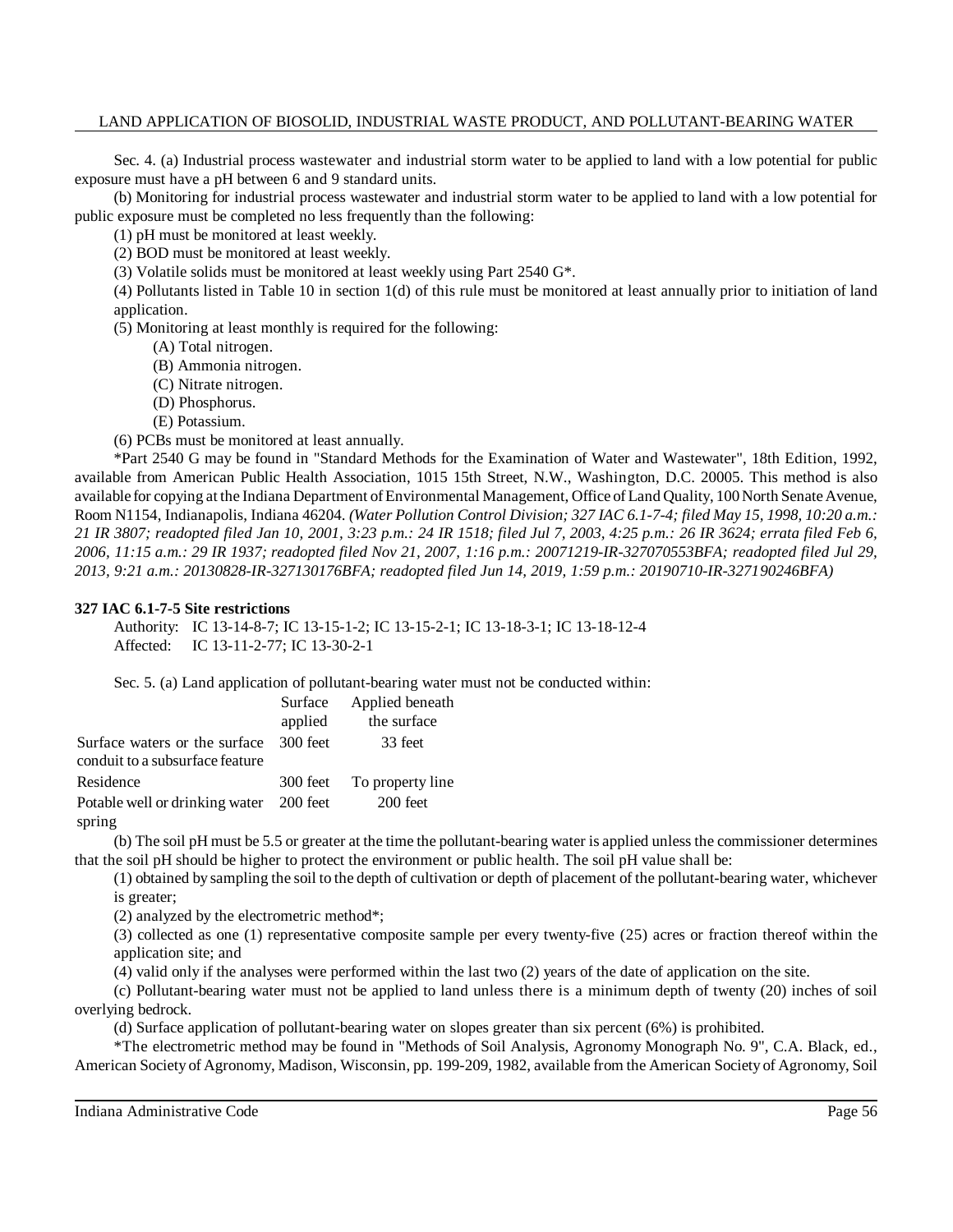Science of America, Inc., 677 South Segoe Road, Madison, Wisconsin 53711. This method is also available for copying at the Indiana Department ofEnvironmental Management, Office ofLand Quality, 100 North Senate Avenue, Room N1154, Indianapolis, Indiana 46204. (Water Pollution Control Division; 327 IAC 6.1-7-5; filed May 15, 1998, 10:20 a.m.: 21 IR 3807; readopted filed Jan 10, 2001, 3:23 p.m.: 24 IR 1518; filed Jul 7, 2003, 4:25 p.m.: 26 IR 3625; errata filed Feb 6, 2006, 11:15 a.m.: 29 IR 1937; *readopted filed Nov 21, 2007, 1:16 p.m.: 20071219-IR-327070553BFA; readopted filed Jul 29, 2013, 9:21 a.m.: 20130828-IR-327130176BFA; readopted filed Jun 14, 2019, 1:59 p.m.: 20190710-IR-327190246BFA)*

## **327 IAC 6.1-7-6 Management practices**

Authority: IC 13-14-8-7; IC 13-15-1-2; IC 13-15-2-1; IC 13-18-3-1; IC 13-18-12-4 Affected: IC 13-11-2-77; IC 13-30-2-1; IC 14-21-1; IC 14-22-34

Sec. 6. (a) Food crops shall not be harvested for fourteen (14) months after land application of domestic wastewater if the harvested part:

(1) touches the ground where domestic wastewater has been land applied; and

(2) has no harvested parts below the soil surface.

(b) Food crops shall not be harvested for thirty-eight (38) months after land application of domestic wastewater if harvested parts are below the soil surface.

(c) Unlesssubsection (a) or (b) applies, food crops, feed crops, and fiber cropsshall not be harvested for thirty (30) days after land application of domestic wastewater.

(d) Except for domestic wastewater applied in accordance with section 2 of this rule, turf grown on land where domestic wastewater is land applied shall not be harvested for one (1) year after application of the domestic wastewater if the harvested turf is placed on land with a high potential for public exposure.

(e) Public accessto land with a low potential for public exposure shall be restricted for thirty (30) days after land application of domestic wastewater to that land.

(f) Grazing of animals on land that has received domestic wastewater is prohibited for thirty (30) days after application of the domestic wastewater.

(g) Pollutant-bearing water shall not be applied to the land:

(1) if the pollutant-bearing water is likely to adversely affect a threatened or endangered species or its designated critical habitat; or

(2) in violation of IC 14-22-34.

1.

(h) Pollutant-bearing watershall not be applied to the land in violation of historic preservation requirements under IC 14-21-

(i) Application of pollutant-bearing water is prohibited if the moisture holding capacity of the soil is exceeded.

(j) Pollutant-bearing water may only be applied to the surface of land that is frozen or snow-covered if:

(1) the pollutant-bearing water does not enter a wetland, surface waters, or ground water; and

(2) a management plan has been submitted and approved by the commissioner, including the following:

(A) Setback distances from residences and public buildings, surface waters, wells, and other structures.

(B) Application rates.

(C) Site characteristics, including the following:

(i) Flood plains.

- (ii) Slope.
- (D) Supervision and operational oversight.
- (E) Other applicable information to show that the land application will not violate this article.

(k) Pollutant-bearing water may only be applied in a flood plain if the pollutant-bearing water does not enter a wetland, surface waters, or ground water. (Water Pollution Control Division; 327 IAC 6.1-7-6; filed May 15, 1998, 10:20 a.m.: 21 IR 3808; readopted filed Jan 10, 2001, 3:23 p.m.: 24 IR 1518; filed Jul 7, 2003, 4:25 p.m.: 26 IR 3625; readopted filed Nov 21, 2007, 1:16 *p.m.: 20071219-IR-327070553BFA; readopted filed Jul 29, 2013, 9:21 a.m.: 20130828-IR-327130176BFA; errata filed Jul 31, 2017, 11:06 a.m.: 20170809-IR-327170349ACA; readopted filed Jun 14, 2019, 1:59 p.m.: 20190710-IR-327190246BFA)*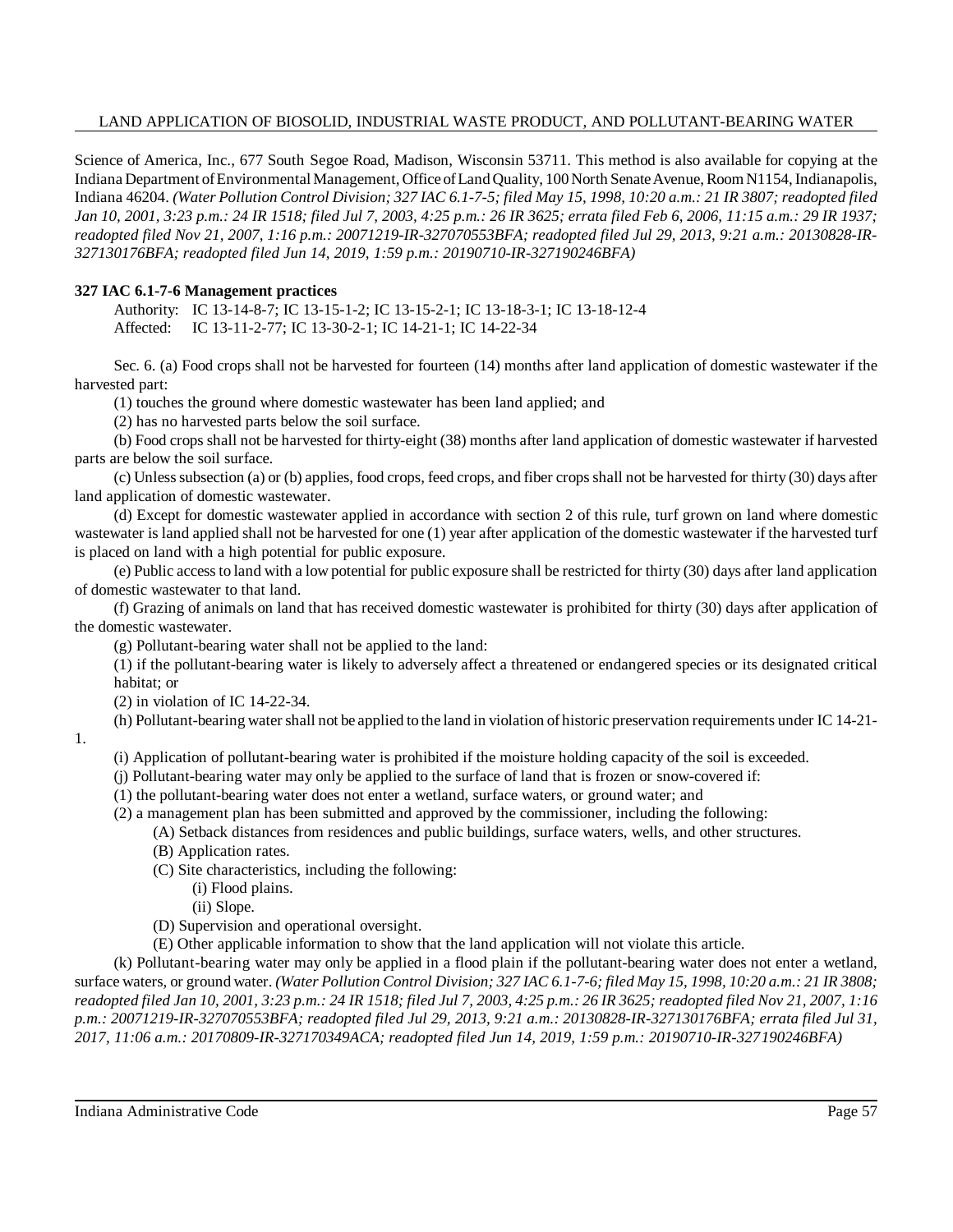#### **327 IAC 6.1-7-7 Domestic wastewater treatment reliability criteria**

Authority: IC 13-14-8-7; IC 13-15-1-2; IC 13-15-2-1; IC 13-18-3-1; IC 13-18-12-4 Affected: IC 13-11-2-77; IC 13-30-2-1

Sec. 7. The supervisor of a domestic sewage treatment works requiring disinfection equipment dependent upon electricity for operation shall submit documentation for approval by the commissioner demonstrating the ability to:

(1) provide an alternative power source sufficient to operate pathogen reduction equipment to a degree that pathogen limitations detailed in section 2 or 3 of this rule are achieved;

(2) upon the reduction, loss, or failure of power to the disinfection equipment, cease land application of domestic wastewater and cease discharge to a domestic wastewater storage structure used for land application of domestic wastewater for a period of seventy-two (72) hours; or

(3) provide an effective alternate method of disinfection, sufficient to a degree that pathogen limitations detailed in section 2 or 3 of this rule are achieved, approved by the commissioner, that does not require electricity for proper operation.

(Water Pollution Control Division; 327 IAC 6.1-7-7; filed May 15, 1998, 10:20 a.m.: 21 IR 3808; readopted filed Jan 10, 2001, 3:23 p.m.: 24 IR 1518; readopted filed Nov 21, 2007, 1:16 p.m.: 20071219-IR-327070553BFA; readopted filed Jul 29, 2013, 9:21 *a.m.: 20130828-IR-327130176BFA; readopted filed Jun 14, 2019, 1:59 p.m.: 20190710-IR-327190246BFA)*

#### **327 IAC 6.1-7-8 Prohibitions for pollutant-bearing water application**

Authority: IC 13-14-8-7; IC 13-15-1-2; IC 13-15-2-1; IC 13-18-3-1; IC 13-18-12-4 Affected: IC 13-11-2-77; IC 13-30-2-1

Sec. 8. (a) Application is prohibited under environmental conditions that would result or are likely to result in pollutantbearing water leaving the land application site.

(b) Land application of a pollutant-bearing water containing concentrations of polychlorinated biphenyls (PCBs) of two (2) milligrams per kilogram or greater on a dry weight basis is prohibited. *(Water Pollution Control Division; 327 IAC 6.1-7-8; filed* May 15, 1998, 10:20 a.m.: 21 IR 3808; readopted filed Jan 10, 2001, 3:23 p.m.: 24 IR 1518; readopted filed Nov 21, 2007, 1:16 *p.m.: 20071219-IR-327070553BFA; readopted filed Jul 29, 2013, 9:21 a.m.: 20130828-IR-327130176BFA; readopted filed Jun 14, 2019, 1:59 p.m.: 20190710-IR-327190246BFA)*

## **327 IAC 6.1-7-9 Storage of pollutant-bearing water for application**

Authority: IC 13-14-8-7; IC 13-15-1-2; IC 13-15-2-1; IC 13-18-3-1; IC 13-18-12-4 Affected: IC 13-11-2-77; IC 13-30-2-1

Sec. 9. (a) A minimum of ninety (90) days effective storage capacity is required for a pollutant-bearing water unless an equivalent method of meeting the requirement is approved by the commissioner.

(b) Except for lagoons under 327 IAC 6.1-8, any storage structures that are subject to volume fluctuations due to precipitation events, must have a minimum of one (1) foot of freeboard at all times.

(c) Storage structures for the storage of pollutant-bearing water must be approved, constructed, installed, maintained, and closed in accordance with 327 IAC 6.1-8. *(Water Pollution Control Division; 327 IAC 6.1-7-9; filed May 15, 1998, 10:20 a.m.: 21 IR 3809; readopted filed Jan 10, 2001, 3:23 p.m.: 24 IR 1518; filed Jul 7, 2003, 4:25 p.m.: 26 IR 3626; readopted filed Nov 21, 2007, 1:16 p.m.: 20071219-IR-327070553BFA; readopted filed Jul 29, 2013, 9:21 a.m.: 20130828-IR-327130176BFA; readopted filed Jun 14, 2019, 1:59 p.m.: 20190710-IR-327190246BFA)*

## **327 IAC 6.1-7-10 Loading rates**

Authority: IC 13-14-8-7; IC 13-15-1-2; IC 13-15-2-1; IC 13-18-3-1; IC 13-18-12-4 Affected: IC 13-11-2-77; IC 13-30-2-1

Sec. 10. (a) Maximum loading rates are determined for the pollutant-bearing water to be applied on the basis ofthe following parameters: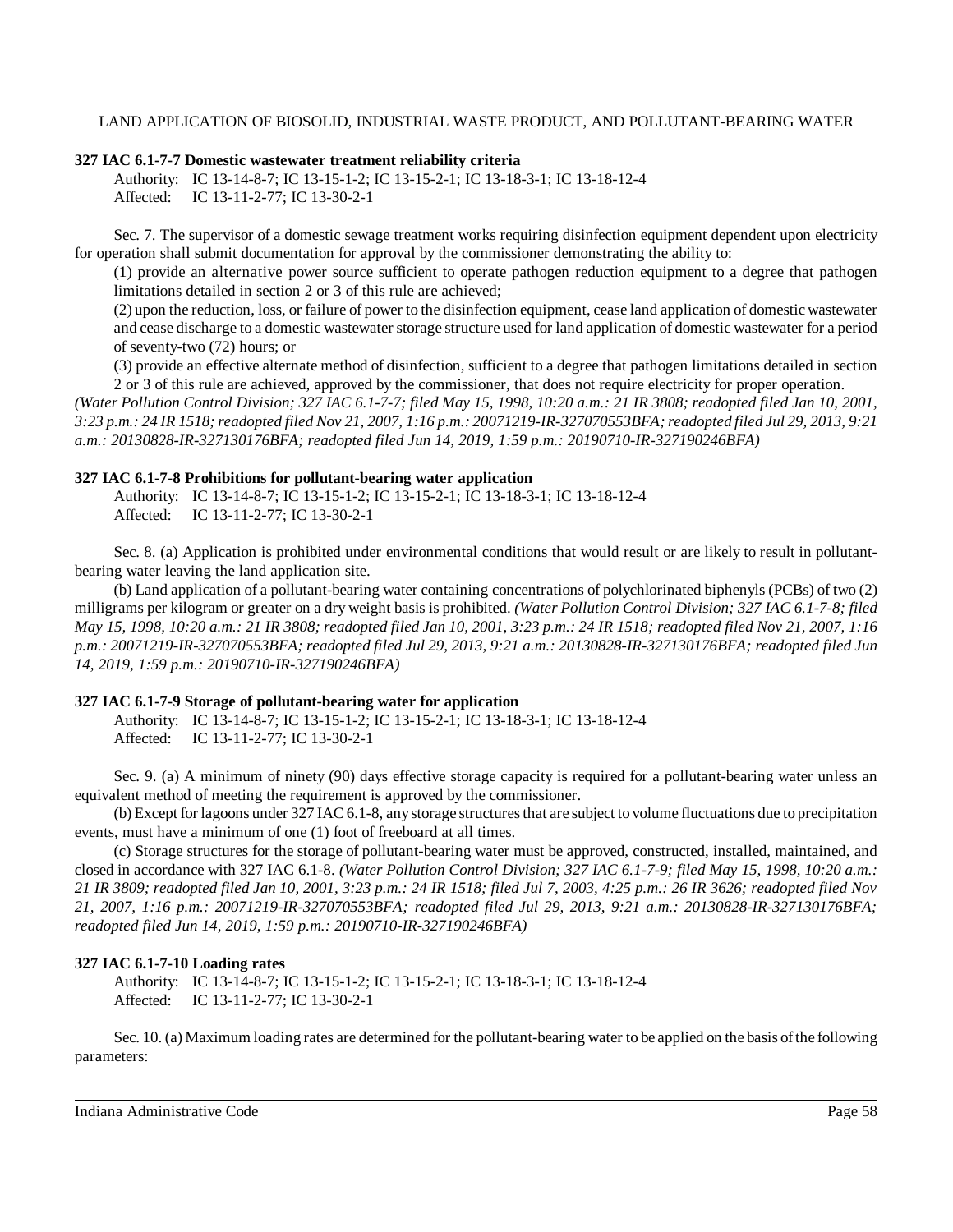(1) Hydraulic loads must not exceed the rates established in Table 11 as follows and a rate of two (2) inches per seven (7) day period:

## Table 11 Maximum Application Rates Application Rate in Inches per Hour Textural Class Grass Sod Cultivated

| Sand                 | 1.5 | 0.8 |
|----------------------|-----|-----|
| Loamy sand           | 1.3 | 0.7 |
| Sandy loam           | 0.9 | 0.5 |
| Fine sandy loam      | 0.8 | 0.5 |
| Loam                 | 0.7 | 0.4 |
| Silt loam            | 0.7 | 0.4 |
| Clay loam            | 0.6 | 0.3 |
| Clay                 | 0.5 | 0.2 |
| Organic soils (muck) | 1.0 | 1.0 |

(2) Organic loading for industrial process wastewaters must not exceed the following:

(A) One thousand four hundred (1,400) pounds per acre per week of total volatile solids as determined using Part 2540  $G^*$ .

(B) Nine hundred thirty-three (933) pounds per acre per week of BOD as determined by a five (5) day BOD test.

(C) The commissioner mayapprove a higher loading rate ifthe commissioner determinesthat adequate documentation has been presented to show effective operation at higher loading rates.

(3) Available nitrogen loadings must not exceed either of the following:

(A) The limits in Table 5 in 327 IAC 6.1-4-10(a)(1)(A) for crop production as determined using the methodology for calculating available and residual nitrogen values in subsection (b).

(B) The nitrogen removal rate for the proposed crop to be grown on the land application site adjusted to account for application of fertilizers and manure and the presence of residual available nitrogen in the soil from previous applications of a biosolid, industrial waste product, or pollutant-bearing water.

(4) Phosphorus loading requirements may be included as a permit condition if the commissioner determines it is necessary for protection of public health or the environment.

(5) Annual heavy metal loadings must not exceed the limits in Table 4 in 327 IAC 6.1-4-9(d).

(6) Cumulative heavy metal loading must not exceed the limits in Table 2 in 327 IAC 6.1-4-9(b).

(b) The following formulas for PAN loading calculations apply to this article and must be used to calculate the amount of PAN in the pollutant-bearing water and the residual available nitrogen at the application site; all calculations are based on a wet weight basis in milligrams per liter:

(1) Total N = Total Kjeldahl N + Nitrate N

(2) Organic  $N = Total N - (Ammonia N + Nitrate N)$ 

(3) Pounds Organic N applied per acre =

(Organic N)  $\times$  (gallons applied)  $\times$  (8.34)

$$
(3.33) \times (1,000,000) \times (acres applied to)
$$

(4) Pounds of Ammonia N applied per acre =

(Ammonia N)  $\times$  (gallons applied)  $\times$  (8.34)

 $(1,000,000) \times (acres applied to)$ 

(5) Pounds of Nitrate N applied per acre =

(Nitrate N)  $\times$  (gallons applied)  $\times$  (8.34)

 $(1,000,000) \times (a$ cres applied to)

(6) Pounds PAN applied per acre = Pounds of Organic N applied per acre + Pounds of Ammonia N applied per acre + Pounds of Nitrate N applied per acre

(7) Residual nitrogen from past biosolid or industrial waste products applications: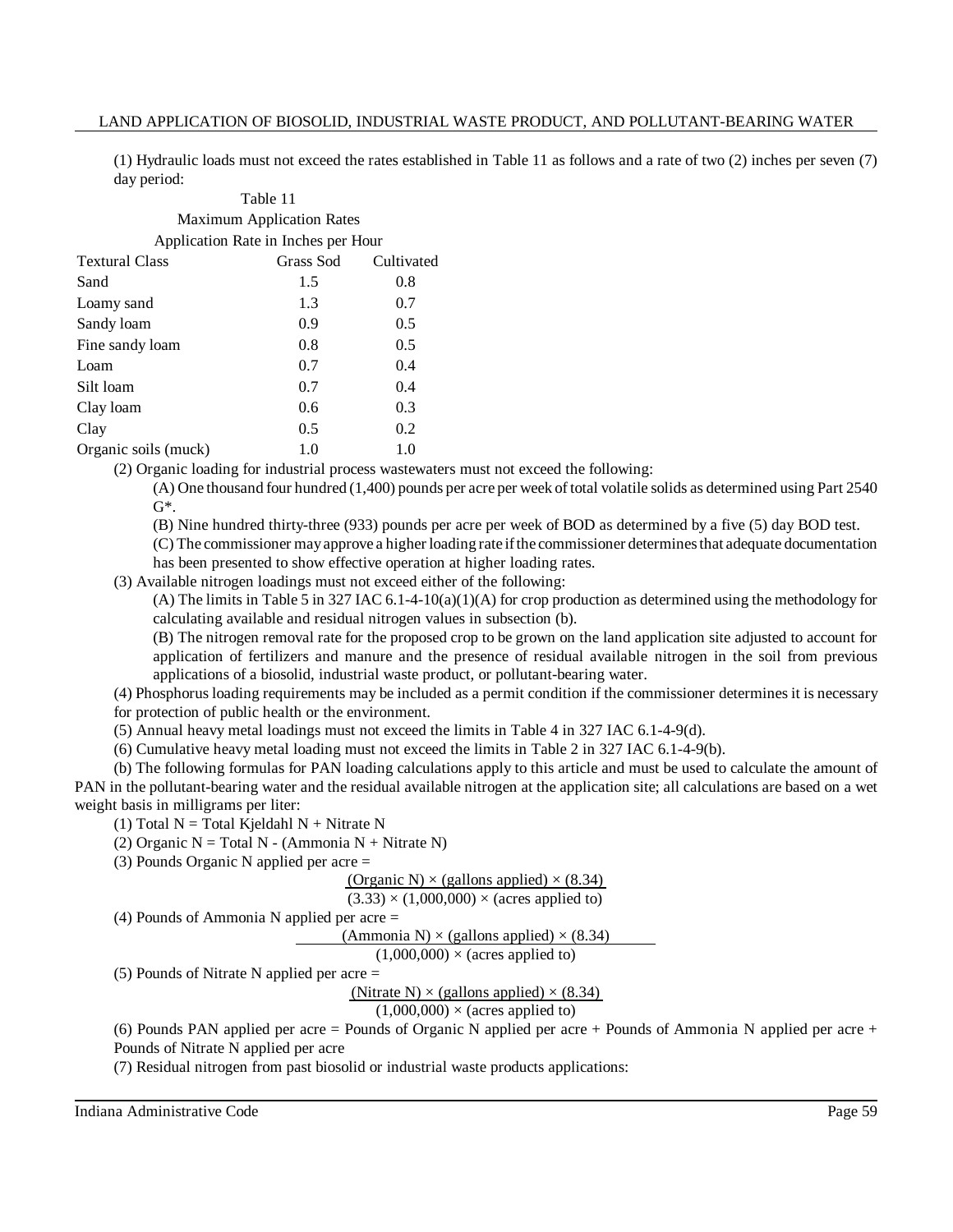(A) Pounds of residual N available per acre after one  $(1)$  year = (Organic N)  $\times$  (gallons applied)  $\times$  (8.34)  $(6.67) \times (1,000,000) \times (acres applied to)$ (B) Pounds of residual N available per acre after two (2) years = (Organic N)  $\times$  (gallons applied)  $\times$  (8.34)  $(12.5) \times (1,000,000) \times (acres applied to)$ (C) Pounds of residual N available per acre after three  $(3)$  years = (Organic N)  $\times$  (gallons applied)  $\times$  (8.34)  $(25) \times (1,000,000) \times (acres applied to)$ 

Where:  $N =$  Nitrogen.

\*Part 2540 G may be found in "Standard Methods for the Examination of Water and Wastewater", 18th Edition, 1992, available from American Public Health Association, 1015 15th Street, N.W., Washington, D.C. 20005. This method is also available for copying at the Indiana Department of Environmental Management, Office of Land Quality, 100 North Senate Avenue, Room N1154, Indianapolis, Indiana 46204. *(Water Pollution Control Division; 327 IAC 6.1-7-10; filed May 15, 1998, 10:20 a.m.:* 21 IR 3809; readopted filed Jan 10, 2001, 3:23 p.m.: 24 IR 1518; filed Jul 7, 2003, 4:25 p.m.: 26 IR 3626; errata filed Feb 6, *2006, 11:15 a.m.: 29 IR 1937; readopted filed Nov 21, 2007, 1:16 p.m.: 20071219-IR-327070553BFA; readopted filed Jul 29, 2013, 9:21 a.m.: 20130828-IR-327130176BFA; readopted filed Jun 14, 2019, 1:59 p.m.: 20190710-IR-327190246BFA)*

#### **327 IAC 6.1-7-11 Records and record keeping**

Authority: IC 13-14-8-7; IC 13-15-1-2; IC 13-15-2-1; IC 13-18-3-1; IC 13-18-12-4 Affected: IC 13-14-4-3; IC 13-15-2

Sec. 11. (a) Information regarding application rates and site conditions must be recorded daily or as otherwise specified in the permit by the person who prepares a pollutant-bearing water.

(b) The person who prepares a pollutant-bearing water shall record the applicable monitoring results and information required by sections 2(c), 3(e), and 4(b) of this rule. Such records must be:

(1) retained by the person who prepares the pollutant-bearing water for:

(A) a minimum of five (5) years; or

(B) a longer time if required by the commissioner; and

(2) accessible to department representatives at the facility or other location approved by the commissioner.

(c) For pollutant-bearing water that is applied to any land application site under this rule, the following applies:

(1) The person who prepares the pollutant-bearing water shall retain the information in subdivision (3)(E), provided by the person who applies the pollutant-bearing water, for five (5) years.

(2) The person who prepares the pollutant-bearing water shall develop the following information and shall retain the information indefinitely:

(A) The cumulative amount of each pollutant in pounds per acre listed in Table 2 in 327 IAC 6.1-4-9(b) in the pollutant-bearing water applied to each site.

(B) The information in subdivision (3)(A) through (3)(D) provided by the person who applies the pollutant-bearing water.

(3) For each day of land application of the pollutant-bearing water, the person who applies the pollutant-bearing water shall develop the following information and provide it to the person who prepares the pollutant-bearing water:

(A) The location, indicated on a site map, of each site that the pollutant-bearing water is applied.

(B) The number of acres to which pollutant-bearing water is applied.

(C) The date the pollutant-bearing water is applied to each site.

(D) The amount of pollutant-bearing water in gallons applied to each site.

(E) A description of how the site restrictions in section 5 of thisrule and the management practicesin section 6 of this rule are met for each site on which pollutant-bearing water is applied.

(Water Pollution Control Division; 327 IAC 6.1-7-11; filed May 15, 1998, 10:20 a.m.: 21 IR 3810; readopted filed Jan 10, 2001, 3:23 p.m.: 24 IR 1518; filed Jul 7, 2003, 4:25 p.m.: 26 IR 3627; readopted filed Nov 21, 2007, 1:16 p.m.: 20071219-IR-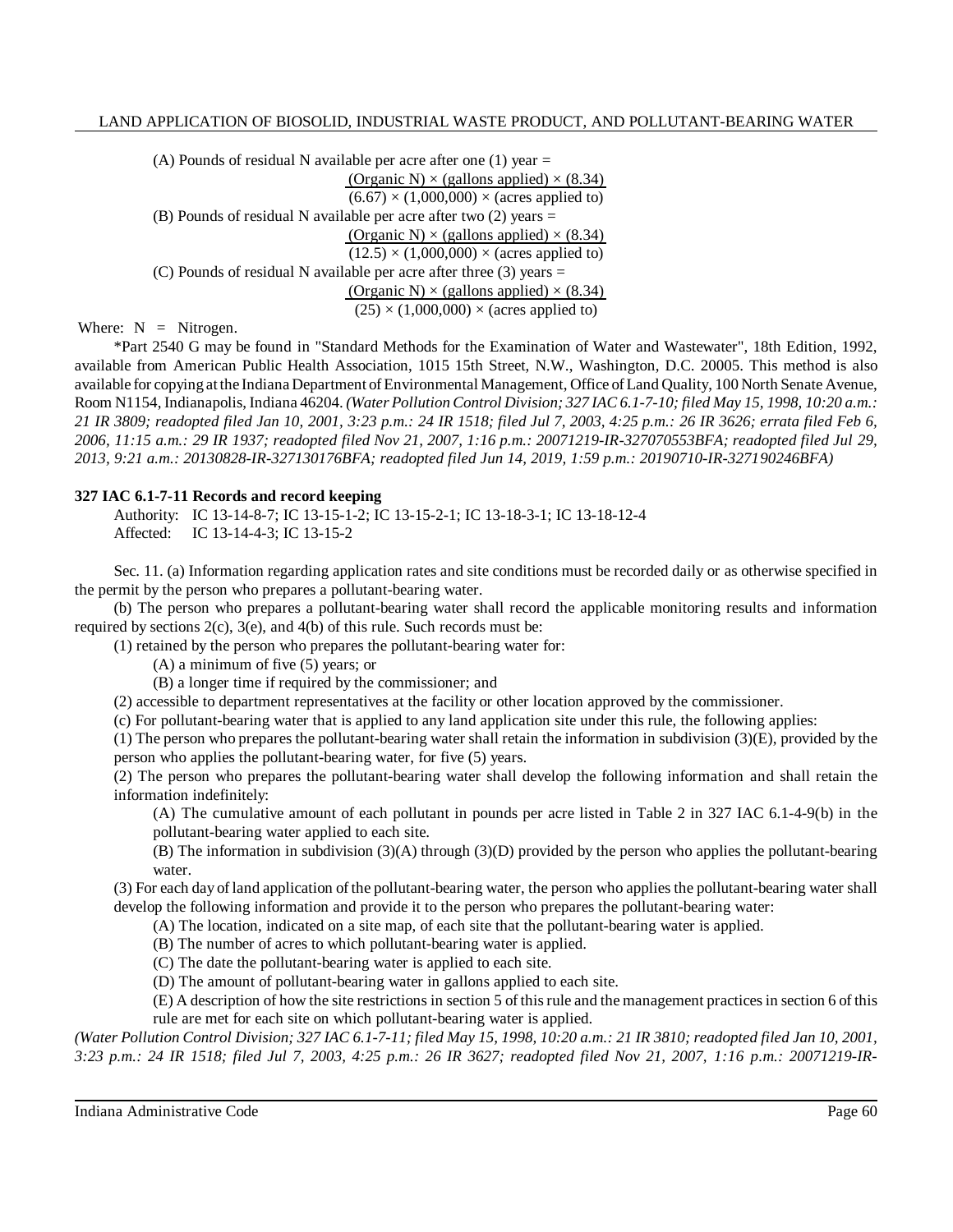327070553BFA; readopted filed Jul 29, 2013, 9:21 a.m.: 20130828-IR-327130176BFA; readopted filed Jun 14, 2019, 1:59 p.m.: *20190710-IR-327190246BFA)*

#### **327 IAC 6.1-7-12 Reports and reporting**

Authority: IC 13-14-8-7; IC 13-15-1-2; IC 13-15-2-1; IC 13-18-3-1; IC 13-18-12-4 Affected: IC 13-14-4-3; IC 13-15

Sec. 12. (a) Activities and analyses related to land application of pollutant-bearing water must be reported:

(1) to the commissioner within thirty (30) days of the last day of each month for the term of the permit; and

(2) submitted on forms and in a format prescribed by the commissioner.

(b) The person who prepares the pollutant-bearing water shall notify the commissioner of the cumulative application on a land application site of any metal in Table 2 of 327 IAC 6.1-4-9(b) for the applied pollutant-bearing water in a quantity equal to or greater than ninety percent (90%) of the quantity specified in Table 2 of 327 IAC 6.1-4-9(b) within thirty (30) days after the ninety percent (90%) level is reached.

(c) The quantity of metalslisted in Table 2 of 327 IAC 6.1-4-9(b) that is applied to the land application site will be forwarded by the commissioner to the county recorder of the county where the land application site is located for inclusion in the permanent land records when ninety percent (90%) of any metal is reached as per Table 2 of 327 IAC 6.1-4-9(b). *(Water Pollution Control Division; 327 IAC 6.1-7-12; filed May 15, 1998, 10:20 a.m.: 21 IR 3810; readopted filed Jan 10, 2001, 3:23 p.m.: 24 IR 1518; readopted filed Nov 21, 2007, 1:16 p.m.: 20071219-IR-327070553BFA; readopted filed Jul 29, 2013, 9:21 a.m.: 20130828-IR-327130176BFA; readopted filed Jun 14, 2019, 1:59 p.m.: 20190710-IR-327190246BFA)*

## **Rule 7.5. Small Quantity Generators–Pollutant-Bearing Water**

#### **327 IAC 6.1-7.5-1 Requirements for small quantity generator notification**

Authority: IC 13-14-8-7; IC 13-15-1-2; IC 13-15-2-1; IC 13-18-3-1; IC 13-18-12-4 Affected: IC 13-11-2-77; IC 13-30-2-1

Sec. 1. Land application of pollutant-bearing water that is excluded under 327 IAC 6.1-7-1(e) must comply with the following requirements:

(1) The person who prepares shall submit a written notification to the commissioner of the activity as follows:

- (A) At least thirty (30) days before initial application of the pollutant-bearing water.
- (B) Annually by January 31 of each subsequent year in which the pollutant-bearing water will be applied.

(C) The written notification on forms provided by the commissioner must contain the following information:

- (i) The name and address of the person who prepares.
- (ii) The name and address of the person who applies.

(iii) An analysis ofthe pollutant-bearing water that was completed within the past three hundred sixty-five (365) days, including the following:

(AA)Total nitrogen.

(BB) Ammonia nitrogen.

- (CC) Nitrate nitrogen.
- (DD) Phosphorus.
- (EE) Potassium.
- (FF) BOD.

(GG) Volatile solids.

(HH) pH.

(II) The pollutants listed in Table 10 of 327 IAC 6.1-7-1(d).

(iv) Location and specification of land application sites.

(D) Unless notified by the commissioner within thirty (30) days aftersubmitting a written notification, the person who prepares the pollutant-bearing water and that submitted the written notification may begin applying the pollutant-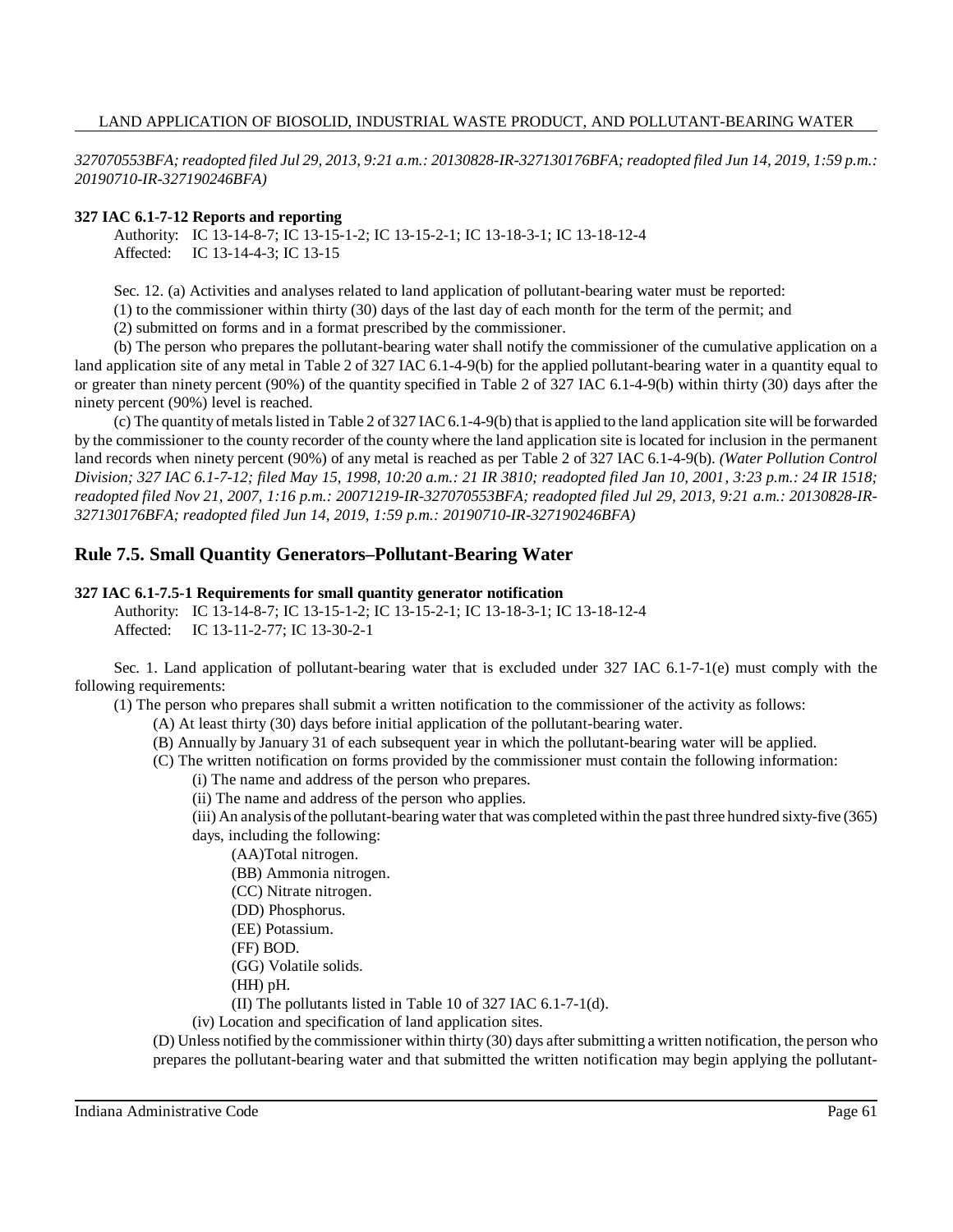bearing water in compliance with this rule.

(2) The person who prepares a pollutant-bearing water operating under this exclusion shall do the following:

(A) Retain all records regarding the pollutant-bearing water for a minimum of five (5) years.

(B) Provide for the records to be accessible to department representatives at the facility or, upon request, another location approved by the commissioner, provided the records are accessible to department representatives.

(C) Record the applicable monitoring results and information for the pollutant-bearing water.

(D) For each dayofland application of the pollutant-bearing water, the person who appliesthe pollutant-bearing water shall develop the following information and provide it to the person who prepares the pollutant-bearing water:

(i) The location, indicated on a site map, of each site that the pollutant-bearing water is applied.

(ii) The number of acres to which pollutant-bearing water is applied.

(iii) The date the pollutant-bearing water is applied to each site.

(iv) The amount of pollutant-bearing water in gallons applied to each site.

(3) The person who prepares a pollutant-bearing water operating under this notification shall report activities and analyses related to land application of pollutant-bearing water to the commissioner within thirty (30) days of the last day of each month on forms provided by the commissioner.

(4) Pollutant-bearing water to be applied to land must be applied at least:

(A) two hundred (200) feet from potable water supply wells or drinking water springs;

(B) three hundred (300) feet from any surface waters or the surface conduit to a subsurface feature; and

(C) six hundred sixty (660) feet from any residence.

(5) The soil pH must be 5.5 or greater at the time the pollutant-bearing water is applied unlessthe commissioner determines that the soil pH should be higher to protect the environment or public health. The soil pH value shall be:

(A) obtained by sampling the soil to the depth of cultivation or depth of placement of the pollutant-bearing water, whichever is greater;

(B) analyzed by the electrometric method\*;

(C) collected as one (1) representative composite sample per every twenty-five (25) acres or fraction thereof within the application site; and

(D) valid only if the analyses were performed within the last two (2) years of the date of application on the site.

(6) Pollutant-bearing water must not be applied to land unless there is a minimum depth of twenty (20) inches of soil overlying bedrock.

(7) Application of pollutant-bearing water on slopes greater than six percent (6%) is prohibited.

(8) For pollutant-bearing water, the following:

(A) A minimum of ninety (90) days effective storage capacity is required for a pollutant-bearing water unless an equivalent method of meeting the requirement is approved by the commissioner.

(B) Except for lagoons under 327 IAC 6.1-8, any storage structures, which are subject to volume fluctuations due to precipitation events, must have a minimum of one (1) foot of freeboard at all times.

(C) Storage structuresfor the storage of pollutant-bearing water must be constructed, installed, maintained, and closed in accordance with 327 IAC 6.1-8.

\*The electrometric method may be found in "Methods of Soil Analysis, Agronomy Monograph No. 9", C.A. Black, ed., American Society of Agronomy, Madison, Wisconsin, pp. 199-209, 1982, available from the American Society of Agronomy, Soil Science of America, Inc., 677 South Segoe Road, Madison, Wisconsin 53711. This method is also available for copying at the Indiana Department ofEnvironmental Management, Office ofLand Quality, 100 North Senate Avenue, Room N1154, Indianapolis, Indiana 46204. (Water Pollution Control Division; 327 IAC 6.1-7.5-1; filed Jul 7, 2003, 4:25 p.m.: 26 IR 3628; errata filed Feb 6, 2006, 11:15 a.m.: 29 IR 1937; readopted filed Sep 17, 2009, 3:49 p.m.: 20091014-IR-327090595BFA; readopted filed Jul 29, *2013, 9:21 a.m.: 20130828-IR-327130176BFA; readopted filed Jun 14, 2019, 1:59 p.m.: 20190710-IR-327190246BFA)*

## **Rule 8. Storage Structures**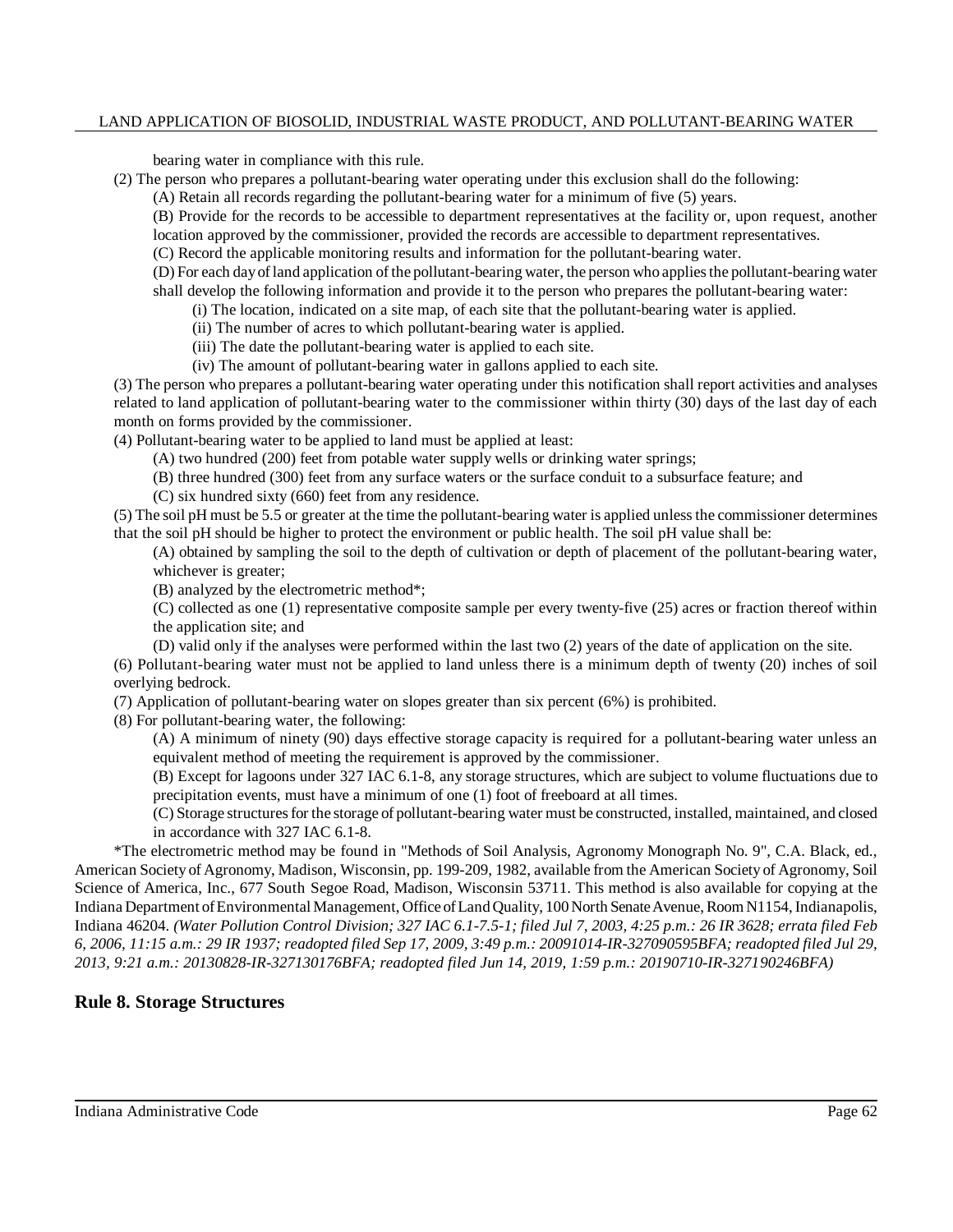#### **327 IAC 6.1-8-1 General requirements**

Authority: IC 13-14-8-7; IC 13-15-1-2; IC 13-15-2-1; IC 13-18-3-1; IC 13-18-12-4 Affected: IC 13-18-12

Sec. 1. (a) This rule applies to all storage structures for the storage of biosolid, industrial waste product, or pollutant-bearing water unless permitted, registered, or notified under any of the following programs:

(1) The marketing and distribution program in 327 IAC 6.1-5.

(2) A wastewater treatment plant permitted under 327 IAC 3.

(3) A solid waste processing facility permitted under 329 IAC 11.

(4) A composting facility registered under 329 IAC 14.

(5) A permitted land disposal facility under 329 IAC 10.

(b) Storage structures for the storage of biosolid, industrial waste product, or pollutant-bearing water must be constructed, installed, maintained, and closed in accordance with this rule.

(c) Lagoons must not be constructed for the storage of biosolid, industrial waste product, or pollutant-bearing water except in accordance with sections 2 and 6 of this rule.

(d) Except for storage structures designated by subsection (e), storage structures for the storage of biosolid, industrial waste product, or pollutant-bearing water must be constructed or installed in compliance with this rule and with written notification to the commissioner at least thirty (30) days prior to construction or installation of the storage structure, to include the following:

(1) The location, indicated on a site map, of each storage structure.

(2) The name, address, and phone number of the property owner of all locations in subdivision (1).

(3) The name, address, and phone number of the person who prepares the biosolid, industrial waste product, or pollutantbearing water to be stored at the locations.

(4) The design of the storage structure.

(5) The capacity of the storage structure.

(6) A description of the biosolid, industrial waste product, or pollutant-bearing water to be stored.

(e) The notification requirement in subsection (d) does not apply to any lagoons or to storage structuresthat use alternatives

to:

(1) the site restrictions listed in section 3 of this rule; or

(2) the construction performance standards listed in section 4 or 5 of this rule.

Storage structures that use alternatives to the requirements listed in section 3, 4, or 5 of this rule must be permitted by the commissioner. Lagoons must be permitted under section 2 of this rule.

(f) Unless approved by the commissioner prior to June 14, 1998, as-built plans for lagoons constructed on or before June 14, 1998, must be submitted to the commissioner for a permit.

(g) A notification or a request for a permit for any storage structure under this rule must be accompanied by a signed statement from either the person who prepares the biosolid, industrial waste product, or pollutant-bearing water or the property owner accepting responsibility for closure in compliance with section 8 of this rule. *(Water Pollution Control Division; 327 IAC* 6.1-8-1; filed May 15, 1998, 10:20 a.m.: 21 IR 3811; readopted filed Jan 10, 2001, 3:23 p.m.: 24 IR 1518; filed Jul 7, 2003, 4:25 p.m.: 26 IR 3629; readopted filed Sep 17, 2009, 3:49 p.m.: 20091014-IR-327090595BFA; readopted filed Jul 29, 2013, 9:21 a.m.: *20130828-IR-327130176BFA; readopted filed Jun 14, 2019, 1:59 p.m.: 20190710-IR-327190246BFA)*

## **327 IAC 6.1-8-2 Application procedures for permitting lagoons**

Authority: IC 13-14-8-7; IC 13-15-1-2; IC 13-15-2-1; IC 13-18-3-1; IC 13-18-12-4 Affected: IC 13-18-12

Sec. 2. (a) Requests for a permit for a lagoon must be submitted at least one hundred eighty (180) days prior to the intended date of construction.

(b) The permit application must be accompanied by plans, specifications, and sufficient information to indicate compliance with the requirements of this article. The applicant shall submit such additional information as may be required by the commissioner to make a determination.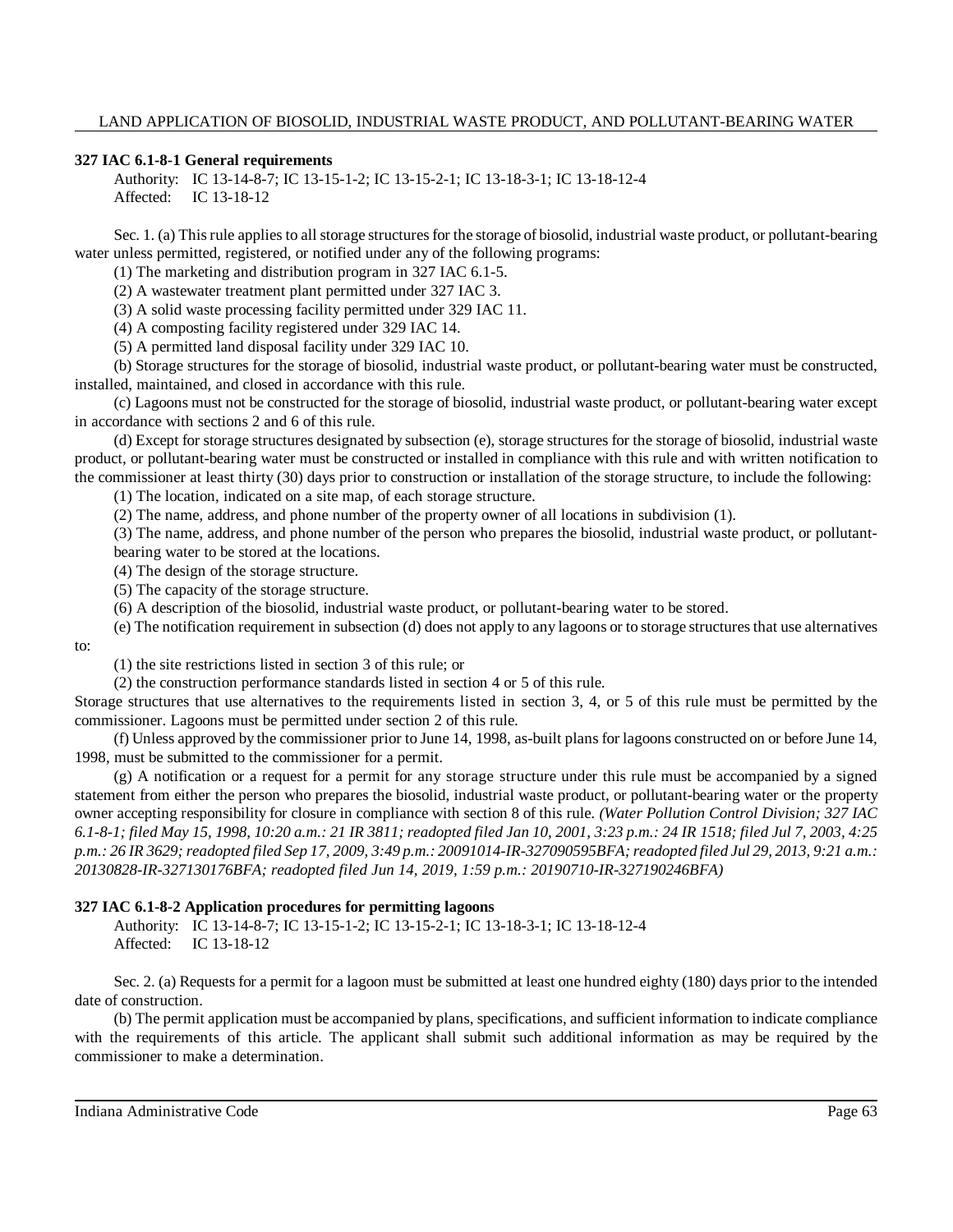(c) Plans and specifications for lagoons must be certified by a professional engineer registered in Indiana. *(Water Pollution* Control Division; 327 IAC 6.1-8-2; filed May 15, 1998, 10:20 a.m.: 21 IR 3811; readopted filed Jan 10, 2001, 3:23 p.m.: 24 IR 1518; filed Jul 7, 2003, 4:25 p.m.: 26 IR 3630; readopted filed Sep 17, 2009, 3:49 p.m.: 20091014-IR-327090595BFA; readopted *filed Jul 29, 2013, 9:21 a.m.: 20130828-IR-327130176BFA; readopted filed Jun 14, 2019, 1:59 p.m.: 20190710-IR-327190246BFA)*

#### **327 IAC 6.1-8-3 Site restrictions for storage structures**

Authority: IC 13-14-8-7; IC 13-15-1-2; IC 13-15-2-1; IC 13-18-3-1; IC 13-18-12-4 Affected: IC 13-18-12

Sec. 3. (a) Storage structures, except for lagoons, must not be constructed or maintained:

(1) within one thousand (1,000) feet of any residence or public building;

(2) within three hundred (300) feet of any surface waters or the surface conduit to a subsurface feature;

(3) within two hundred (200) feet of any well;

(4) in a flood plain; and

(5) in a manner that allows the biosolid, industrial waste product, or pollutant-bearing water to enter surface waters or ground water.

(b) Lagoons must not be constructed or maintained:

(1) within one thousand (1,000) feet of any:

(A) residence;

(B) public building; and

(C) property line;

(2) within six hundred (600) feet of any surface waters or the surface conduit to a subsurface feature;

(3) within two hundred (200) feet of any well;

(4) in a flood plain; and

(5) in a manner that allows the biosolid, industrial waste product, or pollutant-bearing water to enter surface waters or ground water.

(c) The distance established in subsections (a)(1) and (b)(1) applies unless the written consent to shorten the distance is obtained from the property owner or the property owner and the dwelling occupant if the property owner and dwelling occupant are different persons. This written consent must be recorded as a notation on the deed to the property on which the storage structure is located or on some other instrument that is normally examined during title search. *(Water Pollution Control Division; 327 IAC* 6.1-8-3; filed May 15, 1998, 10:20 a.m.: 21 IR 3811; readopted filed Jan 10, 2001, 3:23 p.m.: 24 IR 1518; filed Jul 7, 2003, 4:25 p.m.: 26 IR 3630; readopted filed Sep 17, 2009, 3:49 p.m.: 20091014-IR-327090595BFA; readopted filed Jul 29, 2013, 9:21 a.m.: *20130828-IR-327130176BFA; readopted filed Jun 14, 2019, 1:59 p.m.: 20190710-IR-327190246BFA)*

#### 327 IAC 6.1-8-4 Performance standards and construction standards for storage structures for liquid biosolid or industrial **waste product, and pollutant-bearing water**

Authority: IC 13-14-8-7; IC 13-15-1-2; IC 13-15-2-1; IC 13-18-3-1; IC 13-18-12-4 Affected: IC 13-18-12; IC 25-31.5-4

Sec. 4. Except for lagoons, storage structures for liquid biosolid or industrial waste product and for pollutant-bearing water must be constructed and maintained in accordance with the following:

(1) The structure material and wall thickness must be adequate to contain the contents.

(2) Steel tanks must be coated to prevent corrosion.

(3) Structures constructed of materials other than steel must have prior approval of the commissioner and must be coated if necessary to prevent corrosion or afford further protection from leakage.

(4) The storage structures must be adequately anchored, supported, and bedded to provide structural safety and prevent its movement.

(5) The structure must be supported by a concrete base.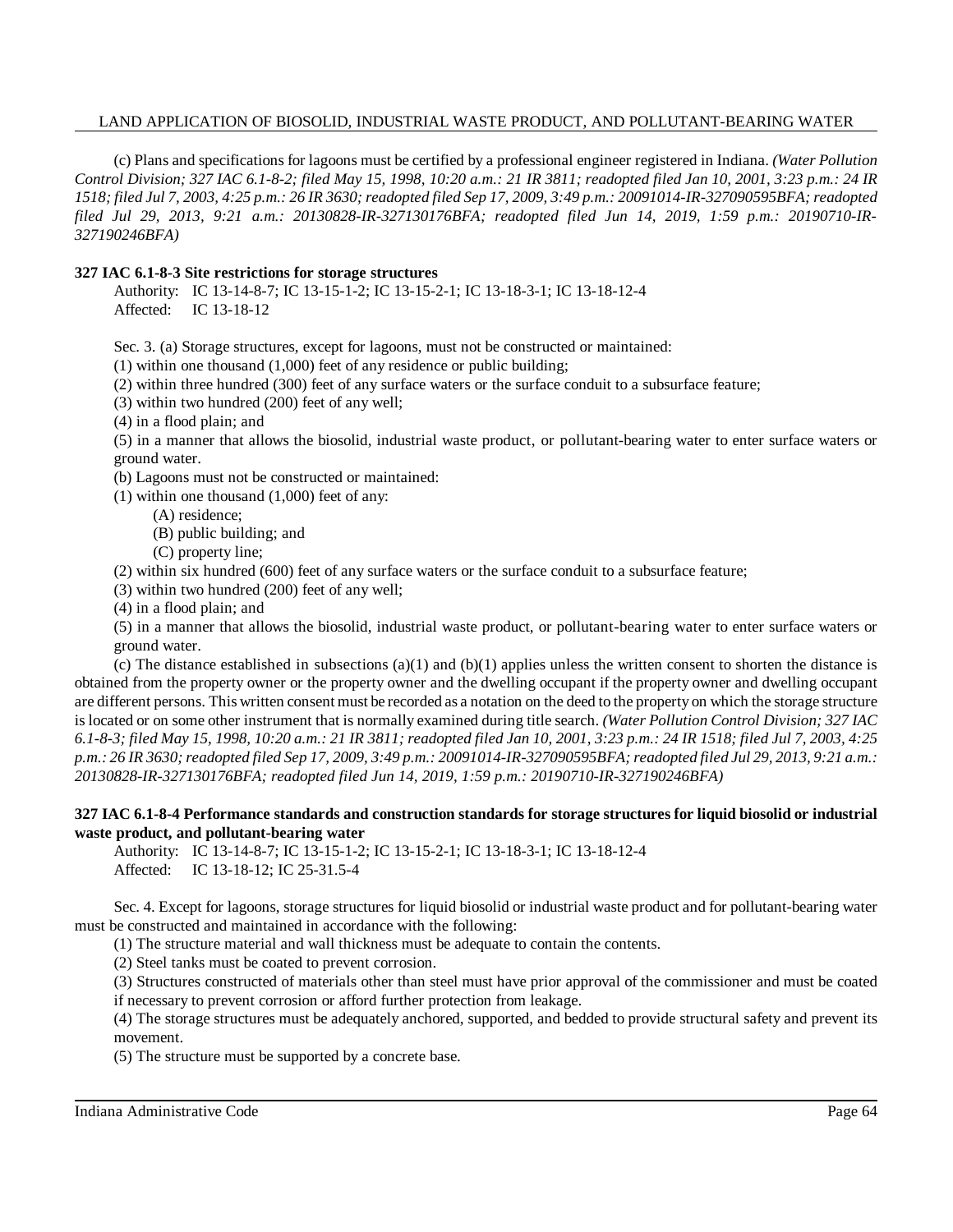(6) The bottom of any storage structure must be at least two (2) feet above the bedrock.

(7) The bottom of the storage structure must be at least two (2) feet above the water table. The depth to the water table must be determined using:

(A) soil survey data established by the USDA Natural Resource Conservation Service; or

(B) information obtained from a professional soil scientist registered under IC 25-31.5-4;

unless it can be demonstrated that the water table has been or will be artificially lowered to two (2) feet or more from the bottom of the storage structure prior to use of the storage structure.

(8) Any discharge pipe from the storage structure must be equipped with a water-tight valve and a sanitary cap or plug.

(9) The storage structure must be of such construction or design as to allow inspection and sampling of the contents in the structure.

(10) The receiving or inlet facilityor opening must be constructed or designed to prevent nuisance conditions,safetyhazards, or the harborage and breeding of vectors.

(11) The structure must be constructed to prevent leaks and seepage and prevent spills that could enter surface waters or ground water.

(Water Pollution Control Division; 327 IAC 6.1-8-4; filed May 15, 1998, 10:20 a.m.: 21 IR 3812; readopted filed Jan 10, 2001, 3:23 p.m.: 24 IR 1518; filed Jul 7, 2003, 4:25 p.m.: 26 IR 3630; readopted filed Sep 17, 2009, 3:49 p.m.: 20091014-IR-327090595BFA; readopted filed Jul 29, 2013, 9:21 a.m.: 20130828-IR-327130176BFA; readopted filed Jun 14, 2019, 1:59 p.m.: *20190710-IR-327190246BFA)*

## **327 IAC 6.1-8-5 Performance standards and construction standards for storage structures for dewatered biosolid and industrial waste product**

Authority: IC 13-14-8-7; IC 13-15-1-2; IC 13-15-2-1; IC 13-18-3-1; IC 13-18-12-4 Affected: IC 13-18-12

Sec. 5. Except for lagoons, a storage structure for dewatered biosolid or industrial waste product must:

(1) have an impermeable base designed to support the stored dewatered biosolid or industrial waste product and the equipment utilized in handling the stored dewatered biosolid or industrial waste product;

(2) have leak-proof side walls at least three (3) feet in height or as otherwise approved by the commissioner;

(3) be designed and constructed to prevent contact with precipitation or to contain any contaminated storm water;

(4) be of such construction or design as to allow inspection and sampling of the contents;

(5) be constructed or designed to prevent nuisance conditions, safety hazards, or the harborage and breeding of vectors; and

(6) be constructed to prevent leaks and seepage and prevent spills that could enter surface waters or ground water. (Water Pollution Control Division; 327 IAC 6.1-8-5; filed May 15, 1998, 10:20 a.m.: 21 IR 3812; readopted filed Jan 10, 2001,

*3:23 p.m.: 24 IR 1518; filed Jul 7, 2003, 4:25 p.m.: 26 IR 3631; readopted filed Sep 17, 2009, 3:49 p.m.: 20091014-IR-*327090595BFA; readopted filed Jul 29, 2013, 9:21 a.m.: 20130828-IR-327130176BFA; readopted filed Jun 14, 2019, 1:59 p.m.: *20190710-IR-327190246BFA)*

## **327 IAC 6.1-8-6 Construction for lagoons**

Authority: IC 13-14-8-7; IC 13-15-1-2; IC 13-15-2-1; IC 13-18-3-1; IC 13-18-12-4 Affected: IC 13-18-12; IC 25-31.5-4

Sec. 6. Lagoons must be constructed and maintained in accordance with the following:

(1) The lagoon bottom must be a minimum distance of ten (10) feet above the bedrock and four (4) feet above the water table. The depth to the water table must be determined using:

(A) soil survey data established by the USDA Natural Resource Conservation Service; or

(B) information obtained from a professional soil scientist registered under IC 25-31.5-4;

unless it can be demonstrated that the water table has been artificially lowered to four (4) feet or more from the bottom of the lagoon.

(2) The lagoon bottom and walls must meet the design standards in "Recommended Standards for Wastewater Facilities"\*.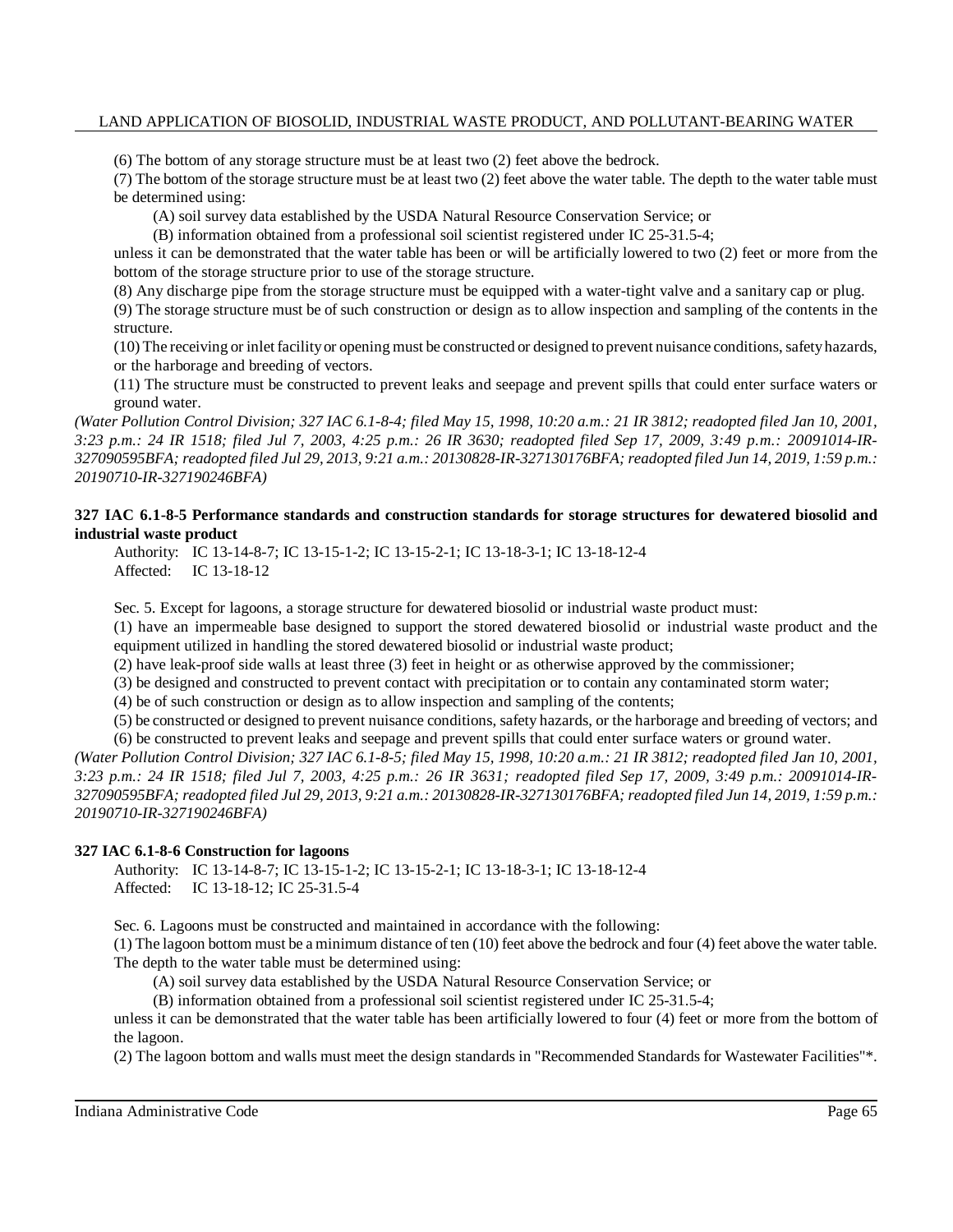(3) The lagoon bottom must be level.

(4) Slopes of earthen dikes must not be steeper than 1 vertical to 3 horizontal (1:3).

(5) Minimum earthen dike top width must be at least eight (8) feet.

(6) An all-weather off-loading area with drainage to the lagoon must be provided at any point where the truck contents are off-loaded into the lagoon or receiving facilities.

(7) Lagoons must be constructed in a manner to prevent entry of storm water from surrounding areas.

(8) Lagoons must be constructed to prevent leaks and seepage and prevent spills that could enter surface waters or ground water.

\*The lagoon bottom and walls design standards maybe found in "Recommended Standardsfor Wastewater Facilities", 1990 Edition, available from Health Education Services, P.O. Box 7126, Albany, New York 12224, Chapter 90, Pond Bottom, pages 90-19 to 90-20. Thismethod is alsoavailable for copying at the Indiana Department ofEnvironmental Management, Office ofLand Quality, 100 North Senate Avenue, Room N1154, Indianapolis, Indiana 46204. *(Water Pollution Control Division; 327 IAC 6.1-8-* 6; filed May 15, 1998, 10:20 a.m.: 21 IR 3812; readopted filed Jan 10, 2001, 3:23 p.m.: 24 IR 1518; filed Jul 7, 2003, 4:25 p.m.: *26 IR 3631; errata filed Feb 6, 2006, 11:15 a.m.: 29 IR 1937; readopted filed Sep 17, 2009, 3:49 p.m.: 20091014-IR-*327090595BFA; readopted filed Jul 29, 2013, 9:21 a.m.: 20130828-IR-327130176BFA; readopted filed Jun 14, 2019, 1:59 p.m.: *20190710-IR-327190246BFA)*

#### **327 IAC 6.1-8-7 Operational requirements for storage structures**

Authority: IC 13-14-8-7; IC 13-15-1-2; IC 13-15-2-1; IC 13-18-3-1; IC 13-18-12-4 Affected: IC 13-18-12

Sec. 7. (a) The storage structure must be maintained and operated to prevent any nuisance or health hazards as follows:

(1) Unauthorized access to the storage structure must be prevented by locks or the facility must be adequately fenced and posted.

(2) Storage structures must be maintained such that there is no discharge or seepage of biosolid, industrial waste product, or pollutant-bearing water from the storage structure other than controlled removal for final disposal or land application of the biosolid, industrial waste product, or pollutant-bearing water.

(3) Storage structures must be maintained to prevent nuisance conditions, safety hazards, or the harborage and breeding of vectors.

(4) Storage structures must be maintained such that there is no discharge of pollutants into the surface waters or ground water.

(b) The lagoon must be maintained and operated in accordance with the following:

(1) Earthen dikes must be maintained free of weeds, burrowing animals, and other conditions that may undermine the integrity of the dikes.

(2) Earthen dikes and banks must be seeded with grass to provide cover to prevent erosion.

(3)The lagoon location must be posted, fenced, or otherwise secured to prevent access byunauthorized persons and livestock. (4) The minimum freeboard must be eighteen (18) inches at all times.

(Water Pollution Control Division; 327 IAC 6.1-8-7; filed May 15, 1998, 10:20 a.m.: 21 IR 3813; readopted filed Jan 10, 2001, *3:23 p.m.: 24 IR 1518; filed Jul 7, 2003, 4:25 p.m.: 26 IR 3632; readopted filed Sep 17, 2009, 3:49 p.m.: 20091014-IR-*327090595BFA; readopted filed Jul 29, 2013, 9:21 a.m.: 20130828-IR-327130176BFA; readopted filed Jun 14, 2019, 1:59 p.m.: *20190710-IR-327190246BFA)*

## **327 IAC 6.1-8-8 Closure of storage structures**

Authority: IC 13-14-8-7; IC 13-15-1-2; IC 13-15-2-1; IC 13-18-3-1; IC 13-18-12-4 Affected: IC 13-18-12

Sec. 8. In the event a storage structure ceases to be operated or used for more than two (2) years, it is the responsibility of the person who signed the statement submitted in accordance with section 1(h) of this rule to close the storage structure properly. The following steps are required: